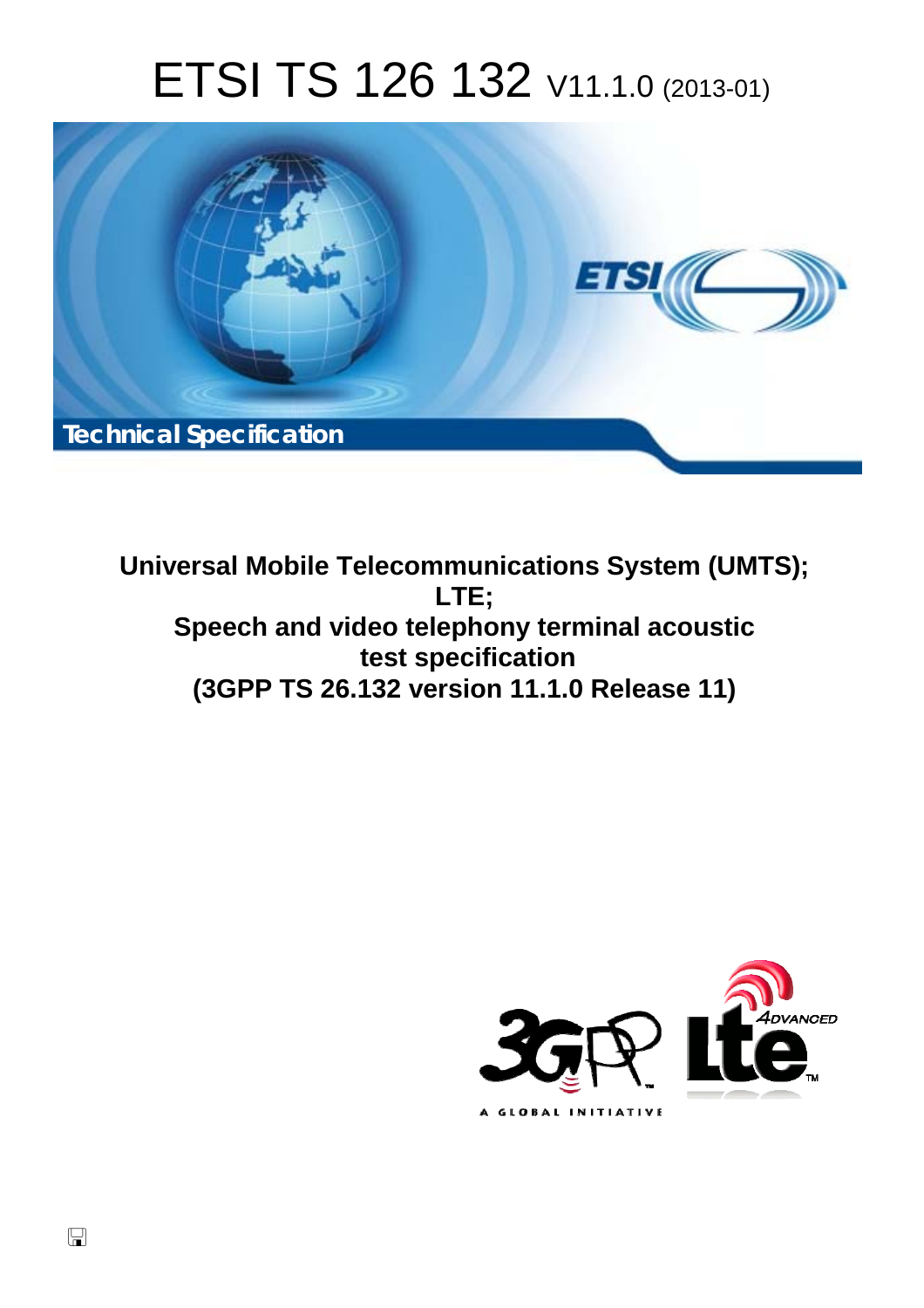Reference RTS/TSGS-0426132vb10

> Keywords LTE,UMTS

#### *ETSI*

#### 650 Route des Lucioles F-06921 Sophia Antipolis Cedex - FRANCE

Tel.: +33 4 92 94 42 00 Fax: +33 4 93 65 47 16

Siret N° 348 623 562 00017 - NAF 742 C Association à but non lucratif enregistrée à la Sous-Préfecture de Grasse (06) N° 7803/88

#### *Important notice*

Individual copies of the present document can be downloaded from: [http://www.etsi.org](http://www.etsi.org/)

The present document may be made available in more than one electronic version or in print. In any case of existing or perceived difference in contents between such versions, the reference version is the Portable Document Format (PDF). In case of dispute, the reference shall be the printing on ETSI printers of the PDF version kept on a specific network drive within ETSI Secretariat.

Users of the present document should be aware that the document may be subject to revision or change of status. Information on the current status of this and other ETSI documents is available at <http://portal.etsi.org/tb/status/status.asp>

If you find errors in the present document, please send your comment to one of the following services: [http://portal.etsi.org/chaircor/ETSI\\_support.asp](http://portal.etsi.org/chaircor/ETSI_support.asp)

#### *Copyright Notification*

No part may be reproduced except as authorized by written permission. The copyright and the foregoing restriction extend to reproduction in all media.

> © European Telecommunications Standards Institute 2013. All rights reserved.

DECT<sup>™</sup>, PLUGTESTS<sup>™</sup>, UMTS<sup>™</sup> and the ETSI logo are Trade Marks of ETSI registered for the benefit of its Members. **3GPP**TM and **LTE**™ are Trade Marks of ETSI registered for the benefit of its Members and of the 3GPP Organizational Partners.

**GSM**® and the GSM logo are Trade Marks registered and owned by the GSM Association.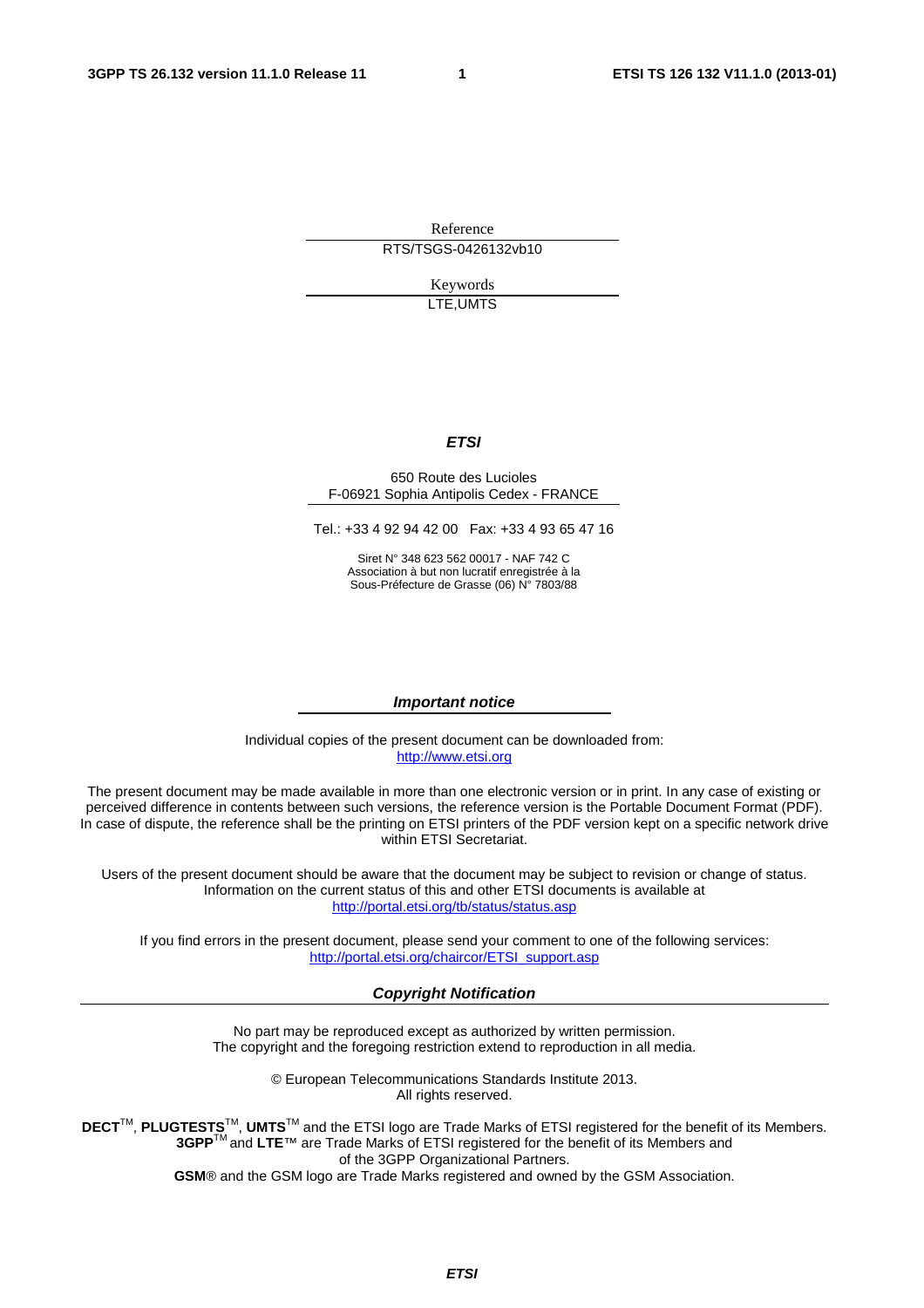## Intellectual Property Rights

IPRs essential or potentially essential to the present document may have been declared to ETSI. The information pertaining to these essential IPRs, if any, is publicly available for **ETSI members and non-members**, and can be found in ETSI SR 000 314: *"Intellectual Property Rights (IPRs); Essential, or potentially Essential, IPRs notified to ETSI in respect of ETSI standards"*, which is available from the ETSI Secretariat. Latest updates are available on the ETSI Web server [\(http://ipr.etsi.org](http://webapp.etsi.org/IPR/home.asp)).

Pursuant to the ETSI IPR Policy, no investigation, including IPR searches, has been carried out by ETSI. No guarantee can be given as to the existence of other IPRs not referenced in ETSI SR 000 314 (or the updates on the ETSI Web server) which are, or may be, or may become, essential to the present document.

## Foreword

This Technical Specification (TS) has been produced by ETSI 3rd Generation Partnership Project (3GPP).

The present document may refer to technical specifications or reports using their 3GPP identities, UMTS identities or GSM identities. These should be interpreted as being references to the corresponding ETSI deliverables.

The cross reference between GSM, UMTS, 3GPP and ETSI identities can be found under [http://webapp.etsi.org/key/queryform.asp.](http://webapp.etsi.org/key/queryform.asp)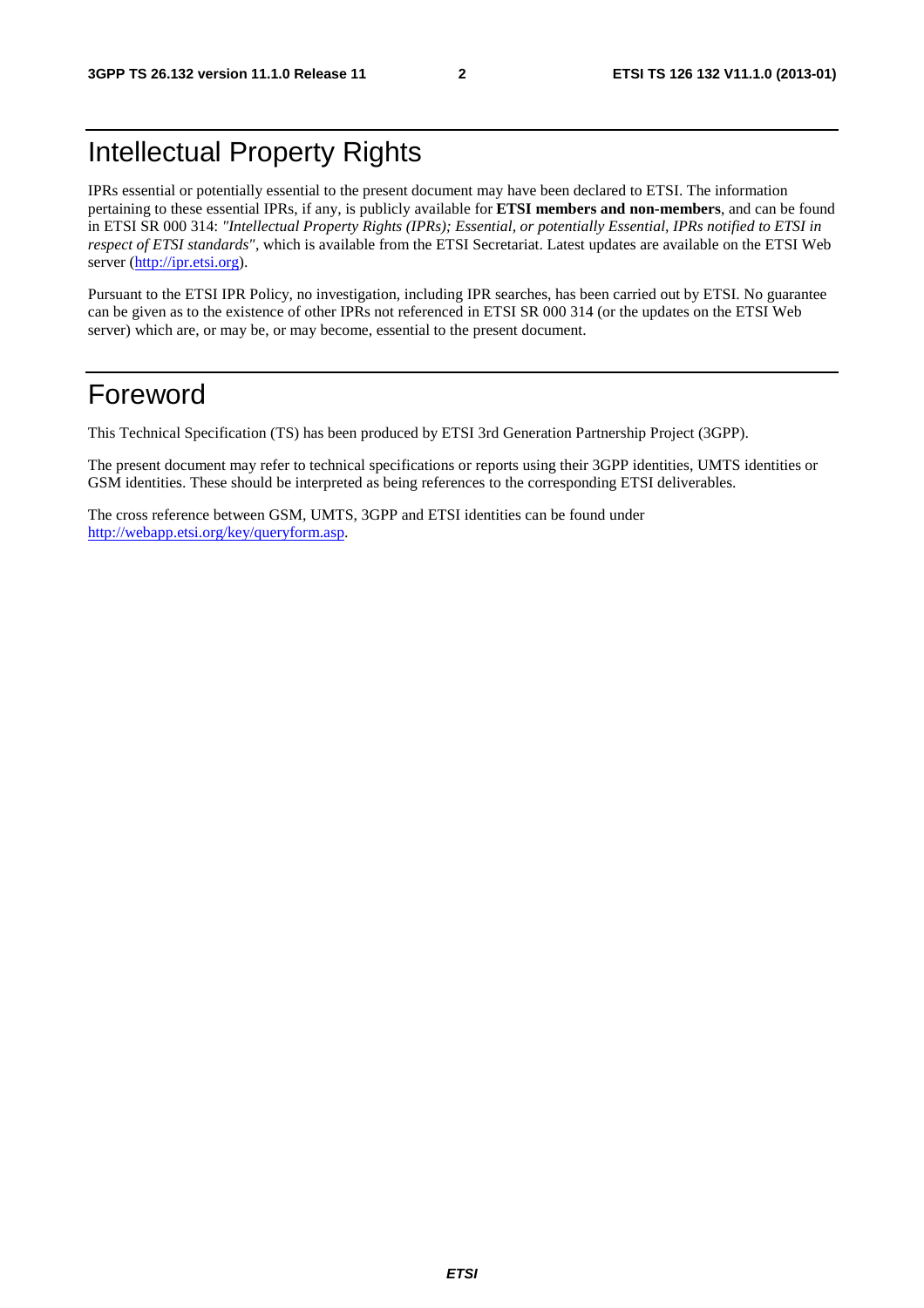$\mathbf{3}$ 

## Contents

| 1                  |  |  |  |
|--------------------|--|--|--|
| 2                  |  |  |  |
| 3                  |  |  |  |
| 3.1                |  |  |  |
| 3.2                |  |  |  |
| 4                  |  |  |  |
| 5                  |  |  |  |
| 5.1                |  |  |  |
| 5.1.1              |  |  |  |
| 5.1.2              |  |  |  |
| 5.1.3              |  |  |  |
| 5.1.3.1<br>5.1.3.2 |  |  |  |
| 5.1.3.3            |  |  |  |
| 5.1.3.4            |  |  |  |
|                    |  |  |  |
| 5.1.4              |  |  |  |
| 5.1.5              |  |  |  |
| 5.2                |  |  |  |
| 5.2.1              |  |  |  |
| 5.2.2              |  |  |  |
| 5.3                |  |  |  |
| 5.4                |  |  |  |
| 5.5                |  |  |  |
| 5.5.1              |  |  |  |
| 5.5.2              |  |  |  |
| 6                  |  |  |  |
| 6.1                |  |  |  |
| 6.1.1              |  |  |  |
| 6.1.2              |  |  |  |
| 6.2                |  |  |  |
| 7                  |  |  |  |
| 7.1                |  |  |  |
| 7.2                |  |  |  |
| 7.2.1              |  |  |  |
| 7.2.2              |  |  |  |
| 7.2.2.1            |  |  |  |
| 7.2.2.2            |  |  |  |
| 7.2.3              |  |  |  |
| 7.2.3.1            |  |  |  |
| 7.2.3.2            |  |  |  |
| 7.2.4              |  |  |  |
| 7.2.4.1            |  |  |  |
| 7.2.4.2            |  |  |  |
| 7.2.5              |  |  |  |
| 7.3                |  |  |  |
| 7.3.1              |  |  |  |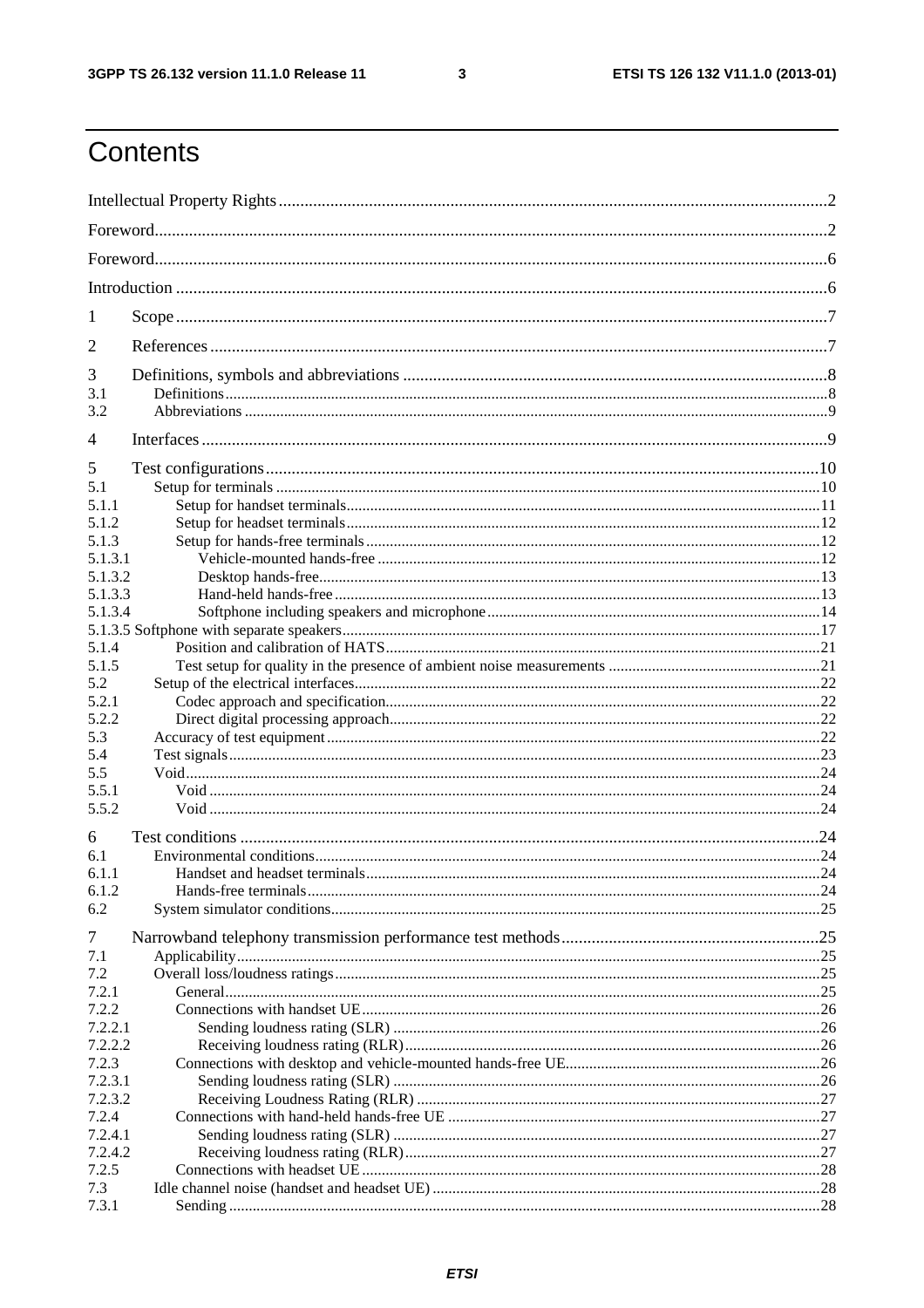| 7.3.2        |    |  |
|--------------|----|--|
| 7.4          |    |  |
| 7.4.1        |    |  |
| 7.4.2        |    |  |
| 7.4.3        |    |  |
| 7.4.4        |    |  |
| 7.4.5        |    |  |
|              |    |  |
| 7.4.6        |    |  |
| 7.5          |    |  |
| 7.5.1        |    |  |
| 7.5.1.1 void | 31 |  |
|              |    |  |
| 7.5.2        |    |  |
| 7.5.3        |    |  |
| 7.5.4        |    |  |
| 7.6          |    |  |
| 7.7          |    |  |
| 7.7.1        |    |  |
| 7.7.2        |    |  |
| 7.7.3        |    |  |
| 7.7.4        |    |  |
| 7.8          |    |  |
| 7.8.1        |    |  |
| 7.8.2        |    |  |
| 7.9          |    |  |
| 7.10         |    |  |
| 7.10.1       |    |  |
| 7.10.1a      |    |  |
| 7.10.2       |    |  |
| 7.10.2a      |    |  |
| 7.11         |    |  |
| 7.11.1       |    |  |
| 7.11.2       |    |  |
| 7.11.2.1     |    |  |
| 7.11.2.2     |    |  |
| 7.11.2.3     |    |  |
| 7.12         |    |  |
|              |    |  |
| 8            |    |  |
| 8.1          |    |  |
| 8.2          |    |  |
| 8.2.1        |    |  |
| 8.2.2        |    |  |
| 8.2.2.1      |    |  |
| 8.2.2.2      |    |  |
| 8.2.3        |    |  |
| 8.2.3.1      |    |  |
| 8.2.3.2      |    |  |
| 8.2.4        |    |  |
| 8.2.4.1      |    |  |
| 8.2.4.2      |    |  |
| 8.2.5        |    |  |
| 8.3          |    |  |
| 8.3.1        |    |  |
| 8.3.2        |    |  |
| 8.4          |    |  |
| 8.4.1        |    |  |
|              |    |  |
| 8.4.2        |    |  |
| 8.4.3        |    |  |
| 8.4.4        |    |  |
| 8.4.5        |    |  |
| 8.4.6        |    |  |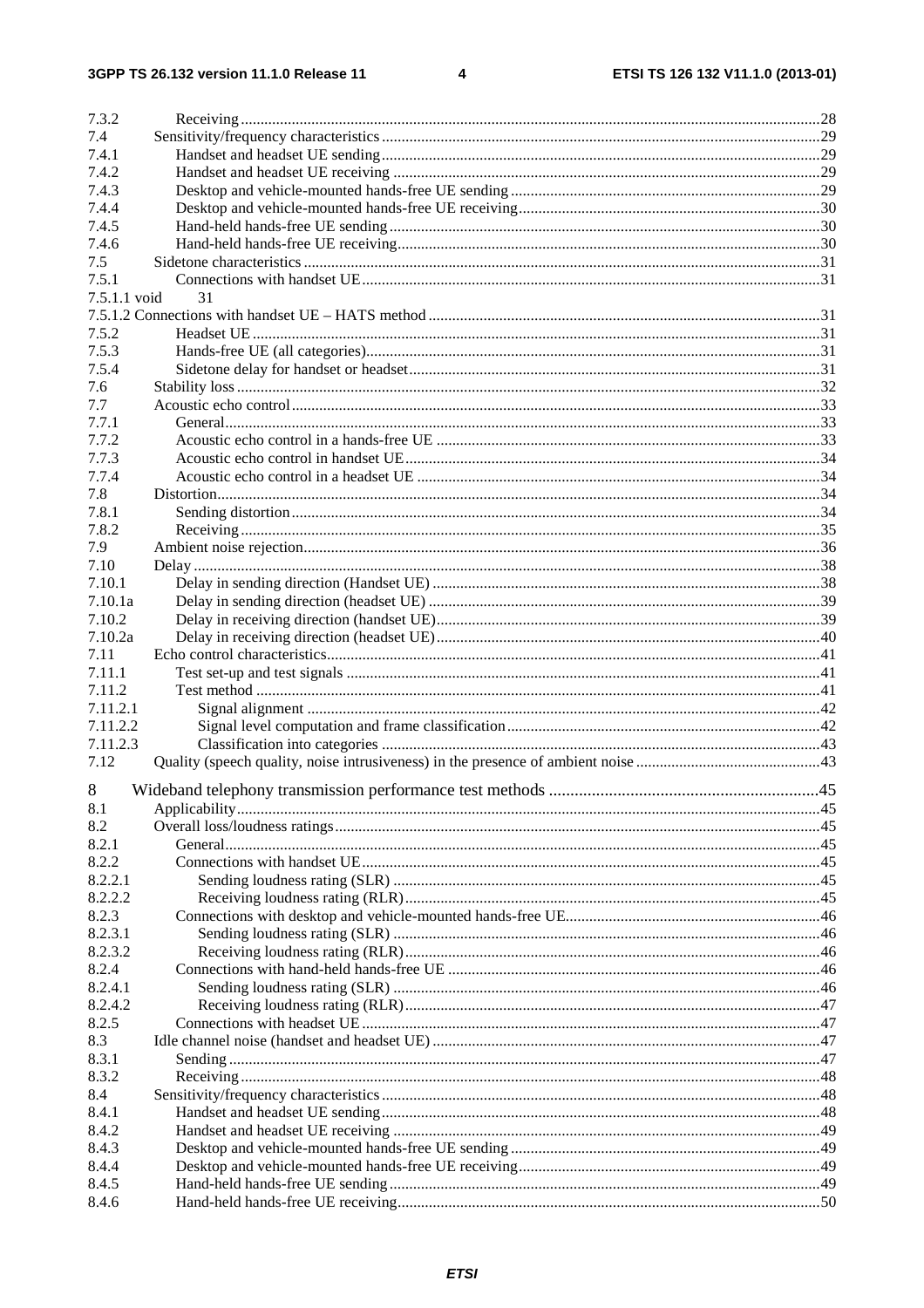#### $5\phantom{a}$

| 8.5          |                                                                                                    |  |
|--------------|----------------------------------------------------------------------------------------------------|--|
| 8.5.1        |                                                                                                    |  |
| 8.5.2        |                                                                                                    |  |
| 8.5.3        |                                                                                                    |  |
| 8.5.4        |                                                                                                    |  |
| 8.6          |                                                                                                    |  |
| 8.7          |                                                                                                    |  |
| 8.7.1        |                                                                                                    |  |
| 8.7.2        |                                                                                                    |  |
| 8.7.3        |                                                                                                    |  |
| 8.7.4        |                                                                                                    |  |
| 8.8          |                                                                                                    |  |
| 8.8.1        |                                                                                                    |  |
| 8.8.2        |                                                                                                    |  |
| 8.9          |                                                                                                    |  |
| 8.10         |                                                                                                    |  |
| 8.10.1       |                                                                                                    |  |
| 8.10.1a      |                                                                                                    |  |
| 8.10.2       |                                                                                                    |  |
| 8.10.2a      |                                                                                                    |  |
| 8.11         |                                                                                                    |  |
| 8.11.1       |                                                                                                    |  |
| 8.11.2       |                                                                                                    |  |
| 8.11.2.1     |                                                                                                    |  |
| 8.11.2.2     |                                                                                                    |  |
| 8.11.2.3     |                                                                                                    |  |
| 8.12         |                                                                                                    |  |
| Annex A:     | Interpolation method for diffuse-field correction (normative)65                                    |  |
|              | Reference algorithm for echo control characteristics evaluation67<br><b>Annex B (informative):</b> |  |
| B.1          |                                                                                                    |  |
|              |                                                                                                    |  |
| B.2          |                                                                                                    |  |
| B.3          |                                                                                                    |  |
| B.3.1        |                                                                                                    |  |
| <b>B.3.2</b> |                                                                                                    |  |
| <b>B.3.3</b> |                                                                                                    |  |
| <b>B.3.4</b> |                                                                                                    |  |
| <b>B.3.5</b> |                                                                                                    |  |
| <b>B.3.6</b> |                                                                                                    |  |
|              | <b>Annex C</b> (informative):                                                                      |  |
|              |                                                                                                    |  |
|              |                                                                                                    |  |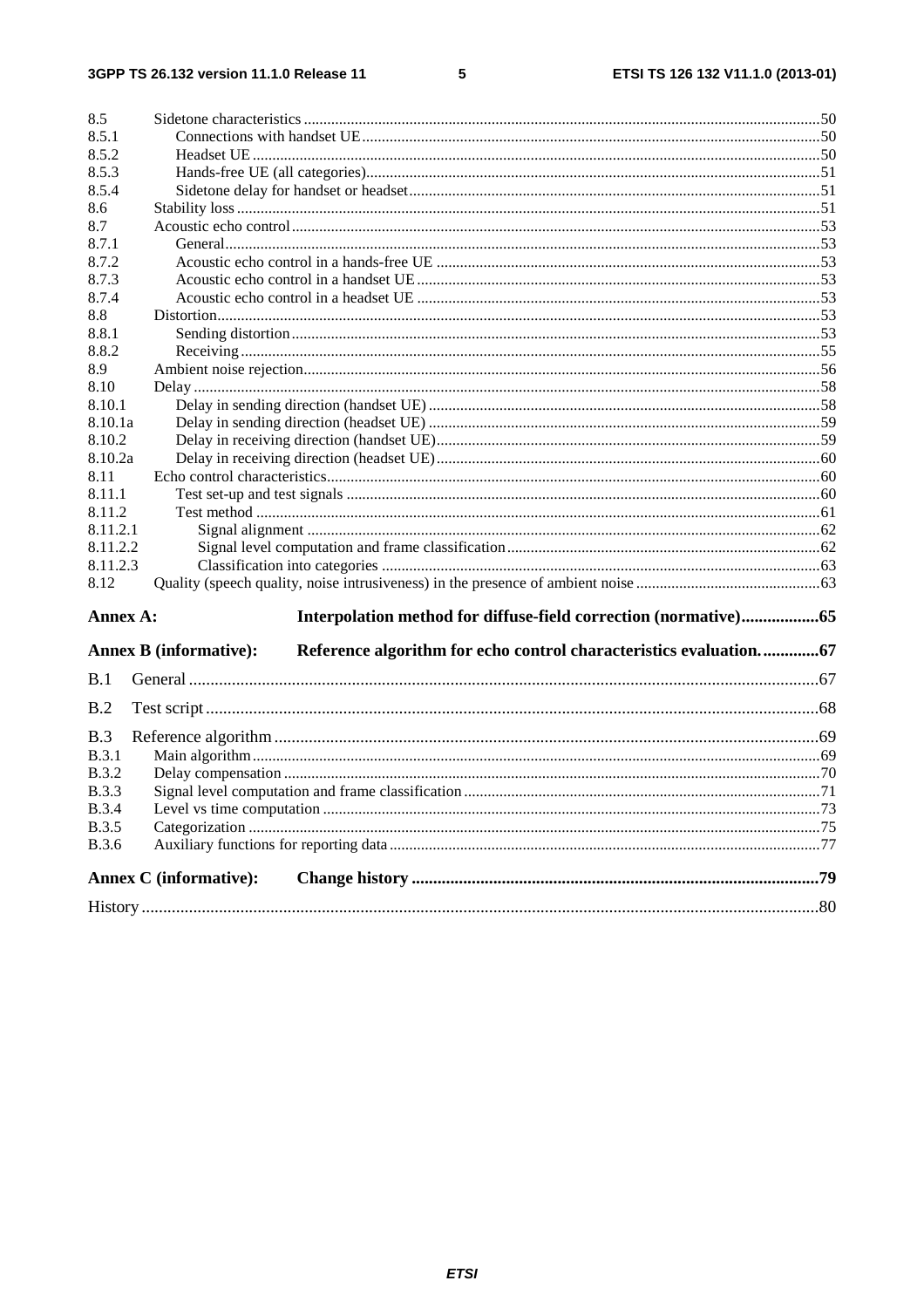## Foreword

This Technical Specification has been produced by the 3GPP.

The contents of the present document are subject to continuing work within the TSG and may change following formal TSG approval. Should the TSG modify the contents of this TS, it will be re-released by the TSG with an identifying change of release date and an increase in version number as follows:

Version x.y.z

where:

- x the first digit:
	- 1 presented to TSG for information;
	- 2 presented to TSG for approval;

3 or greater indicates TSG approved document under change control.

- y the second digit is incremented for all changes of substance, i.e. technical enhancements, corrections, updates, etc.
- z the third digit is incremented when editorial only changes have been incorporated in the specification.

## Introduction

The present document specifies test methods to allow the minimum performance requirements for the acoustic characteristics of GSM and 3G terminals when used to provide narrowband or wideband telephony to be assessed.

The objective for narrowband services is to reach a quality as close as possible to ITU-T standards for PSTN circuits. However, due to technical and economic factors, there cannot be full compliance with the general characteristics of international telephone connections and circuits recommended by the ITU-T.

The performance requirements are specified in TS 26.131; the test methods and considerations are specified in the main body of the text.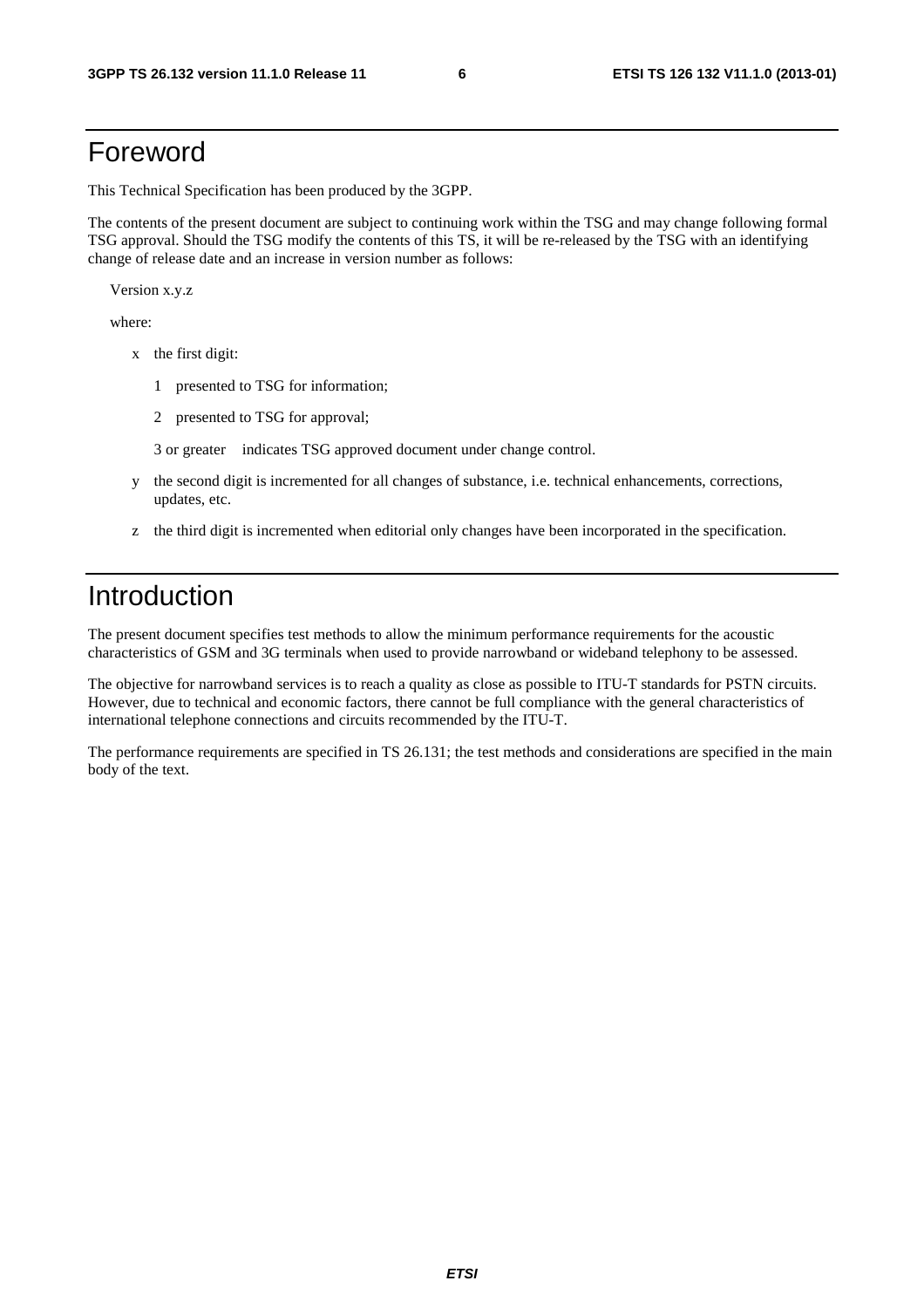## 1 Scope

The present document is applicable to any terminal capable of supporting narrowband or wideband telephony, either as a stand-alone service or as the telephony component of a multimedia service. The present document specifies test methods to allow the minimum performance requirements for the acoustic characteristics of GSM and 3G terminals when used to provide narrowband or wideband telephony to be assessed.

## 2 References

The following documents contain provisions which, through reference in this text, constitute provisions of the present document.

- References are either specific (identified by date of publication, edition number, version number, etc.) or non-specific.
- For a specific reference, subsequent revisions do not apply.
- For a non-specific reference, the latest version applies. In the case of a reference to a 3GPP document (including a GSM document), a non-specific reference implicitly refers to the latest version of that document *in the same Release as the present document*.
- [1] 3GPP TS 26.131: "Terminal Acoustic Characteristics for Telephony; Requirements".
- [2] ITU-T Recommendation B.12 (1988): "Use of the decibel and the neper in telecommunications".
- [3] ITU-T Recommendation G.103 (1998): "Hypothetical reference connections".
- [4] ITU-T Recommendation G.111 (1993): "Loudness ratings (LRs) in an international connection".
- [5] ITU-T Recommendation G.121 (1993): "Loudness ratings (LRs) of national systems".
- [6] ITU-T Recommendation G.122 (1993): "Influence of national systems on stability and talker echo in international connections".
- [7] ITU-T Recommendation G.711 (1988): "Pulse code modulation (PCM) of voice frequencies".
- [8] ITU-T Recommendation P.11 (1993): "Effect of transmission impairments".
- [9] ITU-T Recommendation P.38 (1993): "Transmission characteristics of operator telephone systems (OTS)".
- [10] ITU-T Recommendation P.50 (1993): "Artificial voices".
- [11] 3GPP TS 03.58 (Release 1997): "Digital Cellular Telecommunications System (Phase 2+) Characterization test methods and quality assessment for hands-free mobiles".
- [12] IEC Publication 60651: 'Sound Level Meters'.
- [13] ITU-T Recommendation P.51 (1996): "Artificial mouth".
- [14] ITU-T Recommendation P.57 (2005): "Artificial ears".
- [15] ITU-T Recommendation P.58 (1996): "Head and torso simulator for telephonometry."
- [16] ITU-T Recommendation P.79 (2007) with Annex A: "Calculation of loudness ratings for telephone sets."
- [17] 3GPP TS 06.77 (R99): 'Minimum Performance Requirements for Noise Suppresser Application to the AMR Speech Encoder'.
- [18] ITU-T Recommendation P.64: "Determination of sensitivity/frequency characteristics of local telephone systems".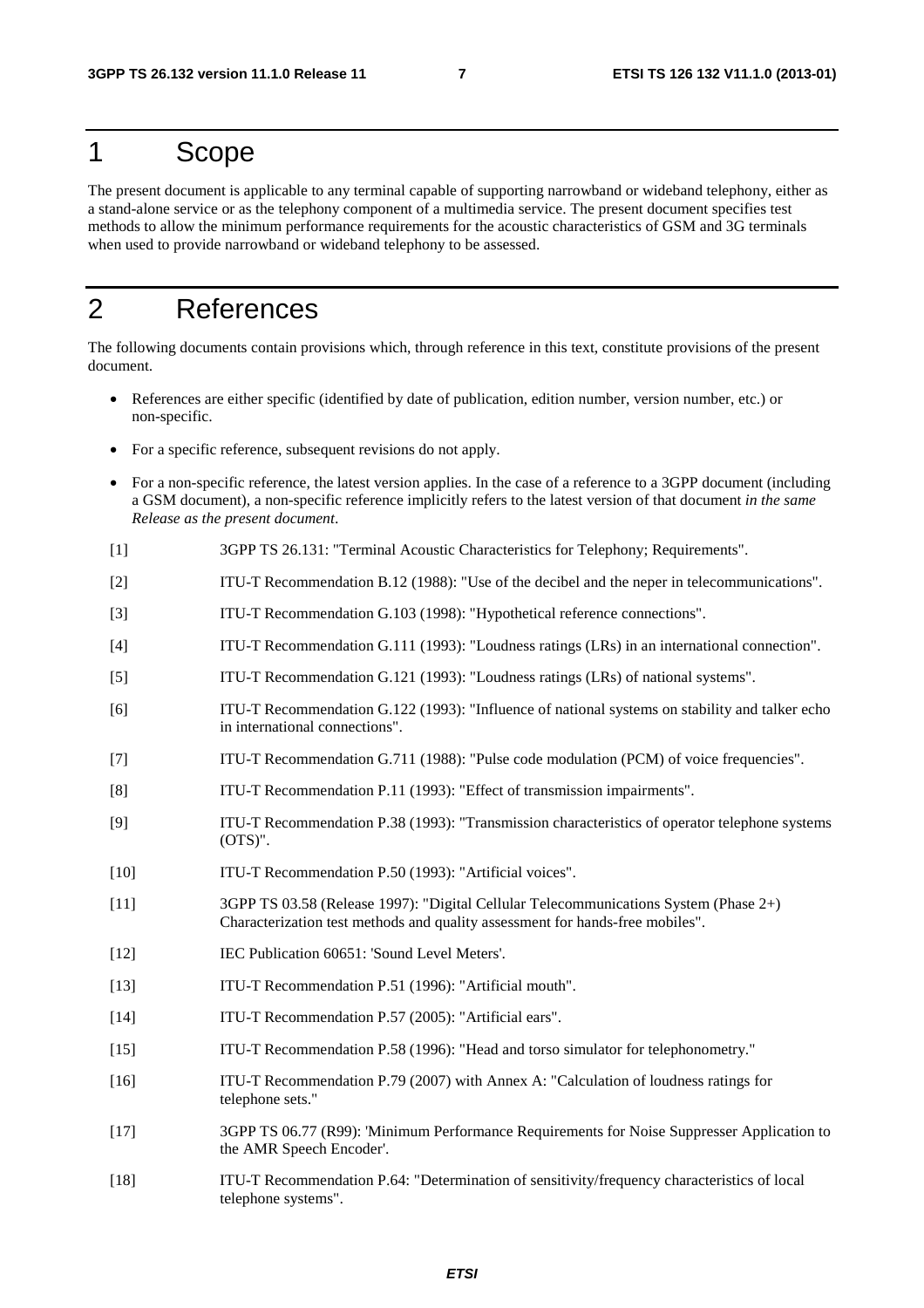[19] ITU-T Recommendation P.581: "Use of head and torso simulator (HATS) for hands-free and handset terminal testing". [20] ITU-T Recommendation P.340: "Transmission characteristics and speech quality parameters of hands-free terminals". [21] ITU-T Recommendation G.712: "Transmission performance characteristics of pulse code modulation channels". [22] ITU-T Recommendation P.501: "Test signals for use in telephonometry". [23] ITU-T Recommendation O.41: "Psophometer for use on telephone-type circuits". [24] ITU-T Recommendation O.131: "Quantizing distortion measuring equipment using a pseudorandom noise test signal". [25] ISO 9614: "Acoustics - Determination of sound power levels of noise sources using sound intensity". [26] ISO 3745: "Acoustics - Determination of sound power levels of noise sources using sound pressure - Precision methods for anechoic and hemi-anechoic rooms". [27] ITU-T Recommendation O.132: "Quantizing distortion measuring equipment using a sinusoidal test signal". [28] ETSI TS 103 737: "Transmission requirements for narrowband wireless terminals (handset and headset) from a QoS perspective as perceived by the user". [29] ETSI TS 103 738: "Transmission requirements for narrowband wireless terminals (handsfree) from a QoS perspective as perceived by the user". [30] ETSI TS 103 739: "Transmission requirements for wideband wireless terminals (handset and headset) from a QoS perspective as perceived by the user". [31] ETSI TS 103 740: "Transmission requirements for wideband wireless terminals (handsfree) from a QoS perspective as perceived by the user". [32] ITU-T Recommendation P.380: "Electro-acoustic measurements on headsets". [33] ITU-T Recommendation P.501 Amendment 1 (2012): 'Test signals for use in telephonometry' [34] ETSI TS 103 106, "Speech Quality performance in the presence of background noise: Background noise transmission of mobile terminals-Objective test methods' [35] ETSI ES 202 396-1, "Speech quality performance in the presence of background noise; Part 1: Background noise simulation technique and background noise database" [36] ETSI EG 202 396-3, "Speech quality performance in the presence of background noise; Part 3: *Background noise transmission – objective test methods*: Background noise simulation technique and background noise database" [37] ITU-T Recommendation P.56: 'Objective measurement of active speech level' [38] IEC 61672: 'Electroacoustics – sound level meters - part 1: specifications'

## 3 Definitions, symbols and abbreviations

### 3.1 Definitions

For the purposes of the present document the term *narrowband* refers to signals sampled at 8 kHz; *wideband* refers to signals sampled at 16 kHz.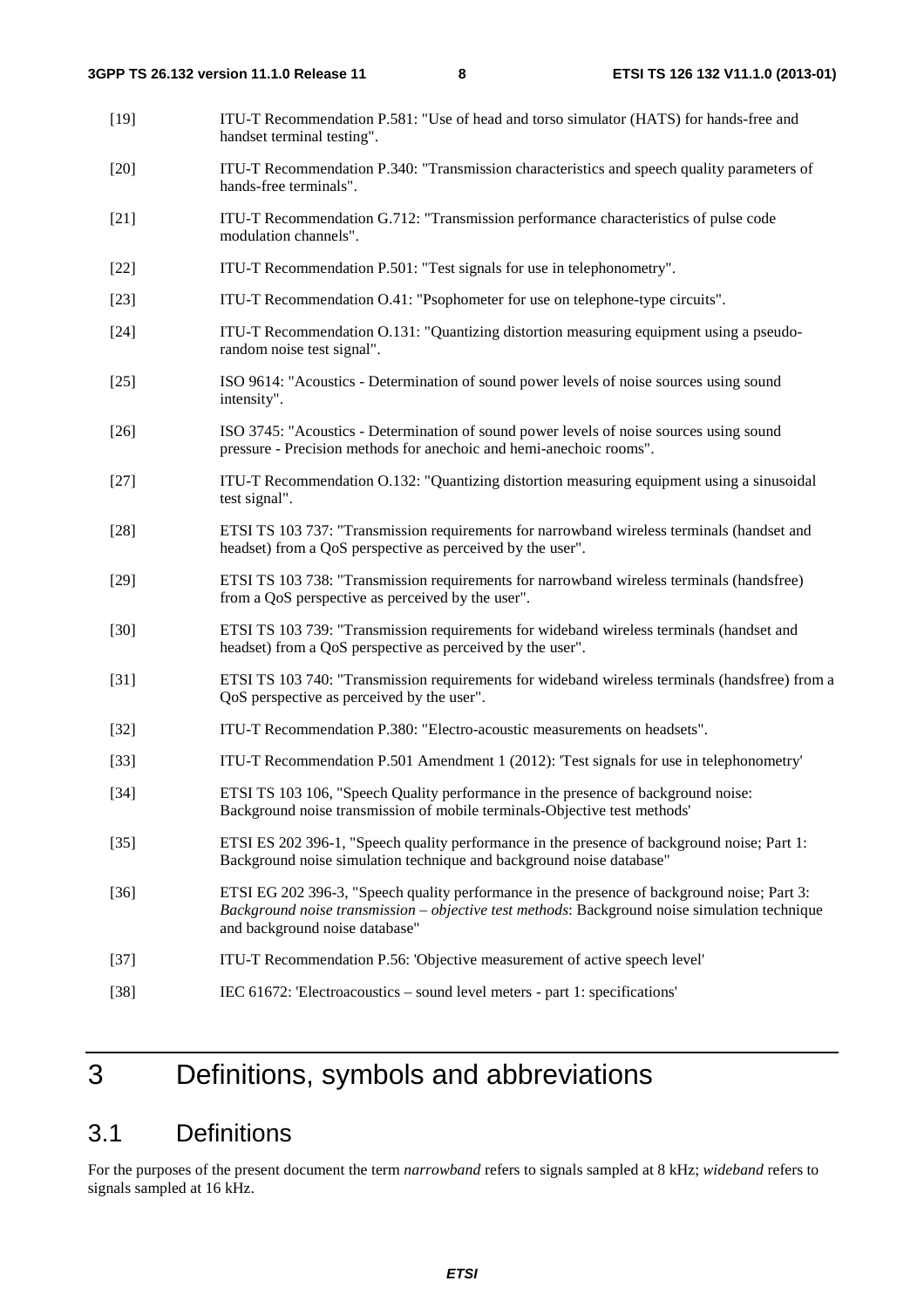For the purposes of the present document, the terms dB, dBr, dBm0, dBm0p and dBA, shall be interpreted as defined in ITU-T Recommendation B.12 [2]; the term dBPa shall be interpreted as the sound pressure level relative to 1 pascal expressed in dB (0 dBPa is equivalent to 94 dB SPL).

A 3GPP softphone is a telephony system running on a general purpose computer or PDA complying with the 3GPP terminal acoustic requirements (TS 26.131 and 26.132).

### 3.2 Abbreviations

For the purposes of the present document, the following abbreviations apply:

| <b>ADC</b>  | Analogue to Digital Converter        |
|-------------|--------------------------------------|
| CSS         | Composite Source Signal              |
| DAC         | Digital to Analogue Converter        |
| <b>DRP</b>  | Eardrum Reference Point              |
| <b>DTX</b>  | Discontinuous Transmission           |
| EEC         | Electrical Echo Control              |
| EEP         | Ear Entrance Point                   |
| EL.         | Echo Loss                            |
| ERP         | Ear Reference Point                  |
| FFT         | <b>Fast Fourier Transform</b>        |
| <b>HATS</b> | Head and Torso Simulator             |
| <b>LSTR</b> | <b>Listener Sidetone Rating</b>      |
| <b>MRP</b>  | Mouth Reference Point                |
| МS          | <b>Mobile Station</b>                |
| OLR         | <b>Overall Loudness Rating</b>       |
| <b>PCM</b>  | Pulse Code Modulation                |
| PDA         | Personal Digital Assistant           |
| <b>POI</b>  | Point of Interconnection (with PSTN) |
| <b>PSTN</b> | Public Switched Telephone Network    |
| <b>RLR</b>  | <b>Receive Loudness Rating</b>       |
| <b>RMS</b>  | Root Mean Squared                    |
| <b>SLR</b>  | <b>Send Loudness Rating</b>          |
| SS          | <b>System Simulator</b>              |
| <b>STMR</b> | <b>Sidetone Masking Rating</b>       |
| SS          | <b>System Simulator</b>              |
| ТX          | Transmission                         |
| UE          | User Equipment                       |

## 4 Interfaces

Access to terminals for acoustic testing is always made via the acoustic or air interfaces. The Air Interface is specified by the GSM 05, GSM 45 and 3G 25 series specifications and is required to achieve user equipment (UE) transportability. Measurements can be made at this point using a system simulator (SS) comprising the appropriate radio terminal equipment and speech transcoder. The losses and gains introduced by the test speech transcoder will need to be specified.

The POI with the public switched telephone network (PSTN) is considered to have a relative level of 0 dBr, where signals will be represented by 8-bit A-law, according to ITU-T Recommendation G.711 [7]. Measurements may be made at this point using a standard send and receive side, as defined in ITU-T Recommendations.

Five classes of acoustic interface are considered in this specification:

- Handset UE including softphone UE used as a handset;
- Headset UE including softphone UE used with headset;
- Vehicle Mounted Hands-free UE including softphone UE mounted in a vehicle;
- Desktop-mounted hands-free UE including softphone UE with external loudspeaker(s) used in hands-free mode;
- Hand-held hands-free UE including softphone UE with internal loudspeaker(s) used in hands-free mode.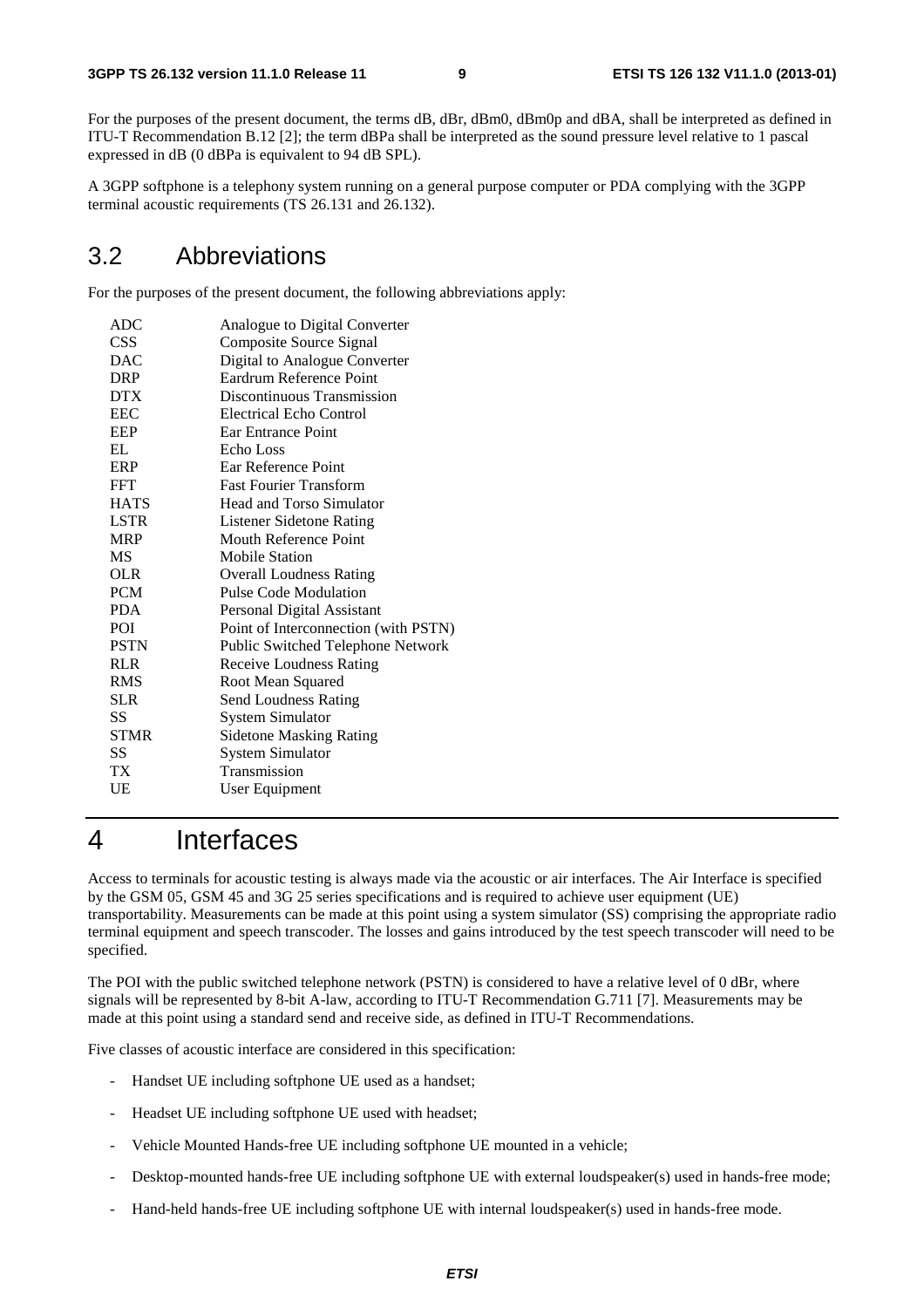(See definition of softphone in Clause 3.1)

- NOTE: The test setup for a softphone UE shall be derived according to the following rules:
	- When using a softphone UE as a handset: the test setup shall correspond to handset mode.
	- When using a softphone UE with headset: the test setup shall correspond to headset mode.
	- When a softphone UE is mounted in a vehicle: the test setup shall correspond to vehicle-mounted handsfree mode.
	- When using a softphone UE in hands-free mode:
		- When using internal loudspeaker(s), the test setup shall correspond to hand-held hands-free.
		- When using external loudspeaker(s), the test setup shall correspond to desktop-mounted hands-free.

## 5 Test configurations

This section describes the test setups for terminal acoustic testing.

NOTE: If the terminal has several mechanical configurations (e.g., sliding design open or closed), all manufacturer-defined configurations shall be tested.

## 5.1 Setup for terminals

The general access to terminals is described in figure 1. The preferred acoustic access to GSM and 3G terminals is the most realistic simulation of the 'average' subscriber. This can be made by using HATS (head and torso simulator), with appropriate ear simulation and appropriate mountings of handset terminals to the HATS in a realistic but reproducible way. Hands-free terminals shall use the HATS or free field microphone techniques in a realistic but reproducible way.

HATS is described in ITU-T Recommendation P.58 [15], appropriate ears are described in ITU-T Recommendation P.57 [14] (Type 3.3), proper positioning of handsets in realistic conditions is found in ITU-T Recommendation P.64, and the test setups for various types of hands-free terminals can be found in ITU-T Recommendation P.581.

Unless stated otherwise, if a volume control is provided, the setting is chosen such that the nominal RLR is met as close as possible.

The preferred way of testing is the connection of a terminal to the system simulator with exact defined settings and access points. The test sequences are fed in either electrically using a reference codec, using the direct signal processing approach, or acoustically using ITU-T specified devices.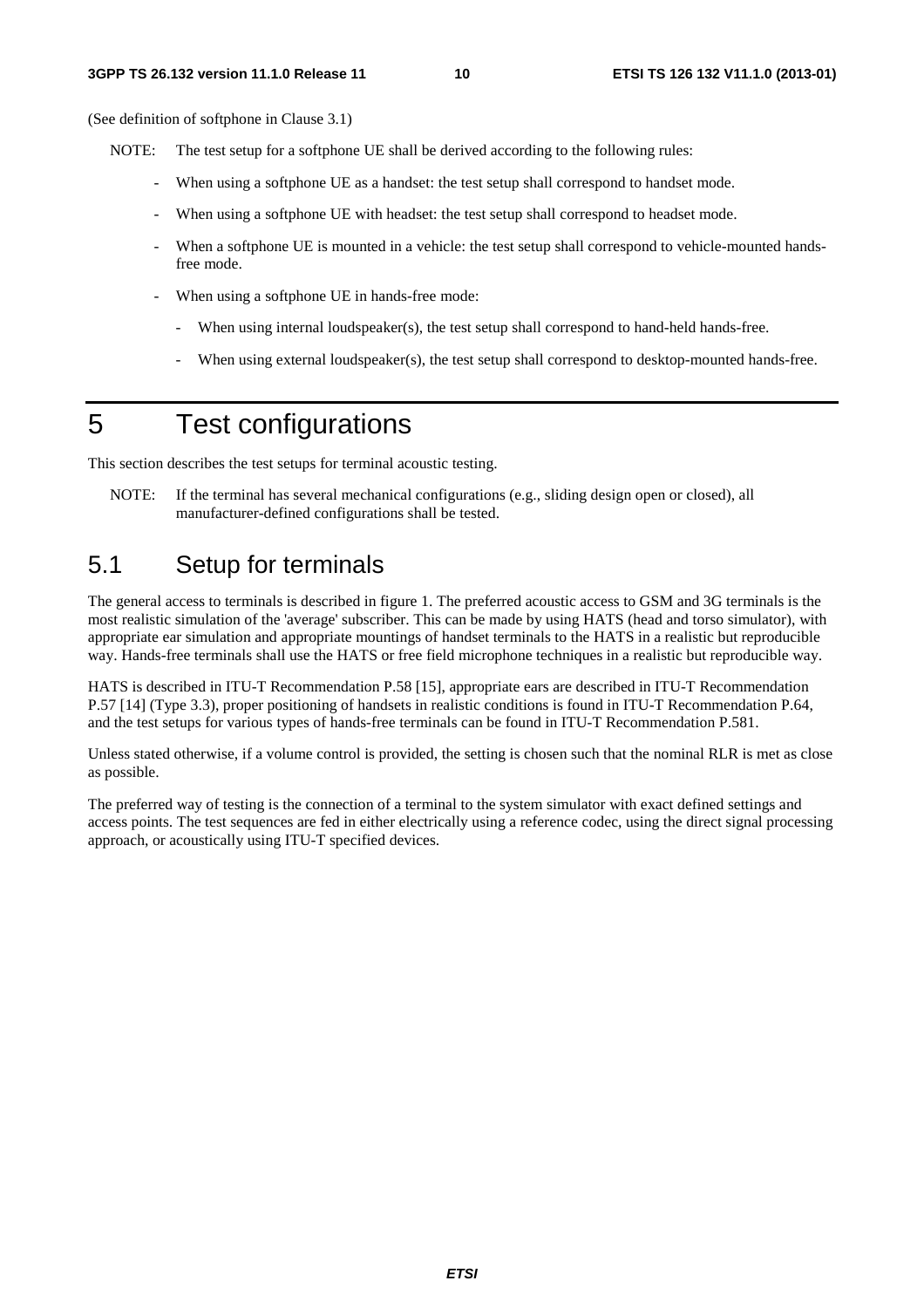

NOTE 1: Includes DTX functionality.

NOTE 2: Connection to PSTN should include electrical echo control (EEC).

#### **Figure 1: GSM/3G Interfaces for specification and testing of terminal acoustic characteristics**

### 5.1.1 Setup for handset terminals

When using a handset UE, the handset is placed on HATS as described in ITU-T Recommendation P.64 Annex E [18]. A suitable position shall be defined for each handset UE and documented in the test report. The artificial mouth shall conform to ITU-T Recommendation P.58 [15]. The artificial ear shall conform to ITU-T Recommendation P.57 [14]. Type 3.3 ear shall be used and positioned on HATS according to ITU-T Recommendation P.58 [15].

#### **Position and calibration of HATS**

The sending and receiving characteristics shall be tested with the HATS. It shall be indicated what application force was used. If not stated otherwise in TS 26.131, an application force of  $8 \pm 2$  N shall be used.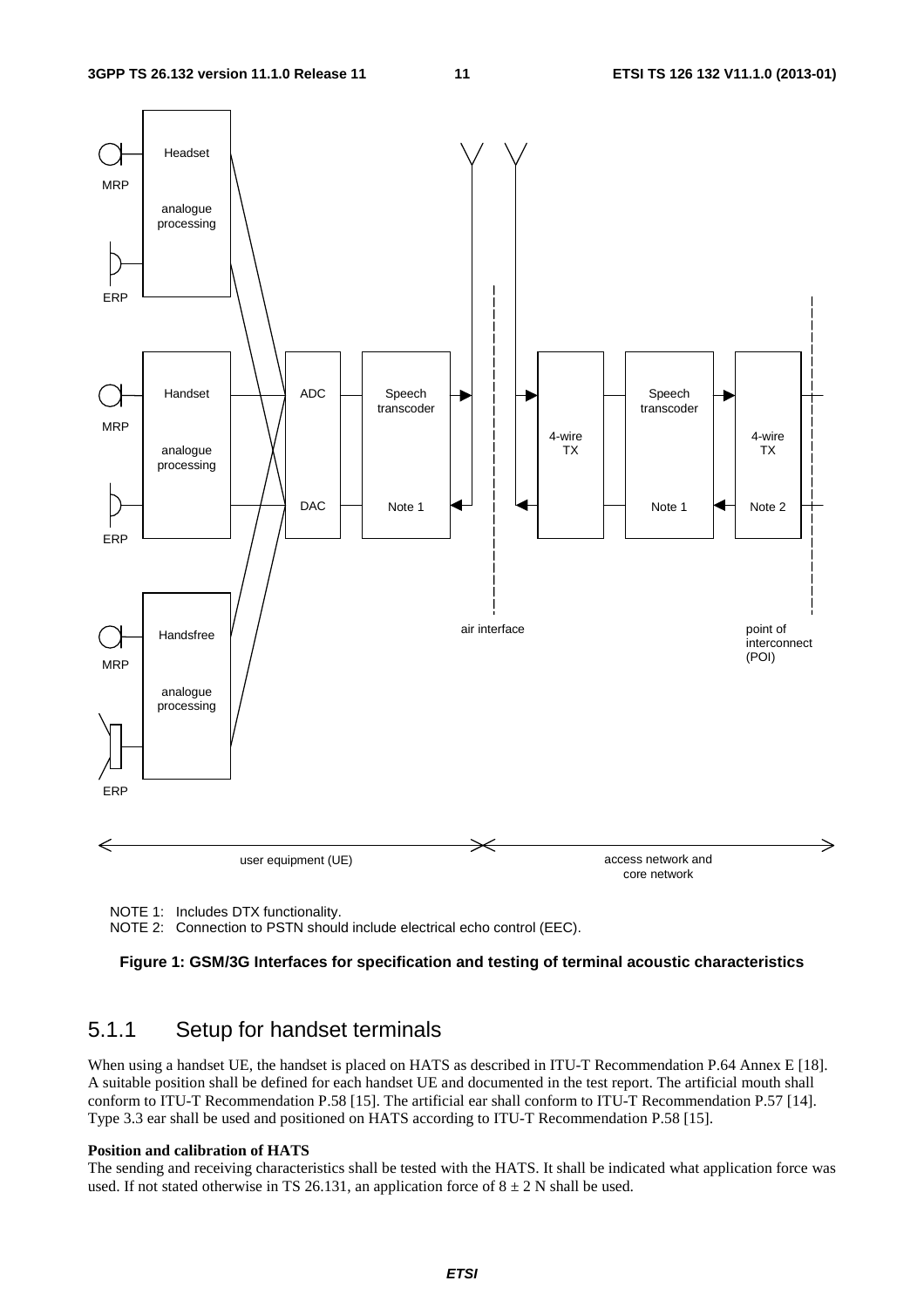The horizontal positioning of the HATS reference plane shall be guaranteed within  $\pm 2^{\circ}$ .

### 5.1.2 Setup for headset terminals

Recommendations for the setup and positioning of headsets are given in ITU-T Recommendation P.380. If not stated otherwise, headsets shall be placed in their recommended wearing position. Some insert earphones might not fit properly in Type 3.3 ear simulators. For such insert type headsets, an ITU-T Recommendation P.57 [14] Type 2 ear simulator may be used in conjunction with the HATS mouth simulator. The HATS should be equipped with two artificial ears as specified in ITU-T Recommendation P.57 [14]. For binaural headsets two artificial ears are required.

### 5.1.3 Setup for hands-free terminals

#### 5.1.3.1 Vehicle-mounted hands-free

If not stated otherwise, the artificial head (HATS – head and torso simulator, according to ITU-T Recommendation P.58 [15]) is positioned in the driver's seat for the measurement as shown in figure 3a. The position has to be in line with the average users" position; therefore, all positions and sizes of users have to be taken into account. Typically, all except the tallest 5% and the shortest 5% of the driving population have to be considered. The size of these persons can be derived, e.g., from the 'anthropometric data set' for the corresponding year (e.g., based on data used by car manufacturers). The position of the HATS (mouth/ears) within the positioning arrangement is given individually by each car manufacturer. The position used has to be reported in detail in the test report. If no requirements for positioning are given the distance from the microphone to the MRP is defined by the test lab.

By using suitable measures (e.g., marks in the car, relative position to A-pillar, B-pillar, height from the floor, etc.) an exact reproduction of the artificial head position must be possible at any later time.

NOTE – Different positions of the artificial head may greatly influence the test results. Depending on the application, different positions of the artificial head may be chosen for the tests. It is recommended to check the worst-case position, e.g., those positions where the SNR and/or the speech quality in send may be worst.

**Figure 2: void** 

**Figure 3: void**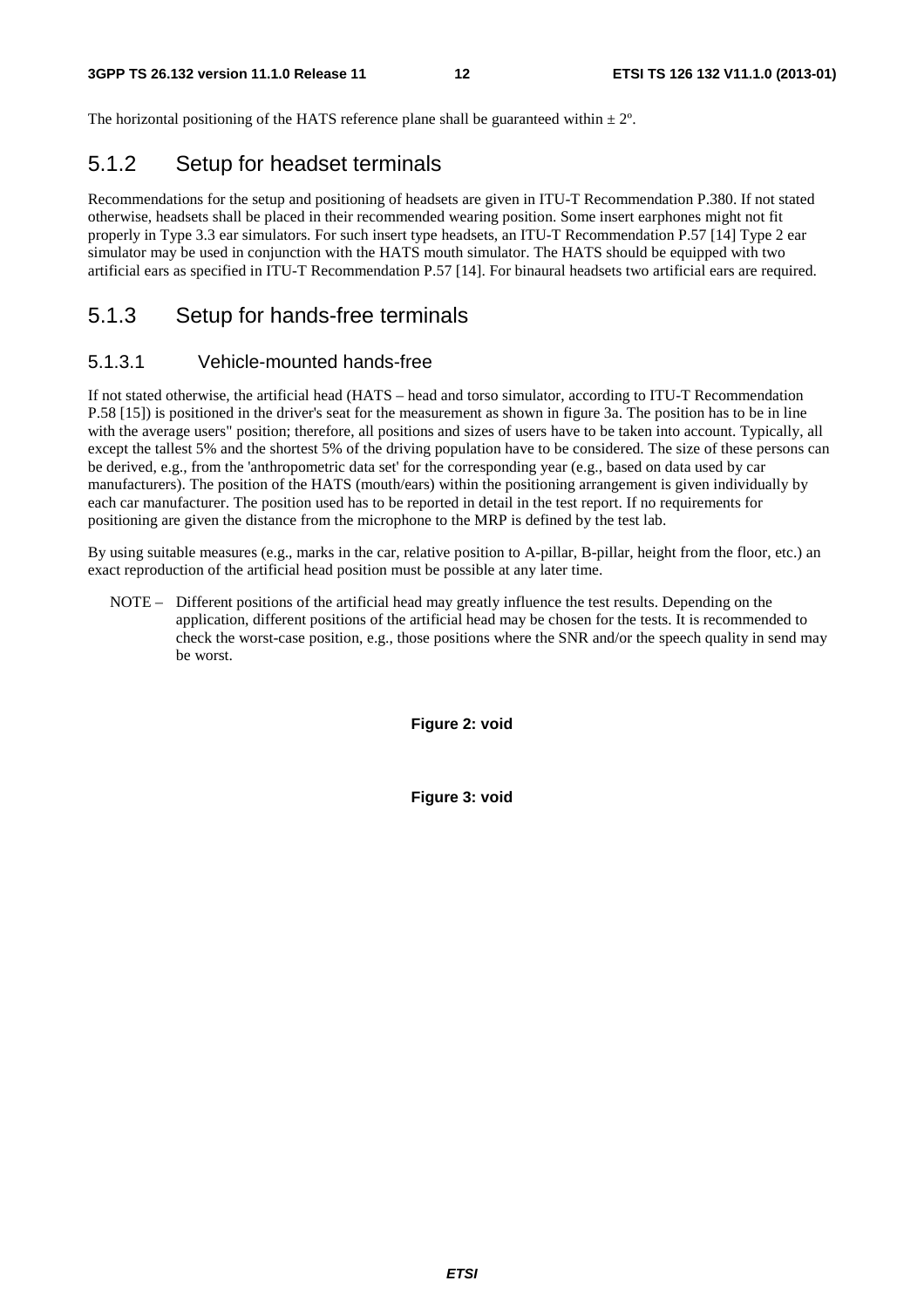

**Figure 3a: Test Configuration for vehicle mounted hands-free, using HATS** 

#### 5.1.3.2 Desktop hands-free

For HATS test equipment, the definition of hands-free terminals and setup for desktop hands-free terminals can be found in ITU-T Recommendation P.581. Measurement setup using a free-field microphone and a discrete P.51 [13] artificial mouth for desktop hands-free terminals can be found in ITU-T Recommendation P.340.The positioning for different types of desktop hands-free terminals is given in ETSI TS 103 738 and ETSI TS 103 740.

### 5.1.3.3 Hand-held hands-free

Either HATS or a free-field microphone with a discrete P.51 [13] artificial mouth may be used to measure a hand-held hands-free type UE.

If HATS measurement equipment is used, it shall be configured to the hand-held hands-free UE according to figure 4. The HATS should be positioned so that the HATS Reference Point is at a distance  $d_{HF}$  from the centre point of the visual display of the Mobile Station. The distance  $d_{\text{HF}}$  is specified by the manufacturer. A vertical angle  $\theta_{\text{HF}}$  may be specified by the manufacturer. Where it is not specified, the nominal distance  $d_{\text{HF}}$  shall be 42 cm and  $\theta_{\text{HF}}$  shall be 0°.

NOTE: The nominal distance of 42 cm corresponds to the distance between the HATS reference point and lipplane (12 cm) with an additional 30 cm giving a realistic figure as a reference usage of hand-held terminals.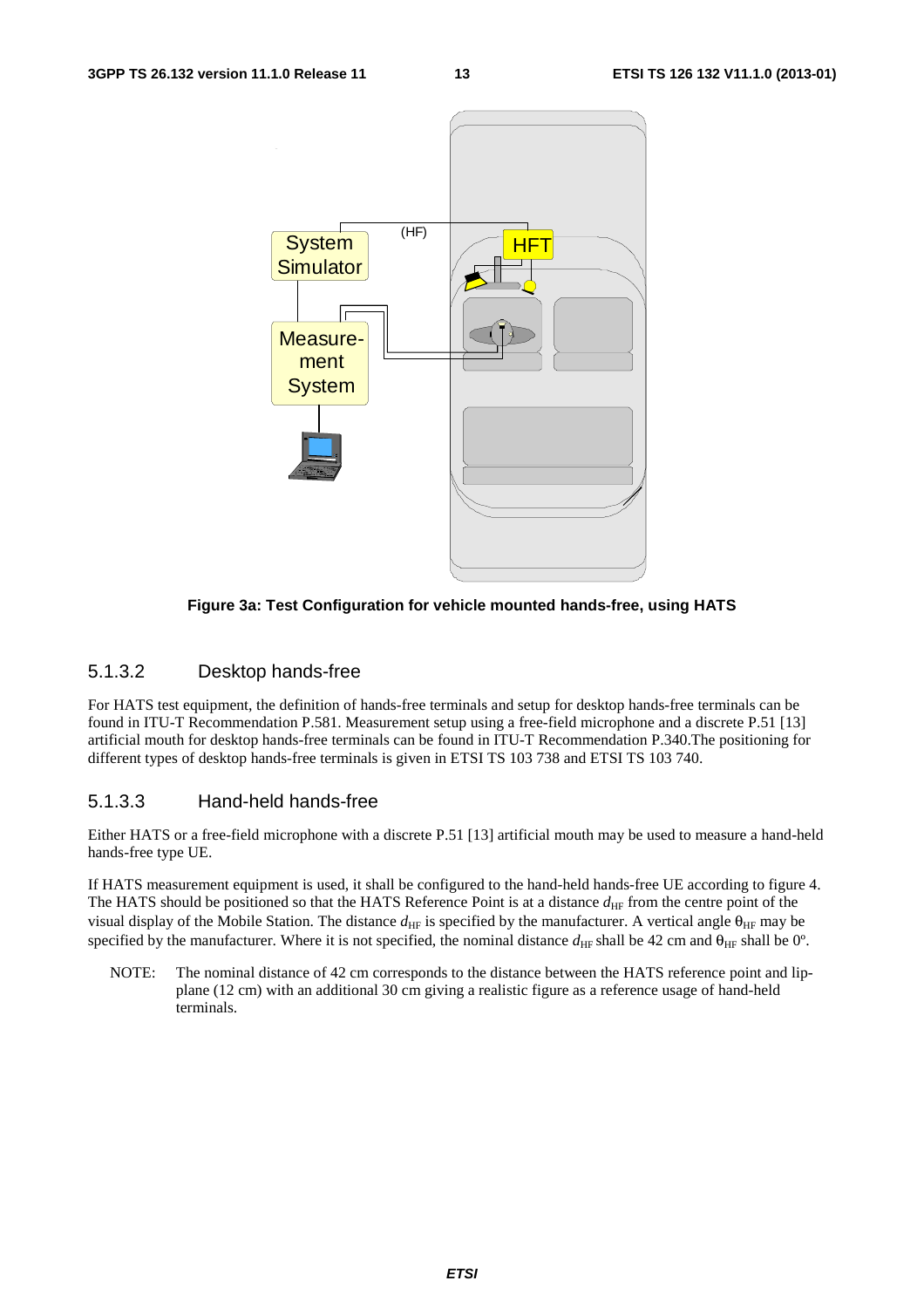

**Figure 4: Configuration of hand-held hands-free UE relative to the HATS** 

If a free-field microphone and a discrete P.51 [13] mouth are used, they shall be configured to the hand-held hands-free UE according to figure 5 for receiving measurements and figure 6 for sending measurements. The microphone should be located at a distance  $d_{\text{HF}}$  from the centre of the visual display of the UE. The mouth simulator should be located at a distance  $d_{\text{HF}}$ -12 cm from the centre of the visual display of the UE. The distance  $d_{\text{HF}}$  is specified by the manufacturer. Where it is not specified the nominal distance  $d_{\text{HF}}$  shall be 42 cm.



**Figure 5: Configuration of hand-held hands-free UE; free-field microphone for receiving measurements** 



**Figure 6: Configuration of hand-held hands-free UE; discrete P.51 artificial mouth for sending measurements** 

#### 5.1.3.4 Softphone including speakers and microphone

This test setup is applicable to laptop computers or similar devices as seen in figure 7 through figure 11.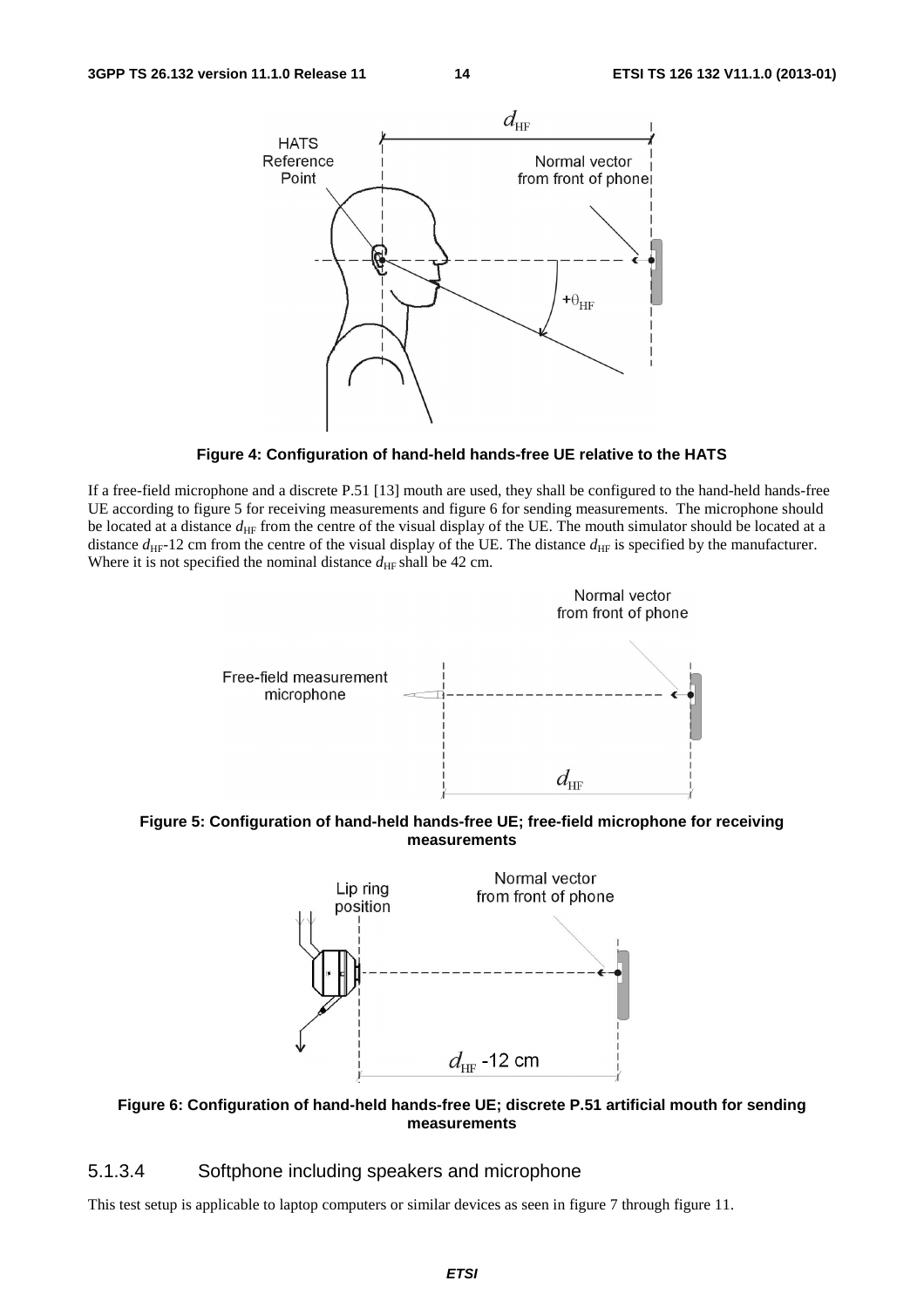Where the manufacturer gives conditions of use, these will apply for testing. If the manufacturer gives no other requirement, the softphone will be positioned according the following conditions:

Measurement with artificial ear and microphone:

Artificial mouth (for sending tests)



#### **Figure 7: Configuration of a softphone relative to the artificial mouth side view**

Free field microphone (for receiving):



#### **Figure 8: Configuration of a softphone relative to the free field microphone side view**

Position of a softphone on the table: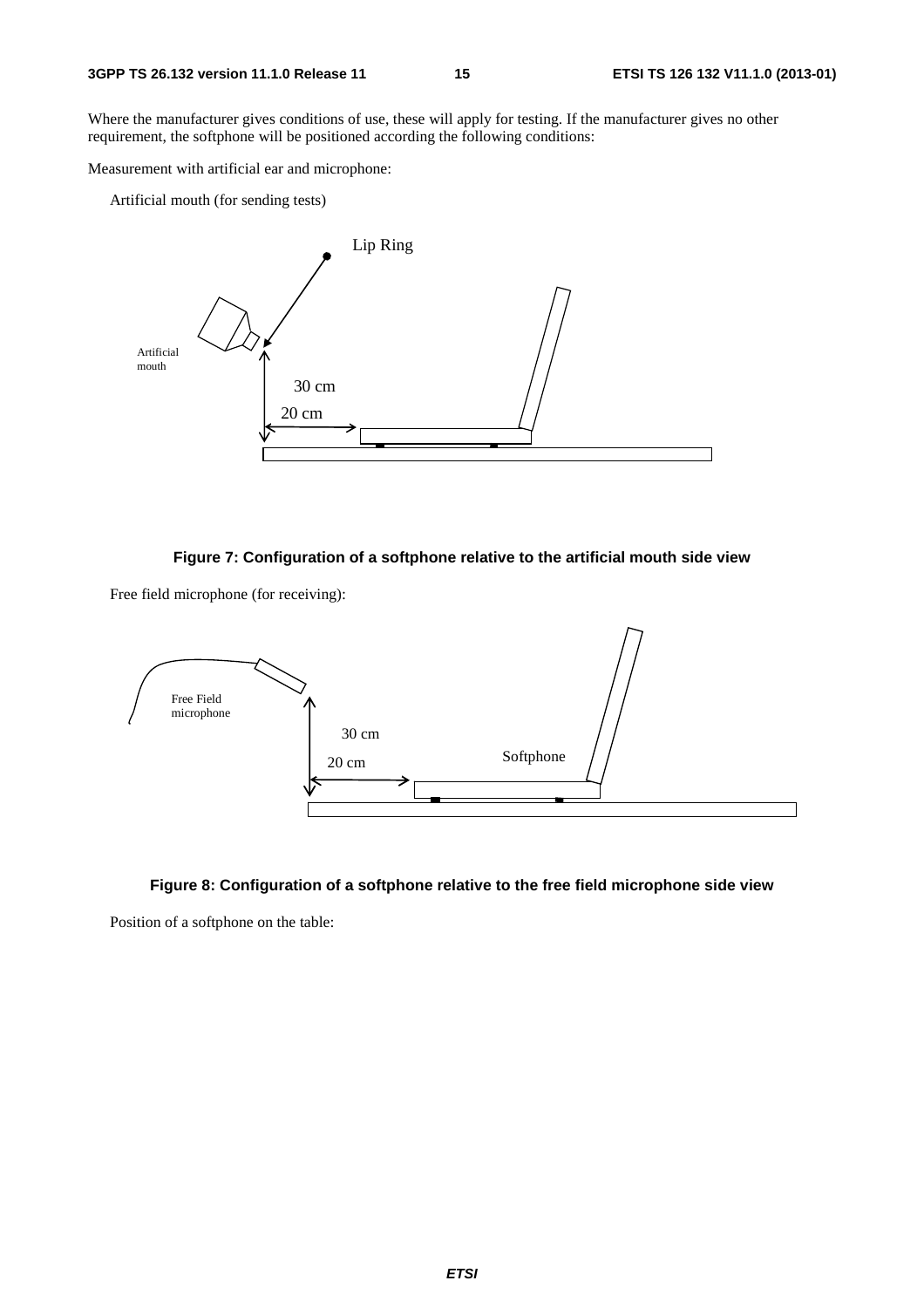

**Figure 9: Configuration of a softphone relative to the free-field microphone or artificial mouth viewed from above** 

Measurement with HATS:



**Figure 10: Configuration of a softphone relative to the HATS side view**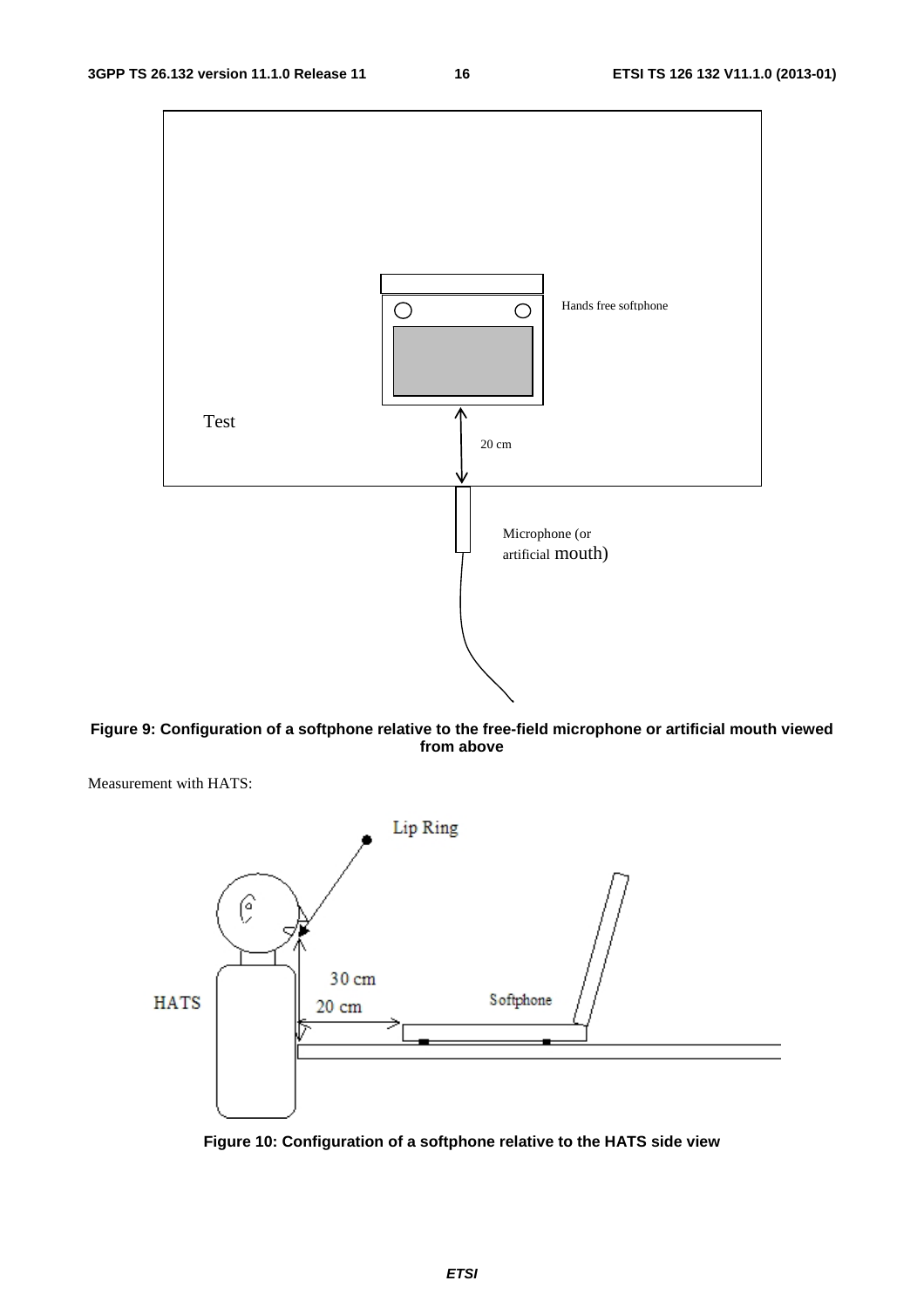

**Figure 11: Configuration of a softphone relative to the HATS viewed from above** 

### 5.1.3.5 Softphone with separate speakers

This test setup is applicable to laptop computers or similar devices as seen in figure 12 through figure 15.

Where the manufacturer gives conditions of use, these will apply for testing. If the manufacturer gives no other requirement, the softphone will be positioned according to the following conditions: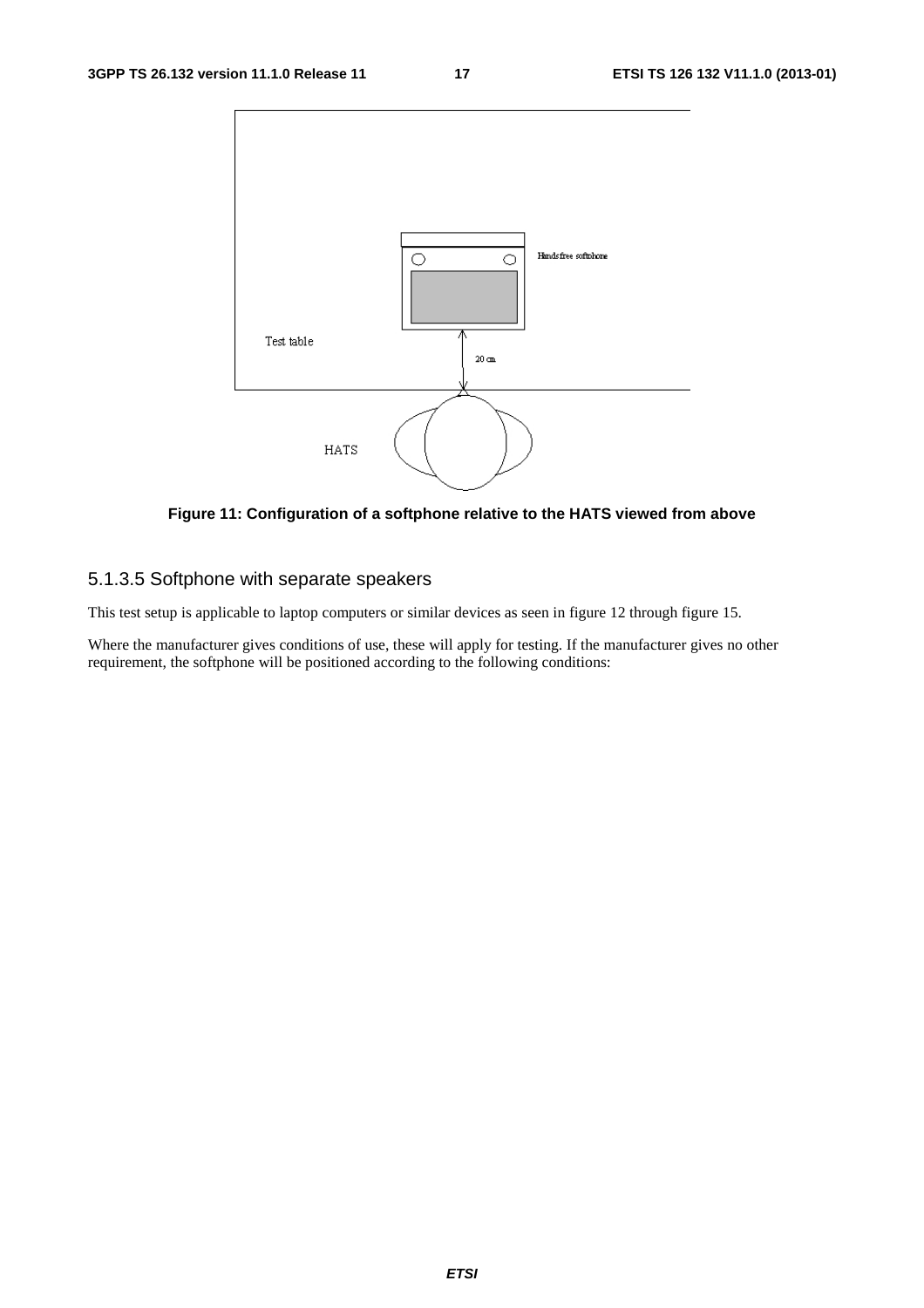

Where separate loudspeakers are used, the system will be positioned as in figure 12 or figure 13.

**Figure 12: Configuration of a softphone using external speakers relative to microphone or artificial mouth viewed from above**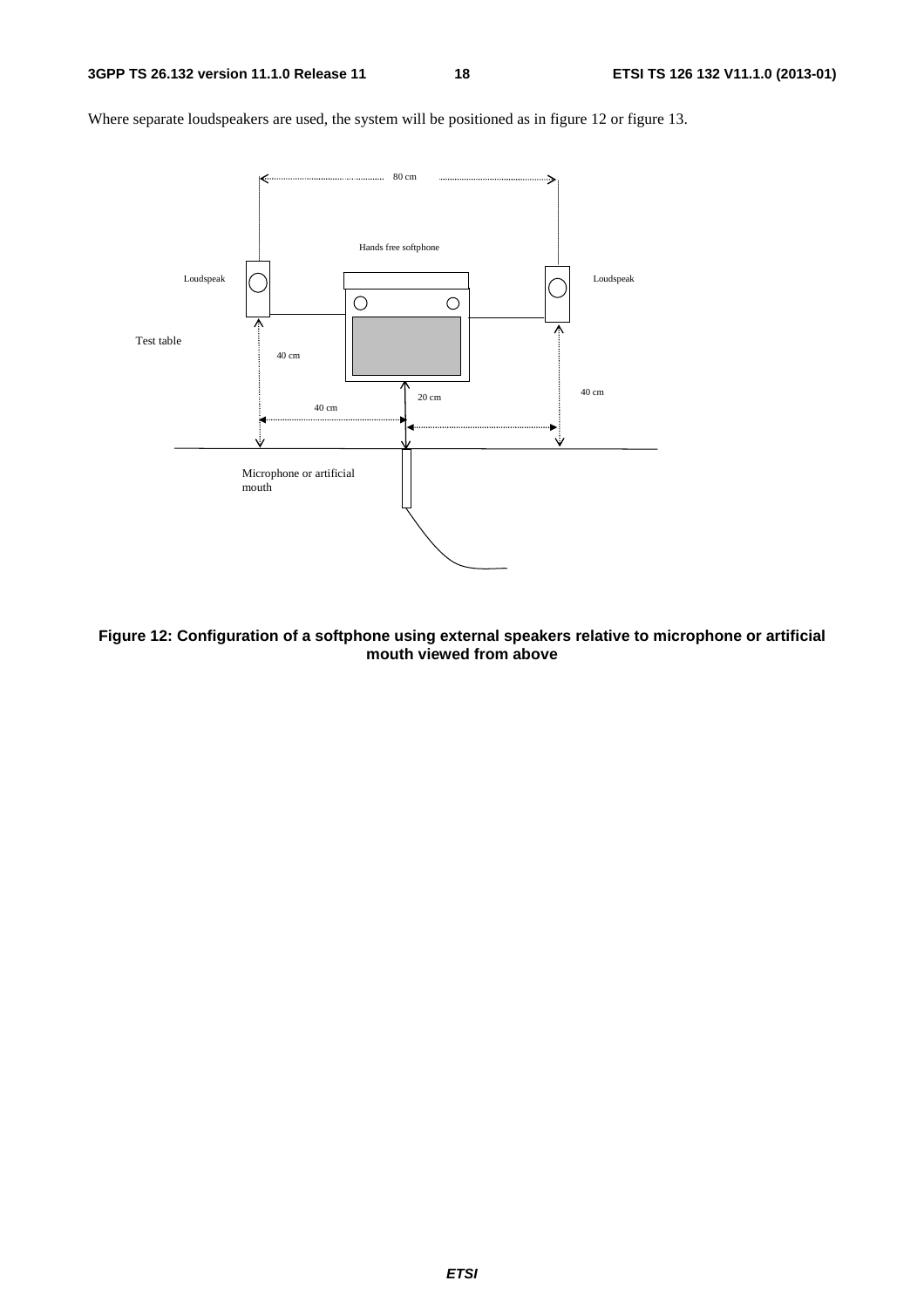

**Figure 13: Configuration of a softphone using external speakers relative to the HATS viewed from above** 

*ETSI*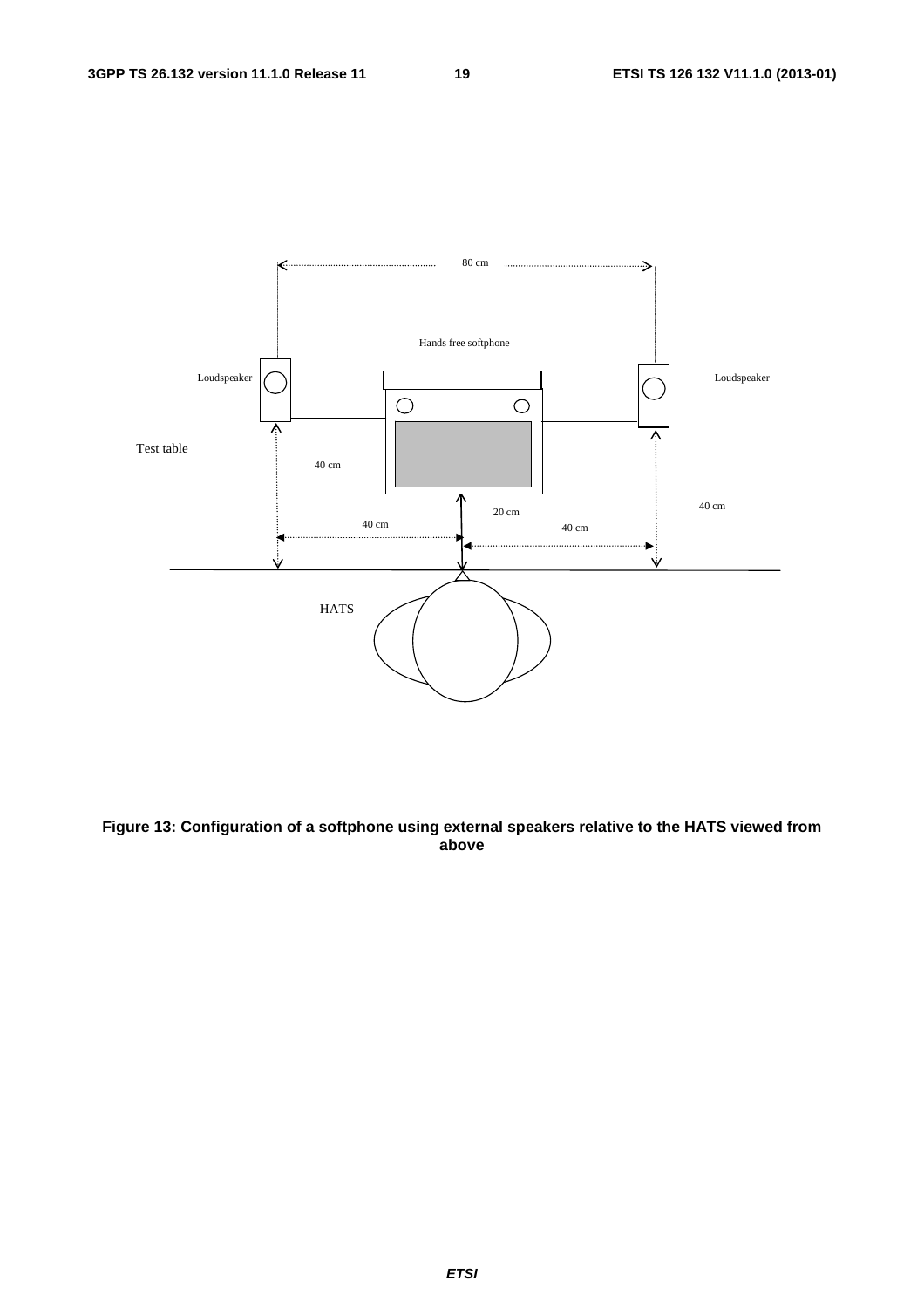Where an external microphone and speakers are used, the system will be positioned as in figure 14 or figure 15.



**Figure 14: Configuration of a softphone using external speakers and a microphone relative to microphone or artificial mouth viewed from above**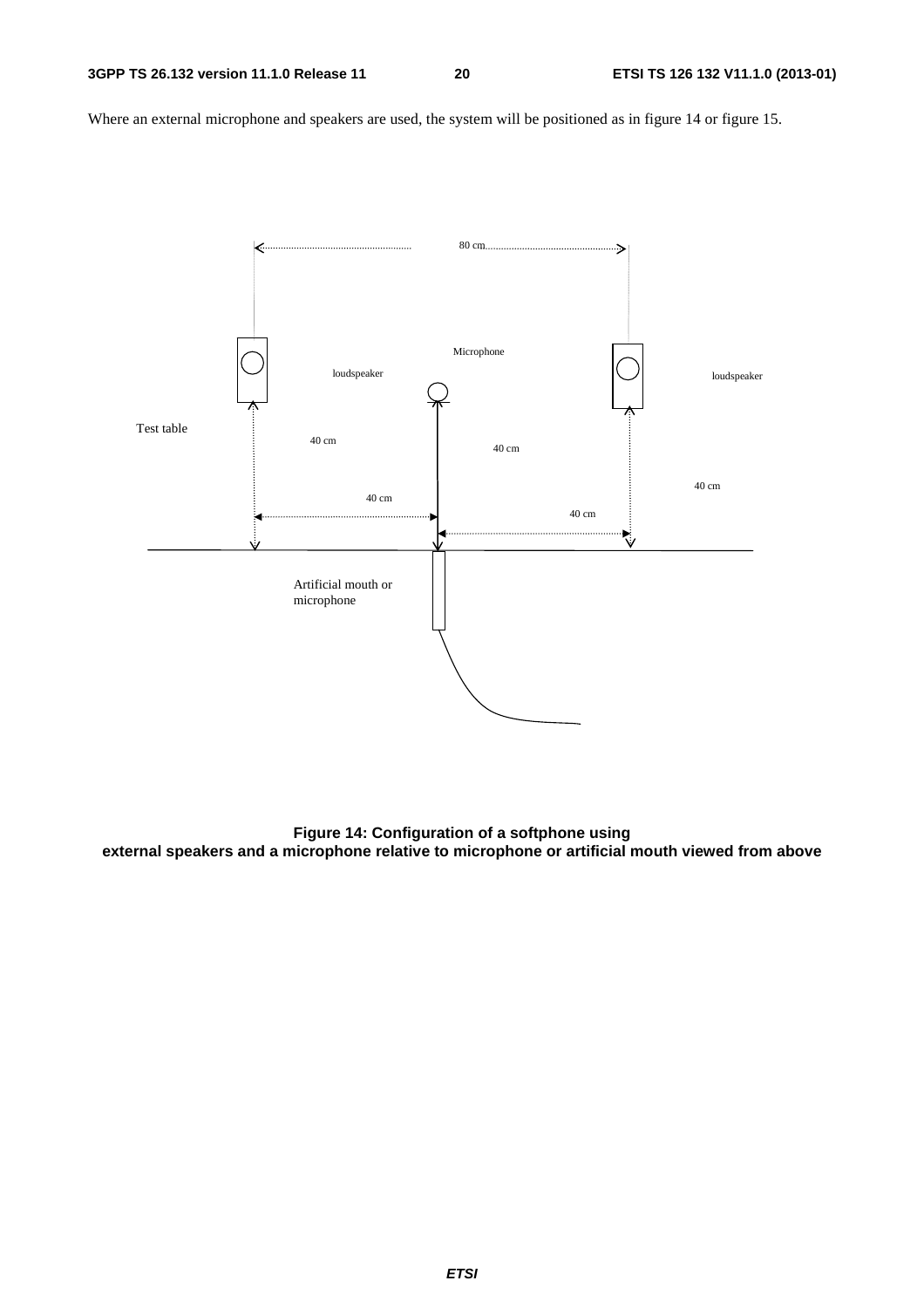

**Figure 15: Configuration of a softphone using external speakers and a microphone relative to the HATS viewed from above** 

### 5.1.4 Position and calibration of HATS

The horizontal positioning of the HATS reference plane shall be guaranteed within  $\pm 2^{\circ}$  for testing hands-free equipment.

The HATS shall be equipped with a Type 3.3 Artificial Ear. For hands-free measurements the HATS shall be equipped with two artificial ears. The pinnae are specified in Recommendation P.57 [14] for Type 3.3 artificial ears. The pinnae shall be positioned on HATS according to ITU-T Recommendation P.58 [15].

The exact calibration and equalization procedures as well as how to combine the two ear signals for the purpose of measurements can be found in ITU-T Recommendation P.581. If not stated otherwise, the HATS shall be diffuse-field equalized. The reverse nominal diffuse field curve as found in table 3 of ITU-T Recommendation P.58 [15] shall be used. For measurements requiring diffuse-field correction values for closer frequency spacing than that which is specified in ITU-T Recommendation P.58 [15], the interpolation method found in annex A shall be used.

For hand-held hands-free UE, the setup corresponding to 'portable hands-free' in ITU-T Recommendation P.581 should be used.

### 5.1.5 Test setup for quality in the presence of ambient noise measurements

The setup for simulating realistic ambient noises and the positioning of the HATS in a lab-type environment is described in ETSI EG 202 396-1 [35].

ETSI EG 202 396-1 [35] contains a description of the recording arrangement for realistic ambient noises, a description of the setup for a loudspeaker arrangement suitable to simulate an ambient noise field in a lab-type environment and a database of realistic ambient noises, part of which is used for testing the terminal performance with a variety of conditions.

The equalization and calibration procedure for the test setup are given in detail in ETSI EG 202 396-1 [35].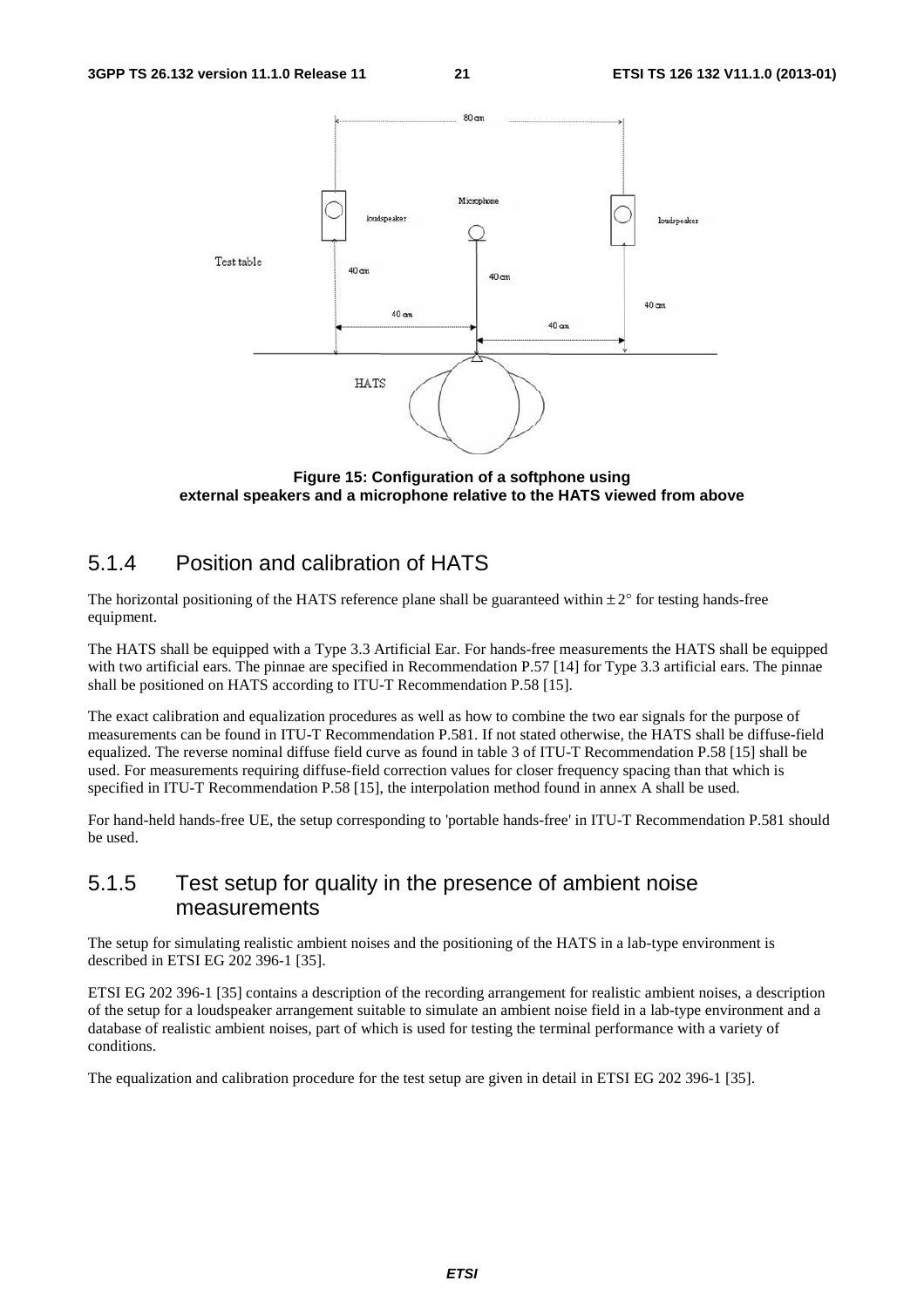## 5.2 Setup of the electrical interfaces

### 5.2.1 Codec approach and specification

In this approach, a codec is used to convert the digital input/output bit-stream of the system simulator to the equivalent analogue values. With this approach a system simulator simulating the radio link to the terminal under controlled and error-free conditions is required. The system simulator has to be equipped with a high-quality codec with characteristics as close as possible to ideal.

Definition of 0 dBr point:

- D/A converter a Digital Test Sequence (DTS) representing the codec equivalent of an analogue sinusoidal signal with an RMS value of 3,14 dB below the maximum full-load capacity of the codec shall generate 0 dBm across a 600 ohm load;
- A/D converter a 0 dBm signal generated from a 600 ohm source shall give the digital test sequence (DTS) representing the codec equivalent of an analogue sinusoidal signal with an RMS value of 3,14 dB below the maximum full-load capacity of the codec.

#### **Narrowband telephony testing**

For testing of a GSM or 3G terminal supporting narrowband telephony, the system simulator shall use the AMR speech codec as defined in the 3GPP TS 26 series of specifications, at the source coding bit-rate of 12,2 kbit/s.

#### **Wideband telephony testing**

For testing of a GSM or 3G terminal supporting wideband telephony, the system simulator shall use the AMR-WB speech codec as defined in 3GPP TS 26 series of specifications, at the source coding bit-rate of 12,65 kbit/s.

### 5.2.2 Direct digital processing approach

In this approach, the digital input/output bit-stream of the terminal connected through the radio link to the system simulator is operated upon directly.

#### **Narrowband telephony testing**

For testing of a GSM or 3G terminal supporting narrowband telephony, the system simulator shall use the AMR speech codec as defined in the 3GPP TS 26 series of specifications, at the source coding bit-rate of 12,2 kbit/s.

#### **Wideband telephony testing**

For testing of a GSM or 3G terminal supporting wideband telephony, the system simulator shall use the AMR-WB speech codec as defined in the 3GPP TS 26 series of specifications, at the source coding bit rate of 12,65 kbit/s.

## 5.3 Accuracy of test equipment

Unless specified otherwise, the accuracy of measurements made by test equipment shall exceed the requirements defined in table 1a.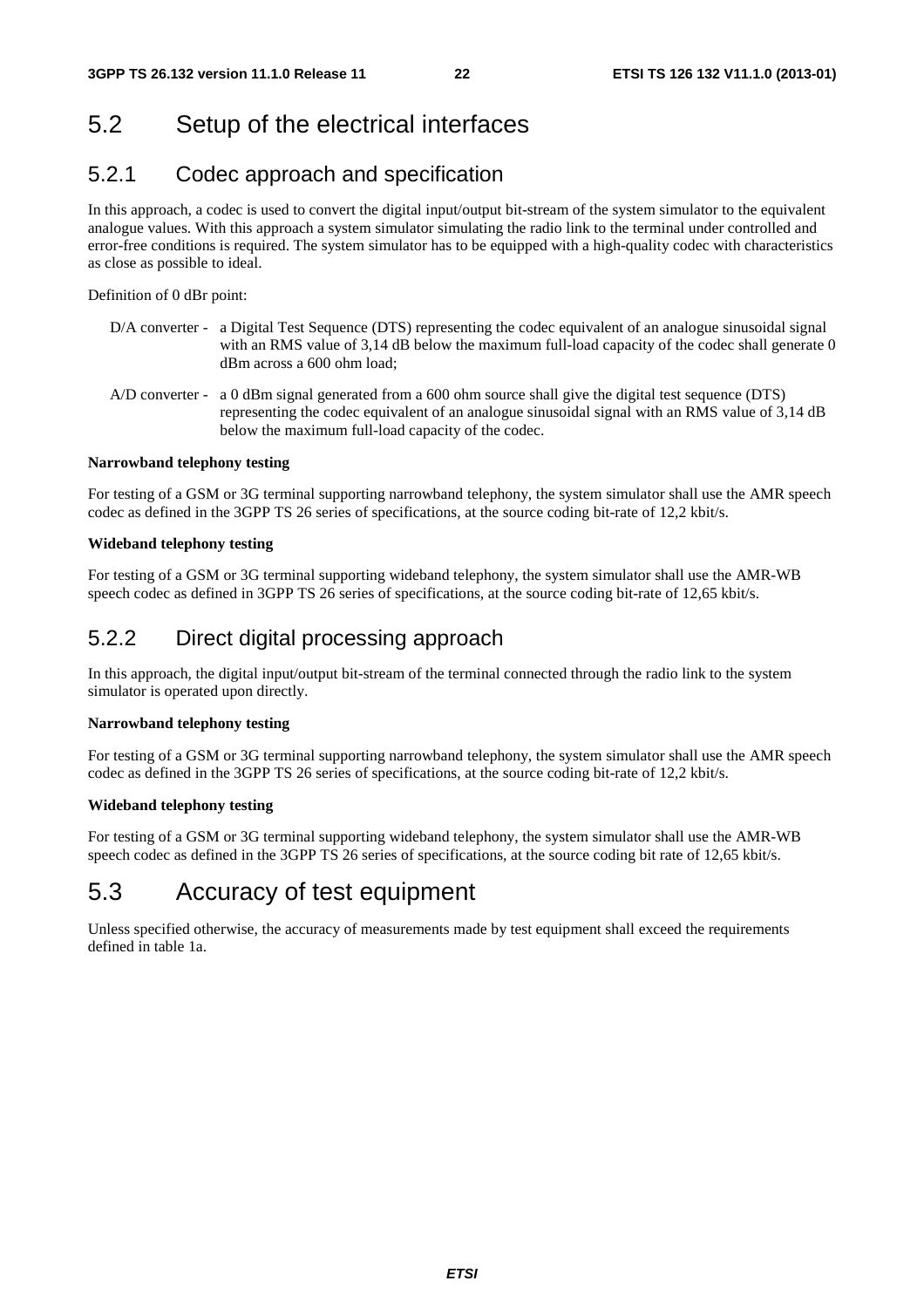| <b>Item</b>                    | <b>Accuracy</b>                       |
|--------------------------------|---------------------------------------|
| <b>Electrical Signal Power</b> | $\pm$ 0,2 dB for levels $\ge$ -50 dBm |
|                                | $\pm$ 0,4 dB for levels < -50 dBm     |
| Sound pressure                 | $\pm$ 0,7 dB                          |
| Time                           | ± 5%                                  |
| Frequency                      | ± 0,2%                                |

#### **Table 1a: Test equipment measurement accuracy**

Unless specified otherwise, the accuracy of the signals generated by the test equipment shall exceed the requirements defined in table 1b.

| Quantity                                                                                                                                                                                                                                                                                                                                          | <b>Accuracy</b>                 |
|---------------------------------------------------------------------------------------------------------------------------------------------------------------------------------------------------------------------------------------------------------------------------------------------------------------------------------------------------|---------------------------------|
|                                                                                                                                                                                                                                                                                                                                                   | $\pm$ 1 dB for 200 Hz to 4 kHz  |
| Sound pressure level at MRP                                                                                                                                                                                                                                                                                                                       | $\pm$ 3 dB for 100 Hz to 200 Hz |
|                                                                                                                                                                                                                                                                                                                                                   | $\pm$ 3 dB for 4 kHz to 8 kHz   |
| Electrical excitation levels                                                                                                                                                                                                                                                                                                                      | $\pm$ 0,4 dB (see note 1)       |
| Frequency generation                                                                                                                                                                                                                                                                                                                              | $\pm$ 2% (see note 2)           |
| NOTE 1: Across the whole frequency range.<br>NOTE 2: When measuring sampled systems, it is advisable to avoid measuring at sub-<br>multiples of the sampling frequency. There is a tolerance of $\pm 2\%$ on the<br>generated frequencies, which may be used to avoid this problem, except for<br>4 kHz where only the -2% tolerance may be used. |                                 |

**Table 1b: Test equipment signal generation accuracy** 

The measurements" results shall be corrected for the measured deviations from the nominal level. The sound level measurement equipment shall conform to IEC 60651 Type 1.

### 5.4 Test signals

Unless stated otherwise, appropriate test signals for GSM/3G acoustic tests are generally described and defined in ITU-T Recommendation P.501 [22].

More information can be found in the test procedures described below.

For testing the narrowband telephony service provided by the UE, the test signal used shall be band limited between 100 Hz and 4 kHz with a bandpass filter providing a minimum of 24 dB/oct. filter roll-off, when feeding into the receiving direction.

For testing the wideband telephony service provided by the UE, the test signal used shall be band limited between 100 Hz and 8 kHz with a bandpass filter providing a minimum of 24 dB/oct. filter roll-off, when feeding into the receiving direction.

The test signal levels are referred to the average level of the (band limited in receiving direction) test signal, averaged over the complete test sequence, unless specified otherwise. For real speech, the test signal levels are referred to the ITU-T P.56 [37] active speech level of the (band limited in receiving direction) test signal, calculated over the complete test sequence.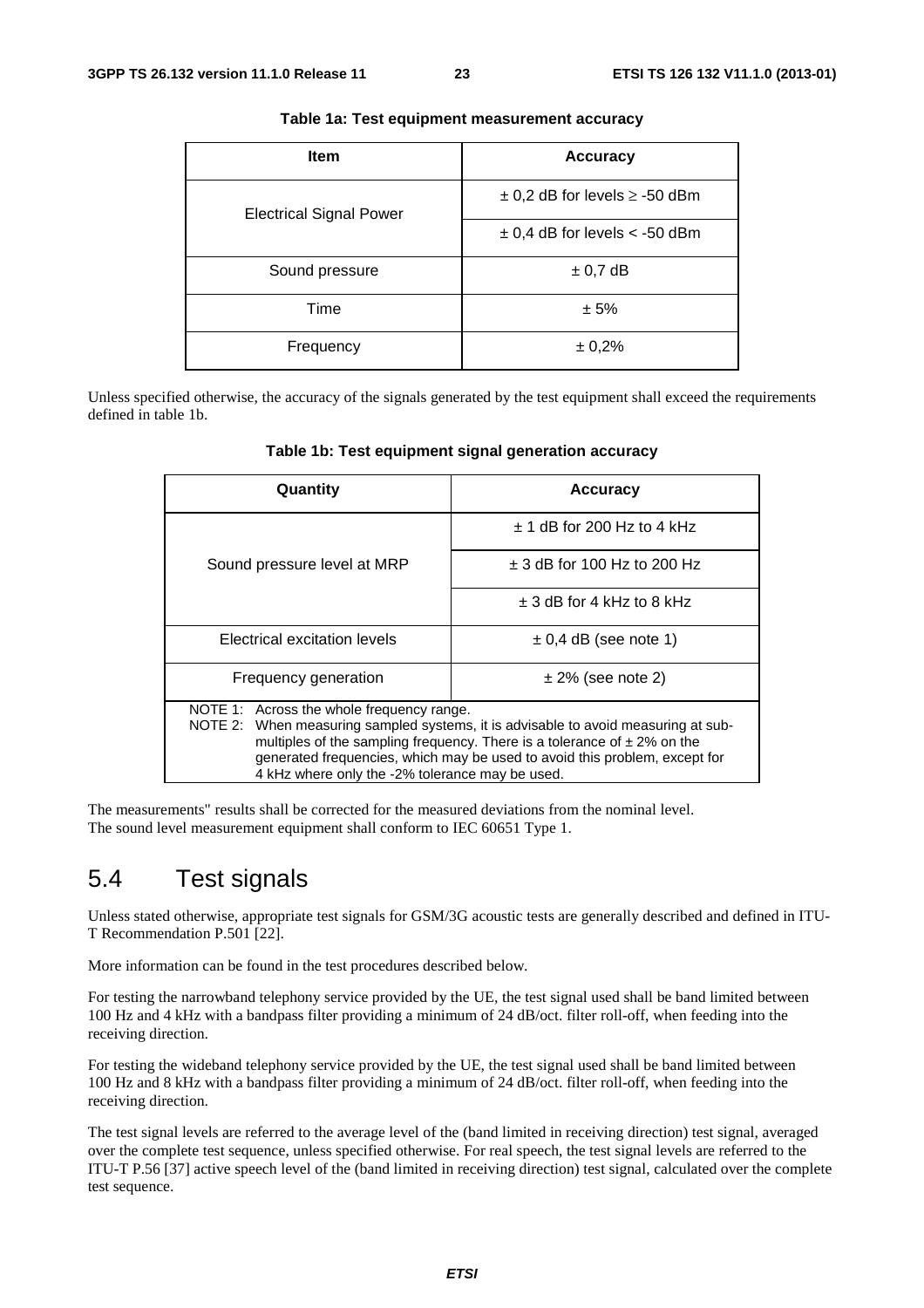- 5.5 Void
- 5.5.1 Void
- 5.5.2 Void

## 6 Test conditions

### 6.1 Environmental conditions

### 6.1.1 Handset and headset terminals

For handset and headset measurements the test room shall be practically free-field down to a lowest frequency of 275 Hz; the handset or headset, including the HATS, shall be totally within this free-field volume. This shall be met if deviations of the ideal free-field conditions are less than  $\pm 1$  dB. Qualification of the test room may be performed using the method described in either ISO 3745 Annex A, or ITU-T P. 340 §5.4.

Alternatively, a test room may be used which meets the following two criteria:

- 1. The relationship between the pressure at the mouth opening and that at 5,0 cm, 7,5 cm and 10 cm in front of the centre of the lip ring is within  $\pm$  0.5 dB of that which exists in a known acoustic free-field.
- 2. The relationship between the pressure at the mouth opening and that at the Ear canal Entrance Point (EEP) at both the left and right ears of the HATS does not differ by more than  $\pm 1$  dB from that which exists in a known free-field.

The ambient noise level shall be less than -30 dBPa(A); for idle channel noise measurements the ambient noise level shall be less than  $-64$ d $BPa(A)$ .

Echo measurements shall be conducted in realistic rooms with an ambient noise level  $\leq$  -64 dBPa(A).

### 6.1.2 Hands-free terminals

Hands-free terminals should generally be tested in their typical environment of application. Care must be taken that, e.g., noise levels are sufficiently low in order not to interfere with the measurements.

For desktop hands-free terminals the appropriate requirements shall be taken from ITU-T Recommendation P.340.

The broadband noise level shall not exceed –70 dBPa(A). The octave band noise level shall not exceed the values specified in Table 2.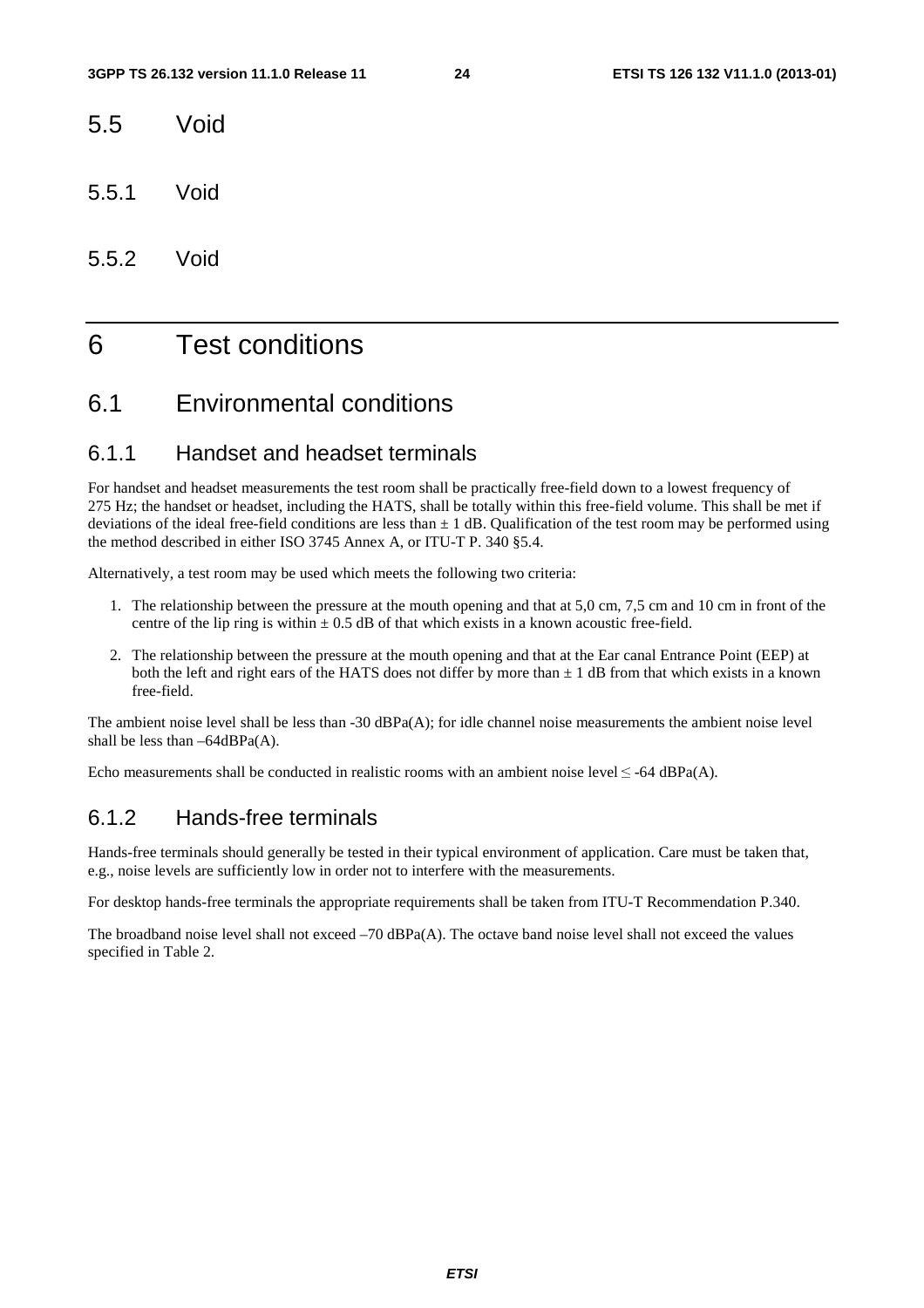| <b>Center frequency</b><br>(Hz) | Octave band pressure level<br>(dBPa) |
|---------------------------------|--------------------------------------|
| 63                              | $-45$                                |
| 125                             | $-60$                                |
| 250                             | $-65$                                |
| 500                             | $-65$                                |
| 1 0 0 0                         | $-65$                                |
| 2 0 0 0                         | $-65$                                |
| 4 0 0 0                         | $-65$                                |
| 8 0 0 0                         | -65                                  |

**Table 2: P.340 Noise level** 

Echo measurements shall be conducted in realistic rooms with an ambient noise level  $\leq$  -70 dBPa(A).

## 6.2 System simulator conditions

The system simulator should provide an error-free radio connection to the UE under test. The default speech codec in narrowband, the AMR speech codec, shall be used at its highest bit-rate of 12,2 kbit/s. The default speech codec in wideband, the AMR-WB speech codec, shall be used at 12,65 kbit/s. Discontinuous Transmission (DTX) silence suppression shall be disabled for the purposes of GSM/3G acoustic testing.

## 7 Narrowband telephony transmission performance test methods

### 7.1 Applicability

The test methods in this clause shall apply when testing a UE that is used to provide narrowband or wideband telephony, either as a stand-alone service, or as part of a multimedia service.

### 7.2 Overall loss/loudness ratings

### 7.2.1 General

The SLR and RLR values for GSM or 3G networks apply up to the POI. However, the main determining factors are the characteristics of the UE, including the analogue to digital conversion (ADC) and digital to analogue conversion (DAC). In practice, it is convenient to specify loudness ratings to the Air Interface. For the normal case, where the GSM or 3G network introduce no additional loss between the Air Interface and the POI, the loudness ratings to the PSTN boundary (POI) will be the same as the loudness ratings measured at the Air Interface.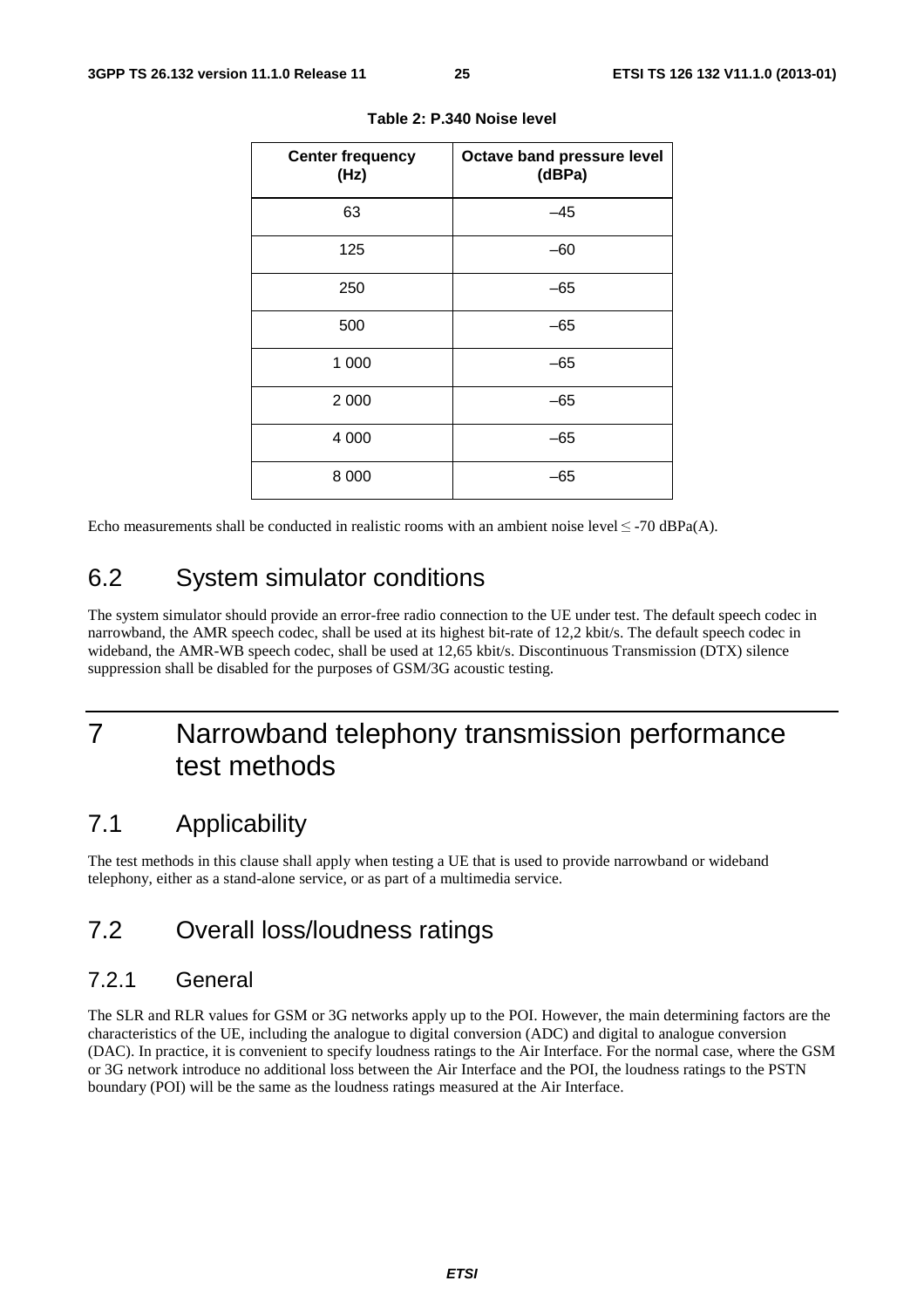## 7.2.2 Connections with handset UE

### 7.2.2.1 Sending loudness rating (SLR)

- a) The test signal to be used for the measurements shall be the British-English single talk sequence described in ITU-T Recommendation P.501 [22]. The spectrum of the acoustic signal produced by the artificial mouth is calibrated under free-field conditions at the MRP. The test signal level shall be -4,7 dBPa measured at the MRP. The test signal level is calculated over the complete test signal sequence.
- b) The handset terminal is setup as described in clause 5. The sending sensitivity shall be calculated from each band of the 14 frequencies given in table 1 of ITU-T Recommendation P.79 [16], bands 4 to 17. For the calculation, the averaged measured level at the electrical reference point for each frequency band is referred to the averaged test signal level measured in each frequency band at the MRP.
- c) The sensitivity is expressed in terms of dBV/Pa and the SLR shall be calculated according to ITU-T Recommendation P.79 [16], formula (A-23b), over bands 4 to 17, using  $m = 0,175$  and the sending weighting factors from ITU-T Recommendation P.79 [16], table 1.

### 7.2.2.2 Receiving loudness rating (RLR)

- a) The test signal to be used for the measurements shall be the British-English single talk sequence described in ITU-T Recommendation P.501 [22]. The test signal level shall be -16 dBm0 measured at the digital reference point or the equivalent analogue point. The test signal level is calculated over the complete test signal sequence.
- b) The handset terminal is setup as described in clause 5. The receiving sensitivity shall be calculated from each band of the 14 frequencies given in table 1 of ITU-T Recommendation P.79 [16], bands 4 to 17. For the calculation, the averaged measured level at each frequency band is referred to the averaged test signal level measured in each frequency band.
- c) The sensitivity is expressed in terms of dBPa/V and the RLR shall be calculated according to ITU-T Recommendation P.79 [16], formula (A-23c), over bands 4 to 17, using  $m = 0.175$  and the receiving weighting factors from table 1 of ITU-T Recommendation P.79 [16].
- d) DRP-ERP correction is used. No leakage correction shall be applied.

### 7.2.3 Connections with desktop and vehicle-mounted hands-free UE

Vehicle-mounted hands-free UE should be tested within the vehicle (for totally integrated vehicle hands-free systems) or in a vehicle simulator, as described in 3GPP TS 03.58 [11].

Free-field measurements for vehicle-mounted hands-free are for further study.

#### 7.2.3.1 Sending loudness rating (SLR)

a) The test signal to be used for the measurements shall be the British-English single talk sequence described in ITU-T Recommendation P.501 [22]. The spectrum of the acoustic signal produced by the artificial mouth is calibrated under free-field conditions at the MRP. The test signal level shall be -4,7 dBPa measured at the MRP. The test signal level is calculated over the complete test signal sequence. The broadband signal level is then adjusted to -28,7 dBPa at the HFRP or the HATS HFRP (as defined in ITU-Recommendation P.581) and the spectrum is not altered.

The spectrum at the MRP and the actual level at the MRP (measured in 1/3-octaves) are used as references to determine the sending sensitivity  $S_{mJ}$ .

- b) The hands-free terminal is setup as described in clause 5. The sending sensitivity shall be calculated from each band of the 14 frequencies given in table 1 of ITU-T Recommendation P.79 [16], bands 4 to 17. For the calculation, the averaged measured level at the electrical reference point for each frequency band is referred to the averaged test signal level measured in each frequency band at the MRP.
- c) The sensitivity is expressed in terms of dBV/Pa and the SLR shall be calculated according to ITU-T Recommendation P.79 [16], formula  $(A-23b)$ , over bands 4 to 17, using m = 0,175 and the sending weighting factors from ITU-T Recommendation P.79 [16], table 1.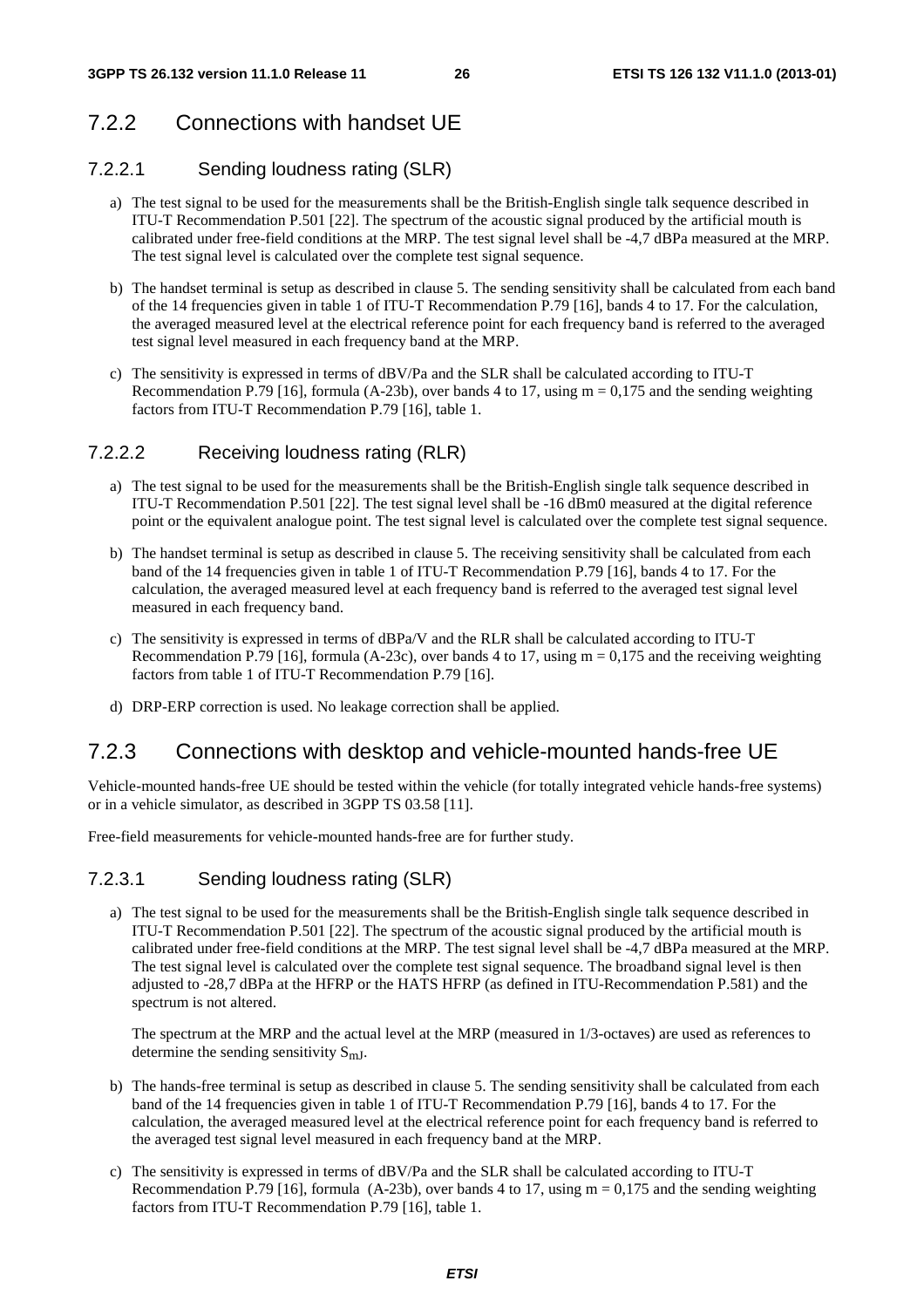### 7.2.3.2 Receiving Loudness Rating (RLR)

- a) The test signal to be used for the measurements shall be the British-English single talk sequence described in ITU-T Recommendation P.501 [22]. The test signal level shall be -16 dBm0 measured at the digital reference point or the equivalent analogue point. The test signal level is calculated over the complete test signal sequence.
- b) The hands-free terminal is setup as described in clause 5. If a HATS is used, then it is free-field equalized as described in ITU-T Recommendation P.581. The equalized output signal of each artificial ear is power-averaged over the total duration of the analysis; the right and left artificial ear signals are voltage-summed for each 1/3 octave frequency band; these 1/3-octave band data are considered as the input signal to be used for calculations or measurements. The receiving sensitivity shall be calculated from each band of the 14 frequencies given in table 1 of ITU-T Recommendation P.79 [16], bands 4 to 17.

For the calculation, the averaged measured level at each frequency band is referred to the averaged test signal level measured in each frequency band.

- c) The sensitivity is expressed in terms of dBPa/V and the RLR shall be calculated according to ITU-T Recommendation P.79 [16], formula (A-23c), over bands 4 to 17, using  $m = 0.175$  and the receiving weighting factors from table 1 of ITU-T Recommendation P.79 [16].
- d) No leakage correction shall be applied. The hands-free correction, as described in ITU-T Recommendation P.340 shall be applied. To compute the receiving loudness rating (RLR) for a hands-free terminal (see also ITU-T Recommendation P.340), when using the combination of left and right artificial ear signals from the HATS, the HFLE has to be 8 dB instead of 14 dB. For further information see ITU-T Recommendation P.581.

## 7.2.4 Connections with hand-held hands-free UE

### 7.2.4.1 Sending loudness rating (SLR)

a) The test signal to be used for the measurements shall be the British-English single talk sequence described in ITU-T Recommendation P.501 [22]. The spectrum of the acoustic signal produced by the artificial mouth is calibrated under free-field conditions at the MRP. The test signal level shall be -4,7 dBPa measured at the MRP. The test signal level is calculated over the complete test signal sequence. The broadband signal level is then adjusted to -28,7 dBPa at the HFRP or the HATS HFRP (as defined in ITU-T Recommendation P.581) and the spectrum is not altered.

The spectrum at the MRP and the actual level at the MRP (measured in 1/3-octaves) are used as references to determine the sending sensitivity  $S_{mJ}$ .

- b) The hands-free terminal is setup as described in clause 5. The sending sensitivity shall be calculated from each band of the 14 frequencies given in table 1 of ITU-T Recommendation P.79 [16], bands 4 to 17. For the calculation, the averaged measured level at the electrical reference point for each frequency band is referred to the averaged test signal level measured in each frequency band at the MRP.
- c) The sensitivity is expressed in terms of dBV/Pa and the SLR shall be calculated according to ITU-T Recommendation P.79 [16], formula (A-23b), over bands 4 to 17, using  $m = 0.175$  and the sending weighting factors from ITU-T Recommendation P.79 [16], table 1.

### 7.2.4.2 Receiving loudness rating (RLR)

- a) The test signal to be used for the measurements shall be the British-English single talk sequence described in ITU-T Recommendation P.501 [22]. The test signal level shall be -16 dBm0 measured at the digital reference point or the equivalent analogue point. The test signal level is calculated over the complete test signal sequence.
- b) The hands-free terminal is setup as described in clause 5. If a HATS is used, then it is free-field equalized as described in ITU-T Recommendation P.581. The equalized output signal of each artificial ear is power-averaged over the total duration of the analysis; the right and left artificial ear signals are voltage-summed for each 1/3 octave frequency band; these 1/3-octave band data are considered as the input signal to be used for calculations or measurements. The receiving sensitivity shall be calculated from each band of the 14 frequencies given in table 1 of ITU-T Recommendation P.79 [16], bands 4 to 17.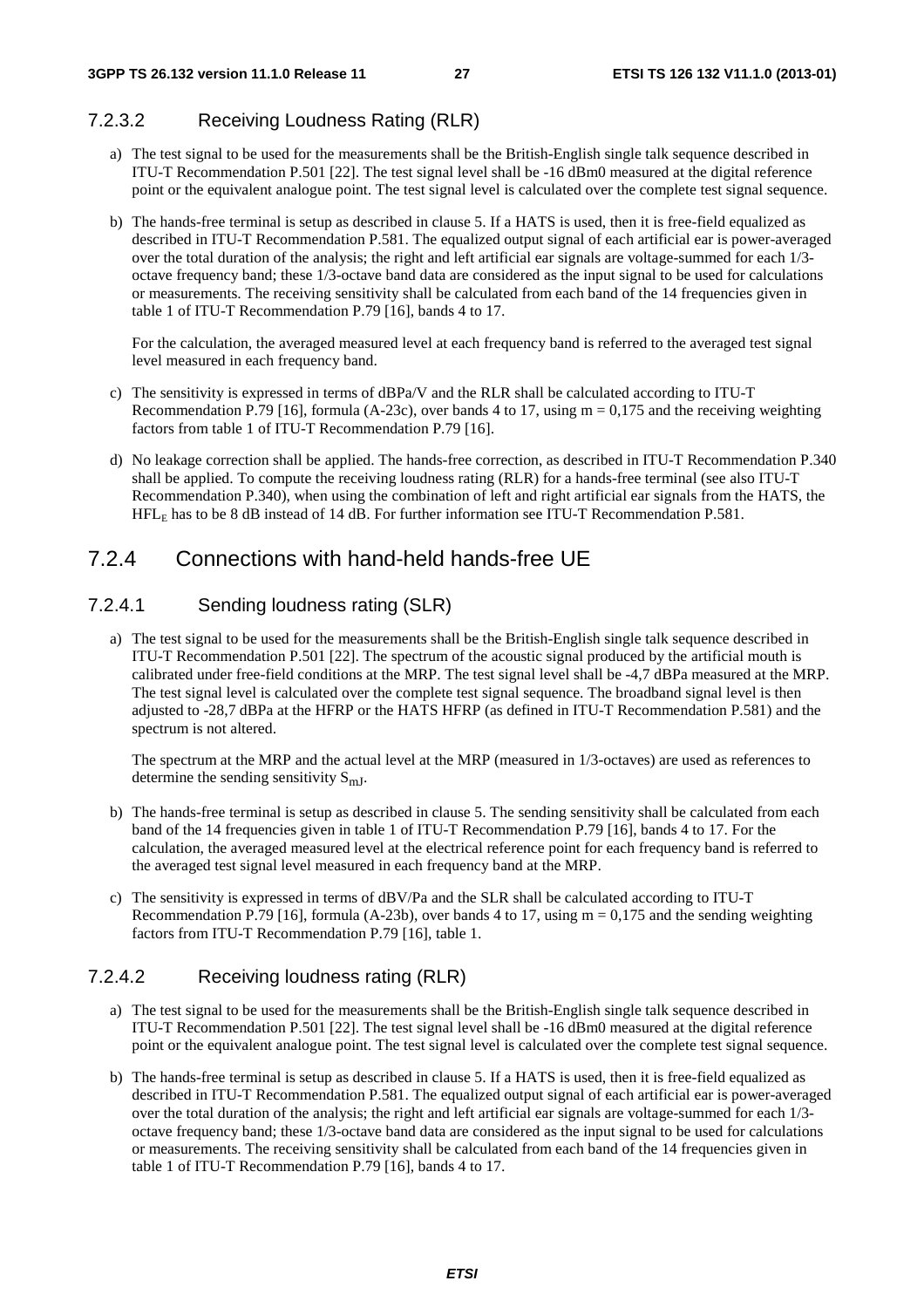For the calculation, the averaged measured level at each frequency band is referred to the averaged test signal level measured in each frequency band.

- c) The sensitivity is expressed in terms of dBPa/V and the RLR shall be calculated according to ITU-T Recommendation P.79 [16], formula (A-23c), over bands 4 to 17, using  $m = 0.175$  and the receiving weighting factors from table 1 of ITU-T Recommendation P.79 [16].
- d) No leakage correction shall be applied. The hands-free correction as described in ITU-T Recommendation P.340 shall be applied. To compute the receiving loudness rating (RLR) for hands-free terminals (see also ITU-T Recommendation P.340), when using the combination of left and right artificial ear signals from the HATS, the HFLE has to be 8 dB instead of 14 dB. For further information see ITU-T Recommendation P.581.

### 7.2.5 Connections with headset UE

Same as for handset.

## 7.3 Idle channel noise (handset and headset UE)

For idle noise measurements in sending and receiving directions, care should be taken that only the noise is windowed out by the analysis and the result is not impaired by any remaining reverberation or by noise and/or interference from various other sources. Some examples are air-conducted or vibration-conducted noise from sources inside or outside the test chamber, disturbances from lights and regulators, mains supply induced noise including grounding issues, test system and system simulator inherent noise as well as radio interference from the UE to test equipment such as ear simulators, microphone amplifiers, etc.

### 7.3.1 Sending

The terminal should be configured to the test equipment as described in subclause 5.1.

The environment shall comply with the conditions described in subclause 6.1.

The noise level at the output of the SS is measured with psophometric weighting. The psophometric weighting filter is described in ITU-T Recommendation O.41.

A test signal may have to be intermittently applied to prevent "silent mode" operation of the MS. This is for further study.

The measured part of the noise shall be 170,667 ms (which equals 8192 samples in a 48 kHz sample rate test system). The spectral distribution of the noise is analyzed with an 8k FFT using windowing with ≤0,1 dB leakage for non bincentered signals. This can be achieved with a window function commonly known as a 'flat top window'. Within the specified frequency range, the FFT bin that has the highest level is searched for; the level of this bin is the maximum level of a single frequency disturbance.

To improve repeatability, the test sequence (optional activation followed by the noise level measurement) may be contiguously repeated one or more times.

The total noise powers obtained from such repeats shall be averaged. The total result shall be  $10 * log_{10}$  of this average in dB.

The single frequency maximum powers obtained from such repeats shall be averaged. The total result shall be  $10*log_{10}$ of this average in dB.

### 7.3.2 Receiving

The terminal should be configured to the test equipment as described in subclause 5.1.

The environment shall comply with the conditions described in subclause 6.1.

A test signal may have to be intermittently applied to prevent "silent mode" operation of the MS. This is for further study.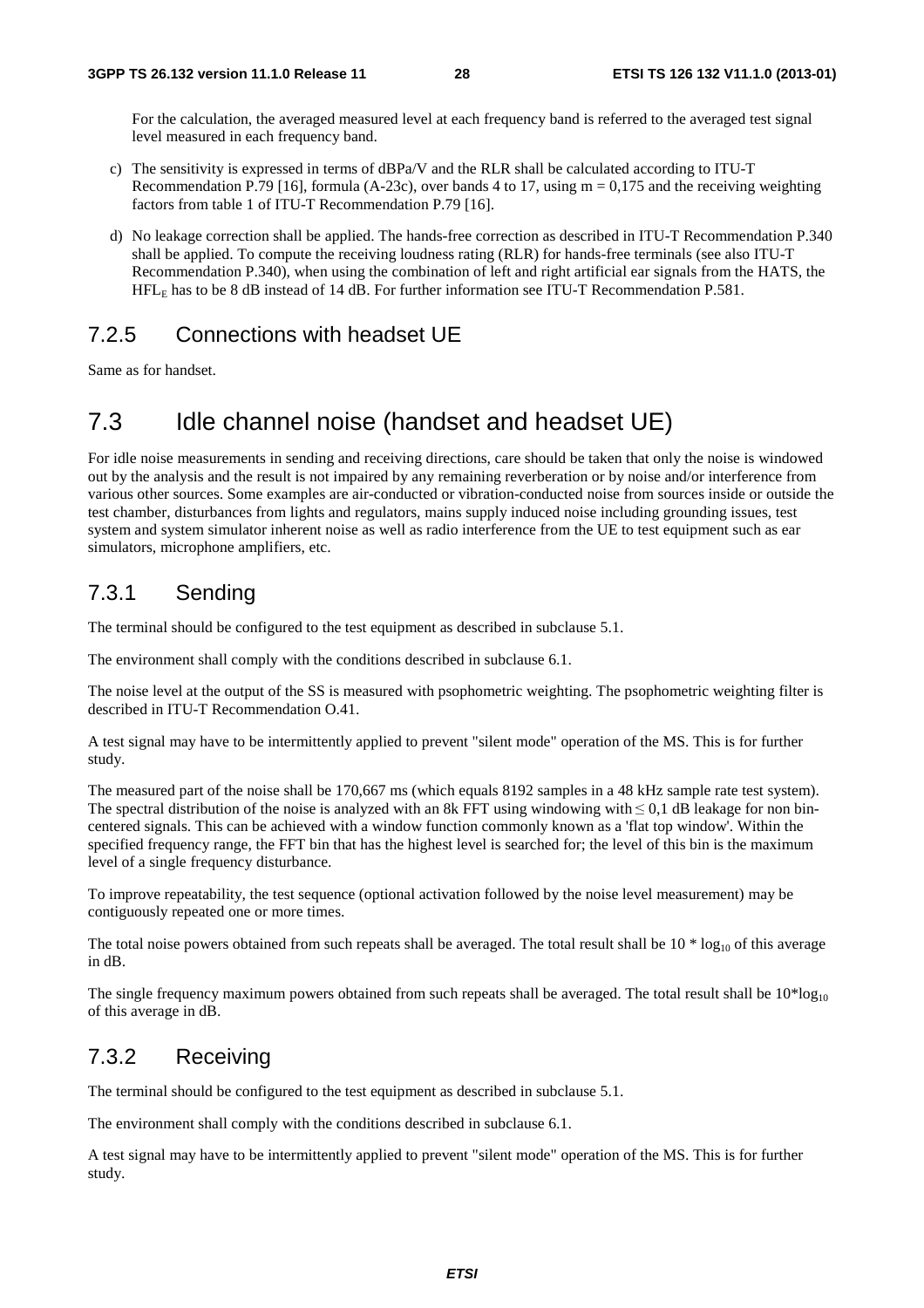The noise level shall be measured with A-weighting at the DRP with diffuse-field correction. The A-weighting filter is described in IEC 60651.

The measured part of the noise shall be 170,667 ms (which equals 8192 samples in a 48 kHz sample rate test system). The spectral distribution of the noise is analyzed with an 8k FFT using windowing with  $\leq 0.1$  dB leakage for non bincentred signals. This can be achieved with a window function commonly known as a 'flat top window'. Within the specified frequency range, the FFT bin that has the highest level is searched for; the level of this bin is the maximum level of a single frequency disturbance.

To improve repeatability, considering the test sequence (optional activation followed by the noise level measurement) may be contiguously repeated one or more times.

The total noise powers obtained from such repeats shall be averaged. The total result shall be  $10*log_{10}$  of this average in dB.

The single frequency maximum powers obtained from such repeats shall be averaged. The total result shall be  $10*log_{10}$ of this average in dB.

## 7.4 Sensitivity/frequency characteristics

### 7.4.1 Handset and headset UE sending

- a) The test signal to be used for the measurements shall be the British-English single talk sequence described in ITU-T Recommendation P.501 [22]. The spectrum of the acoustic signal produced by the artificial mouth is calibrated under free-field conditions at the MRP. The test signal level shall be -4,7 dBPa measured at the MRP. The test signal level is calculated over the complete test signal sequence.
- b) The handset terminal is setup as described in clause 5. Measurements shall be made at 1/12-octave intervals as given by the R.40 series of preferred numbers in ISO 3 for frequencies from 100 Hz to 4 kHz inclusive. For the calculation, the averaged measured level at the electrical reference point for each frequency band is referred to the averaged test signal level measured in each frequency band at the MRP.
- c) The sensitivity is expressed in terms of dBV/Pa.

### 7.4.2 Handset and headset UE receiving

- a) The test signal to be used for the measurements shall be the British-English single talk sequence described in ITU-T Recommendation P.501 [22]. The test signal level shall be -16 dBm0 measured at the digital reference point or the equivalent analogue point. The test signal level is calculated over the complete test signal sequence.
- b) The handset terminal is setup as described in clause 5. Measurements shall be made at 1/12-octave intervals as given by the R.40 series of preferred numbers in ISO 3 for frequencies from 100 Hz to 4 kHz inclusive. For the calculation, the averaged measured level at each frequency band is referred to the averaged test signal level measured in each frequency band.
- c) The HATS is diffuse-field equalized. The sensitivity is expressed in terms of dBPa/V. Information about correction factors is available in ITU-T Recommendation P.57 [14].

Optionally, the measurements may be repeated with a 2 N and 13 N application force. For these test cases no normative values apply.

### 7.4.3 Desktop and vehicle-mounted hands-free UE sending

a) The test signal to be used for the measurements shall be the British-English single talk sequence described in ITU-T Recommendation P.501 [22]. The spectrum of the acoustic signal produced by the artificial mouth is calibrated under free-field conditions at the MRP. The test signal level shall be -4,7 dBPa measured at the MRP. The test signal level is calculated over the complete test signal sequence. The broadband signal level is then adjusted to -28,7 dBPa at the HFRP or the HATS HFRP (as defined in ITU-T Recommendation P.581) and the spectrum is not altered.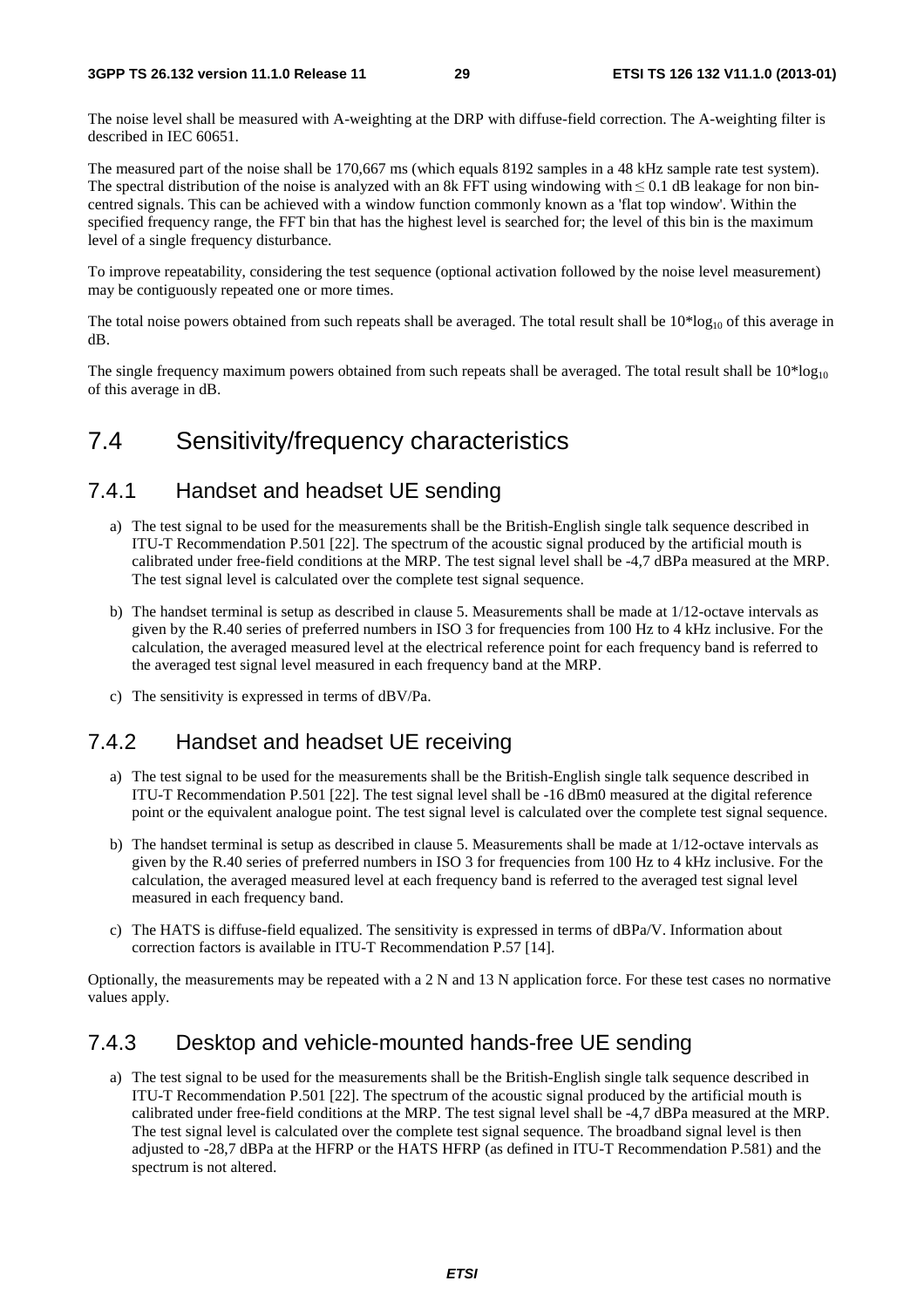The spectrum at the MRP and the actual level at the MRP (measured in 1/3-octaves) are used as references to determine the sending sensitivity  $S_{mJ}$ .

- b) The hands-free terminal is setup as described in clause 5. Measurements shall be made at 1/3-octave intervals as given by the R.40 series of preferred numbers in ISO 3 for frequencies from 100 Hz to 4 kHz inclusive. For the calculation, the averaged measured level at each frequency band is referred to the averaged test signal level measured in each frequency band.
- c) The sensitivity is expressed in terms of dBV/Pa.

### 7.4.4 Desktop and vehicle-mounted hands-free UE receiving

- a) The test signal to be used for the measurements shall be the British-English single talk sequence described in ITU-T Recommendation P.501 [22]. The test signal level shall be -16 dBm0 measured at the digital reference point or the equivalent analogue point. The test signal level is calculated over the complete test signal sequence.
- b) The hands-free terminal is setup as described in clause 5. If a HATS is used, then it is free-field equalized as described in ITU-T Recommendation P.581. The equalized output signal of each artificial ear is power-averaged over the total duration of the analysis; the right and left artificial ear signals are voltage-summed for each 1/3 octave frequency band; these 1/3-octave band data are considered as the input signal to be used for calculations or measurements. Measurements shall be made at 1/3-octave intervals as given by the R.40 series of preferred numbers in ISO 3 for frequencies from 100 Hz to 4 kHz inclusive. For the calculation the averaged measured level at each frequency band is referred to the averaged test signal level measured in each frequency band.
- c) The sensitivity is expressed in terms of dBPa/V.

### 7.4.5 Hand-held hands-free UE sending

a) The test signal to be used for the measurements shall be the British-English single talk sequence described in ITU-T Recommendation P.501 [22]. The spectrum of the acoustic signal produced by the artificial mouth is calibrated under free-field conditions at the MRP. The test signal level shall be -4,7 dBPa measured at the MRP. The test signal level is calculated over the complete test signal sequence. The broadband signal level then is adjusted to -28,7 dBPa at the HFRP or the HATS HFRP (as defined in ITU-T Recommendation P.581) and the spectrum is not altered.

The spectrum at the MRP and the actual level at the MRP (measured in 1/3-octaves) are used as reference to determine the sending sensitivity  $S_{mJ}$ .

- b) The hands-free terminal is setup as described in clause 5. Measurements shall be made at 1/3-octave intervals as given by the R.40 series of preferred numbers in ISO 3 for frequencies from 100 Hz to 4 kHz inclusive. For the calculation, the averaged measured level at each frequency band is referred to the averaged test signal level measured in each frequency band.
- c) The sensitivity is expressed in terms of dBV/Pa.

### 7.4.6 Hand-held hands-free UE receiving

- a) The test signal to be used for the measurements shall be the British-English single talk sequence described in ITU-T Recommendation P.501 [22]. The test signal level shall be -16 dBm0 measured at the digital reference point or the equivalent analogue point. The test signal level is calculated over the complete test signal sequence.
- b) The hands-free terminal is setup as described in clause 5. If a HATS is used, then it is free-field equalized as described in ITU-T Recommendation P.581. The equalized output signal of each artificial ear is power-averaged over the total duration of the analysis; the right and left artificial ear signals are voltage-summed for each 1/3 octave band frequency band; these 1/3-octave band data are considered as the input signal to be used for calculations or measurements. Measurements shall be made at 1/3-octave intervals as given by the R.40 series of preferred numbers in ISO 3 for frequencies from 100 Hz to 4 kHz inclusive. For the calculation, the averaged measured level at each frequency band is referred to the averaged test signal level measured in each frequency band.
- c) The sensitivity is expressed in terms of dBPa/V.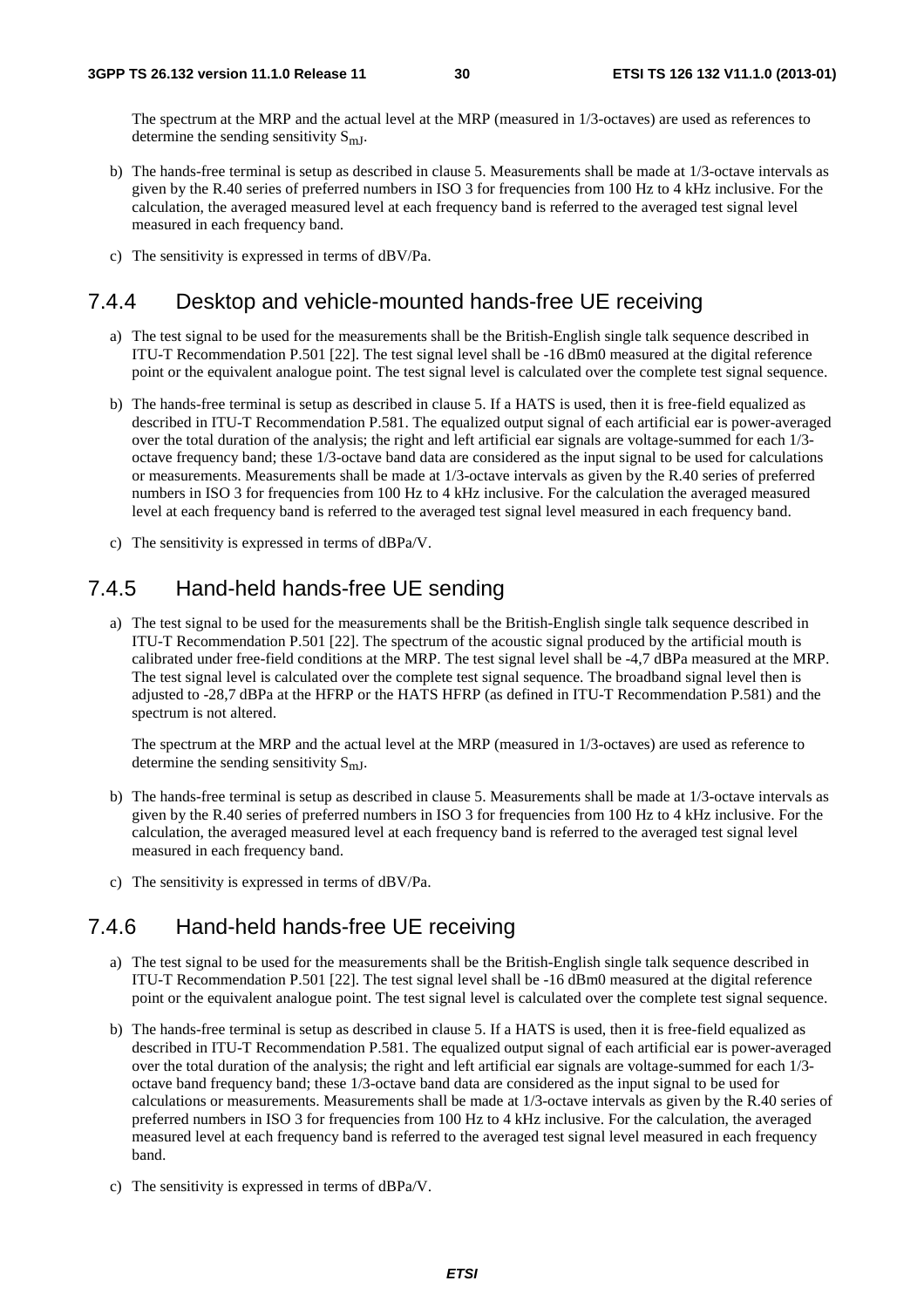## 7.5 Sidetone characteristics

### 7.5.1 Connections with handset UE

The test signal to be used for the measurements shall be the British-English single talk sequence described in ITU-T Recommendation P.501 [22]. The spectrum of the acoustic signal produced by the artificial mouth is calibrated under free-field conditions at the MRP. The test signal level shall be -4,7 dBPa measured at the MRP. The test signal level is calculated over the complete test signal sequence.

### 7.5.1.1 void

### 7.5.1.2 Connections with handset UE – HATS method

The handset UE is setup as described in clause 5. The application force shall be 13 N on the Type 3.3 artificial ear.

Where a user-operated volume control is provided, the measurements shall be carried out at the nominal setting of the volume control. In addition, the measurement is repeated at the maximum volume control setting.

Measurements shall be made at 1/12-octave intervals as given by the R.40 series of preferred numbers in ISO 3 for frequencies from 100 Hz to 8 kHz inclusive. For the calculation, the averaged measured level at each frequency band (ITU-T Recommendation P.79 [16], table 4, bands 4 to 17) is referred to the averaged test signal level measured in each frequency band.

The sidetone path loss (LmeST), as expressed in dB, and the Sidetone Masking Rating (STMR), expressed in dB, shall be calculated from formula 5-1 of ITU-T Recommendation P.79 [16], using  $m = 0.225$  and the weighting factors in table B.2 (unsealed condition) of ITU-T Recommendation P.79 [16]. No leakage correction  $(L_F)$  shall be applied. DRP-ERP correction is used.

### 7.5.2 Headset UE

The test signal to be used for the measurements shall be the British-English single talk sequence described in ITU-T Recommendation P.501 [22]. The spectrum of the acoustic signal produced by the artificial mouth is calibrated under free-field conditions at the MRP. The test signal level shall be -4,7 dBPa measured at the MRP. The test signal level is calculated over the complete test signal sequence.

Measurements shall be made at 1/12-octave intervals as given by the R.10 series of preferred numbers in ISO 3 for frequencies from 100 Hz to 8 kHz inclusive. For the calculation, the averaged measured level at each frequency band (ITU-T Recommendation P.79 [16], table 4, bands 4 to 17) is referred to the averaged test signal level measured in each frequency band.

The sidetone path loss  $(L_{\text{meST}})$ , as expressed in dB, shall be calculated from each band of the 14 frequencies given in table 1 of ITU-T Recommendation P.79 [16], bands 4 to 17. The STMR (in dB) shall be calculated from formula B-4 of ITU-T Recommendation P.79 [16], using  $m = 0.225$  and the weighting factors in table B.2 (unsealed condition) of ITU-T Recommendation P.79 [16]. No leakage correction  $(L<sub>E</sub>)$  shall be applied. DRP-ERP correction is used.

### 7.5.3 Hands-free UE (all categories)

No requirement other than echo control.

### 7.5.4 Sidetone delay for handset or headset

The handset or headset terminal is setup as described in clause 5.

The test signal is a CS-signal complying with ITU-T Recommendation P.501 using a PN-sequence with a length, T, of 4 096 points (for a 48 kHz sample rate test system). The duration of the complete test signal is as specified in ITU-T Recommendation P.501. The level of the signal shall be -4,7 dBPa at the MRP.

The cross-correlation function  $\Phi xy(\tau)$  between the input signal  $S_x(t)$  generated by the test system in send direction and the output signal  $S<sub>v</sub>(t)$  measured at the artificial ear is calculated in the time domain: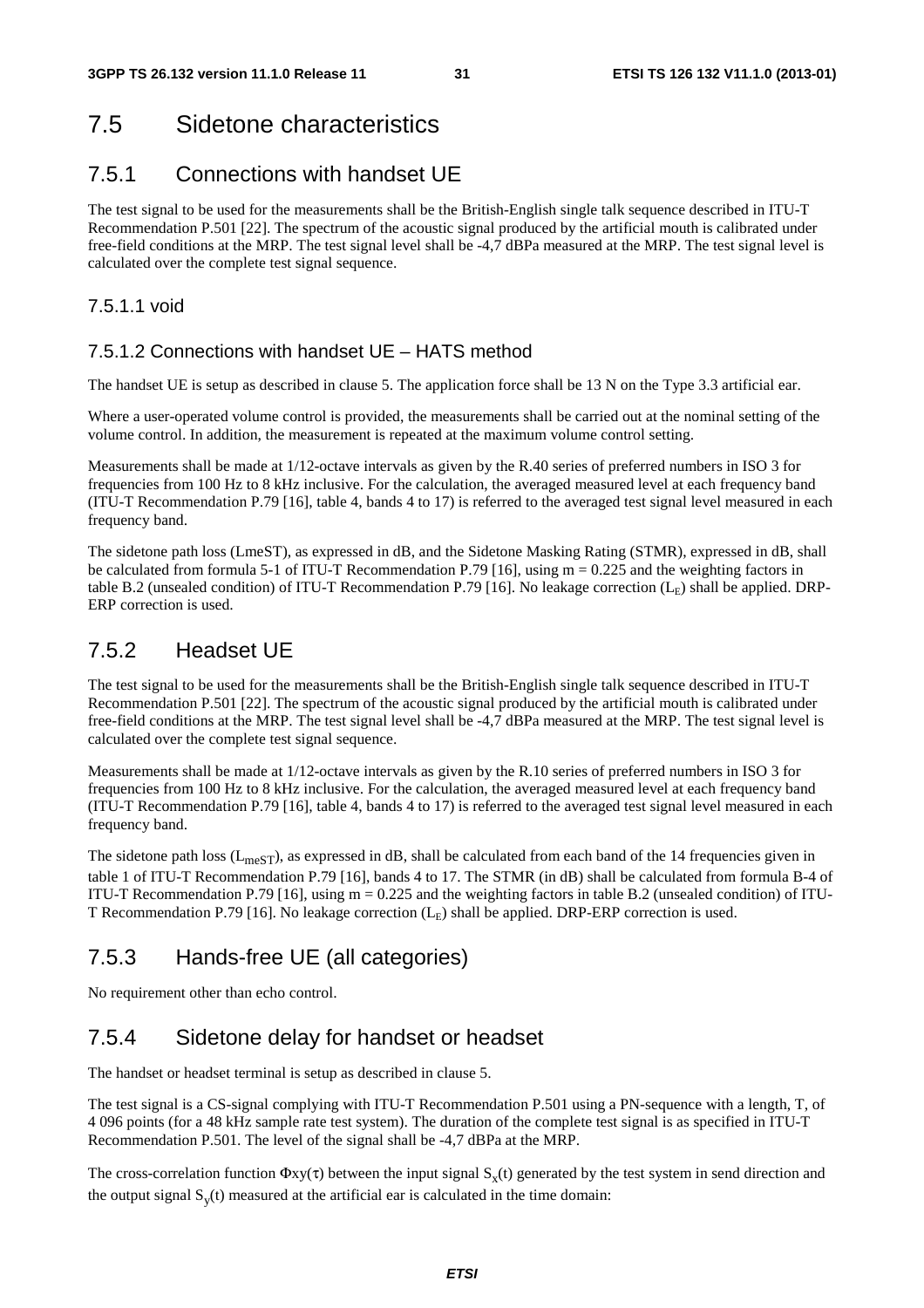$$
\Phi_{xy}(\tau) = \frac{1}{T} \int_{t=\frac{-T}{2}}^{\frac{T}{2}} S_x(t) \cdot S_y(t+\tau)
$$

The measurement window, *T*, shall be identical to the test signal period, T, with the measurement window synchronized to the PN-sequence of the test signal.

The sidetone delay is calculated from the envelope  $E(\tau)$  of the cross-correlation function  $\Phi_{XY}(\tau)$ . The first maximum of the envelope function occurs in correspondence with the direct sound produced by the artificial mouth; the second one occurs with a possible delayed sidetone signal. The difference between the two maxima corresponds to the sidetone delay. The envelope  $E(\tau)$  is calculated by the Hilbert transformation H {xy( $\tau$ )} of the cross-correlation:

$$
H\{xy(\tau)\} = \sum_{u=-\infty}^{+\infty} \frac{\Phi_{xy}(u)}{\pi(\tau - u)}
$$

$$
E(\tau) = \sqrt{\Phi_{xy}(\tau)}^2 + [H\{xy(\tau)\}]^2
$$

It is assumed that the measured sidetone delay is less than T/2.

### 7.6 Stability loss

Where a user-controlled volume control is provided it is set to maximum.

**Handset UE:** The handset is placed on a hard plane surface with the earpiece facing the surface.

**Headset UE:** The requirement applies for the closest possible position between microphone and headset receiver within the intended wearing position.

NOTE: Depending on the type of headset it may be necessary to repeat the measurement in different positions.

**Hands-free UE (all categories):** No requirement other than echo loss.

Before the actual test a training sequence consisting of the British-English single talk sequence described in ITU-T Recommendation P.501 [22] is applied. The training sequence level shall be -16 dBm0 in order to not overload the codec.

The test signal is a PN-sequence complying with ITU-T Recommendation P.501 with a length of 4 096 points (for a 48 kHz sampling rate system) and a crest factor of 6 dB instead of 11 dB. The PN-sequence is generated as described in P.501 with W(k) constant within the frequency range 200-4000 Hz and zero outside this range. The duration of the test signal is 250 ms. With an input signal of -3 dBm0, the attenuation from input to output of the system simulator shall be measured under the following conditions:

- a) The handset or the headset, with the transmission circuit fully active, shall be positioned on a hard plane surface with at least 400 mm free space in all directions; the earpiece shall face towards the surface as shown in figure 15c;
- b) The headset microphone is positioned as close as possible to the receiver(s) within the intended wearing position;
- c) For a binaural headset, the receivers are placed symmetrically around the microphone.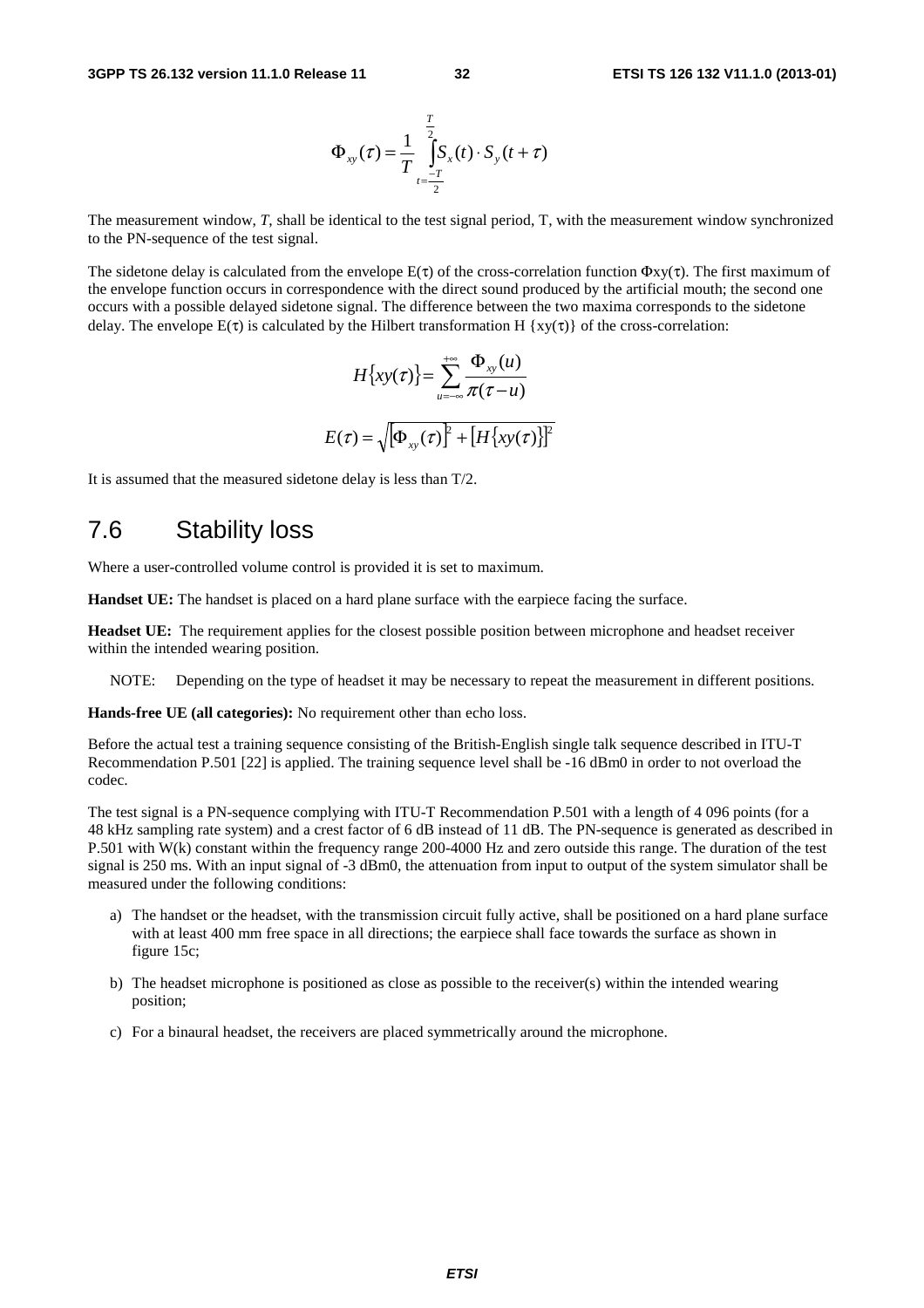

#### NOTE: All dimensions in mm. **Figure 15c. Test configuration for stability loss measurement on handset or headset UE**

The attenuation from input to output of the system simulator shall be measured in the frequency range from 200 Hz to 4 kHz. The spectral distribution of the output signal is analysed with a 4k FFT (for a 48 kHz sample rate test system), thus the measured part of the output signal is 85.333 ms. To avoid leakage effects, the frequency resolution of the FFT must be the same as the frequency spacing of the PN-sequence.

## 7.7 Acoustic echo control

### 7.7.1 General

The echo loss (EL) presented by the GSM or 3G networks at the POI should be at least 46 dB during single talk. This value takes into account the fact that UE is likely to be used in a wide range of noise environments.

### 7.7.2 Acoustic echo control in a hands-free UE

The hands-free UE is setup in a room with acoustic properties similar to a typical 'office-type' room; a vehicle-mounted hands-free UE should be tested in a vehicle or vehicle simulator, as specified by the UE manufacturer (see also 3GPP TS 03.58 [11]). The ambient noise level  $\leq$  70 dBPa(A). The attenuation from reference point input to reference point output shall be measured using the compressed real speech signal described in clause 7.3.3 of ITU-T P.501 Amendment 1 [33].

The TCLw is calculated according to ITU-T Recommendation G.122 [8], annex B, clause B.4 (trapezoidal rule). For the calculation, the averaged measured echo level at each frequency band is referred to the averaged test signal level measured in each frequency band. The first 17,0 s of the test signal (6 sentences) are discarded from the analysis to allow for convergence of the acoustic echo canceller. The analysis is performed over the remaining length of the test sequence (last 6 sentences).

The test signal level shall be -10 dBm0.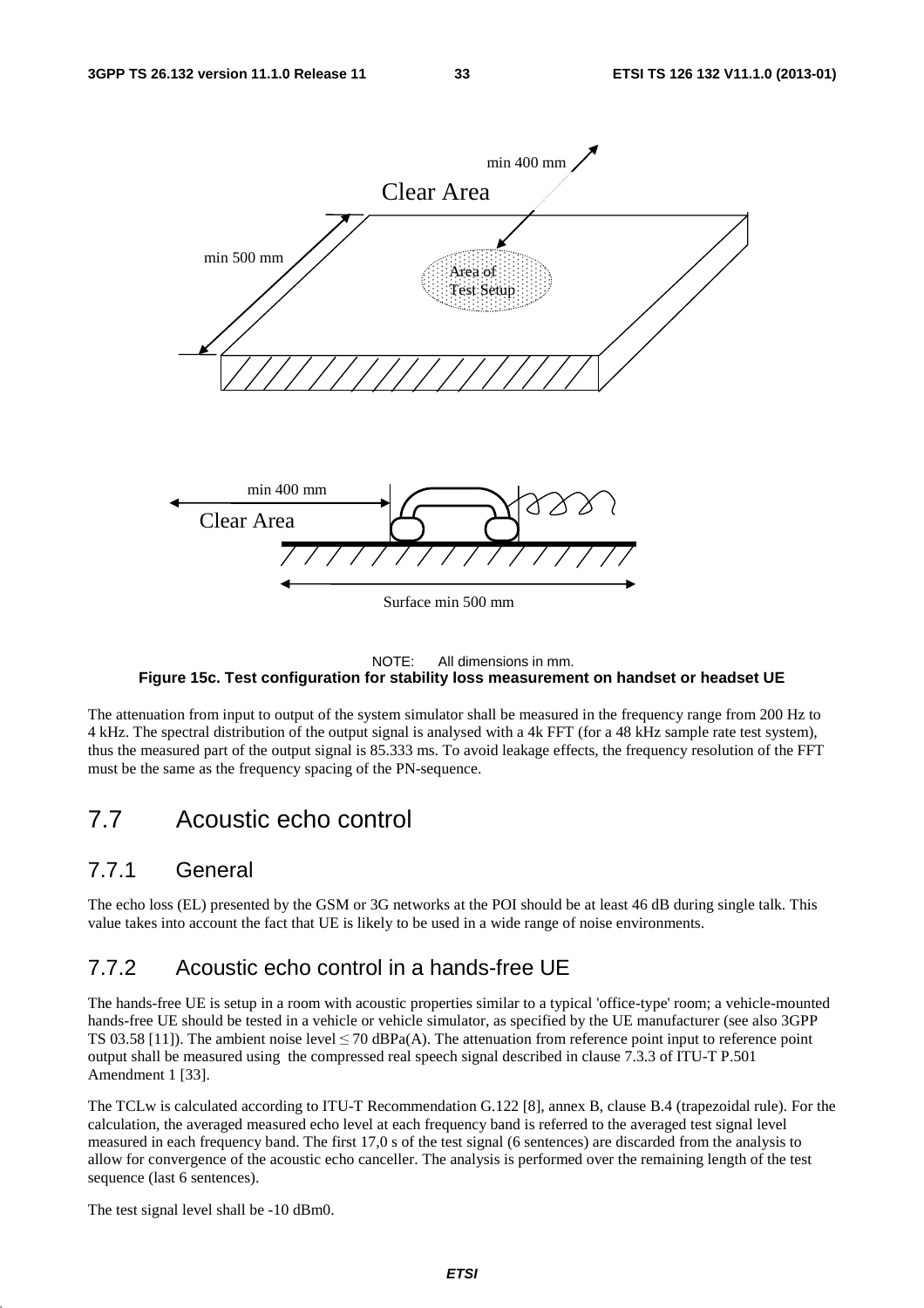### 7.7.3 Acoustic echo control in handset UE

The handset is set up according to clause 5. The ambient noise level shall be  $\leq$  -64 dBPa(A). The attenuation from the reference point input to reference point output shall be measured using the compressed real speech signal described in clause 7.3.3 of ITU-T P.501 Amendment 1 [33].

The TCLw is calculated according to ITU-T Recommendation G.122 [8], annex B, clause B.4 (trapezoidal rule). For the calculation, the averaged measured echo level at each frequency band is referred to the averaged test signal level measured in each frequency band. The first 17,0 s of the test signal (6 sentences) are discarded from the analysis to allow for convergence of the acoustic echo canceller. The analysis is performed over the remaining length of the test sequence (last 6 sentences).

The test signal level shall be -10 dBm0.

### 7.7.4 Acoustic echo control in a headset UE

The headset is set up according to clause 5. The ambient noise level shall be  $\leq$ -64 dBPa(A). The attenuation from reference point input to reference point output shall be measured using the compressed real speech signal described in clause 7.3.3 of ITU-T P.501 Amendment 1 [33].

The TCLw is calculated according to ITU-T Recommendation G.122 [8], annex B, clause B.4 (trapezoidal rule). For the calculation, the averaged measured echo level at each frequency band is referred to the averaged test signal level measured in each frequency band. The first 17,0 s of the test signal (6 sentences) are discarded from the analysis to allow for convergence of the acoustic echo canceller. The analysis is performed over the remaining length of the test sequence (last 6 sentences).

The test signal level shall be -10 dBm0.

### 7.8 Distortion

### 7.8.1 Sending distortion

The handset, headset, or hands-free UE is setup as described in clause 5.

The signal used is a sine-wave signal with a frequency of 1020 Hz. The sine-wave signal level shall be calibrated to the following RMS levels at the MRP:  $5, 0, -4, 7, -10, -15, -20$  dBPa. The test signals have to be applied in this sequence, i.e., from high levels down to low levels.

The duration of the sine-wave signal is recommended to be 360 ms. The manufacturer shall be allowed to request tone lengths up to 1 s. The measured part of the signal shall be 170.667 ms (which equals  $2 * 4096$  samples in a 48 kHz sample rate test system). The times are selected to be relatively short in order to reduce the risk that the test tone is treated as a stationary signal.

It is recommended that an optional activation signal be presented immediately preceding each test signal to ensure that the UE is in a typical state during measurement. An appropriate speech or speech-like activation signal shall be chosen from ITU-T Recommendations P.501 or P.50 [10]. A recommendation for the use of an activation signal as part of the measurement is defined in figure 16. The RMS level of the active parts of this activation signal is recommended to be equal to the subsequent test tone RMS level. In practice, certain types of processing may be impacted due to the introduction of the activation signal. The manufacturer shall be allowed to specify disabling of the activation signal. It shall be reported whether an activation signal was used or not, along with the characteristics of the activation signal, as specified by the manufacturer.

The ratio of the signal to total distortion power of the signal output of the SS shall be measured with the psophometric noise weighting (see ITU-T Recommendations G.712, O.41 and 0.132). The psophometric filter shall be normalized (0 dB gain) at 800 Hz as specified in ITU-T Recommendation O.41. The weighting function shall be applied to the total distortion component only (not to the signal component).

For measurement of the total distortion component an octave-wide band-stop filter shall be applied to the signal to suppress the sine-wave signal and associated coding artefacts. The filter shall have a lower passband ending at 0.7071  $*$  f<sub>S</sub>, and an upper passband starting at 1,4142  $*$  f<sub>S</sub>, where f<sub>S</sub> is the frequency of the sine-wave signal. The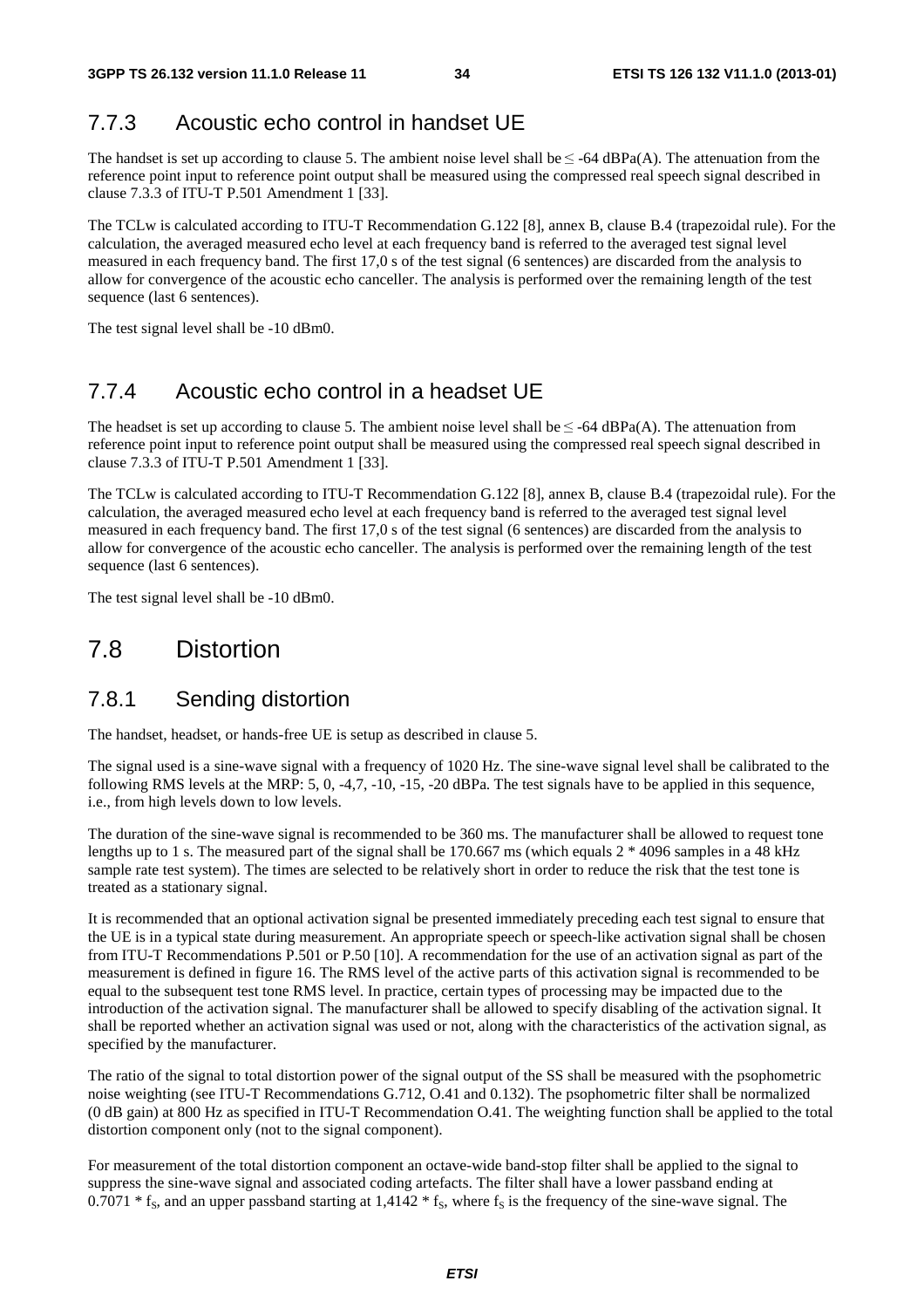passband ripple of the filter shall be  $\leq 0.2$  dB. The attenuation of the band-stop filter at the sine-wave frequency shall be  $\geq$  60 dB. Alternatively, the described characteristics can be implemented by an appropriate weighting on the spectrum obtained from an FFT. The total distortion component is defined as the measured signal within the frequency range 200 Hz to 4 kHz, after applying psophometric and stop filters (hence no correction for the lost power due to the stop filter, known as 'bandwidth correction', shall be applied).

To improve repeatability, considering the variability introduced by speech coding and voice processing, the test sequence (activation signal followed by the test signal) may be contiguously repeated one or more times.. The single signal-to-total-distortion power ratios obtained from such repeats shall be averaged. The total result shall be  $10 * log_{10}$ of this average in dB.



**Figure 16: Recommended activation sequence and test signal.** 

The activation signal consists of a 'Bandlimited composite source signal with speech-like power density spectrum' signal according to ITU-T Recommendation P.501 with 48,62 ms voiced part (1), 200 ms unvoiced part (2) and 101,38 ms pause (3), followed by the same signal but polarity inverted (4, 5, 6), followed by the voiced part only (7). The pure test tone is applied and after 50 ms settling time (8), the analysis is made over the following 170,667 ms (9).

NOTE 1: Void.

- NOTE 2: In order to ensure that the correct part of the signal is analyzed, the total delay of the terminal and SS may have to be determined prior to the measurement.
- NOTE 3: For hands-free terminals tested in environments defined in subclause 6.1.2, care should be taken that the reverberation in the test room, caused by the activation signal, does not affect the test results to an unacceptable degree, referring to subclause 5.3.

### 7.8.2 Receiving

The handset, headset, or hands-free UE is setup as described in clause 5.

The signal used is a sine-wave signal with frequency of 1020 Hz. The signal shall be applied at the signal input of the SS at the following levels: 0, -3, -10, -16, -20, -30, -40, -45 dBm0. The test signals have to be applied in this sequence, i.e., from high levels down to low levels.

The duration of the sine-wave signal is recommended to be 360 ms. The manufacturer shall be allowed to request tone lengths up to 1 s. The measured part of the signal shall be 170.667 ms (which equals  $2 * 4096$  samples in a 48 kHz sample rate test system). The times are selected to be relatively short in order to reduce the risk that the test tone is treated as a stationary signal.

It is recommended that an optional activation signal be presented immediately preceding each test signal to ensure that the UE is in a typical state during measurement. An appropriate speech or speech-like activation signal shall be chosen from ITU-T Recommendations P.501 or P.50 [10]. A recommendation for the use of an activation signal as part of the measurement is defined in figure 17. The RMS level of the active parts of this activation signal is recommended to be equal to the subsequent test tone RMS level for low and medium test levels. To avoid saturation of the SS speech encoder, it is recommended for high test levels that the activation signal level be adjusted such that its peak level equals the peak level of the test tone. In practice, certain types of processing may be impacted due to the introduction of the activation signal. The manufacturer shall be allowed to specify disabling of the activation signal. It shall be reported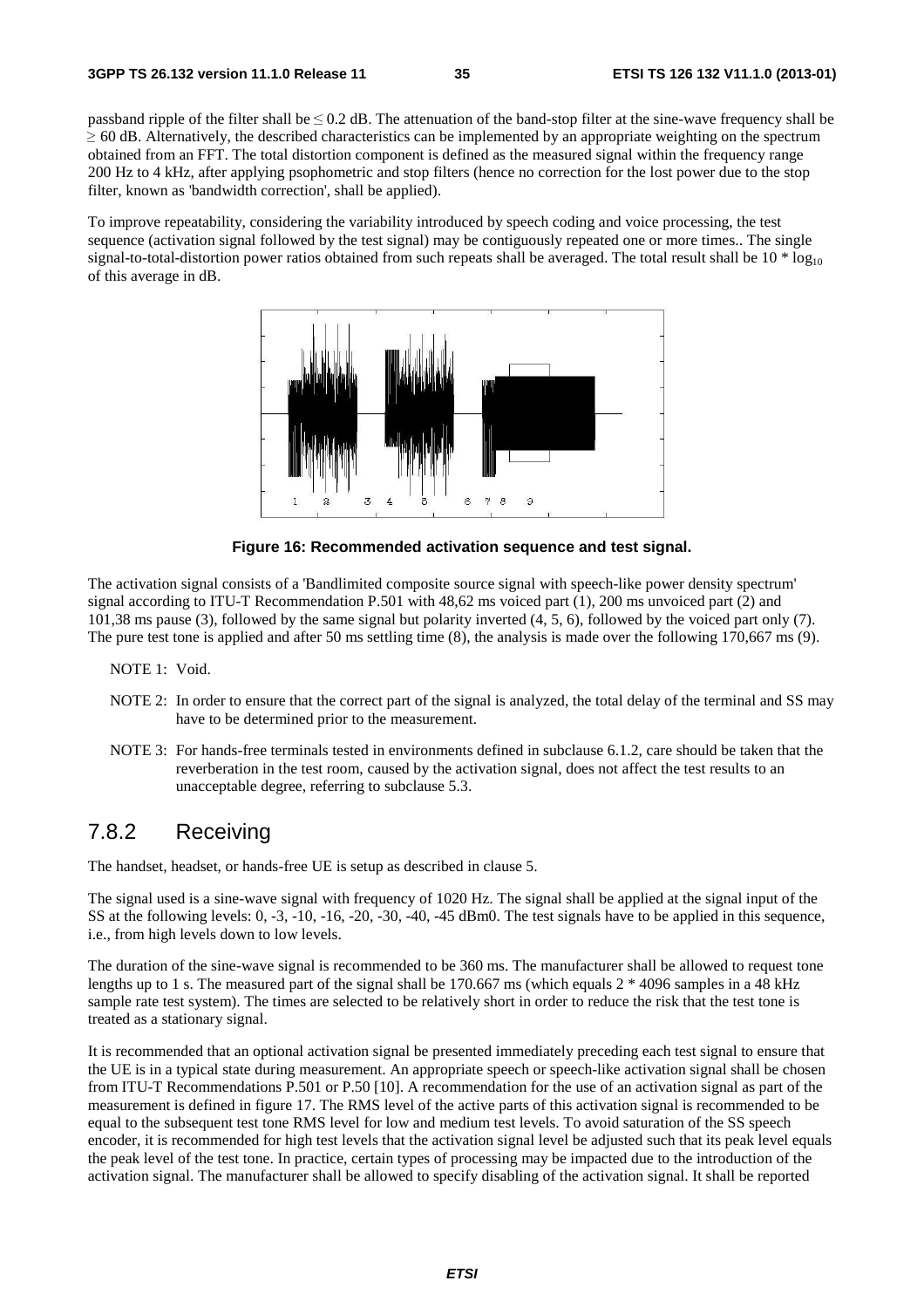whether an activation signal was used or not, along with the characteristics of the activation signal, as specified by the manufacturer.

The ratio of the signal to total distortion power shall be measured at the applicable acoustic measurement point (DRP with diffuse-field correction for handset and headset modes; free field for hands-free modes) with psophometric noise weighting (see ITU-T Recommendations G.712, O.41 and 0.132). The psophometric filter shall be normalized to have 0 dB gain at 800 Hz as specified in ITU-T Recommendation O.41. The weighting function shall be applied to the total distortion component only (not to the signal component).

For measurement of the total distortion component an octave-wide band-stop filter shall be applied to the signal to suppress the sine-wave signal and associated coding artefacts. The filter shall have a lower passband ending at  $0.7071 * f_s$ , and an upper passband starting at 1,4142  $* f_s$ , where  $f_s$  is the frequency of the sine-wave signal. The passband ripple of the filter shall be  $\leq 0.2$  dB. The attenuation of the band-stop filter at the sine-wave frequency shall be <sup>≥</sup> 60 dB. Alternatively, the described characteristics can be implemented by an appropriate weighting on the spectrum obtained from an FFT. The total distortion component is defined as the measured signal within the frequency range 200 Hz to 4 kHz, after applying psophometric and stop filters (hence no correction for the lost power due to the stop filter, known as 'bandwidth correction', shall be applied).

To improve repeatability, considering the variability introduced by speech coding and voice processing, the test sequence (activation signal followed by the test signal) may be contiguously repeated one or more times. The single signal-to-total-distortion power ratios obtained from such repeats shall be averaged. The total result shall be  $10 * log_{10}$ of this average in dB.



**Figure 17: Recommended activation sequence and test signal.** 

The activation signal consists of a 'Bandlimited composite source signal with speech-like power density spectrum' signal according to ITU-T Recommendation P.501 with 48,62 ms voiced part (1), 200 ms unvoiced part (2) and 101,38 ms pause (3), followed by the same signal but polarity inverted (4, 5, 6), followed by the voiced part only (7). The pure test tone is applied and after 50 ms settling time (8), the analysis is made over the following 170,667 ms (9).

- NOTE 1: Void.
- NOTE 2: In order to ensure that the correct part of the signal is analyzed, the total delay of the terminal and SS may have to be determined prior to the measurement.
- NOTE 3: For hands-free terminals tested in environments defined in subclause 6.1.2, care should be taken that the reverberation in the test room, caused by the activation signal, does not affect the test results to an unacceptable degree, referring to subclause 5.3.

# 7.9 Ambient noise rejection

#### **Handset and headset UE**:

NOTE: The ambient noise rejection method has been updated to support basic testing of UEs that include noise suppression. Other methods are being investigated that may be more suitable for proper characterization of ambient noise rejection by UEs.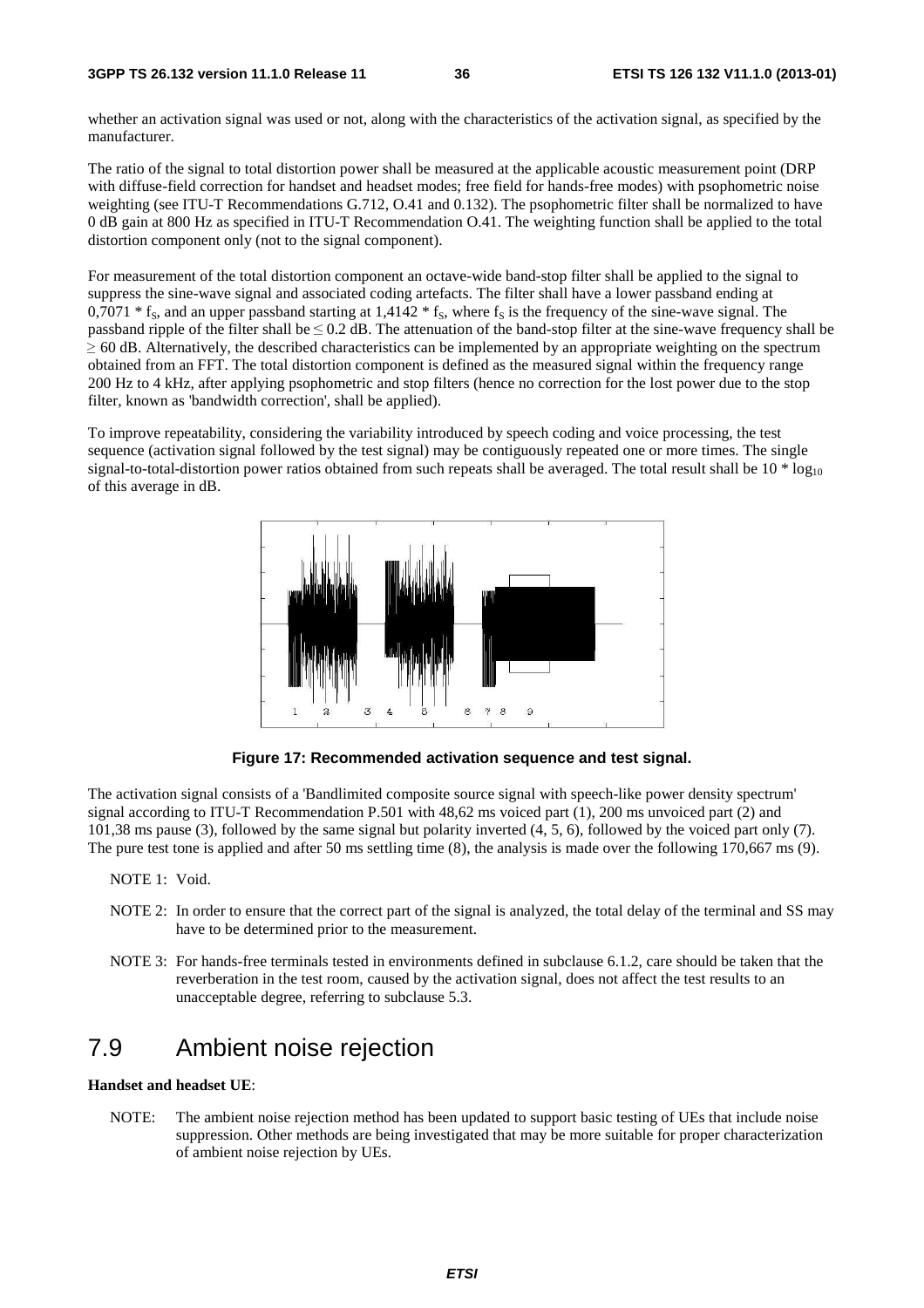- a) A 1/2-inch pressure microphone is calibrated using a known sound source and mounted at the MRP, without the HATS present. The measurement system is calibrated to enable the sound pressure levels at the microphone to be determined in 1/3-octave bands.
- b) For calibration of the background noise generation system, flood the room in which the measurement is to be made with a band-limited (100 Hz to 8 kHz) pink-noise, accurate within  $\pm$  3 dB. The level at the MRP shall be adjusted to 70 dBSPL(A) (-24 dBPa(A)). The tolerance on this level is  $\pm$  1 dB. The resulting sound spectrum is Prn (dBPa), measured in 1/3-octave bands.

To ensure that the sound field is sufficiently diffuse, the following applies:

 The diffuse sound-field is calibrated in the absence of any local obstacles. The averaged field shall be uniform to within  $\pm$  3 dB within a radius of 0,15 m of the MRP, when measured in 1/3-octave bands from 100 Hz to 3,15 kHz.

- NOTE 1: The pressure intensity index, as defined in ISO 9614, may prove to be a suitable method for assessing the diffuse field.
- NOTE 2: Where more than one loudspeaker is used to produce the desired sound field, the loudspeakers must be fed with non-coherent electrical signals to eliminate standing waves and other interference effects.
- c) The speech test signal to be used for measurements shall be the British-English single talk sequence described in ITU-T Recommendation P.501 [22]. The spectrum of the acoustic signal produced by the artificial mouth is calibrated at the MRP. The test signal level shall be +1,3 dBPa, measured at the MRP. The resulting sound spectrum is Po dBPa, measured in 1/3-octave bands.
- d) Mount the MS under test, according to subclause 5.1.1.
- e) Set up a send speech path between the MS and the SS and reproduce the artificial speech signal and pink noise signal simultaneously according to the sequence in figure 17a:



**Figure 17a: Conditioning and test sequence for ambient noise rejection.** 

- NOTE: Windows I, II, III are used only for conditioning of the MS. Window IV is used for the actual measurement of the MS speech send sensitivity and window V for the measurement of the MS noise send sensitivity.
- f) To determine the send noise sensitivity, measure as a function of frequency in  $1/3$ -octave bands (index j), the electrical output  $V_{im}$ , (expressed as dB rel. 1 V) at the audio output of the SS for the applied noise acoustic pressure  $P_{im}$  (expressed as dB rel. 1 Pa) at the MRP. This measurement is performed during the period determined by window V shown in figure 17a. Since the MS sending sensitivity is not defined above 3,4 kHz,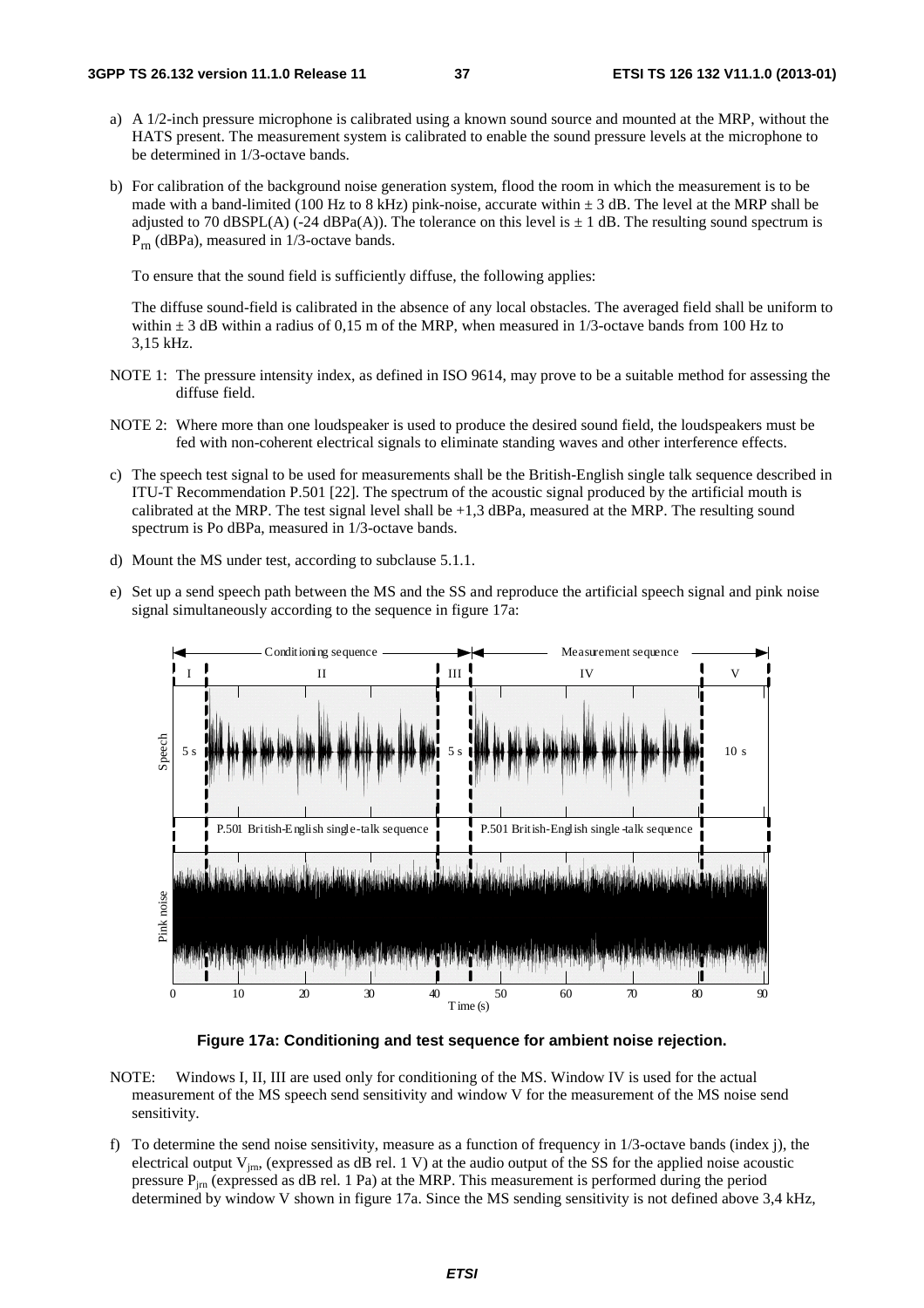the measurement shall be cut off at 3,4 kHz. For the bands below 315 Hz, the noise level shall be referenced to the speech level at 315 Hz to yield the DELSM.

The room send noise sensitivity is expressed as:  $\text{Sm}_{\text{irn}} = \text{V}_{\text{irn}} (\text{dBV}) - \text{P}_{\text{irn}} (\text{dBPa}) \text{ dB rel. } 1 \text{V/Pa}$ 

g) To determine the send speech sensitivity, measure as a function of frequency in  $1/3$ -octave bands (index j) the electrical output,  $V_i$ , (expressed as dB rel. 1 V) at the audio output of the SS for the applied speech acoustic pressure,  $P_{i0}$ , (expressed as dB rel. 1 Pa), at the MRP. This measurement is performed during the period determined by window IV shown in figure 17a.

The speech sending sensitivity is expressed as;

$$
Sm_{js} (dB) = V_j (dBV) - P_{jo} (dBPa) dB rel. 1 V/Pa.
$$

h) The difference between the room noise sensitivity and the speech sending sensitivity, DELSM ( $\Delta_{\text{ISM}}$ ), in each 1/3-octave band for the MS is determined as:

DELSM  $(\Delta_{jSM}) = Sm_{jm} - Sm_{js}$  (dB) (for j = 1 to 2,  $Sm_{js} = Sm_{3s}$ ).

i) The Ambient noise rejection, ANR, is calculated as a single figure value according to the following formula:

$$
ANR = -\frac{4}{5} \sum_{i=1}^{13} \Delta_{jSM} \cdot 10^{-0.0175 W_{jsi}}
$$

 $j =$  The index of 1/3-octave bands centered at frequencies from 200 Hz to 3150 Hz inclusive.

 $W_{jsi}$  = the sending weighting factors from ITU-T Recommendation P.79 [16], table 1 for the j<sup>th</sup> 1/3-octave band centre frequency.

#### **Hands-free UE (all categories):**

No test method for hands-free operations.

## 7.10 Delay

### 7.10.1 Delay in sending direction (Handset UE)

The handset terminal is setup as described in clause 5.1.1.

The delay shall include all entities in sending direction from MRP to the POI, but shall exclude the delays introduced by the test equipment.



#### **Figure 17b1: Different entities contributing to the delay in sending direction**

The delay in sending direction, measured from MRP to POI, is  $T_s + T_{\text{TES}}$ .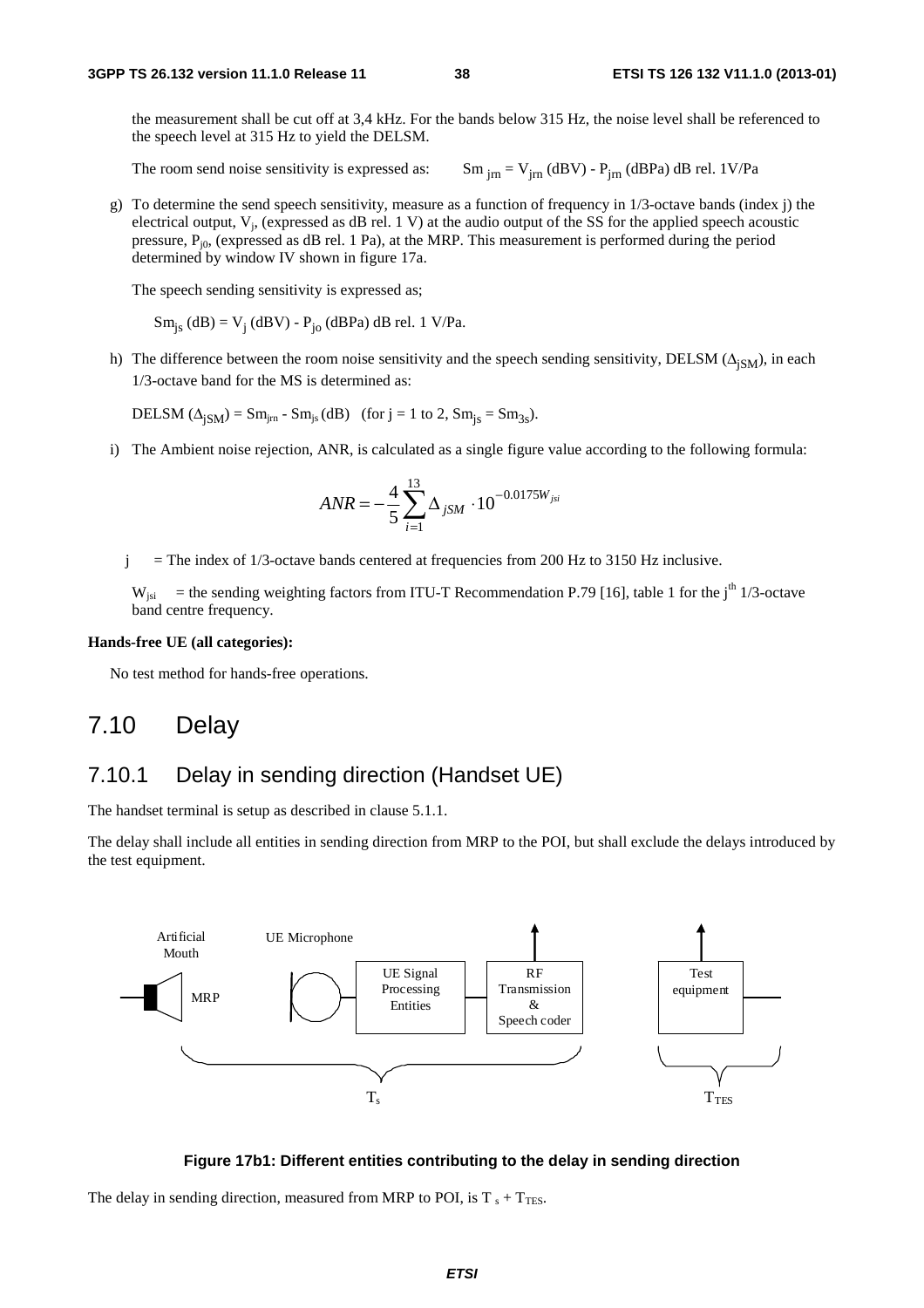All test equipment delays, for the network type, codec type and bitrate used according to clause 5, (including radio access, speech codec, A/D and D/A conversions etc.) are included in  $T<sub>TES</sub>$ . The values used for testing (typical value considering variations due to interleaving etc.) as declared by the test equipment manufacturers shall be reported along with the measurement results.

- 1. For the measurements, a Composite Source Signal (CSS) according to ITU-T Recommendation P.501 [22] is used. The pseudo random noise (pn)-part of the CSS has to be longer than the maximum expected delay. It is recommended to use a pn sequence of 32 k samples (with 48 kHz sampling rate). The test signal level is -4,7 dBPa at the MRP.
- 2 The reference signal is the original signal (test signal). The setup of the handset/headset terminal is made corresponding to clause 5.1.
- 3. The delay is determined by cross-correlation analysis between the measured signal at the electrical access point and the original signal. The measurement is corrected by subtracting the test equipment delay  $T_{\text{TES}}$ .
- 4. The delay is measured in ms and the maximum of the cross-correlation function is used for the determination.

### 7.10.1a Delay in sending direction (headset UE)

The delay shall include all entities in sending direction from MRP to the POI, but shall exclude the delays introduced by the test equipment.



#### **Figure 17b2: Different entities contributing to the delay in sending direction with a headset connected via cable**

Note: The test setup only applies to headsets connected by wire. Wireless headsets (e.g. connected by Bluetooth) are currently out of scope.

The test method is the same as for handset UE (clause 7.10.1).

### 7.10.2 Delay in receiving direction (handset UE)

The handset terminal is setup as described in clause 5.

The delay shall include all entities in receiving direction from the POI to the DRP, but shall exclude the delays introduced by the test equipment.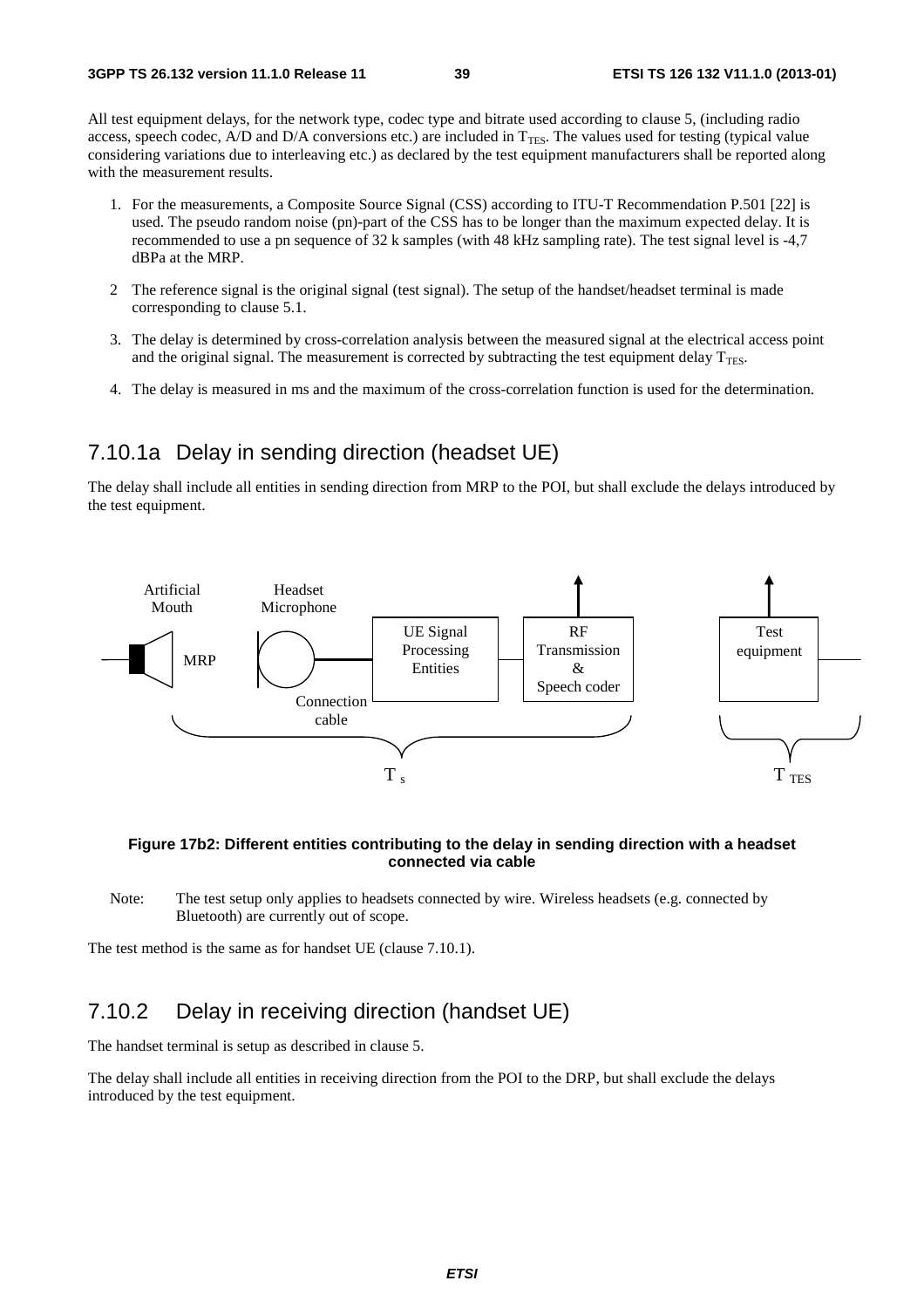

#### **Figure 17b3: Different entities contributing to the delay in receiving direction**

The delay in receiving direction, measured from POI to DRP, is  $T_r + T_{TER}$ .

All test equipment delays, for the network type, codec type and bitrate used according to clause 5, (including radio access, speech codec, A/D and D/A conversions etc.) are included in  $T_{TER}$ . The values used for testing (typical value considering variations due to interleaving etc.) as declared by the test equipment manufacturers shall be reported along with the measurement results.

- 1. For the measurements a Composite Source Signal (CSS) according to ITU-T Recommendation P.501 [22] is used. The pseudo random noise (pn)-part of the CSS has to be longer than the maximum expected delay. It is recommended to use a pn sequence of 32 k samples (with 48 kHz sampling rate).The test signal level is -16 dBm0 measured at the digital reference point or the equivalent analogue point.
- 2 The reference signal is the original signal (test signal). The setup of the handset/headset terminal is in correspondence to clause 5.1.
- 3. The delay is determined by cross-correlation analysis between the measured signal at the electrical access point and the original signal. The measurement is corrected by subtracting the test equipment delay  $T_{\text{TER}}$ .
- 4. The delay is measured in ms and the maximum of the cross-correlation function is used for the determination.

### 7.10.2a Delay in receiving direction (headset UE)

The delay shall include all entities in receiving direction from the POI to the DRP, but shall exclude the delays introduced by the test equipment.



#### **Figure 17b4: Different entities contributing to the delay in receiving direction with a headset connected via cable**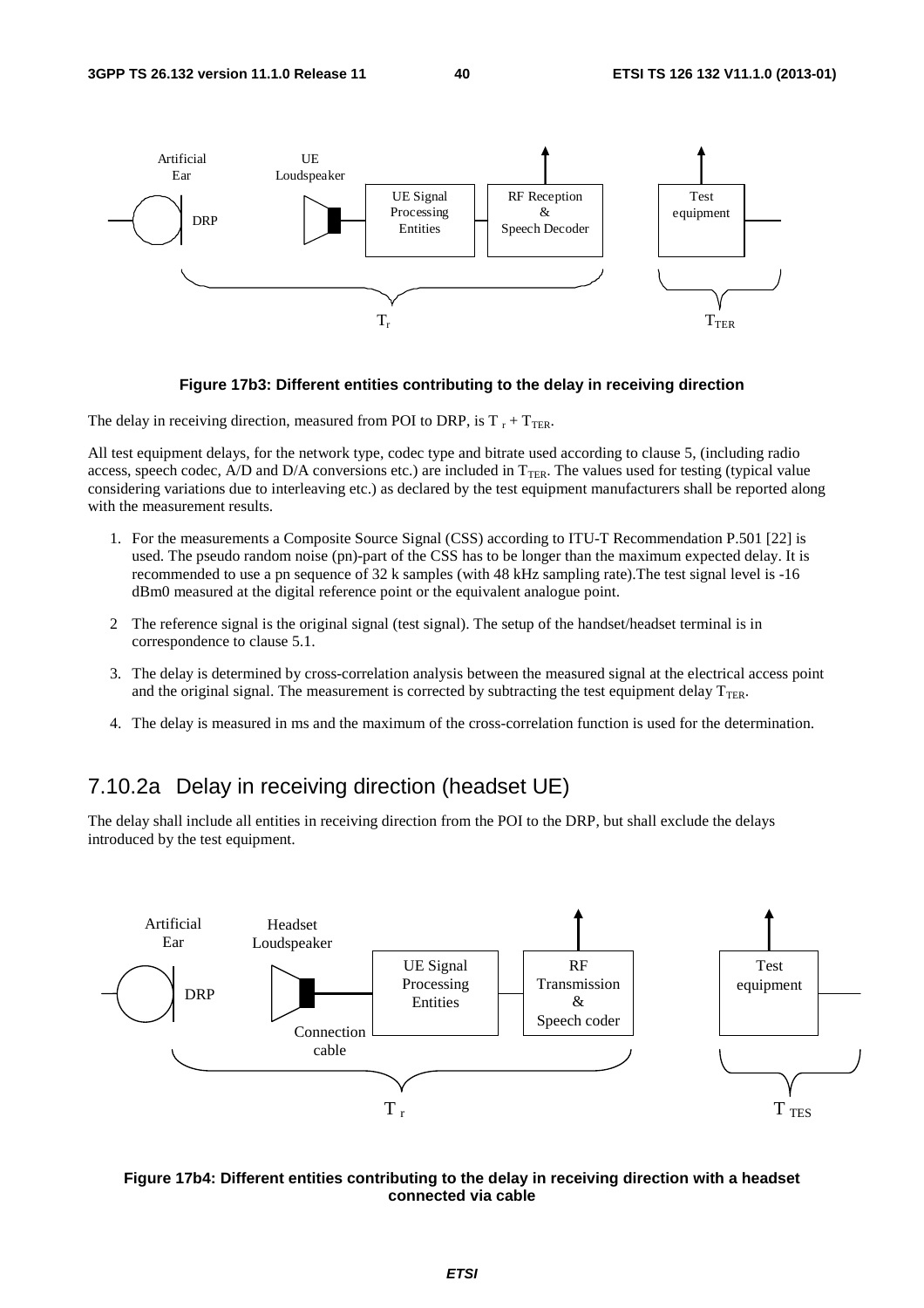#### **3GPP TS 26.132 version 11.1.0 Release 11 41 ETSI TS 126 132 V11.1.0 (2013-01)**

Note: The test setup only applies to headsets connected by wire. Wireless headsets (e.g. connected by Bluetooth) are currently out of scope.

The test method is the same as for handset UE (clause 7.10.2).

# 7.11 Echo control characteristics

### 7.11.1 Test set-up and test signals

The device is set up according to clause 5. The ambient noise level shall be  $\leq$  -64 dBPa(A).

The test shall be performed with the British-English 'long' double-talk and conditioning speech sequences from ITU-T Recommendation P.501 [22], with the signals in the receiving direction band limited according to clause 5.4.

A description of the test stimuli is presented in Table 2a and Table 2b. The test sequence is composed of an initial conditioning sequence of 23,5 s and a double talk sequence of 35 s. For the analysis, the double talk sequence is divided into two segments, a first double-talk sequence with single short near-end words  $(0 - 20 s)$ , and a second double-talk sequence with continuous double talk  $(20 – 35 s)$ .

The sending speech during double-talk and the 'near-end speech only' are recorded individually, with the 'near-end speech only' sequence recorded with silence in the receiving direction. The time-alignment of the two recorded sequences is performed off-line during the analysis.

#### **Table 2a: Test stimuli for recording of Echo Canceller operation**

|                                   | <b>Conditioning</b>                 | Single words (segment 1) and full sentence<br>(segment 2) double talk |
|-----------------------------------|-------------------------------------|-----------------------------------------------------------------------|
| <b>Far-end signal</b>             | FB female conditioning seq long.wav | FB male female single-talk seq.wav                                    |
| <b>Artificial mouth</b><br>signal | FB male conditioning seq long.wav   | FB male female double-talk seq.wav                                    |

#### **Table 2b: Test stimuli for reference "near-end speech only" recording.**

|                                   | <b>Conditioning</b>                 | Single words (segment 1) and full sentence<br>(segment 2) double talk |
|-----------------------------------|-------------------------------------|-----------------------------------------------------------------------|
| <b>Far-end signal</b>             | FB female conditioning seq long.wav | silence                                                               |
| <b>Artificial mouth</b><br>sianal | FB male conditioning seq long.wav   | FB male female double-talk seq.wav                                    |

The level of the signal of the artificial mouth shall be -4,7 dBPa measured at the MRP. In order to obtain a reproducible time alignment as seen by the UE, the artificial mouth signal shall be delayed by the amount of the receiving direction delay. For the purpose of this alignment, the receiving direction delay for handset and headset modes is defined from the system simulator input to the artificial ear. For hands-free modes, the downlink delay is defined from the system simulator input to the acoustic output from the UE loudspeaker.

The level of the downlink signal shall be -16 dBm0 measured at the digital reference point or the equivalent analogue point.

### 7.11.2 Test method

The test method measures the duration of any level difference between the sending signal of a double-talk sequence (where the echo canceller has been exposed to simultaneous echo and near-end speech) and the sending signal of the same near-end speech only. The level difference is classified into eight categories according to Figure 17b5 and Table 2c, representing various degrees of 'Full duplex operation', 'Near-end clipping', and 'Residual echo'.

- NOTE 1: The limits for specifying the categories in Figure 17b5 and Table 2c are provisional pending further analysis and validation.
- NOTE 2: The categories in Figure 17b5 and Table 2c are labelled in a functional order and the subjective impression of the respective categories is for further study.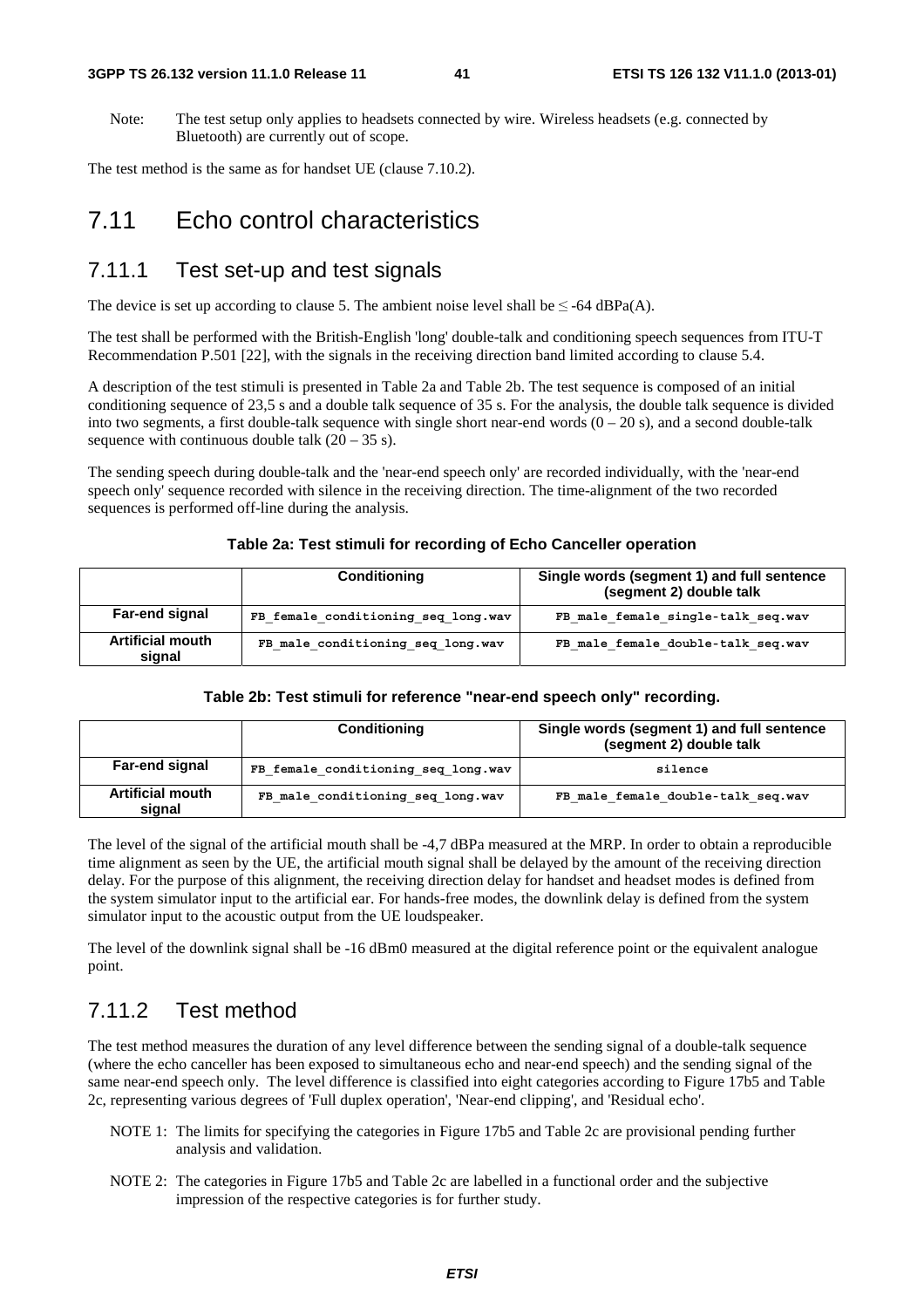NOTE 3: To reduce potential issues associated with low-frequency test room noise, a  $[4<sup>th</sup>]$ -order high-pass filter with a cut-off frequency of [100] Hz can be applied before the level computation.



**Figure 17b5: Classification of echo canceller performance** 

| Category | Level difference (ΔL)              | Duration (D)                            | <b>Description</b>                               |
|----------|------------------------------------|-----------------------------------------|--------------------------------------------------|
| A1       | $-4$ dB $\leq$ $\Delta$ L $<$ 4 dB |                                         | Full-duplex and full transparency                |
| A2       | $-15$ dB $\leq \Delta$ L $<$ -4 dB |                                         | Full-duplex with level loss in Tx                |
| в        | $\Delta L < -15$ dB                | $D < 25$ ms                             | Very short clipping                              |
| C        | $AL < -15$ dB                      | $25 \text{ ms} \leq D < 150 \text{ ms}$ | Short clipping resulting in loss of<br>syllables |
| D        | $\Delta L < -15$ dB                | $D \ge 150$ ms                          | Clipping resulting in loss of words              |
| Е        | $\Delta L \geq 4$ dB               | $D < 25$ ms                             | Very short residual echo                         |
| F        | $\Delta L \geq 4$ dB               | $25 \text{ ms} \le D < 150 \text{ ms}$  | Echo bursts                                      |
| G        | $\Delta L \geq 4$ dB               | $D \ge 150$ ms                          | Continuous echo                                  |

A pseudo-code reference of the test method including test scripts and test-vectors is presented in clause C.3 and outlined in the following sub clauses.

#### 7.11.2.1 Signal alignment

For the analysis of the signal level difference, the send signal during double-talk and the near-end only signal are aligned using a correlation analysis as described in clause C.3.2.

#### 7.11.2.2 Signal level computation and frame classification

The analysis is based on the digital level measured with a meter according to IEC 61672 [38] with a time constant of 12,5 ms, sampled at 5 ms intervals corresponding to the evaluated frames.

The 'double-talk' frames are defined as the frames where both the far-end (receiving direction) signal includes active speech (extended with a hang-over period of 200 ms) and the near-end signal is composed of active speech. Active speech is defined to be detected using a speech level meter according to ITU-T P.56, and frames within -15.9 dB from the active speech level are classified as active speech frames.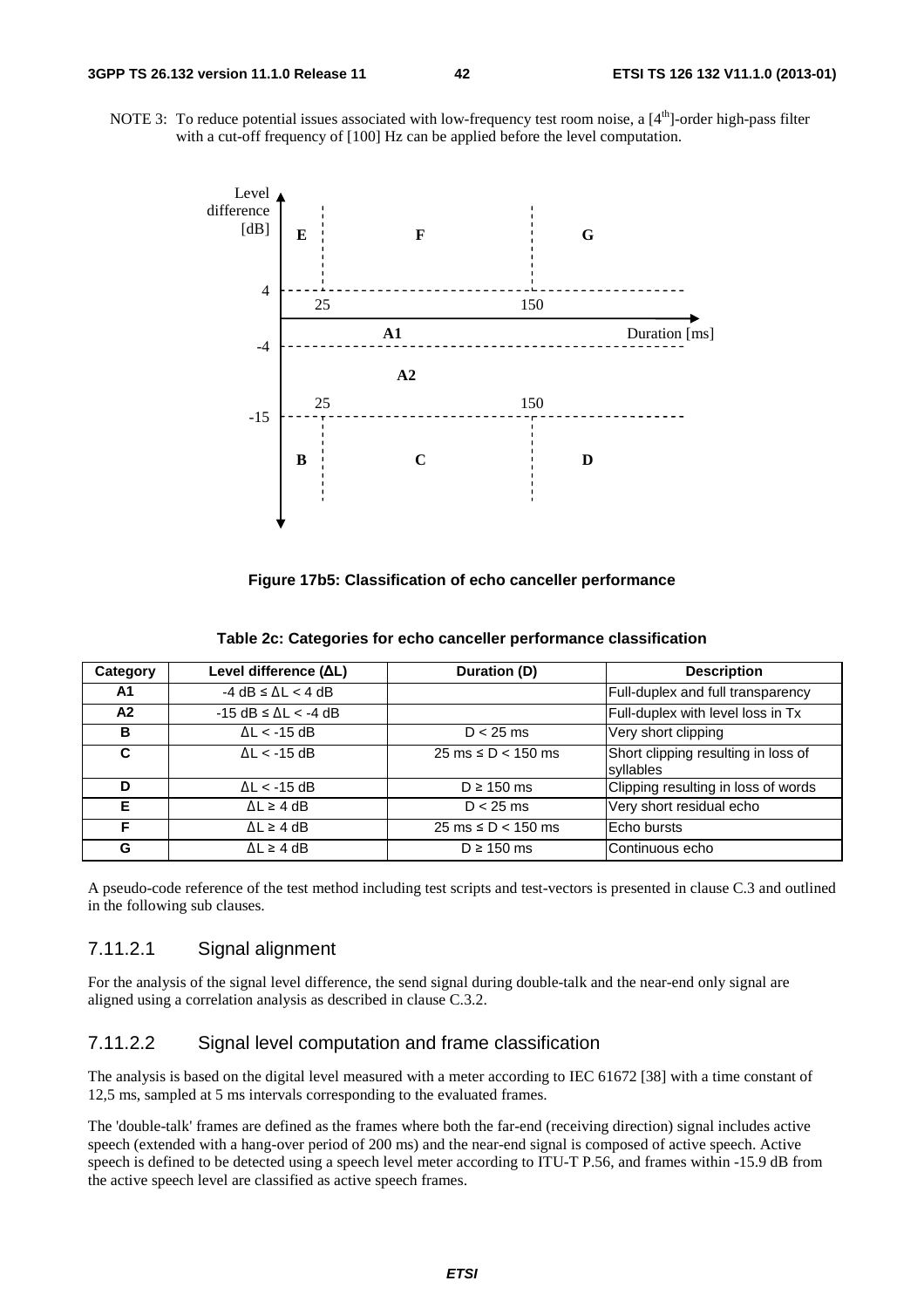The 'far-end single-talk adjacent to double-talk' frames are similarly defined using a speech level meter according to ITU-T P.56 as the frames with active far-end speech (extended with a hang-over period of 200 ms) and no active nearend speech (extended with a hang-over period of 200 ms).

A reference implementation of the signal level computation and frame classification is presented in clause C.3.3.

#### 7.11.2.3 Classification into categories

The analysis and classification into the categories according to Figure 17b5 and Table 2c is performed according to the reference implementation described in clause C.3.4 and C.3.4.

The frames are first categorized according to the level categories defined in Table 2c. To determine the durations, the amount of adjacent frames falling into the same level category is determined.

The classification is then performed individually for the following situations:

- frames classified as 'double-talk' from segment 1 of the double-talk sequence (see clause 7.11.1)
- frames classified as 'far-end single-talk adjacent to double-talk' from segment 1 of the double-talk sequence
- frames classified as 'double-talk' from segment 2 of the double-talk sequence
- frames classified as 'far-end single-talk adjacent to double-talk' from segment 2 of the double-talk sequence

To determine the percentage values for each category (A1, A2, B, C, D, E, F, and G) within each situation, the number of frames falling into the respective category is divided by the total number of frames within the situation in question.

To determine the averaged level difference of the frames for each category (A1, A2, B, C, D, E, F, and G) within each situation, the sum of the level difference (in dB) of the frames falling into the respective category is divided by the total number of frames within the situation in question.

# 7.12 Quality (speech quality, noise intrusiveness) in the presence of ambient noise

The speech quality in sending for narrowband systems is tested based on ETSI TS 103 106 [34]. This test method leads to three MOS-LQOn quality numbers:

N-MOS-LQOn: Transmission quality of the background noise

- S-MOS-LQOn: Transmission quality of the speech
- G-MOS-LQOn: Overall transmission quality

The test arrangement is given in clause 5.1.5. The measurement is conducted for 8 noise conditions as described in Table 2d. The measurements should be made in the same unique and dedicated call. The noise types shall be presented according to the order specified in Table 2d.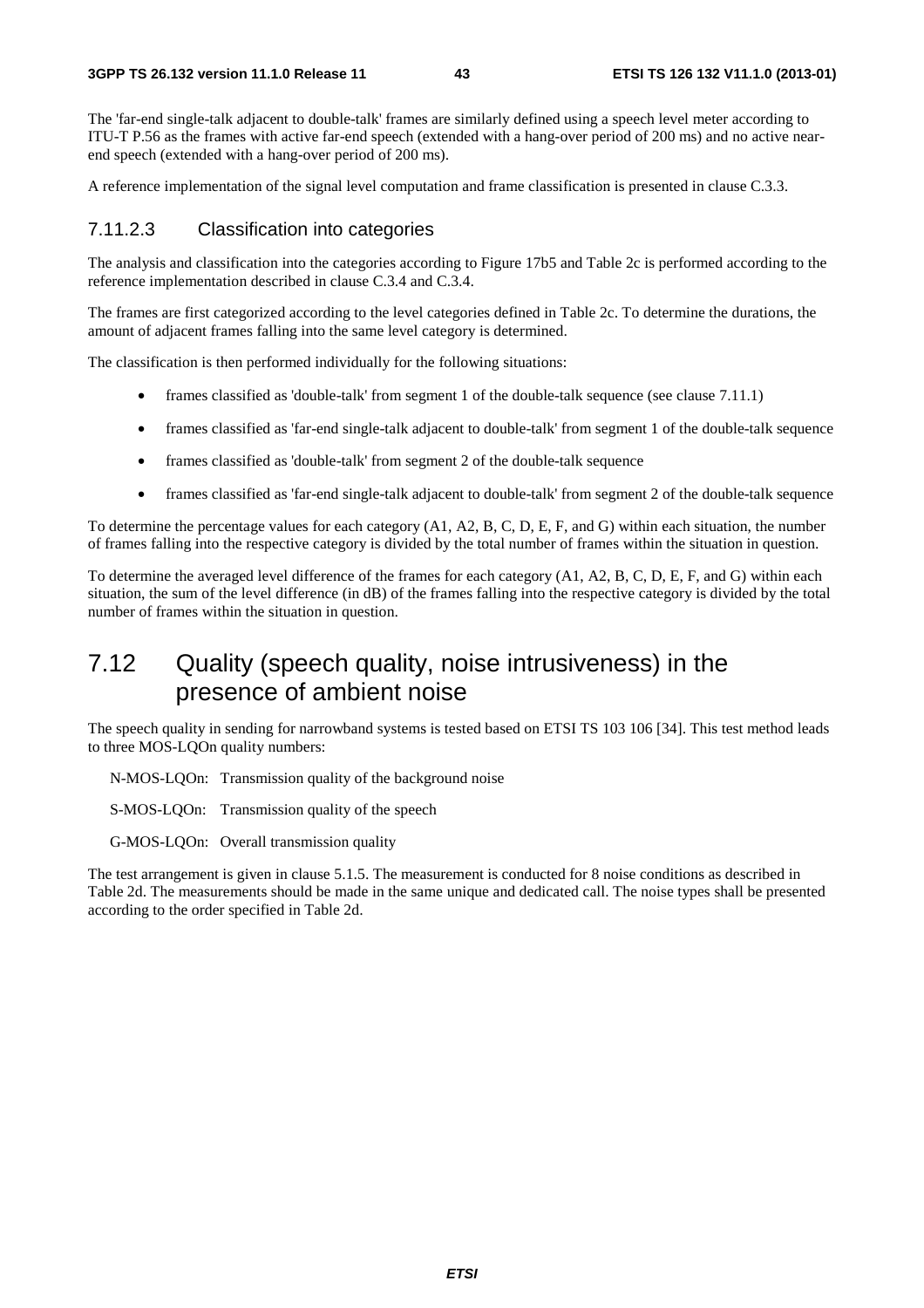| <b>Description</b>    | File name                                                       | <b>Duration</b> | Level                   | <b>Type</b>     |  |
|-----------------------|-----------------------------------------------------------------|-----------------|-------------------------|-----------------|--|
| Recording in pub      | Pub_Noise_binaural_V2                                           | 30 <sub>s</sub> | L: $75,0$ dB(A)         | Binaural        |  |
|                       |                                                                 |                 | $R: 73.0 \text{ dB}(A)$ |                 |  |
| Recording at          | Outside_Traffic_Road_binaural                                   | 30 <sub>s</sub> | $L: 74, 9$ dB(A)        | <b>Binaural</b> |  |
| pavement              |                                                                 |                 | $R: 73.9$ dB(A)         |                 |  |
| Recording at          | Outside_Traffic_Crossroads_binaural                             | 20 <sub>s</sub> | $L: 69, 1$ dB(A)        | Binaural        |  |
| pavement              |                                                                 |                 | $R: 69, 6$ dB(A)        |                 |  |
| Recording at          | 30 <sub>s</sub><br>Train Station binaural<br>departure platform |                 | $L: 68, 2$ dB(A)        | Binaural        |  |
|                       |                                                                 |                 | $R: 69.8$ dB(A)         |                 |  |
| Recording at the      | Fullsize Car1 130Kmh binaural                                   | 30 <sub>s</sub> | $L: 69, 1$ dB(A)        | Binaural        |  |
| drivers position      |                                                                 |                 | $R: 68, 1$ dB(A)        |                 |  |
| Recording at sales    | Cafeteria Noise binaural                                        | 30 <sub>s</sub> | L: 68,4 dB(A)           | <b>Binaural</b> |  |
| counter               |                                                                 |                 | R: 67, 3 dB(A)          |                 |  |
| Recording in a        | Mensa binaural                                                  | 22s             | $L: 63,4$ dB(A)         | <b>Binaural</b> |  |
| cafeteria             |                                                                 |                 | $R: 61.9$ dB(A)         |                 |  |
| Recording in business | Work Noise Office Callcenter binaural                           | 30 <sub>s</sub> | $L: 56, 6$ dB(A)        | <b>Binaural</b> |  |
| office                |                                                                 |                 | $R: 57, 8$ dB(A)        |                 |  |

**Table 2d: Noise conditions used for ambient noise simulation** 

- 1) Before starting the measurements a proper conditioning sequence shall be used. The conditioning sequence shall be comprised of the four additional sentences 1- 4 described in ETSI TS 103 106 [34], applied to the beginning of the 16-sentence test sequence. The conditioning signal level is -1,7 dBPa at the MRP, measured as the active speech level according to ITU-T P.56 [37].
- NOTE: The sequence of speech samples concatenated for the test signal, consisting of alternating talkers in the sending direction, reduces the overall test time but may represent an unrealistic behaviour for certain voice enhancement technologies. Alternative concatenations are for further study.
- 2) The send speech signal consists of the 16 sentences of speech as described in ETSI TS 103 106 [34]. The test signal level is -1,7 dBPa at the MRP, measured as the active speech level according to ITU-T P.56 [37]. Three signals are required for the tests:
	- The clean speech signal is used as the undisturbed reference (see ETSI TS 103 106 [34], ETSI EG 202 396-3 [36]).
	- The speech plus undisturbed background noise signal is recorded at the terminal's microphone position using an omnidirectional measurement microphone with a linear frequency response between 50 Hz and 12 kHz.
	- The send signal is recorded at the POI.
- 3) N-MOS-LQOn, S-MOS-LQOn and G-MOS-LQOn are calculated as described in ETSI TS 103 106 [34] on a per sentence basis and averaged over all 16 sentences. The results shall be reported as average and standard deviation.
- 4) The measurement is repeated for each ambient noise condition described in Table 2d.
- 5) The average of the results derived from all ambient noise types is calculated.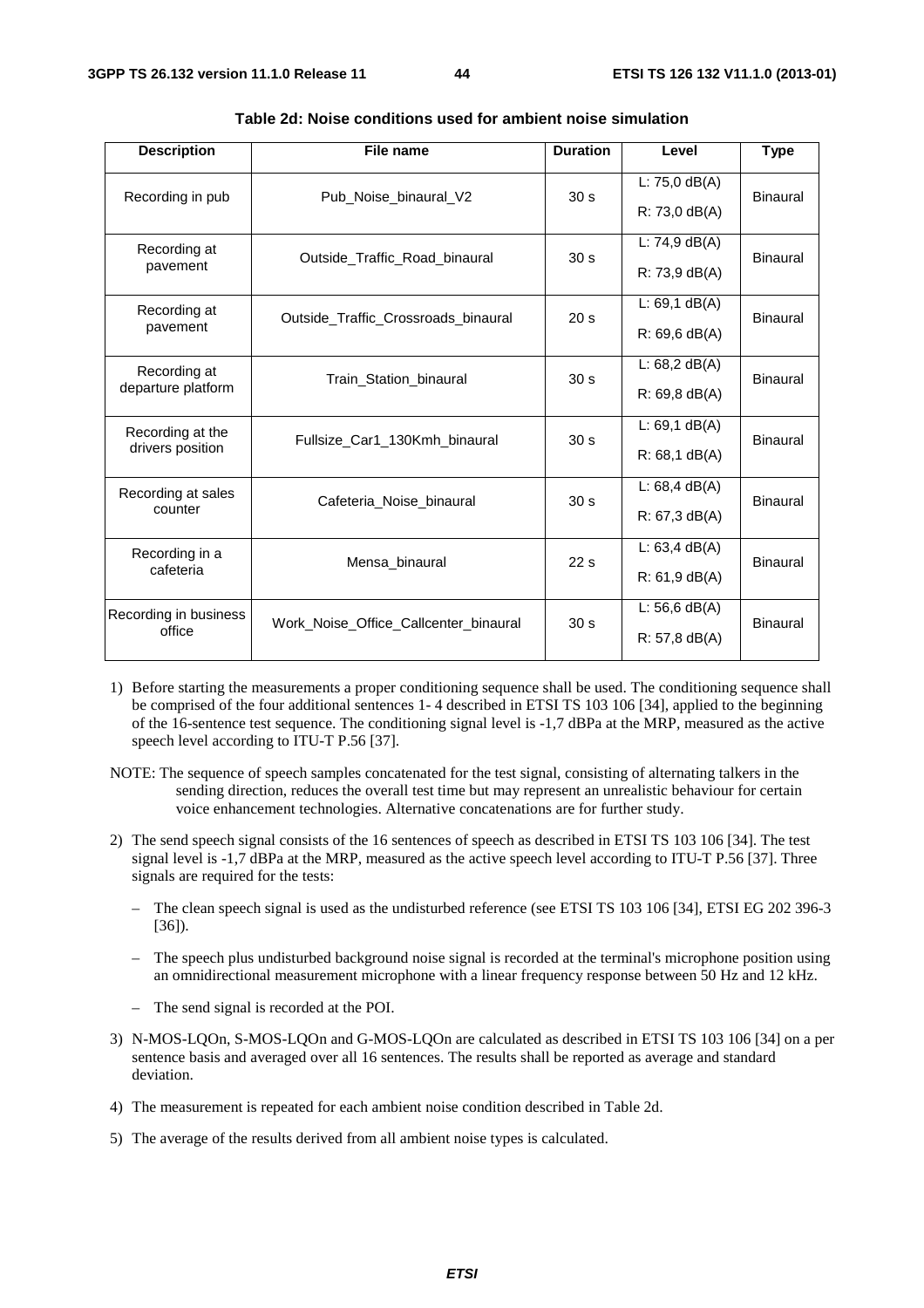# 8 Wideband telephony transmission performance test methods

# 8.1 Applicability

The test methods in this clause shall apply when testing a UE that is used to provide narrowband or wideband telephony, either as a stand-alone service, or as part of a multimedia service.

The application force used to apply the handset against the artificial ear shall be  $8 \pm 2$  N. For the headset case, the application of the headset shall comply with ITU-T Recommendation P.57 [14].

# 8.2 Overall loss/loudness ratings

#### 8.2.1 General

The SLR and RLR values for GSM or 3G networks apply up to the POI. However, the main determining factors are the characteristics of the UE, including the analogue to digital conversion (ADC) and digital to analogue conversion (DAC). In practice, it is convenient to specify loudness ratings to the Air Interface. For the normal case, where the GSM or 3G network introduce no additional loss between the Air Interface and the POI, the loudness ratings to the PSTN boundary (POI) will be the same as the loudness ratings measured at the Air Interface.

### 8.2.2 Connections with handset UE

#### 8.2.2.1 Sending loudness rating (SLR)

- a) The test signal to be used for the measurements shall be the British-English single talk sequence described in ITU-T Recommendation P.501 [22]. The spectrum of the acoustic signal produced by the artificial mouth is calibrated under free-field conditions at the MRP. The test signal level shall be –4,7 dBPa measured at the MRP. The test signal level is calculated over the complete test signal sequence.
- b) The handset terminal is setup as described in clause 5. The sending sensitivity shall be calculated from each band of the 20 frequencies given in table G.1 of ITU-T Recommendation P.79 Annex A [16], bands 1 to 20. For the calculation, the averaged measured level at the electrical reference point for each frequency band is referred to the averaged test signal level measured in each frequency band at the MRP.
- c) The sensitivity is expressed in terms of dBV/Pa and the SLR shall be calculated according to ITU-T Recommendation P.79 [16], formula (A-23b), over bands 1 to 20, using  $m = 0.175$  and the sending weighting factors from ITU-T Recommendation P.79 Annex A [16], table A2.

#### 8.2.2.2 Receiving loudness rating (RLR)

- a) The test signal to be used for the measurements shall be the British-English single talk sequence described ITU-T Recommendation P.501 [22]. The test signal level shall be 16 dBm0 measured at the digital reference point or the equivalent analogue point. The test signal level is calculated over the complete test signal sequence.
- b) The handset terminal is setup as described in clause 5. The receiving sensitivity shall be calculated from each band of the 20 frequencies given in table A.2 of ITU-T Recommendation P.79 Annex A [16], bands 1 to 20. For the calculation, the averaged measured level at each frequency band is referred to the averaged test signal level measured in each frequency band.
- c) The sensitivity is expressed in terms of dBPa/V and the RLR shall be calculated according to ITU-T Recommendation P.79 [16], formula (A-23c), over bands 1 to 20, using  $m = 0.175$  and the receiving weighting factors from table A.2 of ITU-T Recommendation P.79 Annex A [16].
- d) DRP-ERP correction is applied. No leakage correction shall be applied.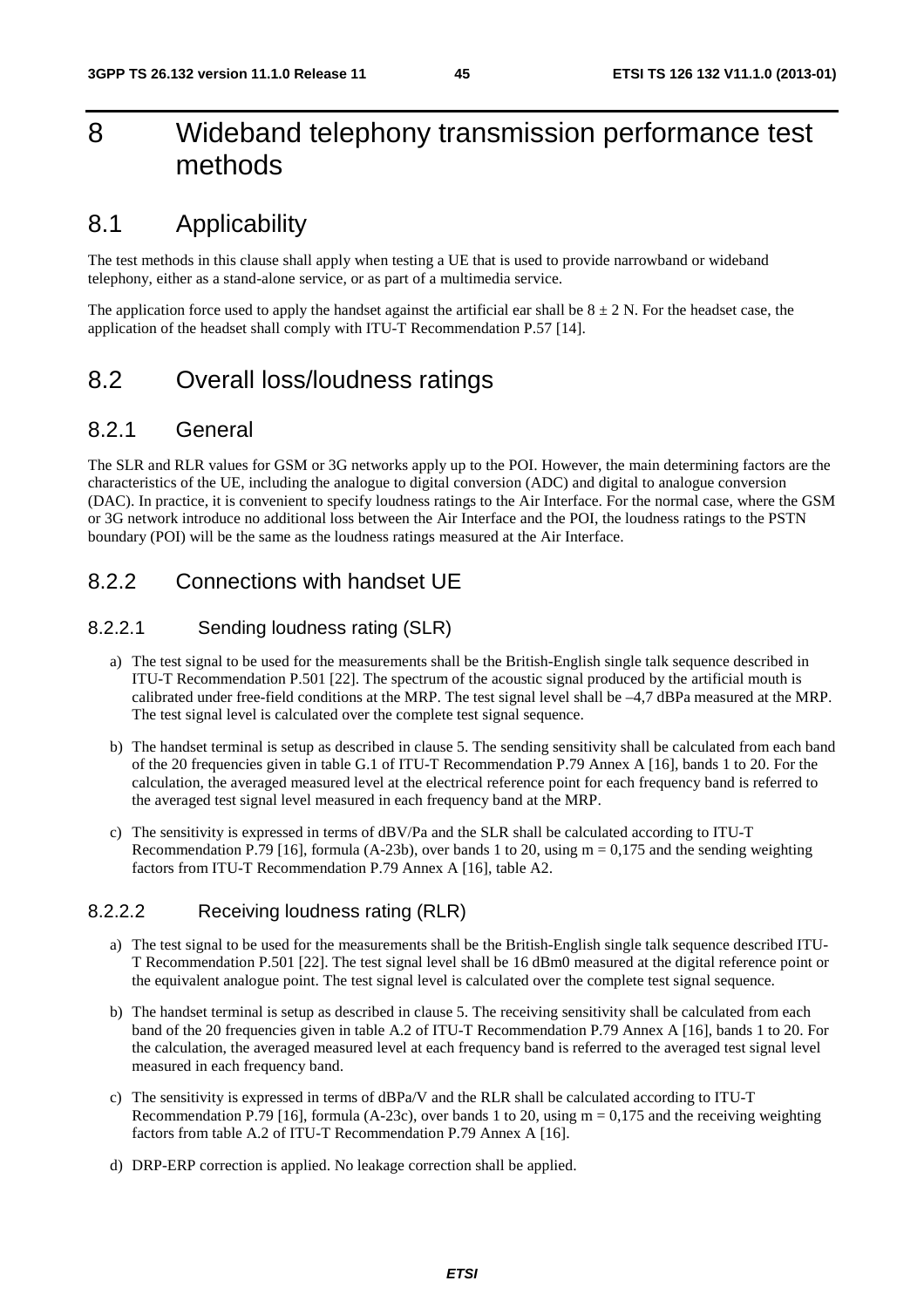### 8.2.3 Connections with desktop and vehicle-mounted hands-free UE

Vehicle-mounted hands-free UE should be tested within the vehicle (for the totally integrated vehicle hands-free systems) or in a vehicle simulator, as described in 3GPP TS 03.58 [11].

Free-field measurements for vehicle-mounted hands-free are for further study.

#### 8.2.3.1 Sending loudness rating (SLR)

a) The test signal to be used for the measurements shall be the British-English single talk sequence described in ITU-T Recommendation P.501 [22]. The spectrum of the acoustic signal produced by the artificial mouth is calibrated under free-field conditions at the MRP. The test signal level shall be –4,7 dBPa measured at the MRP. The test signal level is calculated over the complete test signal sequence. The broadband signal level then is adjusted to –28,7 dBPa at the HFRP or the HATS HFRP (as defined in ITU-Recommendation P.581) and the spectrum is not altered.

The spectrum at the MRP and the actual level at the MRP (measured in 1/3-octaves) are used as references to determine the sending sensitivity  $S_{mJ}$ .

- b) The hands-free terminal is setup as described in clause 5. The sending sensitivity shall be calculated from each band of the 20 frequencies given in table A.2 of ITU-T Recommendation P.79 Annex A [16], bands 1 to 20. For the calculation, the averaged measured level at the electrical reference point for each frequency band is referred to the averaged test signal level measured in each frequency band at the MRP.
- c) The sensitivity is expressed in terms of dBV/Pa and the SLR shall be calculated according to ITU-T Recommendation P.79 [16], formula (A-23b), over bands 1 to 20, using  $m = 0.175$  and the sending weighting factors from ITU-T Recommendation P.79 Annex A [16], table A.2.

#### 8.2.3.2 Receiving loudness rating (RLR)

- a) The test signal to be used for the measurements shall be the British-English single talk sequence described in ITU-T Recommendation P.501 [22]. The test signal level shall be -16 dBm0 measured at the digital reference point or the equivalent analogue point. The test signal level is calculated over the complete test signal sequence.
- b) The hands-free terminal is setup as described in clause 5. If a HATS is used, then it is free-field equalized as described in ITU-T Recommendation P.581. The equalized output signal of each artificial ear is power-averaged over the total duration of the analysis; the right and left artificial ear signals are voltage-summed for each 1/3 octave frequency band; these 1/3-octave band data are considered as the input signal to be used for calculations or measurements. The receiving sensitivity shall be calculated from each band of the 20 frequencies given in table A.2 of ITU-T Recommendation P.79 Annex A [16], bands 1 to 20.

For the calculation, the averaged measured level at each frequency band is referred to the averaged test signal level measured in each frequency band.

- c) The sensitivity is expressed in terms of dBPa/V and the RLR shall be calculated according to ITU-T Recommendation P.79 [16], formula (A-23c), over bands 1 to 20, using  $m = 0.175$  and the receiving weighting factors from table A.2 of ITU-T Recommendation P.79 Annex A [16].
- d) No leakage correction shall be applied. The hands-free correction as described in ITU-T Recommendation P.340 shall be applied. To compute the receiving loudness rating (RLR) for a hands-free terminal (see also ITU-T Recommendation P.340), when using the combination of left and right artificial ear signals from the HATS, the HFLE has to be 8 dB instead of 14 dB. For further information see ITU-T Recommendation P.581.

## 8.2.4 Connections with hand-held hands-free UE

#### 8.2.4.1 Sending loudness rating (SLR)

a) The test signal to be used for the measurements shall be the British-English single talk sequence described in ITU-T Recommendation P.501 [22]. The spectrum of the acoustic signal produced by the artificial mouth is calibrated under free-field conditions at the MRP. The test signal level shall be –4,7 dBPa measured at the MRP.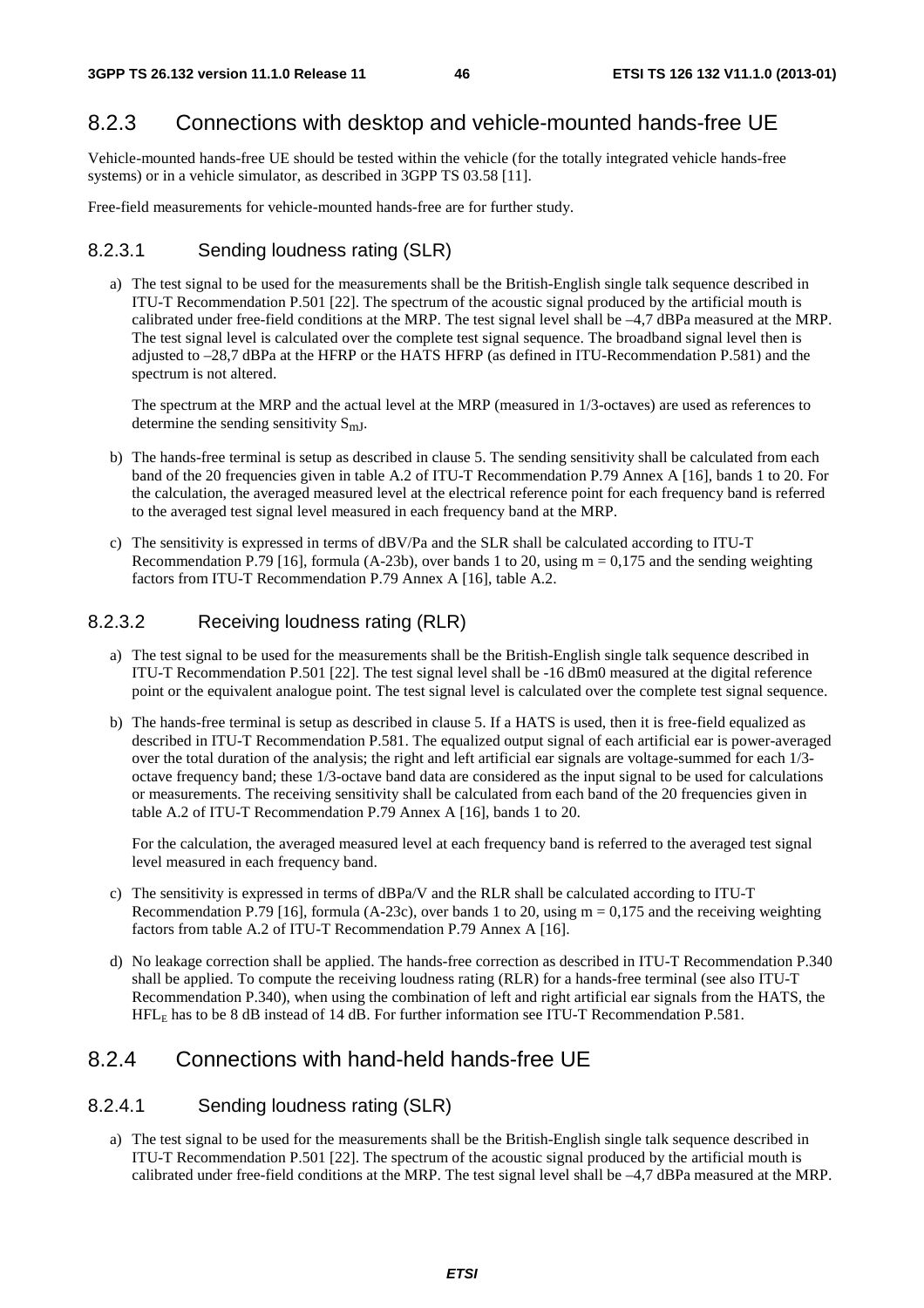The test signal level is calculated over the complete test signal sequence. The broadband signal level then is adjusted to –28,7 dBPa at the HFRP or the HATS HFRP (as defined in P.581) and the spectrum is not altered.

The spectrum at the MRP and the actual level at the MRP (measured in 1/3-octaves) are used as reference to determine the sending sensitivity  $S_{mI}$ .

- b) The hands-free terminal is setup as described in clause 5. The sending sensitivity shall be calculated from each band of the 20 frequencies given in table A.2 of ITU-T Recommendation P.79 Annex A [16], bands 1 to 20. For the calculation the averaged measured level at the electrical reference point for each frequency band is referred to the averaged test signal level measured in each frequency band at the MRP.
- c) The sensitivity is expressed in terms of dBV/Pa and the SLR shall be calculated according to ITU-T Recommendation P.79 [16], formula (A-23b), over bands 1 to 20, using  $m = 0,175$  and the sending weighting factors from ITU-T Recommendation P.79 Annex A [16], table A.2.

#### 8.2.4.2 Receiving loudness rating (RLR)

- a) The test signal to be used for the measurements shall be the British-English single talk sequence described in ITU-T Recommendation P.501 [22]. The test signal level shall be -16 dBm0 measured at the digital reference point or the equivalent analogue point. The test signal level is calculated over the complete test signal sequence.
- b) The hands-free terminal is setup as described in clause 5. If a HATS is used, then it is free-field equalized as described in ITU-T Recommendation P.581. The equalized output signal of each artificial ear is power-averaged over the total duration of the analysis; the right and left artificial ear signals are voltage-summed for each 1/3 octave frequency band; these 1/3-octave band data are considered as the input signal to be used for calculations or measurements. The receiving sensitivity shall be calculated from each band of the 20 frequencies given in table A.2 of ITU-T Recommendation P.79 Annex A [16], bands 1 to 20.

For the calculation, the averaged measured level at each frequency band is referred to the averaged test signal level measured in each frequency band.

- c) The sensitivity is expressed in terms of dBPa/V and the RLR shall be calculated according to ITU-T Recommendation P.79 [16], formula (A-23c), over bands 1 to 20, using  $m = 0.175$  and the receiving weighting factors from table A.2 of ITU-T Recommendation P.79 Annex A [16].
- d) No leakage correction shall be applied. The hands-free correction as described in ITU-T Recommendation P.340 shall be applied. To compute the receiving loudness rating (RLR) for hands-free terminals (see also ITU-T Recommendation P.340) when using the combination of left and right artificial ear signals from the HATS the HFLE has to be 8 dB, instead of 14 dB. For further information see ITU-T Recommendation P.581.

### 8.2.5 Connections with headset UE

Same as for handset.

# 8.3 Idle channel noise (handset and headset UE)

For idle noise measurements in sending and receiving directions, care should be taken that only the noise is windowed out by the analysis and the result is not impaired by any remaining reverberation or by noise and/or interference from various other sources. Some examples are air-conducted or vibration-conducted noise from sources inside or outside the test chamber, disturbances from lights and regulators, mains supply induced noise including grounding issues, test system and system simulator inherent noise as well as radio interference from the UE to test equipment such as ear simulators, microphone amplifiers, etc.

### 8.3.1 Sending

The terminal should be configured to the test equipment as described in subclause 5.1.

The environment shall comply with the conditions described in subclause 6.1.

The noise level at the output of the SS is measured with A-weighting. The A-weighting filter is described in IEC 60651.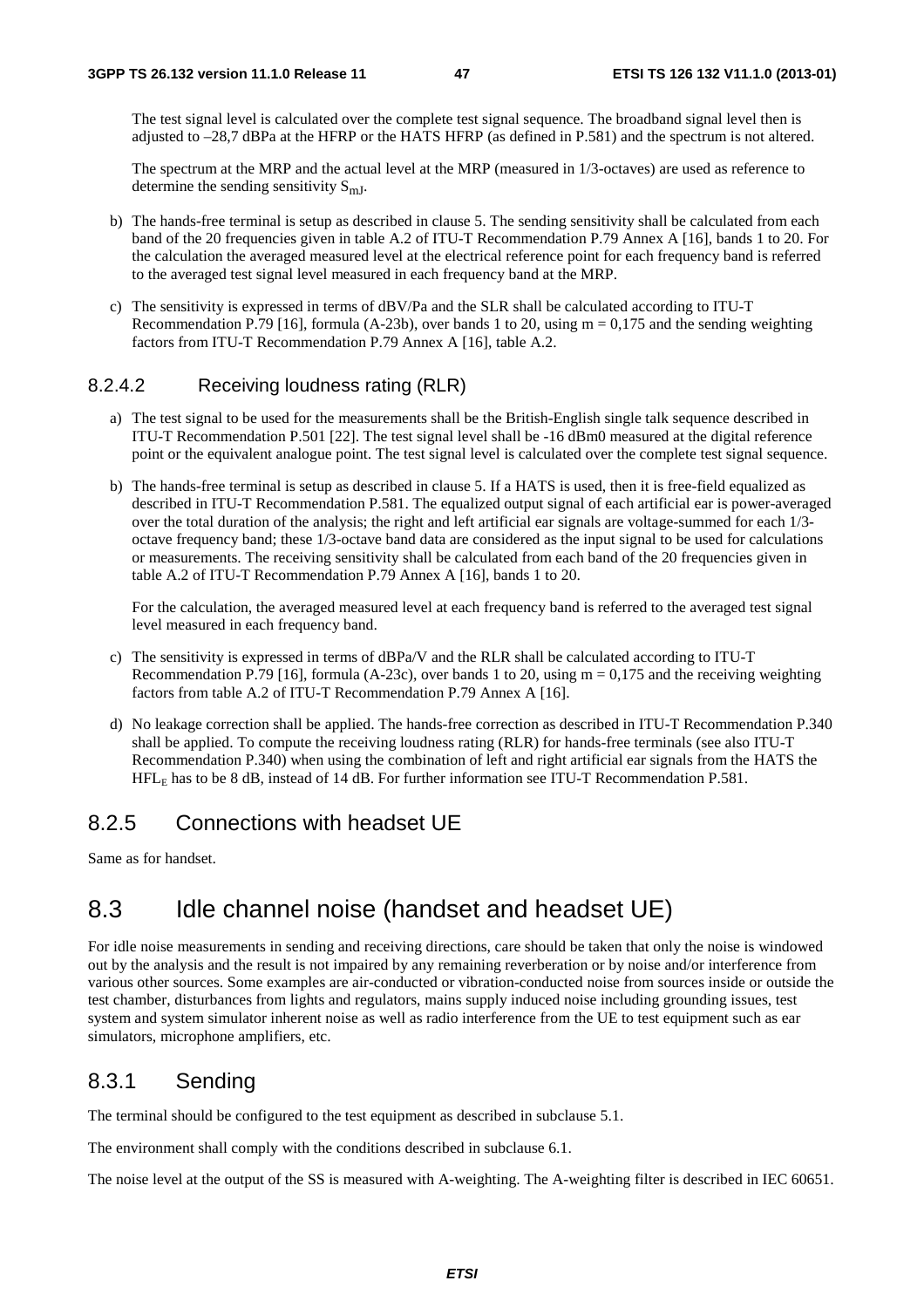A test signal may have to be intermittently applied to prevent "silent mode" operation of the MS. This is for further study.

The measured part of the noise shall be 170,667 ms (which equals 8192 samples in a 48 kHz sample rate test system). The spectral distribution of the noise is analyzed with an 8k FFT using windowing with  $\leq 0.1$  dB leakage for non bincentered signals. This can be achieved with a window function commonly known as a 'flat top window'. Within the specified frequency range, the FFT bin that has the highest level is searched for; the level of this bin is the maximum level of a single frequency disturbance.

To improve repeatability, the test sequence (optional activation followed by the noise level measurement) may be contiguously repeated one or more times.

The total noise powers obtained from such repeats shall be averaged. The total result shall be  $10 * log_{10}$  of this average in dB.

The single frequency maximum powers obtained from such repeats shall be averaged. The total result shall be  $10 * log_{10}$ of this average in dB.

### 8.3.2 Receiving

The terminal should be configured to the test equipment as described in subclause 5.1.

The environment shall comply with the conditions described in subclause 6.1.

A test signal may have to be intermittently applied to prevent "silent mode" operation of the MS. This is for further study.

The noise shall be measured with A-weighting at the DRP with diffuse-field correction. The A-weighting filter is described in IEC 60651.

The measured part of the noise shall be 170,667 ms (which equals 8192 samples in a 48 kHz sample rate test system). The spectral distribution of the noise is analyzed with an 8k FFT using windowing with ≤ 0,1 dB leakage for non bincentered signals. This can be achieved with a window function commonly known as a 'flat top window'. Within the specified frequency range the FFT bin that has the highest level is searched for; the level of this bin is the maximum level of a single frequency disturbance.

To improve repeatability, the test sequence (optional activation followed by the noise level measurement) may be contiguously repeated one or more times.

The total noise powers obtained from such repeats shall be averaged. The total result shall be  $10 * log_{10}$  of this average in dB.

The single frequency maximum powers obtained from such repeats shall be averaged. The total result shall be  $10 * log_{10}$ of this average in dB.

# 8.4 Sensitivity/frequency characteristics

### 8.4.1 Handset and headset UE sending

The headset case is similar to the handset one, except for the application force.

- a) The test signal to be used for the measurements shall be the British-English single talk sequence described in ITU-T Recommendation P.501 [22]. The spectrum of the acoustic signal produced by the artificial mouth is calibrated under free-field conditions at the MRP. The test signal level shall be –4,7 dBPa measured at the MRP. The test signal level is calculated over the complete test signal sequence.
- b) The handset terminal is setup as described in clause 5. Measurements shall be made at 1/12-octave intervals as given by the R.40 series of preferred numbers in ISO 3 for frequencies from 100 Hz to 8 kHz inclusive. For the calculation, the averaged measured level at the electrical reference point for each frequency band is referred to the averaged test signal level measured in each frequency band at the MRP.
- c) The sensitivity is expressed in terms of dBV/Pa.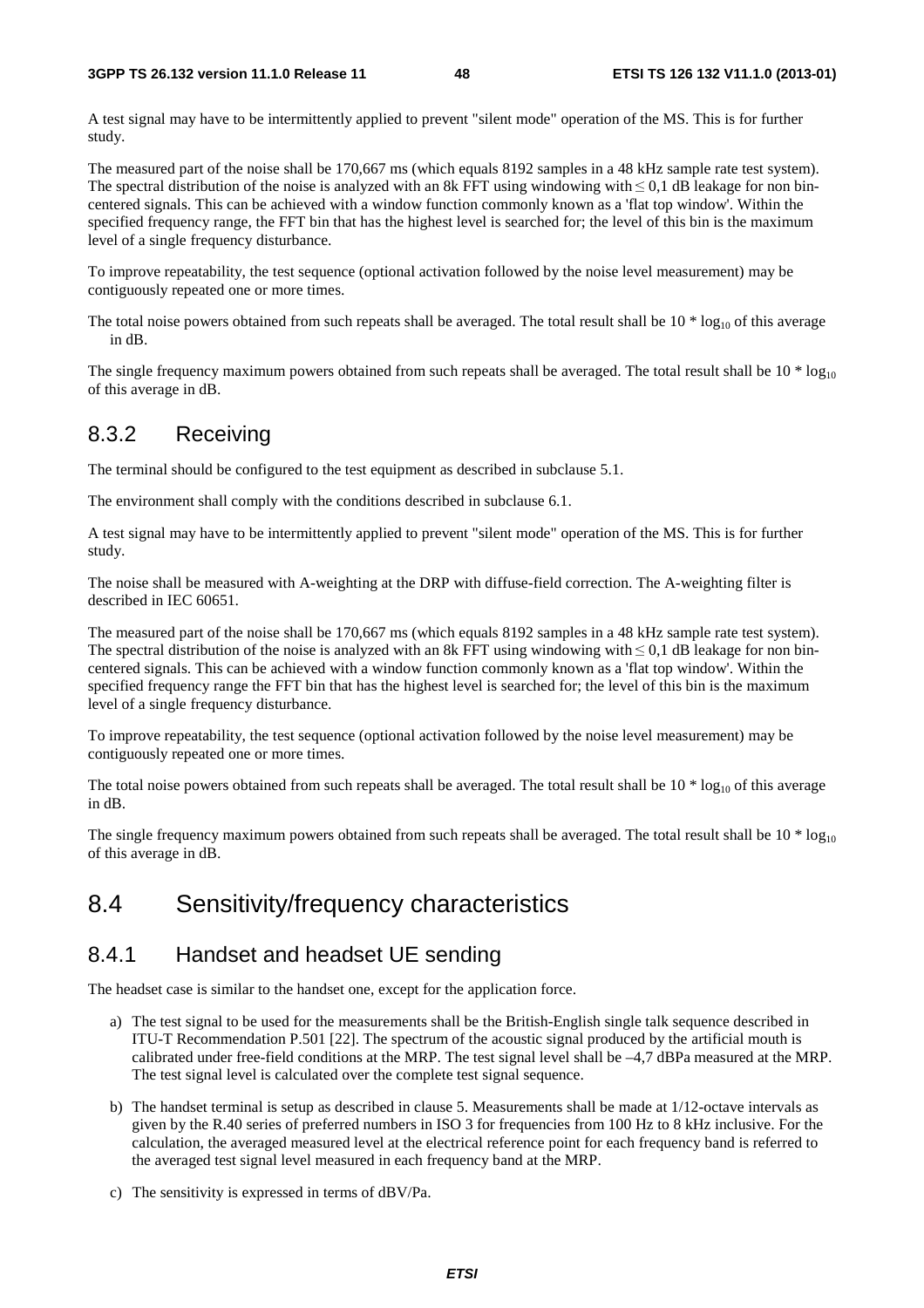### 8.4.2 Handset and headset UE receiving

- a) The test signal to be used for the measurements shall be the British-English single talk sequence described in ITU-T Recommendation P.501 [22]. The test signal level shall be -16 dBm0 measured at the digital reference point or the equivalent analogue point. The test signal level is calculated over the complete test signal sequence.
- b) The handset terminal is setup as described in clause 5. Measurements shall be made at 1/12-octave intervals as given by the R.40 series of preferred numbers in ISO 3 for frequencies from 100 Hz to 8 kHz inclusive. For the calculation, the averaged measured level at each frequency band is referred to the averaged test signal level measured in each frequency band.
- c) The HATS is diffuse-field equalized. The sensitivity is expressed in terms of dBPa/V. Information about correction factors is available in ITU-T Recommendation P.57 [14].

Optionally, the measurements may be repeated with 2 N and 13 N application force. For these test cases no normative values apply.

### 8.4.3 Desktop and vehicle-mounted hands-free UE sending

a) The test signal to be used for the measurements shall be the British-English single talk sequence described in ITU-T Recommendation P.501 [22]. The spectrum of the acoustic signal produced by the artificial mouth is calibrated under free-field conditions at the MRP. The test signal level shall be –4,7 dBPa measured at the MRP. The test signal level is calculated over the complete test signal sequence. The broadband signal level is then adjusted to –28,7 dBPa at the HFRP or the HATS HFRP (as defined in ITU-T Recommendation P.581) and the spectrum is not altered.

The spectrum at the MRP and the actual level at the MRP (measured in 1/3-octaves) are used as references to determine the sending sensitivity  $S_{mI}$ .

- b) The hands-free terminal is setup as described in clause 5. Measurements shall be made at 1/3-octave intervals as given by the R.40 series of preferred numbers in ISO 3 for frequencies from 100 Hz to 8 kHz inclusive. For the calculation the averaged measured level at each frequency band is referred to the averaged test signal level measured in each frequency band.
- c) The sensitivity is expressed in terms of dBV/Pa.

### 8.4.4 Desktop and vehicle-mounted hands-free UE receiving

- a) The test signal to be used for the measurements shall be the British-English single talk sequence described in ITU-T Recommendation P.501 [22]. The test signal level shall be -16 dBm0 measured at the digital reference point or the equivalent analogue point. The test signal level is calculated over the complete test signal sequence.
- b) The hands-free terminal is setup as described in clause 5. If a HATS is used, then it is free-field equalized as described in ITU-T Recommendation P.581. The equalized output signal of each artificial ear is power-averaged over the total duration of the analysis; the right and left artificial ear signals are voltage-summed for each 1/3 octave frequency band; these 1/3-octave band data are considered as the input signal to be used for calculations or measurements. Measurements shall be made at 1/3-octave intervals as given by the R.40 series of preferred numbers in ISO 3 for frequencies from 100 Hz to 8 kHz inclusive. For the calculation, the averaged measured level at each frequency band is referred to the averaged test signal level measured in each frequency band.
- c) The sensitivity is expressed in terms of dBPa/V.

### 8.4.5 Hand-held hands-free UE sending

a) The test signal to be used for the measurements shall be the British-English single talk sequence described in ITU-T Recommendation P.501 [22]. The spectrum of the acoustic signal produced by the artificial mouth is calibrated under free-field conditions at the MRP. The test signal level shall be –4,7 dBPa measured at the MRP. The test signal level is calculated over the complete test signal sequence. The broadband signal level is then adjusted to –24,3 dBPa at the HFRP or the HATS HFRP (as defined in subclause 8.2.3.1) and the spectrum is not altered.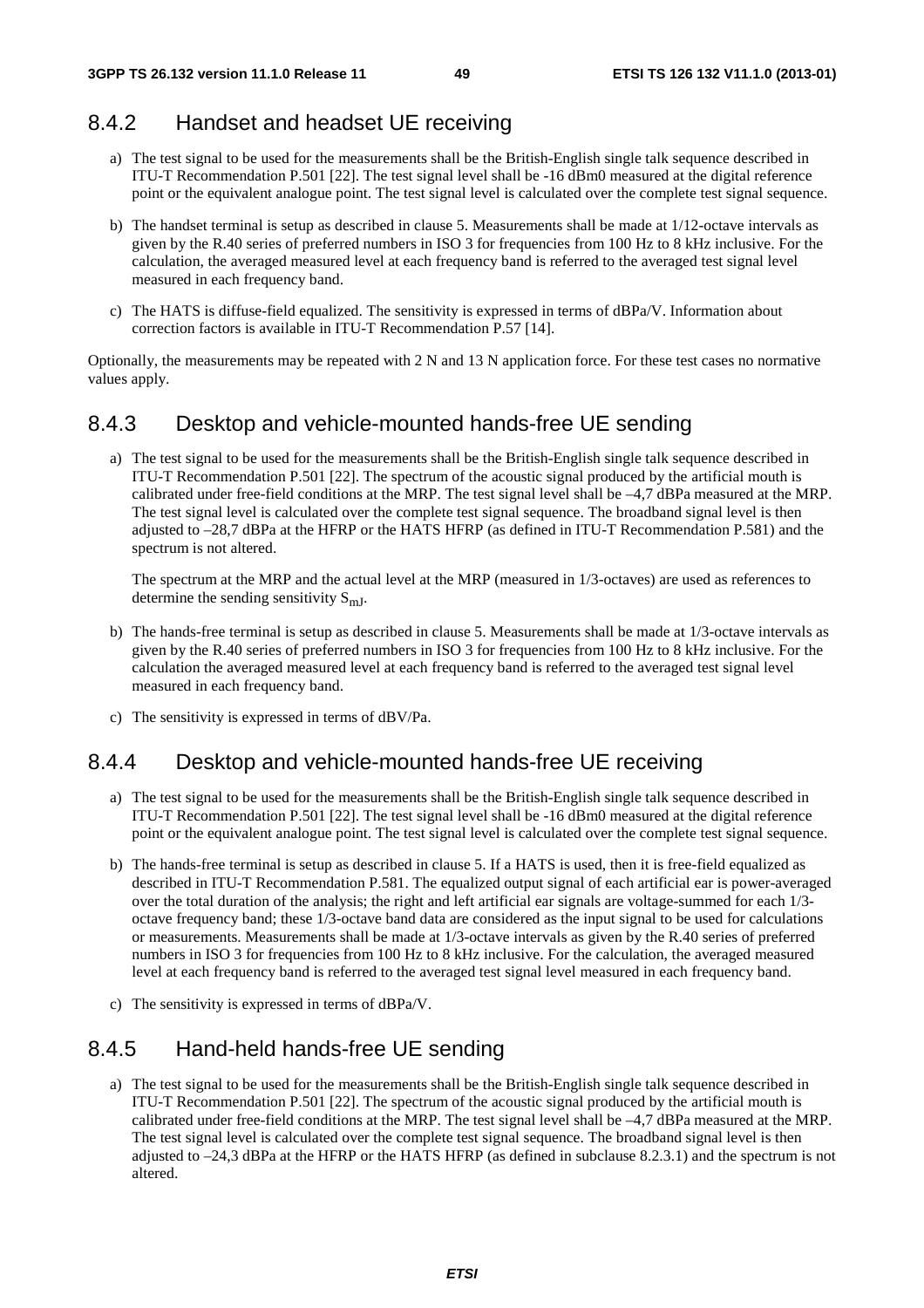The spectrum at the MRP and the actual level at the MRP (measured in 1/3-octaves) are used as reference to determine the sending sensitivity  $S_{mJ}$ .

- b) The hands-free terminal is setup as described in clause 5.1.3.3. Measurements shall be made at 1/3-octave intervals as given by the R.40 series of preferred numbers in ISO 3 for frequencies from 100 Hz to 8 kHz inclusive. For the calculation, the averaged measured level at each frequency band is referred to the averaged test signal level measured in each frequency band.
- c) The sensitivity is expressed in terms of dBV/Pa.

### 8.4.6 Hand-held hands-free UE receiving

- a) The test signal to be used for the measurements shall be the British-English single talk sequence described in ITU-T Recommendation P.501 [22]. The test signal level shall be -16 dBm0 measured at the digital reference point or the equivalent analogue point. The test signal level is calculated over the complete test signal sequence.
- b) The hands-free terminal is setup as described in clause 5. If a HATS is used, then it is free-field equalized as described in ITU-T Recommendation P.581. The equalized output signal of each artificial ear is power-averaged over the total duration of the analysis; the right and left artificial ear signals are voltage-summed for each 1/3 octave band frequency band; these 1/3-octave band data are considered as the input signal to be used for calculations or measurements. Measurements shall be made at 1/3-octave intervals as given by the R.40 series of preferred numbers in ISO 3 for frequencies from 100 Hz to 8 kHz inclusive. For the calculation, the averaged measured level at each frequency band is referred to the averaged test signal level measured in each frequency band.
- c) The sensitivity is expressed in terms of dBPa/V.

# 8.5 Sidetone characteristics

## 8.5.1 Connections with handset UE

The test signal to be used for the measurements shall be the British-English single talk sequence described in ITU-T Recommendation P.501 [22]. The spectrum of the acoustic signal shall be produced by the HATS. The test signal level shall be -4,7 dBPa measured at the MRP. The test signal level is calculated over the complete test signal sequence.

The handset UE is set up as described in clause 5. The application force shall be 13 N on the Type 3.3 artificial ear.

Where a user-operated volume control is provided, the measurements shall be carried out at the nominal setting of the volume control. In addition the measurement is repeated at the maximum volume control setting.

Measurements shall be made at 1/12-octave intervals as given by the R.40 series of preferred numbers in ISO 3 for frequencies from 100 Hz to 8 kHz inclusive. For the calculation, the averaged measured level at each frequency band (ITU-T Recommendation P.79 [16], table 4, bands 1 to 20) is referred to the averaged test signal level measured in each frequency band.

The sidetone path loss (LmeST), as expressed in dB, and the Sidetone Masking Rating (STMR), expressed in dB, shall be calculated from formula 5-1 of ITU-T Recommendation P.79 [16], using  $m = 0.225$  and the weighting factors in table B2 (unsealed condition) of ITU-T Recommendation P.79 [16]. No leakage correction  $(L_F)$  shall be applied. DRP-ERP correction is used.

### 8.5.2 Headset UE

The test signal to be used for the measurements shall be the British-English single talk sequence described in ITU-T Recommendation P.501 [22]. The spectrum of the acoustic signal produced by the artificial mouth is calibrated under free-field conditions at the MRP. The test signal level shall be –4,7 dBPa measured at the MRP. The test signal level is calculated over the complete test signal sequence.

 Measurements shall be made at 1/12-octave intervals as given by the R.40 series of preferred numbers in ISO 3 for frequencies from 100 Hz to 8 kHz inclusive. For the calculation, the averaged measured level at each frequency band (ITU-T Recommendation P.79 [16], table 4, bands 1 to 20) is referred to the averaged test signal level measured in each frequency band.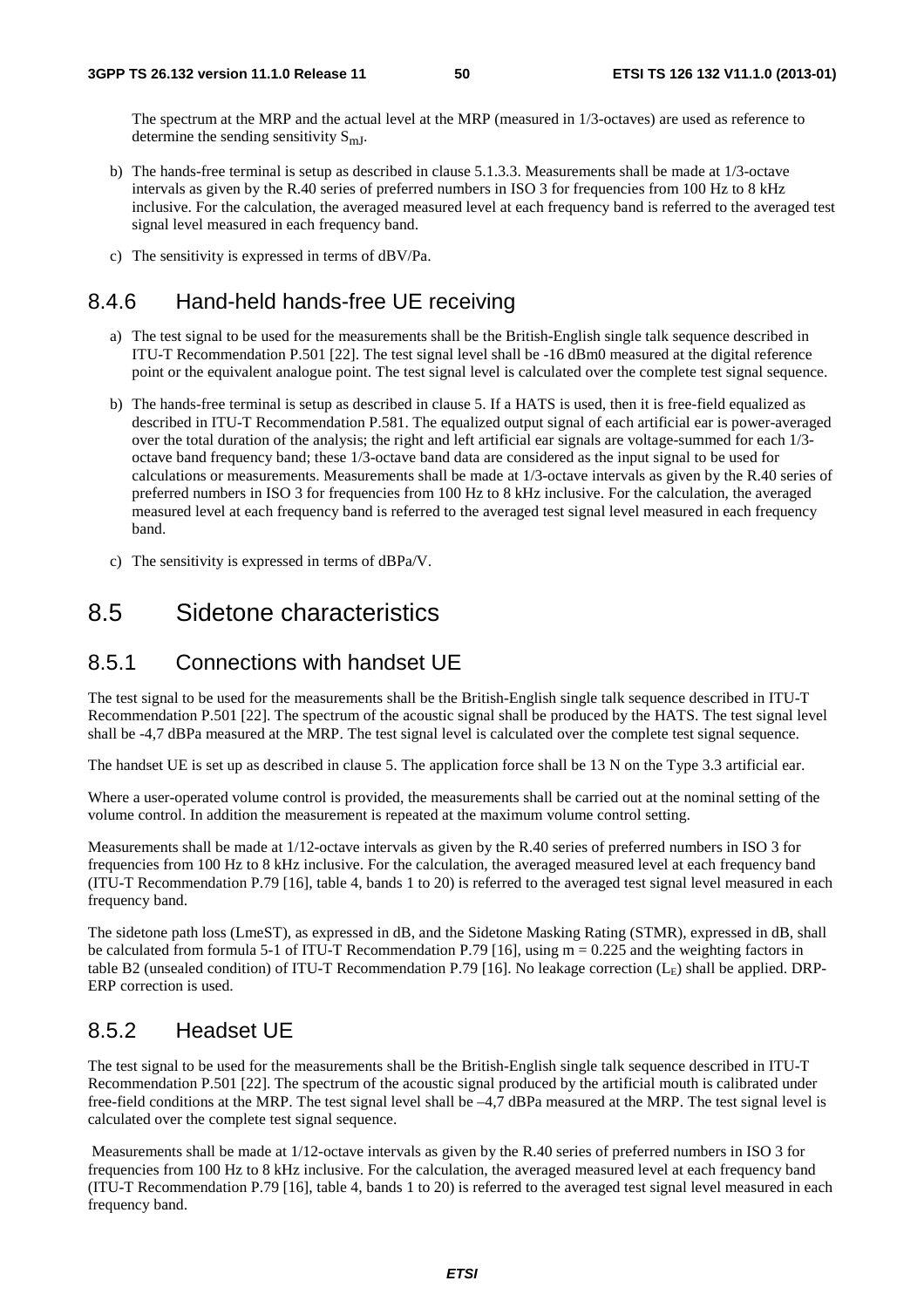The sidetone path loss  $(L_{meST})$ , as expressed in dB, shall be calculated from each band of the 20 frequencies given in table G.1 of ITU-T Recommendation P.79 Annex A [16], bands 1 to 20. The STMR (in dB) shall be calculated from formula B-4 of ITU-T Recommendation P.79 [16], using  $m = 0.225$  and the weighting factors in table B.2 (unsealed condition) of ITU-T Recommendation P.79 [16]. No leakage correction  $(L<sub>E</sub>)$  shall be applied. DRP-ERP correction is used.

### 8.5.3 Hands-free UE (all categories)

No requirement other than echo control.

### 8.5.4 Sidetone delay for handset or headset

The handset or headset terminal is setup as described in clause 5.

The test signal is a CS-signal complying with ITU-T Recommendation P.501 using a PN-sequence with a length, T, of 4 096 points (for a 48 kHz sample rate test system). The duration of the complete test signal is as specified in ITU-T Recommendation P.501. The level of the signal shall be -4,7 dBPa at the MRP.

The cross-correlation function  $\Phi xy(\tau)$  between the input signal  $S_{\tau}(t)$  generated by the test system in send direction and the output signal  $S_v(t)$  measured at the artificial ear is calculated in the time domain:

$$
\Phi_{xy}(\tau) = \frac{1}{T} \int_{t=\frac{-T}{2}}^{\frac{T}{2}} S_x(t) \cdot S_y(t+\tau)
$$
\n(1)

The measurement window, *T*, shall be identical to the test signal period, T, with the measurement window synchronized to the PN-sequence of the test signal.

The sidetone delay is calculated from the envelope  $E(\tau)$  of the cross-correlation function  $\Phi$ xy( $\tau$ ). The first maximum of the envelope function occurs in correspondence with the direct sound produced by the artificial mouth; the second one occurs with a possible delayed sidetone signal. The difference between the two maxima corresponds to the sidetone delay. The envelope  $E(\tau)$  is calculated by the Hilbert transformation H {xy( $\tau$ )} of the cross-correlation:

$$
H\big\{xy(\tau)\big\} = \sum_{u=-\infty}^{+\infty} \frac{\Phi_{xy}(u)}{\pi(\tau - u)}
$$
(2)

$$
E(\tau) = \sqrt{\left[\Phi_{xy}(\tau)\right]^2 + \left[H\left\{xy(\tau)\right\}\right]^2} \tag{3}
$$

It is assumed that the measured sidetone delay is less than T/2.

## 8.6 Stability loss

Where a user-controlled volume control is provided it is set to maximum.

**Handset UE:** The handset is placed on a hard plane surface with the earpiece facing the surface.

**Headset UE:** The requirement applies for the closest possible position between microphone and headset receiver within the intended wearing position.

NOTE: Depending on the type of headset it may be necessary to repeat the measurement in different positions.

**Hands-free UE (all categories):** No requirement other than echo loss.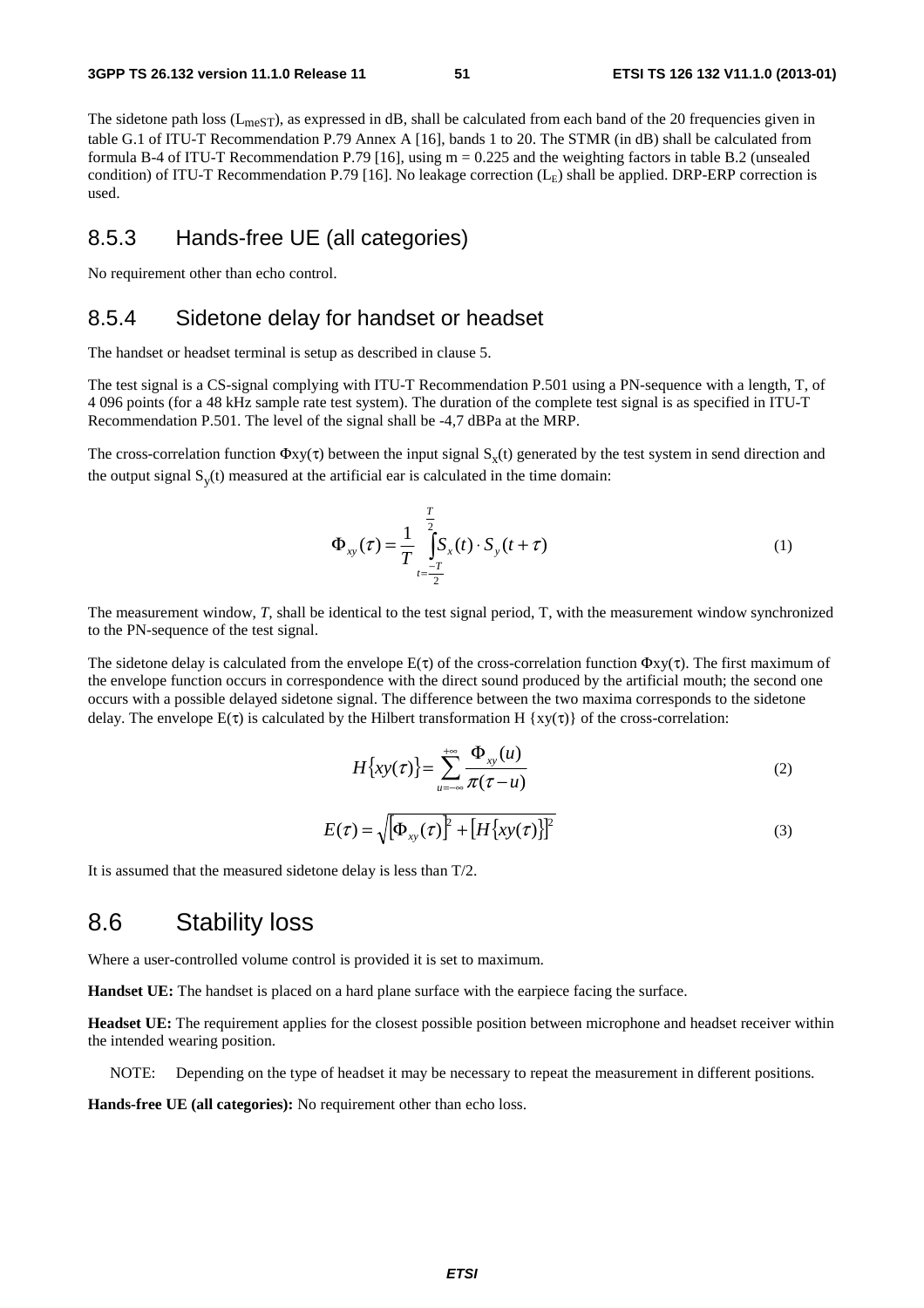Before the actual test a training sequence consisting of the British-English single talk sequence described in ITU-T Recommendation P.501 [22] is applied. The training sequence level shall be -16 dBm0 in order to not overload the codec.

The test signal is a PN-sequence complying with ITU-T Recommendation P.501 with a length of 4 096 points (for a 48 kHz sampling rate system) and a crest factor of 6 dB instead of 11 dB. The PN-sequence is generated as described in P.501 with W(k) constant within the frequency range 100-8000 Hz and zero outside this range. The duration of the test signal is 250 ms. With an input signal of -3 dBm0, the attenuation from input to output of the system simulator shall be measured under the following conditions:

- a) The handset or the headset, with the transmission circuit fully active, shall be positioned on a hard plane surface with at least 400 mm free space in all directions. The earpiece shall face towards the surface as shown in figure 17c;
- b) The headset microphone is positioned as close as possible to the receiver(s) within the intended wearing position;
- c) For a binaural headset, the receivers are placed symmetrically around the microphone.





The attenuation from input to output shall be measured in the frequency range from 100 Hz to 8 kHz. The spectral distribution of the output signal is analysed with a 4k FFT (for a 48 kHz sample rate test system), thus the measured part of the output signal is 85,333 ms. To avoid leakage effects the frequency resolution of the FFT must be the same as the frequency spacing of the PN-sequence.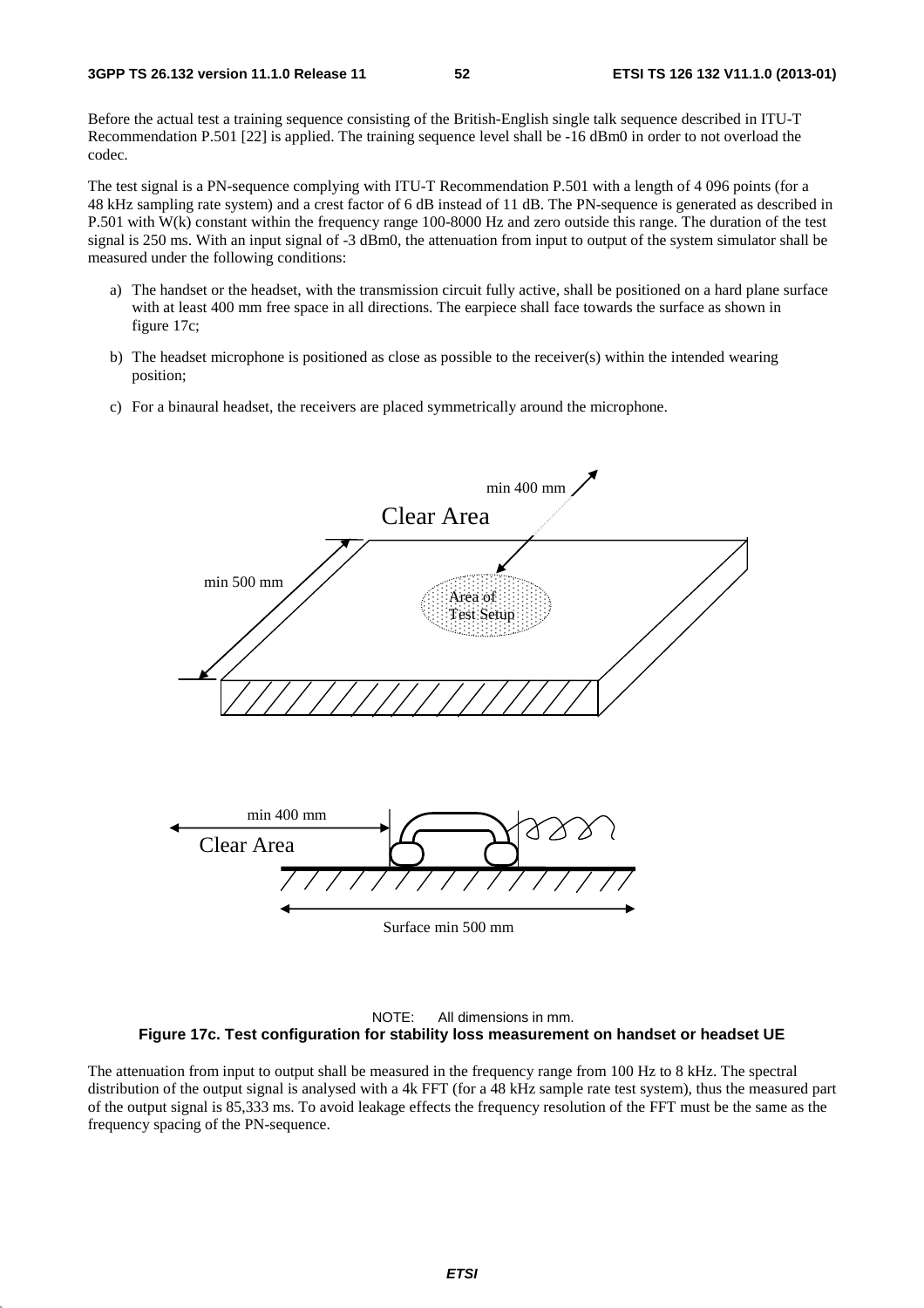# 8.7 Acoustic echo control

### 8.7.1 General

The echo loss (EL) presented by the GSM or 3G networks at the POI should be at least 46 dB during single talk. This value takes into account the fact that UE is likely to be used in a wide range of noise environments.

## 8.7.2 Acoustic echo control in a hands-free UE

The hands-free UE is setup in a room with acoustic properties similar to a typical 'office-type' room; a vehicle-mounted hands-free UE should be tested in a vehicle or vehicle simulator, as specified by the UE manufacturer (see also 3GPP TS 03.58 [11]). The ambient noise level shall be  $\leq$  -70 dBPa(A). The attenuation from reference point input to reference point output shall be measured using the compressed real speech signal described in clause 7.3.3 of ITU-T P.501 Amendment 1 [33].

The TCLw is calculated according to ITU-T Recommendation G.122 [8], annex B, clause B.4 (trapezoidal rule) but using the frequency range of 300 Hz to 6 700 Hz (instead of 300 Hz to 3 400 Hz). For the calculation, the averaged measured echo level at each frequency band is referred to the averaged test signal level measured in each frequency band. The first 17,0 s of the test signal (6 sentences) are discarded from the analysis to allow for convergence of the acoustic echo canceller. The analysis is performed over the remaining length of the test sequence (last 6 sentences).

The test signal level shall be -10 dBm0.

# 8.7.3 Acoustic echo control in a handset UE

The handset is set up according to clause 5. The ambient noise level shall be  $\leq$  -64 dBPa(A). The attenuation from the reference point input to reference point output shall be measured using the compressed real speech signal described in clause 7.3.3 of ITU-T P.501 Amendment 1 [33].

The TCLw is calculated according to ITU-T Recommendation G.122 [8], annex B, clause B.4 (trapezoidal rule) but using the frequency range of 300 Hz to 6 700 Hz (instead of 300 Hz to 3 400 Hz). For the calculation, the averaged measured echo level at each frequency band is referred to the averaged test signal level measured in each frequency band. The first 17,0 s of the test signal (6 sentences) are discarded from the analysis to allow for convergence of the acoustic echo canceller. The analysis is performed over the remaining length of the test sequence (last 6 sentences).

The test signal level shall be -10 dBm0.

# 8.7.4 Acoustic echo control in a headset UE

The headset is set up according to clause 5. The ambient noise level shall be  $\leq$  -64 dBPa(A). The attenuation from the reference point input to reference point output shall be measured using the compressed real speech signal described in clause 7.3.3 of ITU-T P.501 Amendment 1 [33].

The TCLw is calculated according to ITU-T Recommendation G.122 [8], annex B, clause B.4 (trapezoidal rule) but using the frequency range of 300 Hz to 6 700 Hz (instead of 300 Hz to 3 400 Hz). For the calculation, the averaged measured echo level at each frequency band is referred to the averaged test signal level measured in each frequency band. The first 17,0 s of the test signal (6 sentences) are discarded from the analysis to allow for convergence of the acoustic echo canceller. The analysis is performed over the remaining length of the test sequence (last 6 sentences).

The test signal level shall be -10 dBm0.

# 8.8 Distortion

## 8.8.1 Sending distortion

The handset, headset, or hands-free UE is setup as described in clause 5.

The signal used is a sine-wave signal with frequencies specified in clause 6.8 of 3GPP TS 26.131. The sine-wave signal level shall be calibrated to -4,7 dBPa at the MRP for all frequencies, except for the sine-wave with a frequency 1020 Hz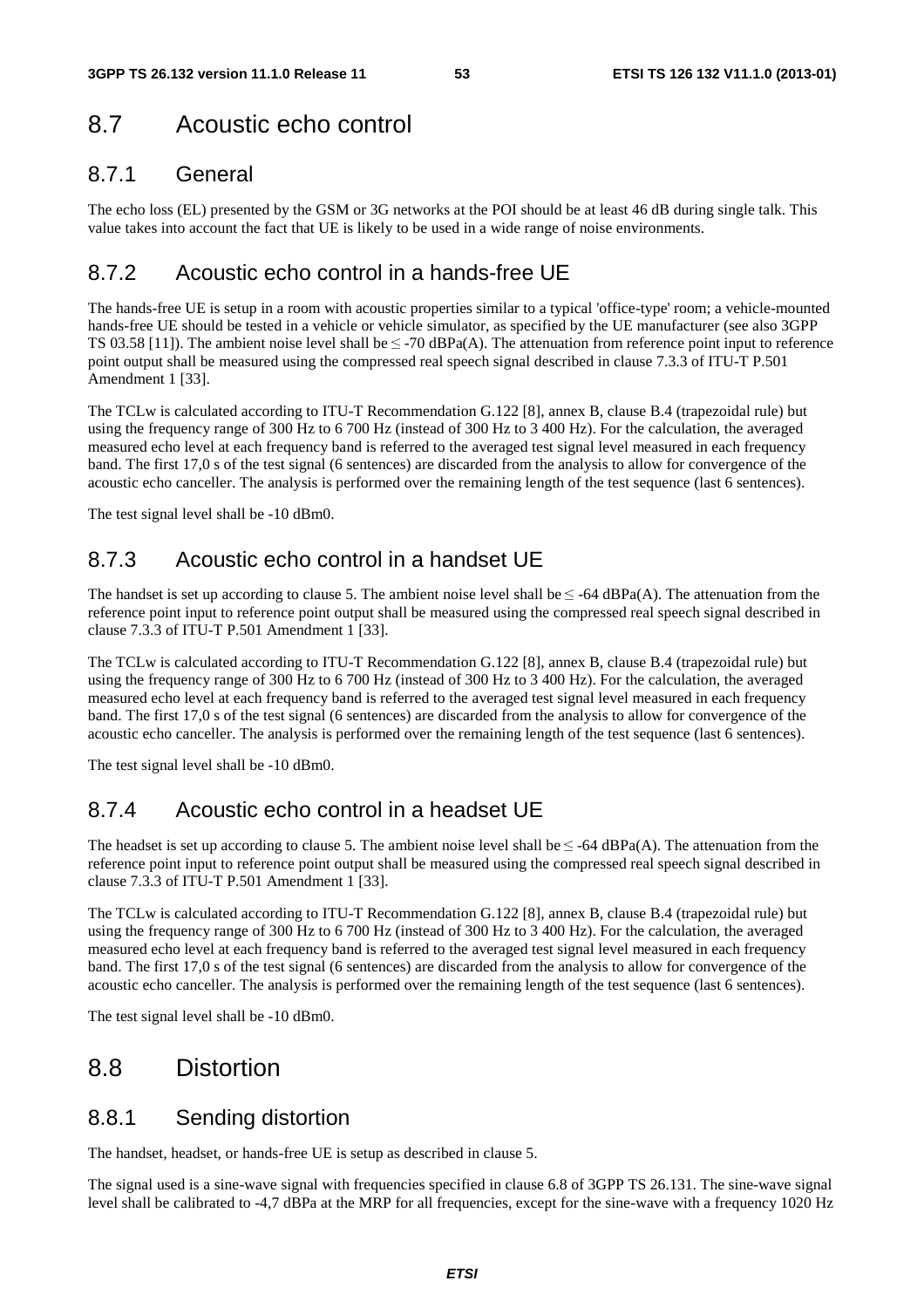which shall be applied at the following levels at the MRP: 5, 0, -4,7, -10, -15, -20 dBPa. The test signals have to be applied in this sequence, i.e., from high levels down to low levels.

The duration of the sine-wave signal is recommended to be 360 ms. The manufacturer shall be allowed to request tone lengths up to 1 s. The measured part of the signal shall be 170,667 ms (which equals 2 \* 4096 samples in a 48 kHz sample rate test system). The times are selected to be relatively short in order to reduce the risk that the test tone is treated as a stationary signal.

It is recommended that an optional activation signal be presented immediately preceding each test signal to ensure that the UE is in a typical state during measurement (see Note 1.). An appropriate speech or speech-like activation signal shall be chosen from ITU-T Recommendations P.501 or P.50 [10]. A recommendation for the use of an activation signal as part of the measurement is defined in figure 18. The RMS level of the active parts of this activation signal is recommended to be equal to the subsequent test tone RMS level. In practice, certain types of processing may be impacted due to the introduction of the activation signal. The manufacturer shall be allowed to specify disabling of the activation signal. It shall be reported whether an activation signal was used or not, along with the characteristics of the activation signal, as specified by the manufacturer.

The ratio of the signal to total distortion power of the signal output of the SS shall be measured with the psophometric noise weighting (see ITU-T Recommendations G.712, O.41 and O.132). The psophometric filter shall be normalized (0 dB gain) at 800 Hz as specified in ITU-T Recommendation O.41. The weighting function shall be applied to the total distortion component only (not to the signal component).

For measurement of the total distortion component an octave-wide band-stop filter shall be applied to the signal to suppress the sine-wave signal and associated coding artefacts. The filter shall have a lower passband ending at 0.7071  $*$  f<sub>S</sub>, and an upper passband starting at 1.4142  $*$  f<sub>S</sub>, where f<sub>S</sub> is the frequency of the sine-wave signal. The passband ripple of the filter shall be  $\leq 0.2$  dB. The attenuation of the band-stop filter at the sine-wave frequency shall be <sup>≥</sup> 60 dB. Alternatively, the described characteristics can be implemented by an appropriate weighting on the spectrum obtained from an FFT. The total distortion component is defined as the measured signal within the frequency range 100 Hz to 6 kHz, after applying psophometric and stop filters (hence no correction for the lost power due to the stop filter, known as 'bandwidth correction', shall be applied).

To improve repeatability, considering the variability introduced by speech coding and voice processing, the test sequence (activation signal followed by the test signal) may be contiguously repeated one or more times. The single signal-to-total-distortion power ratios obtained from such repeats shall be averaged. The total result shall be  $10 * log_{10}$ of this average in dB.



**Figure 18: Recommended activation sequence and test signal.** 

The activation signal consists of a 'Bandlimited composite source signal with speech-like power density spectrum' signal according to ITU-T Recommendation P.501 with 48,62 ms voiced part (1), 200 ms unvoiced part (2) and 101,38 ms pause (3), followed by the same signal but polarity inverted (4, 5, 6), followed by the voiced part only (7). The pure test tone is applied and after 50 ms settling time (8), the analysis is made over the following 170,667 ms (9).

- NOTE 1: Depending on the type of codec the test signal used may need to be adapted. If a sine-wave is not usable, an alternative test signal could be a band-limited noise signal centered on the above frequencies.
- NOTE 2: Void.
- NOTE 3: Void.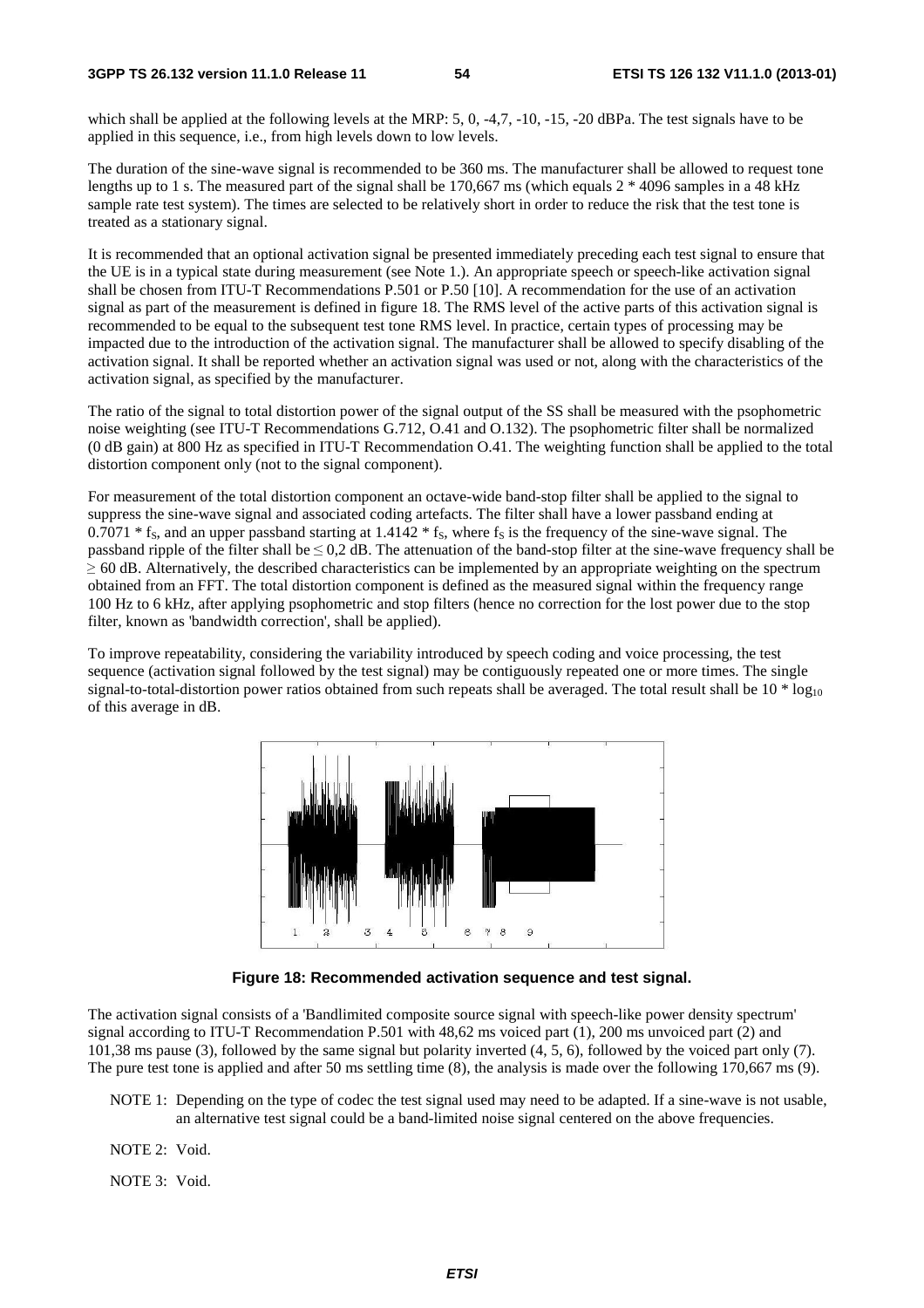- NOTE 4: In order to ensure that the correct part of the signal is analyzed, the total delay of the terminal and SS may have to be determined prior to the measurement.
- NOTE 5: For hands-free terminals tested in environments defined in subclause 6.1.2, care should be taken that the reverberation in the test room, caused by the activation signal, does not affect the test results to an unacceptable degree, referring to subclause 5.3.

### 8.8.2 Receiving

The handset, headset, or hands-free UE is setup as described in clause 5.

The signal used is a sine-wave signal with frequencies specified in clause 6.8 of 3GPP TS 26.131. The signal level shall be -16 dBm0, except for the sine-wave signal with a frequency 1020 Hz that shall be applied at the signal input of the SS at the following levels: 0, -3, -10, -16, -20, -30, -40, -45 dBm0. The test signals have to be applied in this sequence, i.e., from high levels down to low levels.

The duration of the sine-wave signal is recommended to be 360 ms. The manufacturer shall be allowed to request tone lengths up to 1 s. The measured part of the signal shall be 170,667 ms (which equals 2  $*$  4096 samples in a 48 kHz sample rate test system). The times are selected to be relatively short in order to reduce the risk that the test tone is treated as a stationary signal.

It is recommended that an optional activation signal be presented immediately preceding each test signal to ensure that the UE is in a typical state during measurement (see Note 1.). An appropriate speech or speech-like activation signal shall be chosen from ITU-T Recommendations P.501 or P.50 [10]. A recommendation for the use of an activation signal as part of the measurement is defined in figure 19. The RMS level of the active parts of this activation signal is recommended to be equal to the subsequent test tone RMS level for low and medium test levels. To avoid saturation of the SS speech encoder, it is recommended for high test levels that the activation signal level is adjusted so that its peak level equals the peak level of the test tone. In practice, certain types of processing may be impacted due to the introduction of the activation signal. The manufacturer shall be allowed to specify disabling of the activation signal. It shall be reported whether an activation signal was used or not, along with the characteristics of the activation signal, as specified by the manufacturer.

The ratio of the signal to total distortion power shall be measured at the applicable acoustic measurement point (DRP with diffuse-field correction for handset and headset modes; free field for hands-free modes) with the psophometric noise weighting (see ITU-T Recommendations G.712, O.41 and O.132). The psophometric filter shall be normalized to have 0 dB gain at 800 Hz as specified in ITU-T Recommendation O.41. The weighting function shall be applied to the total distortion component only (not to the signal component).

For measurement of the total distortion component an octave-wide band-stop filter shall be applied to the signal to suppress the sine-wave signal and associated coding artefacts. The filter shall have a lower passband ending at 0,7071  $*$  f<sub>S</sub>, and an upper passband starting at 1,4142  $*$  f<sub>S</sub>, where f<sub>S</sub> is the frequency of the sine-wave signal. The passband ripple of the filter shall be  $\leq 0.2$  dB. The attenuation of the band stop filter at the sine-wave frequency shall be <sup>≥</sup> 60 dB. Alternatively the described characteristics can be implemented by an appropriate weighting on the spectrum obtained from an FFT. The total distortion component is defined as the measured signal within the frequency range 100 Hz to 6 kHz, after applying psophometric and stop filters (hence no correction for the lost power due to the stop filter, known as 'bandwidth correction', shall be applied).

To improve repeatability, considering the variability introduced by speech coding and voice processing, the test sequence (activation signal followed by the test signal) may be contiguously repeated one or more times. The single signal-to-total-distortion power ratios obtained from such repeats shall be averaged. The total result shall be  $10 * log_{10}$ of this average in dB.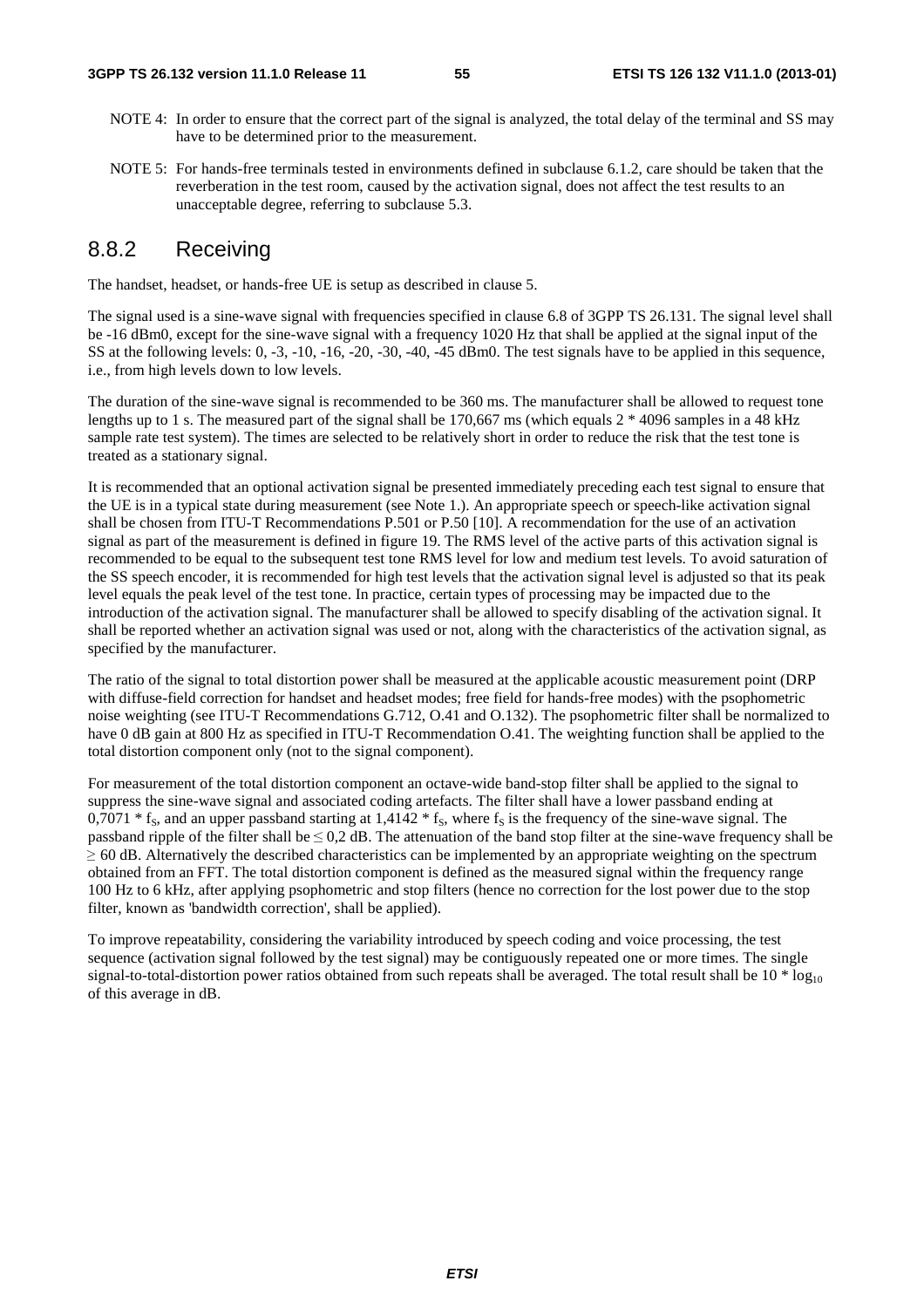

**Figure 19: Recommended activation sequence and test signal.** 

The activation signal consists of a 'Bandlimited composite source signal with speech-like power density spectrum' signal according to ITU-T Recommendation P.501 with 48,62 ms voiced part (1), 200 ms unvoiced part (2) and 101,38 ms pause (3), followed by the same signal but polarity inverted (4, 5, 6), followed by the voiced part only (7). The pure test tone is applied and after 50 ms settling time (8), the analysis is made over the following 170,667 ms (9).

NOTE 1: Void.

NOTE 2: Void.

- NOTE 3: In order to ensure that the correct part of the signal is analyzed, the total delay of the terminal and SS may have to be determined prior to the measurement.
- NOTE 4: For hands-free terminals tested in environments defined in subclause 6.1.2, care should be taken that the reverberation in the test room, caused by the activation signal, does not affect the test results to an unacceptable degree, referring to subclause 5.3.

# 8.9 Ambient noise rejection

#### **Handset and headset UE**:

- NOTE: The ambient noise rejection method has been updated to support basic testing of UEs that include noise suppression. Other methods are being investigated that may be more suitable for proper characterization of ambient noise rejection by UEs.
- a) A 1/2-inch pressure microphone is calibrated using a known sound source and mounted at the MRP, without the HATS present. The measurement system is calibrated to enable the sound pressure levels at the microphone to be determined in 1/3-octave bands.
- b) For calibration of the background noise generation system, flood the room in which the measurement is to be made with a band-limited (100 Hz to 8 kHz) pink-noise, accurate within  $\pm$  3 dB. The level at the MRP shall be adjusted to 70 dBSPL(A) (-24 dBPa(A)). The tolerance on this level is  $\pm$  1 dB. The resulting sound spectrum is Prn (dBPa), measured in 1/3-octave bands.

To ensure that the sound field is sufficiently diffuse, the following applies:

The diffuse sound-field is calibrated in the absence of any local obstacles. The averaged field shall be uniform to within  $\pm$  3 dB within a radius of 0,15 m of the MRP, when measured in 1/3-octave bands from 100 Hz to 6,3 kHz.

- NOTE 1: The pressure intensity index, as defined in ISO 9614, may prove to be a suitable method for assessing the diffuse field.
- NOTE 2: Where more than one loudspeaker is used to produce the desired sound field, the loudspeakers must be fed with non-coherent electrical signals to eliminate standing waves and other interference effects.
- c) The speech test signal to be used for measurements shall be the British-English single talk sequence described in ITU-T Recommendation P.501 [22]. The spectrum of the acoustic signal produced by the artificial mouth is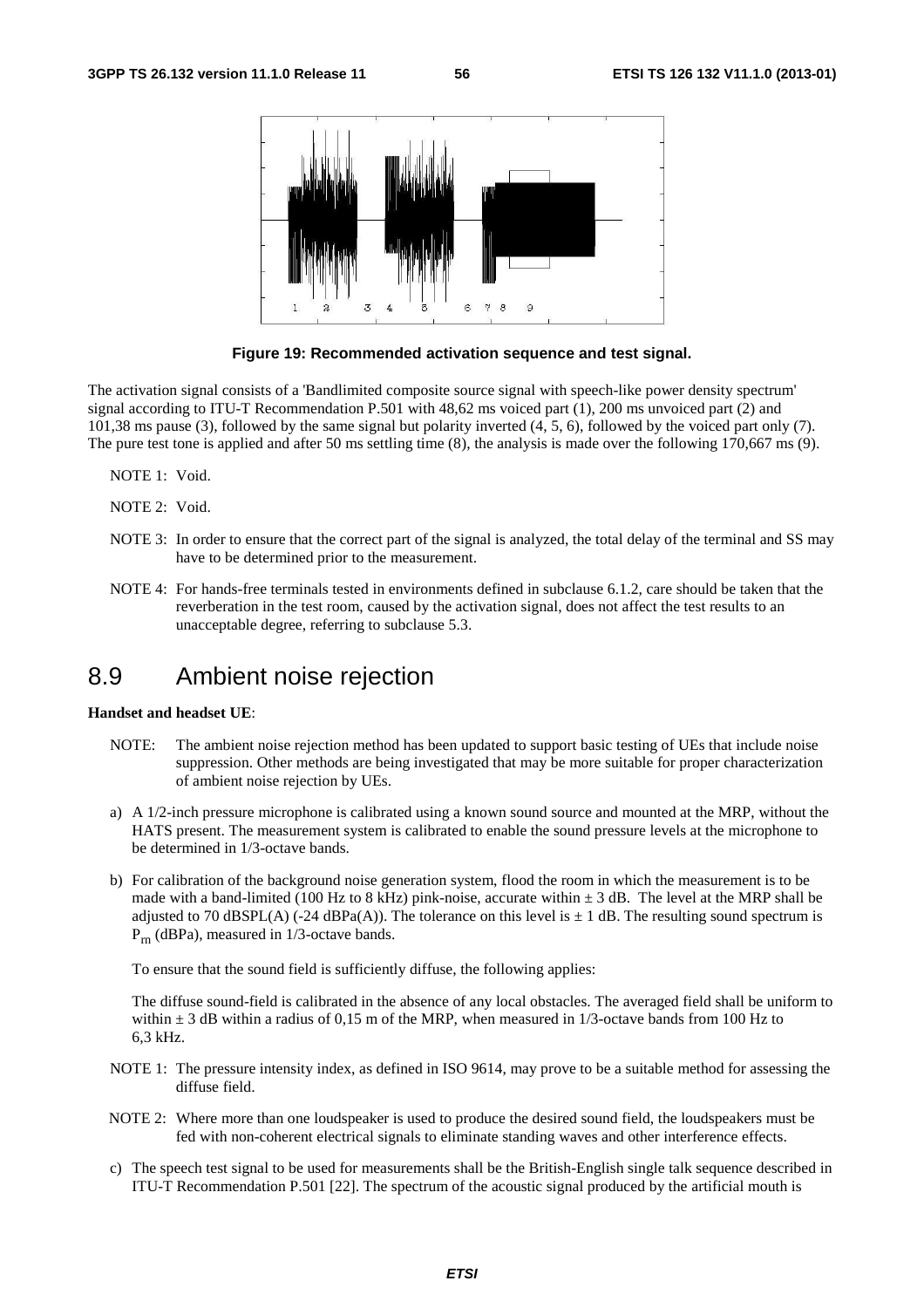calibrated at the MRP. The test signal level shall be  $+1,3$  dBPa, measured at the MRP. The resulting sound spectrum is  $P_0$  (dBPa), measured in 1/3-octave bands.

- d) Mount the MS under test, according to subclause 5.1.1.
- e) Set up a send speech path between the MS and the SS and reproduce the artificial speech signal and pink noise signal simultaneously according to the sequence in figure 19a:



**Figure 19a: Conditioning and test sequence for ambient noise rejection.** 

- NOTE: Windows I, II, III are used only for conditioning of the MS. Window IV is used for the actual measurement of the MS speech send sensitivity and window V for the measurement of the MS noise send sensitivity.
- f) To determine the send noise sensitivity, measure as a function of frequency in 1/3-octave bands (index j), the electrical output,  $V_{\text{im}}$ , (expressed as dB rel. 1 V) at the audio output of the SS for the applied noise acoustic pressure  $P_{im}$  (expressed as dB rel. 1 Pa) at the MRP. This measurement is performed during the period determined by window V shown in figure 19a. Since the MS sending sensitivity is not defined above 6,3 kHz, the measurement shall be cut off at 6,3 kHz. For the bands below 315 Hz, the send noise sensitivity shall be referenced to the send speech sensitivity at 315 Hz to yield the DELSM.

The send noise sensitivity is expressed as:

 $Sm_{irn} = V_{irn}$  (dBV) -  $P_{irn}$  (dBPa).

g) To determine the send speech sensitivity, measure as a function of frequency in  $1/3$ -octave bands (index j) the electrical output,  $V_i$ , (expressed as dB rel. 1 V), at the audio output of the SS for the applied speech acoustic pressure,  $P_{j0}$ , (expressed as dB rel. 1 Pa), at the MRP. This measurement is performed during the period determined by window IV shown in figure 19a.

The send speech sensitivity is expressed as:

 $Sm_{js}$  (dB) =  $V_j$  (dBV) -  $P_{jo}$  (dBPa) dB rel. 1 V/Pa.

h) The difference between the room noise sensitivity and the speech sending sensitivity DELSM ( $\Delta_{\text{ISM}}$ ) in each 1/3-octave band for the MS is determined as:

DELSM  $(\Delta_{\text{ISM}})$  = Sm<sub>im</sub> - Sm<sub>is</sub> (dB) (for j = 1 to 2, Sm<sub>is</sub> = Sm<sub>3s</sub>).

i) The Ambient noise rejection ANR is calculated as a single figure value according to the following formula: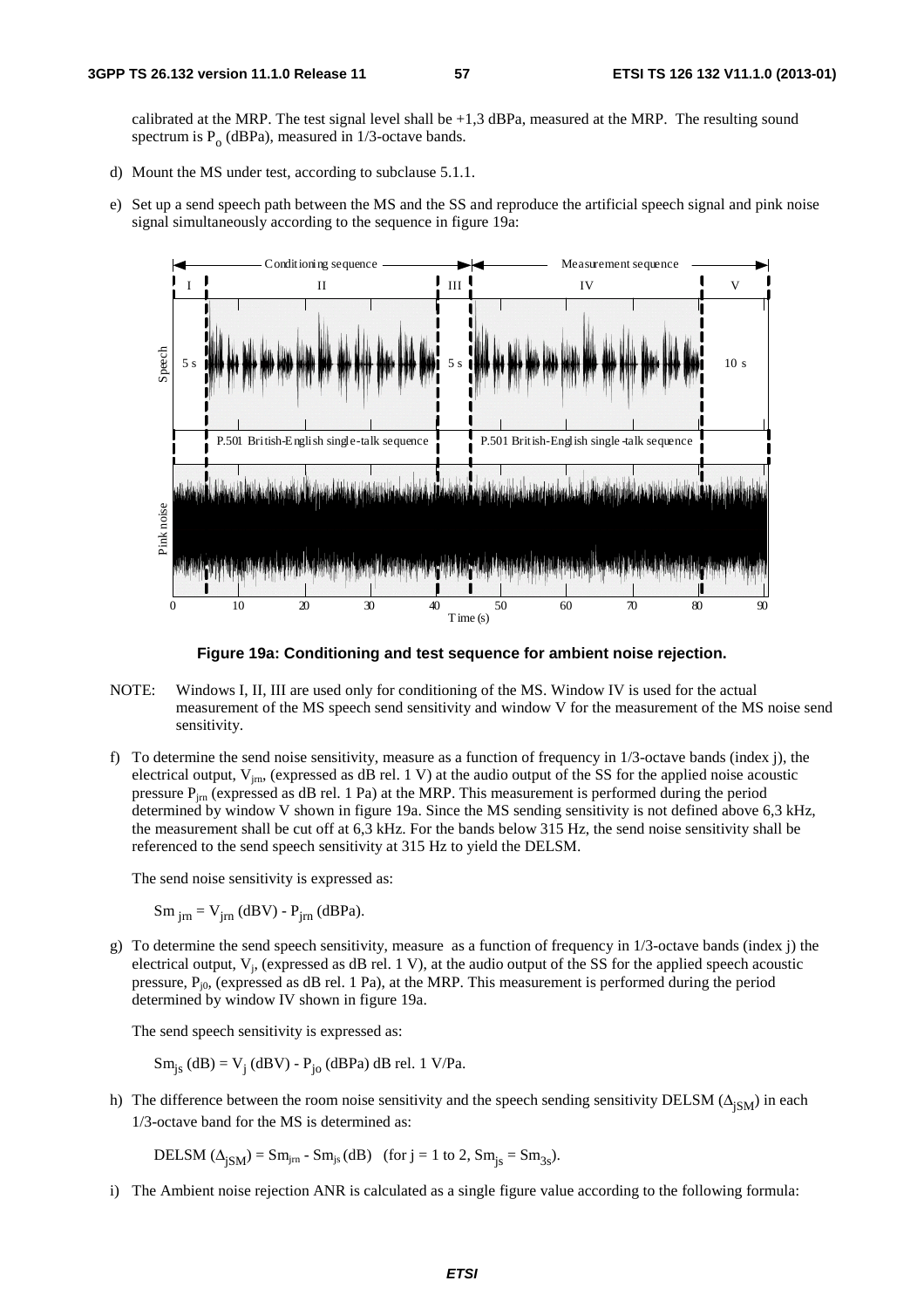$$
ANR = -\frac{4}{5} \sum_{i=1}^{16} \Delta_{jSM} \cdot 10^{-0.0175 W_{jsi}}
$$

 $j =$  The index of 1/3-octave bands centered at frequencies from 200 Hz to 6300 Hz inclusive.

 $W_{isi}$  = the sending weighting factors from ITU-T Recommendation P.79 Annex G [16], table G.1 for the j<sup>th</sup> 1/3-octave band centre frequency.

#### **Hands-free UE (all categories):**

No test method for hands-free operations.

# 8.10 Delay

#### 8.10.1 Delay in sending direction (handset UE)

The handset terminal is setup as described in clause 5.1.1.

The delay shall include all entities in sending direction from MRP to the POI, but shall exclude the delays introduced by the test equipment.



#### **Figure 19b1: Different entities contributing to the delay in sending direction**

The delay in sending direction, measured from MRP to POI, is  $T_s + T_{\text{TES}}$ .

All test equipment delays, for the network type, codec type and bitrate used according to clause 5, (including radio access, speech codec, A/D and D/A conversions etc.) are included in  $T<sub>TES</sub>$ . The values used for testing (typical value considering variations due to interleaving etc.) as declared by the test equipment manufacturers shall be reported along with the measurement results.

- 1. For the measurements, a Composite Source Signal (CSS) according to ITU-T Recommendation P.501 [22] is used. The pseudo random noise (pn)-part of the CSS has to be longer than the maximum expected delay. It is recommended to use a pn sequence of 32 k samples (with 48 kHz sampling rate). The test signal level is -4,7 dBPa at the MRP.
- 2 The reference signal is the original signal (test signal). The setup of the handset/headset terminal is made corresponding to clause 5.1.
- 3. The delay is determined by cross-correlation analysis between the measured signal at the electrical access point and the original signal. The measurement is corrected by subtracting the test equipment delay  $T_{\text{TES}}$ .
- 4. The delay is measured in ms and the maximum of the cross-correlation function is used for the determination.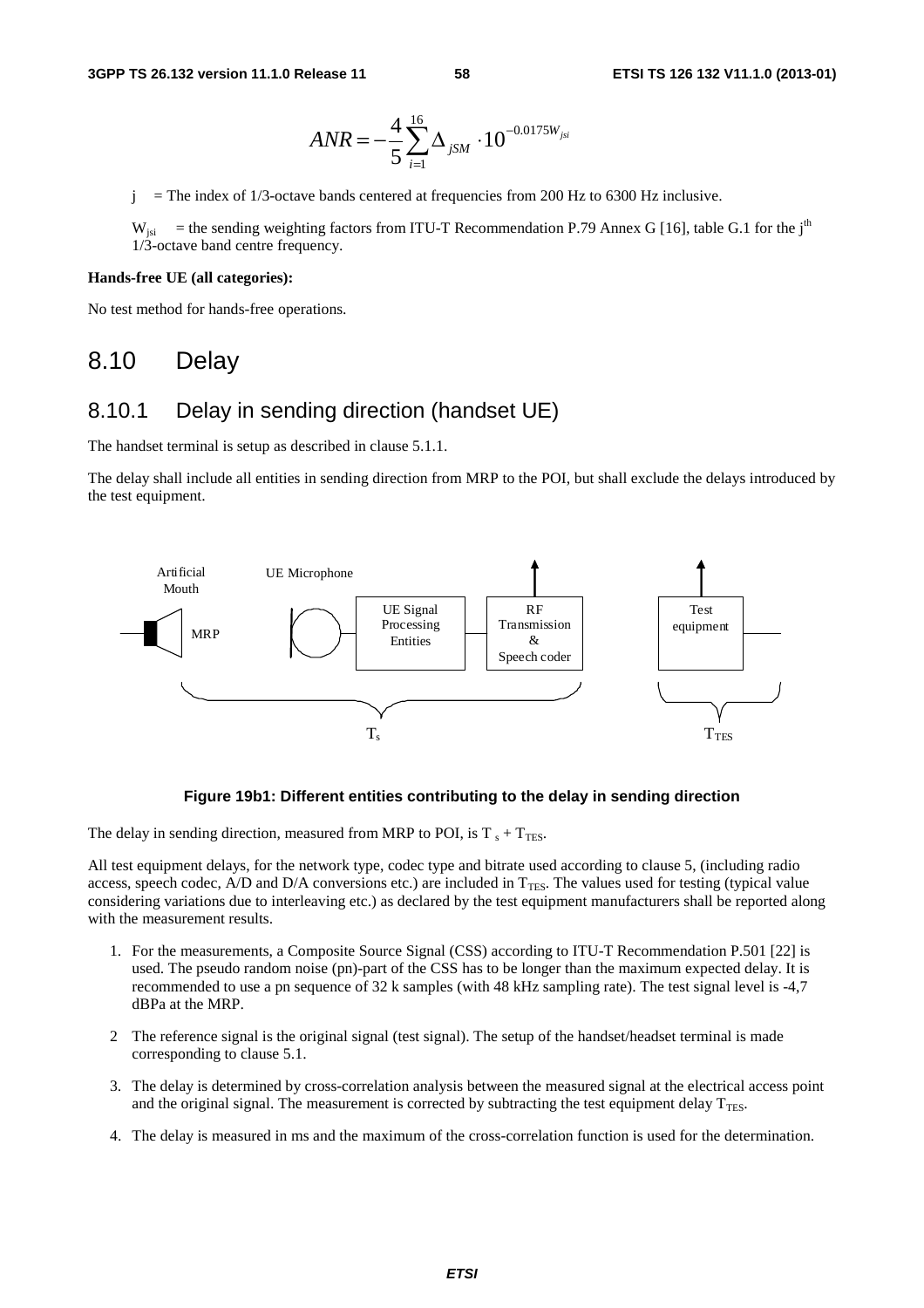### 8.10.1a Delay in sending direction (headset UE)

The delay shall include all entities in sending direction from MRP to the POI, but shall exclude the delays introduced by the test equipment.



#### **Figure 19b2: Different entities contributing to the delay in sending direction with a headset connected via cable**

Note: The test setup only applies to headsets connected by wire. Wireless headsets (e.g. connected by Bluetooth) are currently out of scope.

The test method is the same as for handset UE (clause 8.10.1).

### 8.10.2 Delay in receiving direction (handset UE)

The handset terminal is setup as described in clause 5.

The delay shall include all entities in receiving direction from the POI to the DRP, but shall exclude the delays introduced by the test equipment.



#### **Figure 19b3: Different entities contributing to the delay in receiving direction**

The delay in receiving direction, measured from POI to DRP, is  $T_r + T_{TER}$ .

All test equipment delays, for the network type, codec type and bitrate used according to clause 5, (including radio access, speech codec, A/D and D/A conversions etc.) are included in  $T_{\text{TER}}$ . The values used for testing (typical value considering variations due to interleaving etc.) as declared by the test equipment manufacturers shall be reported along with the measurement results.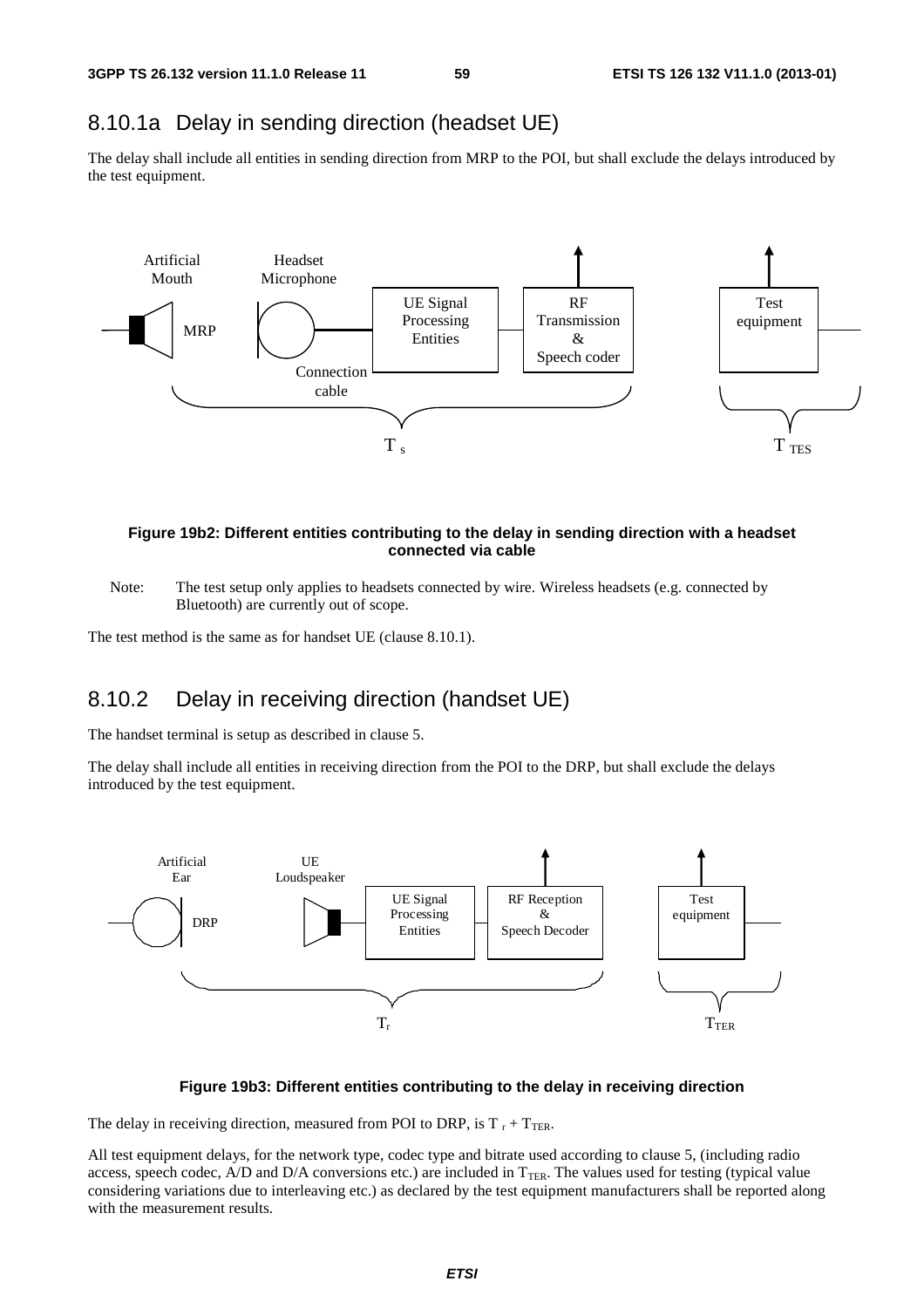- 1. For the measurements, a Composite Source Signal (CSS) according to ITU-T Recommendation P.501 [22] is used. The pseudo random noise (pn)-part of the CSS has to be longer than the maximum expected delay. It is recommended to use a pn sequence of 32 k samples (with 48 kHz sampling rate).The test signal level is -16 dBm0 measured at the digital reference point or the equivalent analogue point.
- 2 The reference signal is the original signal (test signal). The setup of the handset/headset terminal is in correspondence to clause 5.1.
- 3. The delay is determined by cross-correlation analysis between the measured signal at the electrical access point and the original signal. The measurement is corrected by subtracting the test equipment delay  $T_{\text{TER}}$ .
- 4. The delay is measured in ms and the maximum of the cross-correlation function is used for the determination.

### 8.10.2a Delay in receiving direction (headset UE)

The delay shall include all entities in receiving direction from the POI to the DRP, but shall exclude the delays introduced by the test equipment.



#### **Figure 19b4: Different entities contributing to the delay in receiving direction with a headset connected via cable**

Note: The test setup only applies to headsets connected by wire. Wireless headsets (e.g. connected by Bluetooth) are currently out of scope.

The test method is the same as for handset UE (subclause 8.10.2).

# 8.11 Echo control characteristics

### 8.11.1 Test set-up and test signals

The device is set up according to clause 5. The ambient noise level shall be  $\leq$  -64 dBPa(A).

The test shall be performed with the British-English 'long' double-talk and conditioning speech sequences from ITU-T Recommendation P.501 [22], with the signals in the receiving direction band limited according to clause 5.4.

A description of the test stimuli is presented in Table 2e and Table 2f. The test sequence is composed of an initial conditioning sequence of 23,5 s and a double talk sequence of 35 s. For the analysis, the double talk sequence is divided into two segments, a first double-talk sequence with single short near-end words  $(0 - 20 s)$ , and a second double-talk sequence with continuous double talk (20-35 s).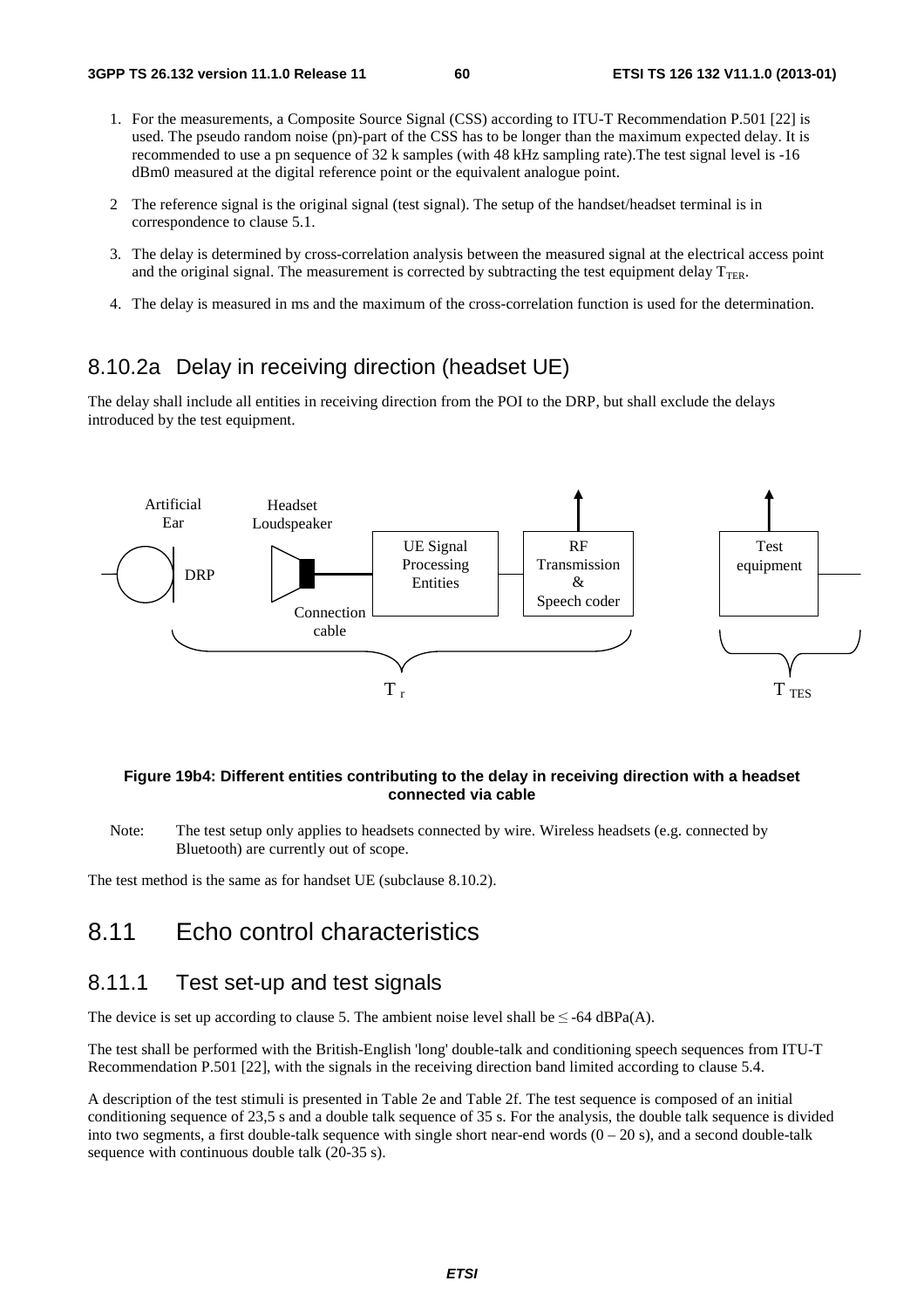The sending speech during double-talk and the 'near-end speech only' are recorded individually, with the 'near-end speech only' sequence recorded with silence in the receiving direction. The time-alignment of the two recorded sequences is performed off-line during the analysis.

|                                   | Conditioning                        | Single words (segment 1) and full sentence<br>(segment 2) double talk |
|-----------------------------------|-------------------------------------|-----------------------------------------------------------------------|
| Far-end signal                    | FB female conditioning seq long.wav | FB male female single-talk seq.wav                                    |
| <b>Artificial mouth</b><br>signal | FB male conditioning seq long.wav   | FB male female double-talk seq.wav                                    |

#### **Table 2e: Test stimuli for recording of Echo Canceller operation**

|                                   | <b>Conditioning</b>                 | Single words (segment 1) and full sentence<br>(segment 2) double talk |
|-----------------------------------|-------------------------------------|-----------------------------------------------------------------------|
| Far-end signal                    | FB female conditioning seq long.wav | silence                                                               |
| <b>Artificial mouth</b><br>signal | FB male conditioning seq long.wav   | FB male female double-talk seg.wav                                    |

The level of the signal of the artificial mouth shall be - 4.7 dBPa measured at the MRP. In order to obtain a reproducible time alignment as seen by the UE, the artificial mouth signal shall be delayed by the amount of the receiving direction delay. For the purpose of this alignment, the receiving direction delay for handset and headset modes is defined from the system simulator input to the artificial ear. For handsfree modes, the downlink delay is defined from the system simulator input to the acoustic output from the UE loudspeaker.

The level of the downlink signal shall be -16 dBm0 measured at the digital reference point or the equivalent analogue point.

### 8.11.2 Test method

The test method measures the duration of any level difference between the sending signal of a double-talk sequence (where the echo canceller has been exposed to simultaneous echo and near-end speech) and the sending signal of the same near-end speech only. The level difference is classified into eight categories according to Figure 19b5 and Table 2g, representing various degrees of 'Full duplex operation', 'Near-end clipping', and 'Residual echo'.

- NOTE: The limits for specifying the categories in Figure 19b5 and Table 2g are provisional pending further analysis and validation.
- NOTE: The categories in Figure 19b5 and Table 2g are labelled in a functional order and the subjective impression of the respective categories is for further study.
- NOTE: To reduce potential issues associated with low-frequency test room noise, a  $[4<sup>th</sup>]$ -order high-pass filter with a cut-off frequency of  $[100]$  Hz can be applied before the level computation.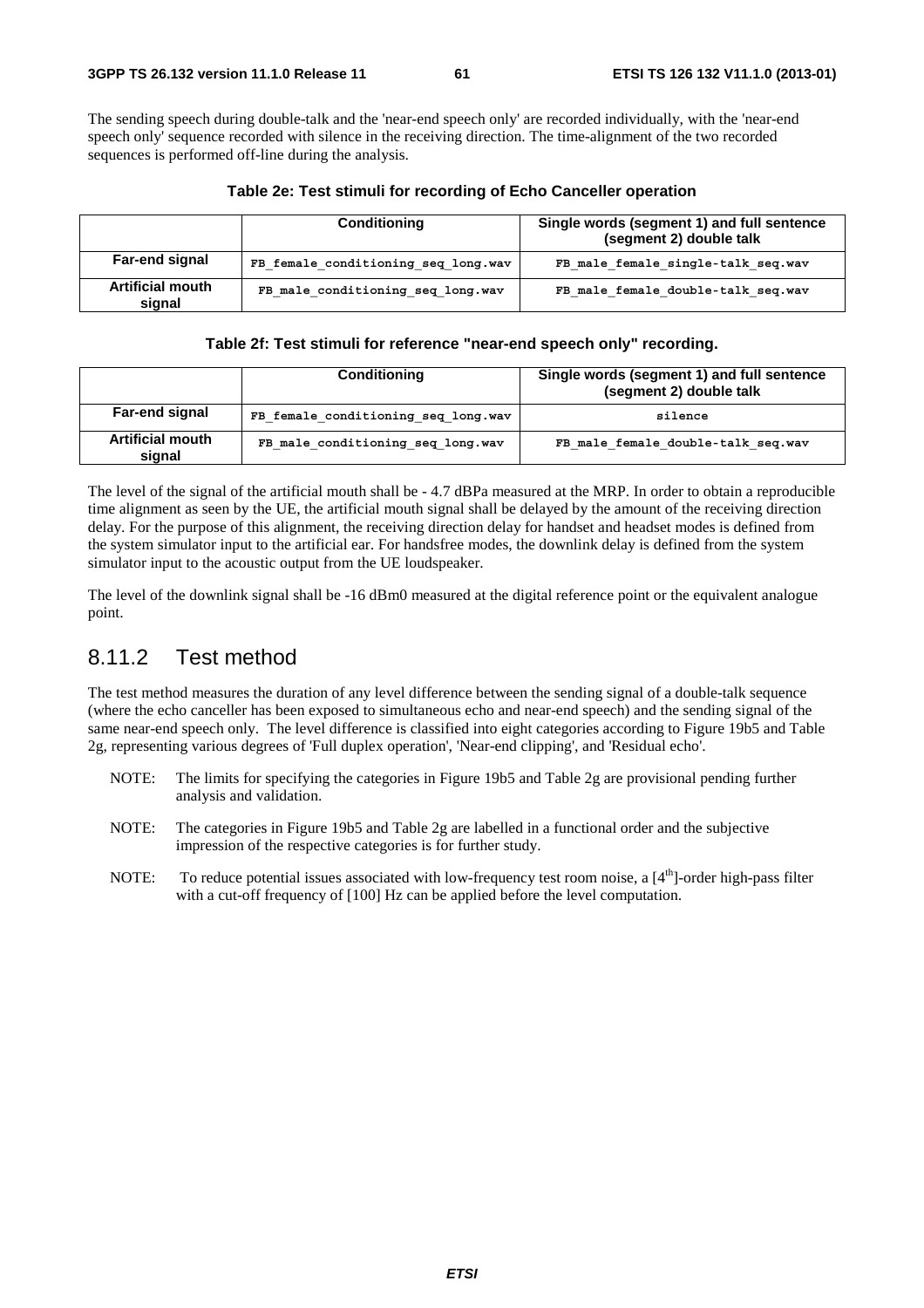

**Figure 19b5: Classification of echo canceller performance** 

| Table 2g: Categories for echo canceller performance classification |  |  |  |
|--------------------------------------------------------------------|--|--|--|
|--------------------------------------------------------------------|--|--|--|

| Category | Level difference (ΔL)                  | Duration (D)                            | <b>Description</b>                               |
|----------|----------------------------------------|-----------------------------------------|--------------------------------------------------|
| A1       | $-4$ dB $\leq$ $\Delta$ L $<$ 4 dB     |                                         | Full-duplex and full transparency                |
| A2       | $-15$ dB $\leq$ $\Delta$ L $\lt$ -4 dB |                                         | Full-duplex with level loss in Tx                |
| в        | $\Delta L < -15$ dB                    | $D < 25$ ms                             | Very short clipping                              |
| C        | $\Delta L < -15$ dB                    | $25 \text{ ms} \le D < 150 \text{ ms}$  | Short clipping resulting in loss of<br>syllables |
| D        | $\Delta L < -15$ dB                    | $D \ge 150$ ms                          | Clipping resulting in loss of words              |
| Е        | $\Delta L \geq 4$ dB                   | $D < 25$ ms                             | Very short residual echo                         |
| F        | $\Delta L \geq 4$ dB                   | $25 \text{ ms} \leq D < 150 \text{ ms}$ | Echo bursts                                      |
| G        | $\Delta L \geq 4$ dB                   | $D \ge 150$ ms                          | Continuous echo                                  |

A pseudo-code reference of the test method including test scripts and test-vectors is presented in Clause C.3 and outlined in the following sub clauses.

#### 8.11.2.1 Signal alignment

For the analysis of the signal level difference, the send signal during double-talk and the near-end only signal are aligned using a correlation analysis as described in Clause C.3.2.

#### 8.11.2.2 Signal level computation and frame classification

The analysis is based on the digital level measured with a meter according to IEC 61672 [38] with a time constant of 12.5 ms, sampled at 5 ms intervals corresponding to the evaluated frames.

The 'double-talk' frames are defined as the frames were both the far-end (receiving direction) signal includes active speech (extended with a hang-over period of 200 ms) and the near-end signal is composed of active speech. Active speech is defined to be detected using a speech level meter according to ITU-T P.56, and frames within -15.9 dB from the active speech level are classified as active speech frames.

The 'far-end single-talk adjacent to double-talk' frames are similarly defined using a speech level meter according to ITU-T P.56 as the frames with active far-end speech (extended with a hang-over period of 200 ms) and no active nearend speech (extended with a hang-over period of 200 ms).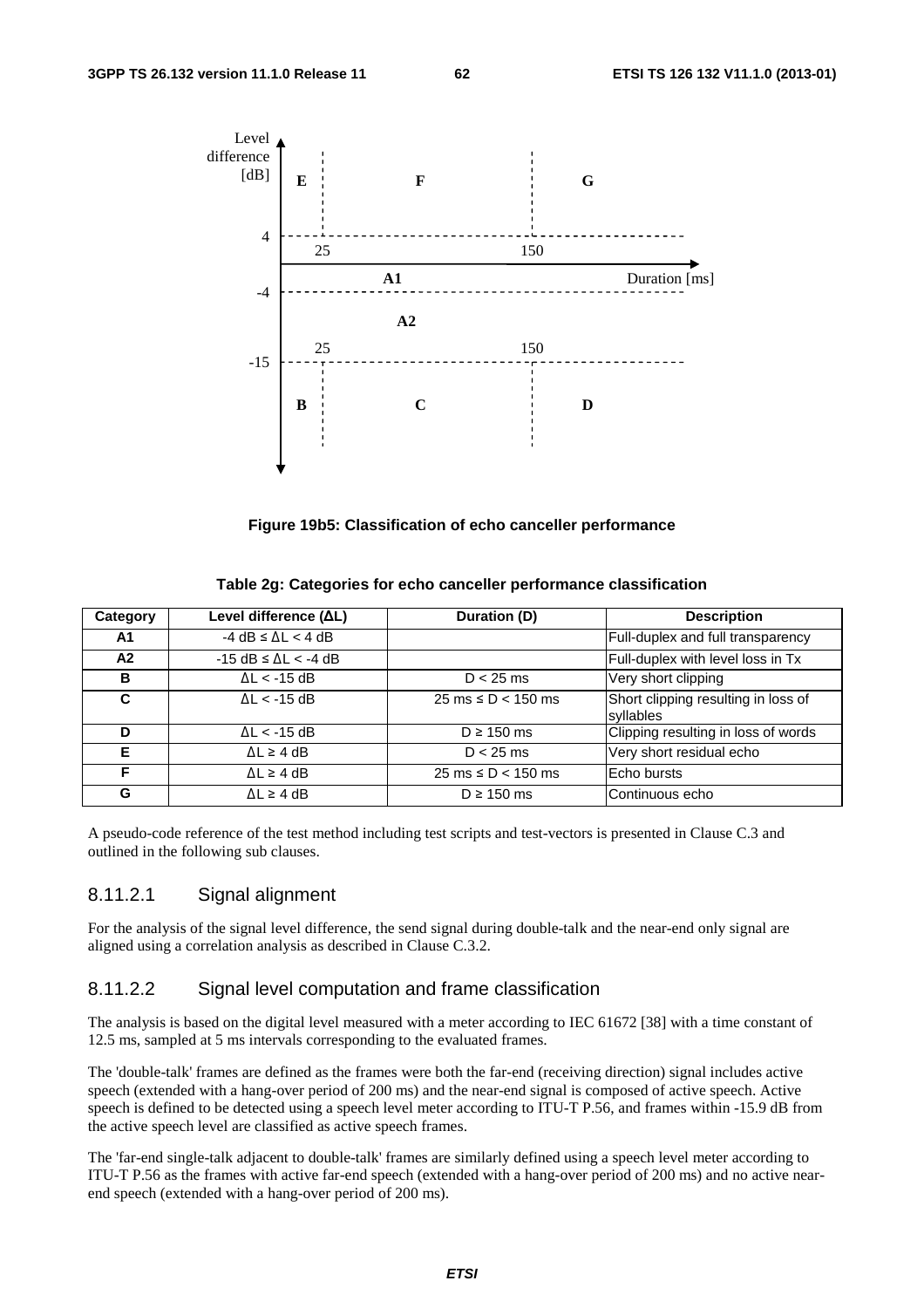A reference implementation of the signal level computation and frame classification is presented in Clause C.3.3.

#### 8.11.2.3 Classification into categories

The analysis and classification into the categories according to Figure 19b5 and Table 2g is performed according to the reference implementation described in Clause C.3.4 and C.3.4.

The frames are first categorized according to the level categories defined in Table 2g. To determine the durations, the amount of adjacent frames falling into the same level category is determined.

The classification is then performed individually for the following situations:

- frames classified as 'double-talk' from segment 1 of the double-talk sequence (see 8.11.1)
- frames classified as 'far-end single-talk adjacent to double-talk' from segment 1 of the double-talk sequence
- frames classified as 'double-talk' from segment 2 of the double-talk sequence
- frames classified as 'far-end single-talk adjacent to double-talk' from segment 2 of the double-talk sequence

To determine the percentage values for each category (A1, A2, B, C, D, E, F, and G) within each situation, the number of frames falling into the respective category is divided by the total number of frames within the situation in question.

To determine the averaged level difference of the frames for each category (A1, A2, B, C, D, E, F, and G) within each situation, the sum of the level difference (in dB) of the frames falling into the respective category is divided by the total number of frames within the situation in question.

# 8.12 Quality (speech quality, noise intrusiveness) in the presence of ambient noise

The speech quality in sending for narrowband systems is tested based on ETSI TS 103 106 [34]. This test method leads to three MOS-LQOw quality numbers:

N-MOS-LQOw: Transmission quality of the background noise

S-MOS-LQOw: Transmission quality of the speech

G-MOS-LQOw: Overall transmission quality

The test arrangement is given in clause 5.1.5. The measurement is conducted for 8 noise conditions as described in Table 2h. The measurements should be made in the same unique and dedicated call. The noise types shall be presented according to the order specified in Table 2h.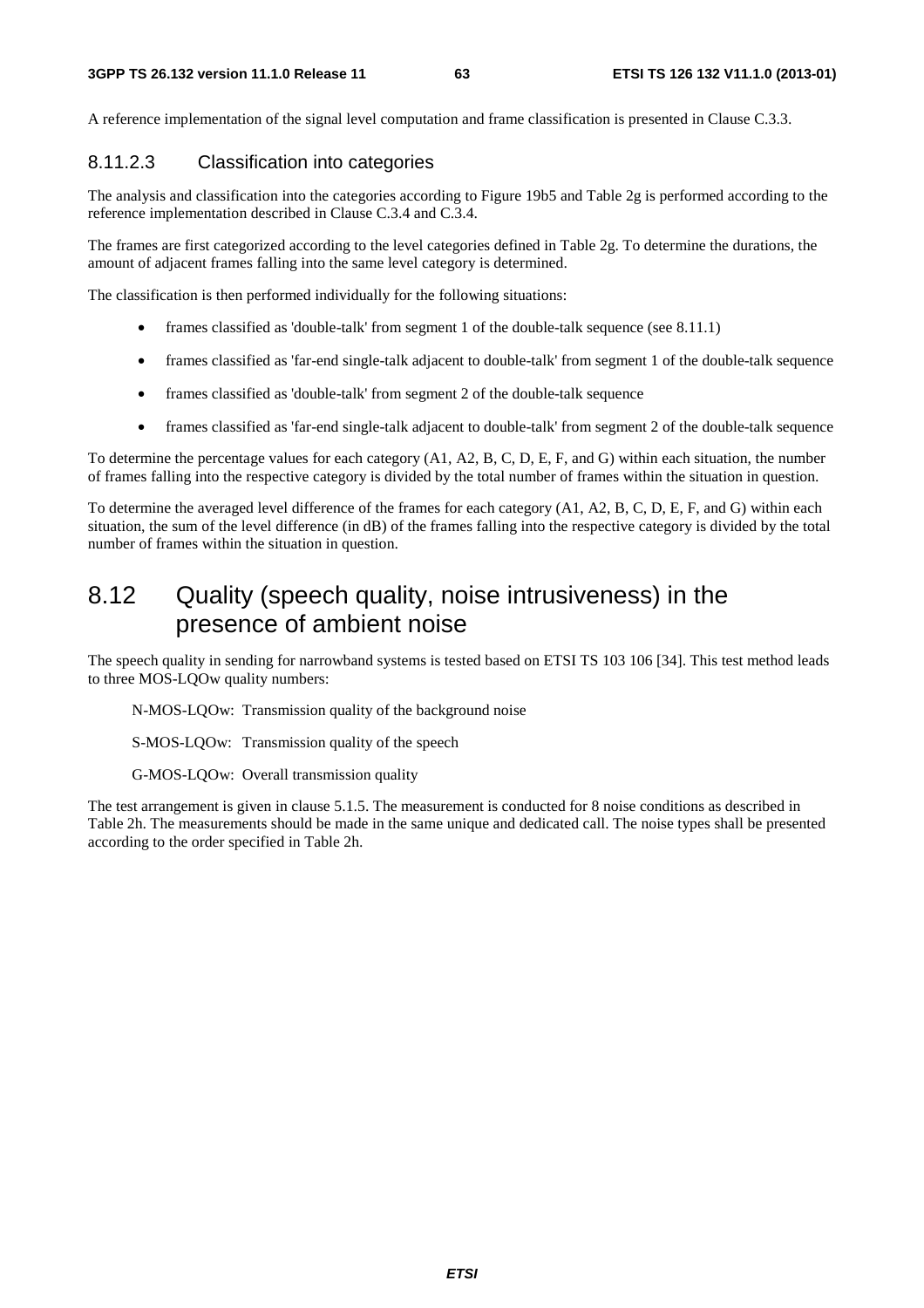| <b>Description</b>    | File name                                                       | <b>Duration</b> | Level                    | <b>Type</b>     |  |
|-----------------------|-----------------------------------------------------------------|-----------------|--------------------------|-----------------|--|
| Recording in pub      | Pub_Noise_binaural_V2                                           | 30 <sub>s</sub> | L: $75,0$ dB(A)          | Binaural        |  |
|                       |                                                                 |                 | $R: 73.0 \text{ dB}(A)$  |                 |  |
| Recording at          | Outside_Traffic_Road_binaural                                   | 30 <sub>s</sub> | $L: 74, 9$ dB(A)         | Binaural        |  |
| pavement              |                                                                 |                 | $R: 73, 9 \text{ dB}(A)$ |                 |  |
| Recording at          | Outside_Traffic_Crossroads_binaural                             | 20 <sub>s</sub> | $L: 69, 1$ dB(A)         | <b>Binaural</b> |  |
| pavement              |                                                                 |                 | $R: 69, 6$ dB(A)         |                 |  |
| Recording at          | 30 <sub>s</sub><br>Train Station binaural<br>departure platform |                 | L: $68,2$ dB(A)          | <b>Binaural</b> |  |
|                       |                                                                 |                 | $R: 69.8$ dB(A)          |                 |  |
| Recording at the      | Fullsize Car1 130Kmh binaural                                   | 30 <sub>s</sub> | $L: 69, 1$ dB(A)         | Binaural        |  |
| drivers position      |                                                                 |                 | $R: 68, 1$ dB(A)         |                 |  |
| Recording at sales    | Cafeteria Noise binaural                                        | 30 <sub>s</sub> | L: $68,4$ dB(A)          | <b>Binaural</b> |  |
| counter               |                                                                 |                 | R: 67, 3 dB(A)           |                 |  |
| Recording in a        | Mensa binaural                                                  | 22s             | $L: 63,4$ dB(A)          | Binaural        |  |
| cafeteria             |                                                                 |                 | $R: 61.9$ dB(A)          |                 |  |
| Recording in business | Work Noise Office Callcenter binaural                           | 30 <sub>s</sub> | $L: 56, 6$ dB(A)         | Binaural        |  |
| office                |                                                                 |                 | $R: 57, 8$ dB(A)         |                 |  |

| Table 2h: Noise conditions used for ambient noise simulation |  |  |  |  |  |
|--------------------------------------------------------------|--|--|--|--|--|
|--------------------------------------------------------------|--|--|--|--|--|

- 1) Before starting the measurements a proper conditioning sequence shall be used. The conditioning sequence shall be comprised of the four additional sentences 1-4 described in ETSI TS 103 106 [34], applied to the beginning of the 16-sentence test sequence. The conditioning signal level is - 1.7 dBPa at the MRP, measured as active speech level according to ITU-T P.56 [37].
- NOTE: The sequence of speech samples concatenated for the test signal, consisting of alternating talkers in the sending direction, reduces the overall test time but may represent an unrealistic behaviour for certain voice enhancement technologies. Alternative concatenations are for further study.
- 2) The send speech signal consists of the 16 sentences of speech as described in ETSI TS 103 106 [34] The test signal level is - 1.7 dBPa at the MRP, measured as active speech level according to ITU-T P.56 [37]. Three signals are required for the tests:
	- The clean speech signal is used as the undisturbed reference (see ETSI TS 103 106 [34], ETSI EG 202 396-3 [36]).
	- The speech plus undisturbed background noise signal is recorded at the terminal's microphone position using an omnidirectional measurement microphone with a linear frequency response between 50 Hz and 12 kHz.
	- The send signal is recorded at the POI.
- 3) N-MOS-LQOw, S-MOS-LQOw and G-MOS-LQOw are calculated as described in ETSI TS 103 106 [34] on a per sentence basis and averaged over all 16 sentences. The results shall be reported as average and standard deviation.
- 4) The measurement is repeated for each ambient noise condition described in Table 2h.
- 5) The average of the results derived from all ambient noise types is calculated.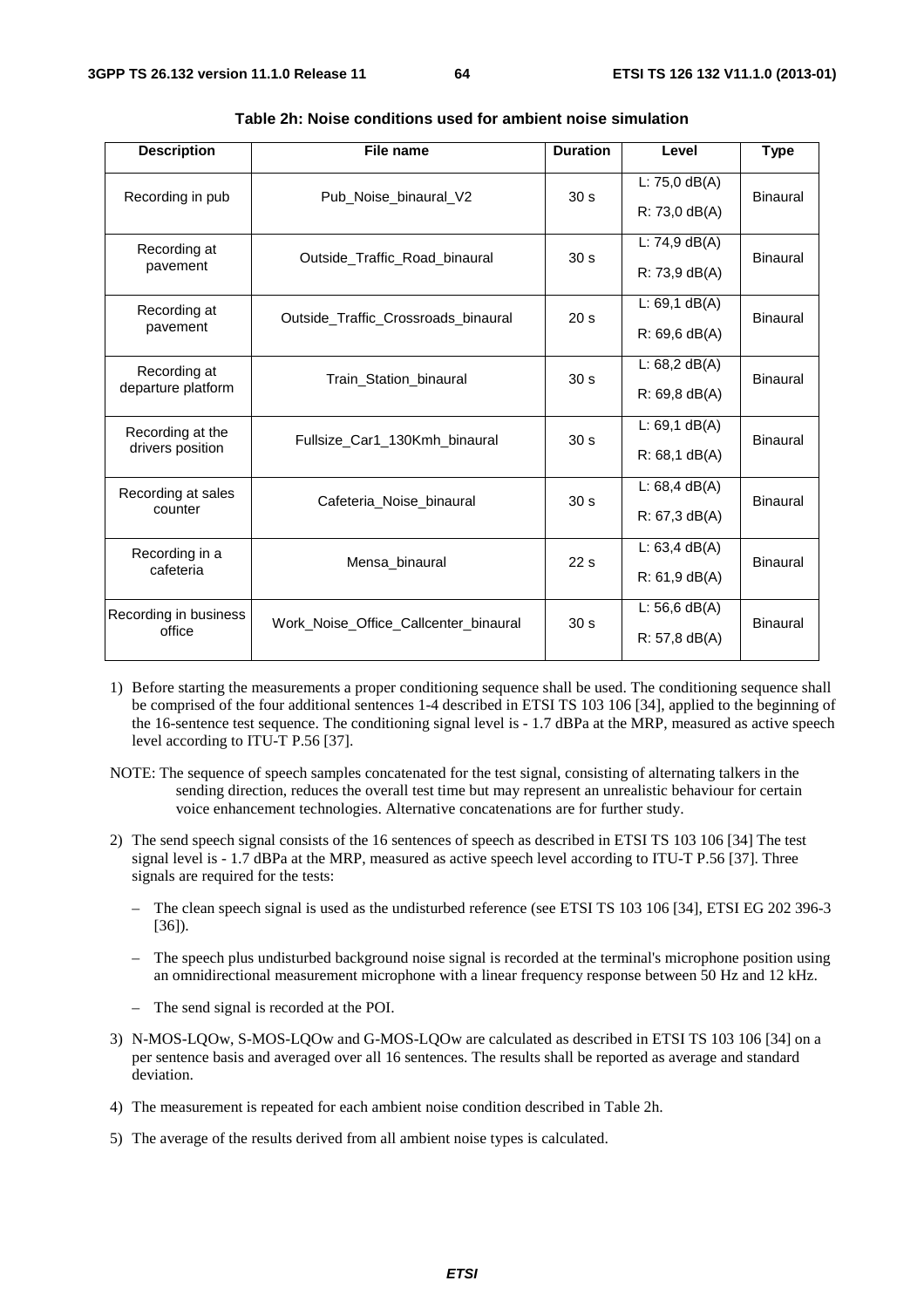# Annex A: Interpolation method for diffuse-field correction (normative)

Interpolated values for 1/12-octave bands shall be calculated from 1/3-octave band values using table 3.

For measurements requiring diffuse-field correction values for closer frequency spacing than 1/12-octave bands, linear interpolation on a log scale from the 1/12-octave band interpolated values in table 3 shall be used.

| <b>Frequency</b> | Interpolated       | <b>Frequency</b> | Interpolated |  |
|------------------|--------------------|------------------|--------------|--|
| (Hz)             | value (dB)         | (Hz)             | value (dB)   |  |
| 95               | 0,000              | 1 0 0 0          | 5,000        |  |
| 100              | 0,000              | 1 0 6 0          | 5,375        |  |
| 106              | 0,000              | 1120             | 5,750        |  |
| $\overline{112}$ | 0,000              | 1 1 8 0          | 6,125        |  |
| $\overline{118}$ | 0,000              | 1 2 5 0          | 6,500        |  |
| 125              | 0,000              | 1 3 2 0          | 6,800        |  |
| 132              | 0,000              | 1 400            | 7,150        |  |
| 140              | 0,000              | 1500             | 7,550        |  |
| 150              | 0,000              | 1600             | 8,000        |  |
| 160              | 0,000              | 1700             | 8,550        |  |
| 170              | 0,000              | 1800             | 9,175        |  |
| 180              | 0,000              | 1 900            | 9,850        |  |
| 190              | 0,000              | 2 0 0 0          | 10,500       |  |
| $\frac{1}{200}$  | 0,000              | 2120             | 11,500       |  |
| 212              | 0,125              | 2 2 4 0          | 12,550       |  |
| 224              | 0,250              | 2 3 6 0          | 13,500       |  |
| 236              | 0,390              | 2500             | 14,050       |  |
| 250              | 0,500              | 2650             | 13,850       |  |
| 265              | 0,525              | 2800             | 13,250       |  |
| 280              | 0,500              | 3 0 0 0          | 12,400       |  |
| $\overline{300}$ | 0,480              | 3150             | 12,000       |  |
| 315              | 0,500              | 3 3 5 0          | 11,750       |  |
| $\overline{335}$ | 0,600              | 3550             | 11,650       |  |
| 355              | 0,725              | 3750             | 11,600       |  |
| $\overline{375}$ | 0,875              | $\frac{4000}{ }$ | 11,500       |  |
| 400              | 1,000              | 4 2 5 0          | 11,425       |  |
| 425              | 1,135              | 4 500            | 11,375       |  |
| 450              | 1,275              | 4750             | 11,275       |  |
| 475              | 1,375              | 5 0 0 0          | 11,000       |  |
| 500              | 1,500              | 5 300            | 10,400       |  |
| 530              | 1,625              | 5 600            | 9,550        |  |
| 560              | 1,650              | 6 0 0 0          | 8,600        |  |
| 600              | 1,800              | 6 300            | 8,000        |  |
| 630              | 2,000              | 6700             | 7,375        |  |
| 670              | 2,450              | 7 100            | 6,800        |  |
| 710              | 3,000              | 7500             | 6,450        |  |
| 750              | 3,500              | 8 0 0 0          | 6,500        |  |
| 800              | 4,000              | 8 500            | 7,150        |  |
| 850              | $\frac{1}{4,325}$  | 9 0 0 0          | 8,250        |  |
| 900              | 4,550              | 9500             | 9,450        |  |
| 950              | $\overline{4,}750$ | 10 000           | 10,450       |  |

**Table 3: Interpolation parameters on 1/12-octave bands.** 

Interpolated values for 1/12-octave bands can be also calculated from 1/3-octave band values using table 4 when frequencies are defined according to IEC 1260.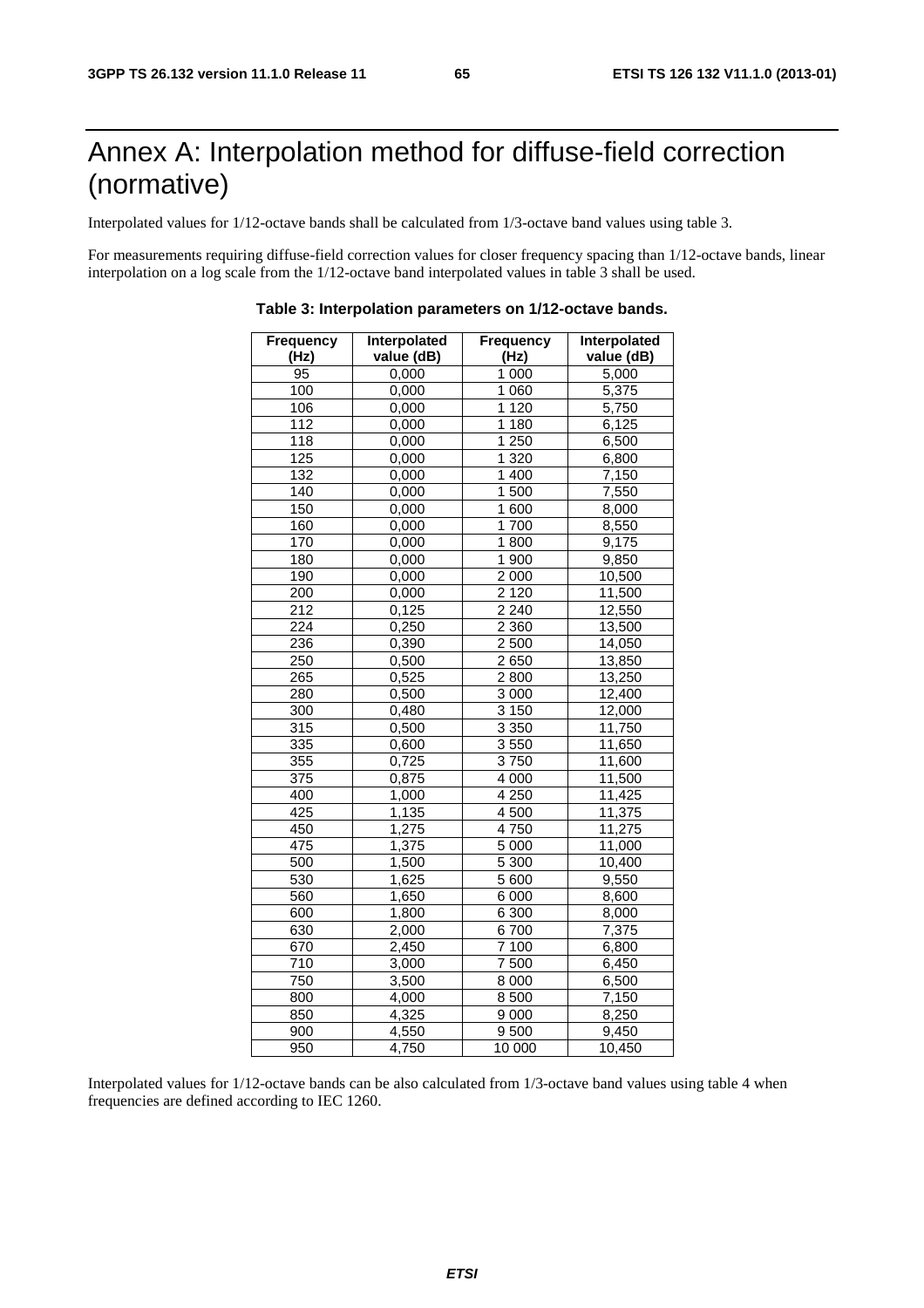| Frequency<br>(Hz) | Interpolated<br>value (dB) | <b>Frequency</b><br>(Hz) | Interpolated<br>value (dB) |
|-------------------|----------------------------|--------------------------|----------------------------|
| $\overline{92}$   | 0,000                      | 972                      | 4,850                      |
| $\overline{97}$   | 0,000                      | 1029                     | 5,180                      |
| 103               | 0,000                      | 1090                     | 5,555                      |
| 109               | 0,000                      | 1155                     | 5,969                      |
| 115               | 0,000                      | 1223                     | 6,353                      |
| 122               | 0,000                      | 1296                     | 6,720                      |
| 130               | 0,000                      | 1372                     | 7,025                      |
| 137               | 0,000                      | 1454                     | 7,345                      |
| 145               | 0,000                      | 1540                     | 7,720                      |
| 154               | 0,000                      | 1631                     | 8,165                      |
| 163               | 0,000                      |                          |                            |
| 173               | 0,000                      | 1728                     | 8,740                      |
| 183               |                            | 1830                     | 9,370                      |
|                   | 0,000                      | 1939                     | 10,100                     |
| 194               | 0,000                      | 2054                     | 10,900                     |
| $\frac{205}{ }$   | 0,055                      | 2175                     | 12,000                     |
| $\overline{218}$  | 0,193                      | 2304                     | 13,080                     |
| 230               | 0,330                      | 2441                     | 13,860                     |
| $\overline{244}$  | 0,470                      | 2585                     | 13,985                     |
| 259               | 0,520                      | 2738                     | 13,525                     |
| 274               | 0,520                      | 2901                     | 12,810                     |
| 290               | 0,490                      | 3073                     | 12,175                     |
| 307               | 0,490                      | 3255                     | 11,850                     |
| 325               | 0,550                      | 3447                     | 11,700                     |
| 345               | 0,650                      | 3652                     | 11,625                     |
| 365               | 0,790                      | 3868                     | 11,560                     |
| 387               | 0,931                      | 4097                     | 11,460                     |
| $\overline{410}$  | 1,055                      | 4340                     | 11,420                     |
| 434               | 1,183                      | 4597                     | 11,375                     |
| 460               | 1,313                      | 4870                     | 11,170                     |
| 487               | 1,441                      | 5158                     | 10,700                     |
| $\overline{516}$  | 1,560                      | 5464                     | 9,950                      |
| 546               | 1,635                      | 5788                     | 9,070                      |
| 579               | 1,720                      | 6131                     | 8,300                      |
| 613               | 1,875                      | 6494                     | 7,700                      |
| 649               | 2,180                      | 6879                     | 7,100                      |
| 688               | 2,675                      | 7286                     | 6,610                      |
| 729               | 3,222                      | $\overline{7}718$        | 6,410                      |
| 772               | 3,750                      | 8175                     | 6,655                      |
| 818               | 4,140                      | 8660                     | 7,477                      |
| 866               | $\overline{4,}400$         | 9173                     | 8,680                      |
| 917               | 4,620                      | $\frac{1}{97}$ 16        | 9,950                      |

#### **Table 4: Interpolation parameters on 1/12-octave bands with frequencies according to IEC 1260 (informative).**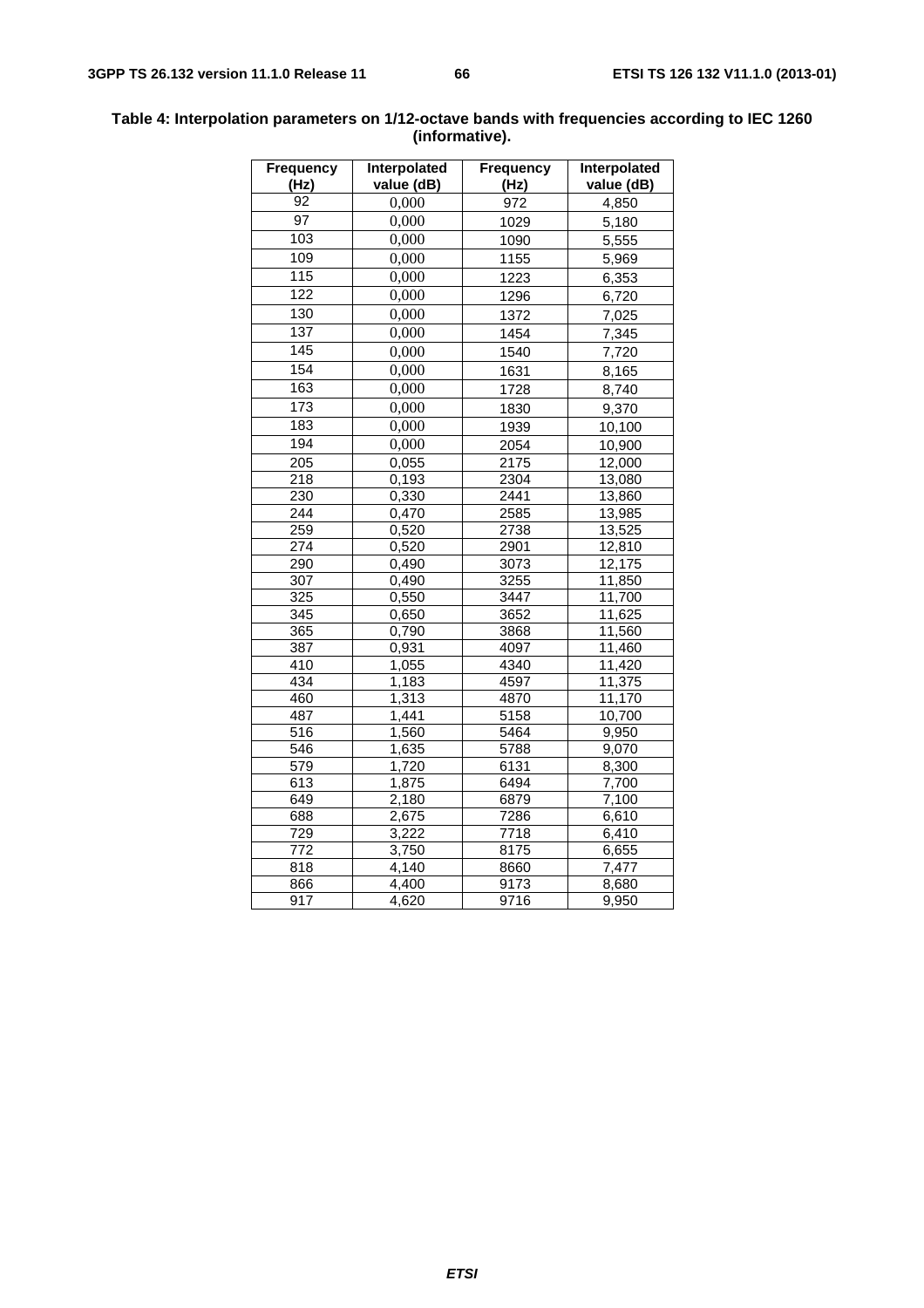# Annex B (informative): Reference algorithm for echo control characteristics evaluation.

# B.1 General

In this annex, a reference algorithm for evaluation of the echo control characteristics is described in pseudo code. The output of an implementation of the test method with the stimuli from the file 'echo\_control\_reference\_files.zip' should equal the results presented in Table 3a and Table 3b. To run the verification, the additional file named 'p501 downlink\_WB.pcm' in the pseudo code shall be created from the concatenated full band speech samples FB\_female\_conditioning\_seq\_long.wav and FB\_male\_female\_single-talk\_seq.wav from ITU-T Recommendation P.501, and processed with the following set of commands based on ITU-T Recommendation G.191:

filter -down HQ3 far\_end\_signal\_48k.pcm far\_end\_signal\_16k.pcm filter P341 far end signal 16k.pcm p501-downlink WB.pcm

|          | Double talk     |                | Single talk     |                |
|----------|-----------------|----------------|-----------------|----------------|
| Category | <b>Activity</b> | Av. Level [dB] | <b>Activity</b> | Av. Level [dB] |
| A1       | 61,4%           | $-1,2$         | 95,1%           | 0,1            |
| A2       | 38,6%           | $-5,1$         | 1,4%            | -4,8           |
| в        | 0,0%            |                | 0,0%            |                |
| С        | 0,0%            |                | 0,0%            |                |
| D        | 0,0%            |                | 0,0%            |                |
| Е        | 0,0%            |                | 0,3%            | 9,4            |
| F        | 0,0%            |                | 3,2%            | 8,7            |
| G        | 0,0%            |                | 0,0%            |                |

#### **Table 3a: Characterization of segment 1.**

#### **Table 3b: Characterization of segment 2.**

|          | Double talk     |                | Single talk     |                |
|----------|-----------------|----------------|-----------------|----------------|
| Category | <b>Activity</b> | Av. Level [dB] | <b>Activity</b> | Av. Level [dB] |
| Α1       | 51,6%           | $-1,2$         | 93,8%           | 0,2            |
| A2       | 39,7%           | $-7,1$         | 0,3%            | $-6,1$         |
| в        | 1,1%            | $-16,9$        | 0,0%            | O              |
| С        | 6,9%            | $-17,2$        | 0,0%            |                |
| D        | 0,0%            |                | 0,0%            |                |
| Е        | 0,0%            | 5,2            | 0,5%            | 9,5            |
| F        | 0,7%            |                | 5,4%            | 6,2            |
| G        | 0,0%            |                | 0,0%            |                |

The pseudo-code reference algorithm produces a text file output, and the implementation of the test method may be tested with the test script on the data in the file 'echo\_control\_reference\_files.zip' for which the result shall equal

ms01-rec2; segm. 1; Processed signal; active speech level [dBovl]; -45.8; RMS level [dBovl]; -51.5; speech activity; 0.269 ms01-rec2; segm. 1; Near end signal; active speech level [dBovl]; -42.6; RMS level [dBovl]; -49.1; speech activity; 0.225 ms01-rec2; segm. 1; Downlink signal; active speech level [dBovl]; -26.6; RMS level [dBovl]; -27.4; speech activity; 0.823 ms01-rec2; segm. 1; delay 0; DL delay 0; DT activity 0.102; 0.614; 0.386; 0.000; 0.000; 0.000; 0.000; 0.000; 0.000; ms01-rec2; segm. 1; delay 0; DL delay 0; DT level diff; -1.2; -5.1; 0.0; 0.0; 0.0; 0.0; 0.0; 0.0; ms01-rec2; segm. 1; delay 0; DL delay 0; ST activity 0.667; 0.951; 0.014; 0.000; 0.000; 0.000; 0.003; 0.032; 0.000; ms01-rec2; segm. 1; delay 0; DL delay 0; ST level diff; 0.1; -4.8; 0.0; 0.0; 0.0; 9.4; 8.7; 0.0;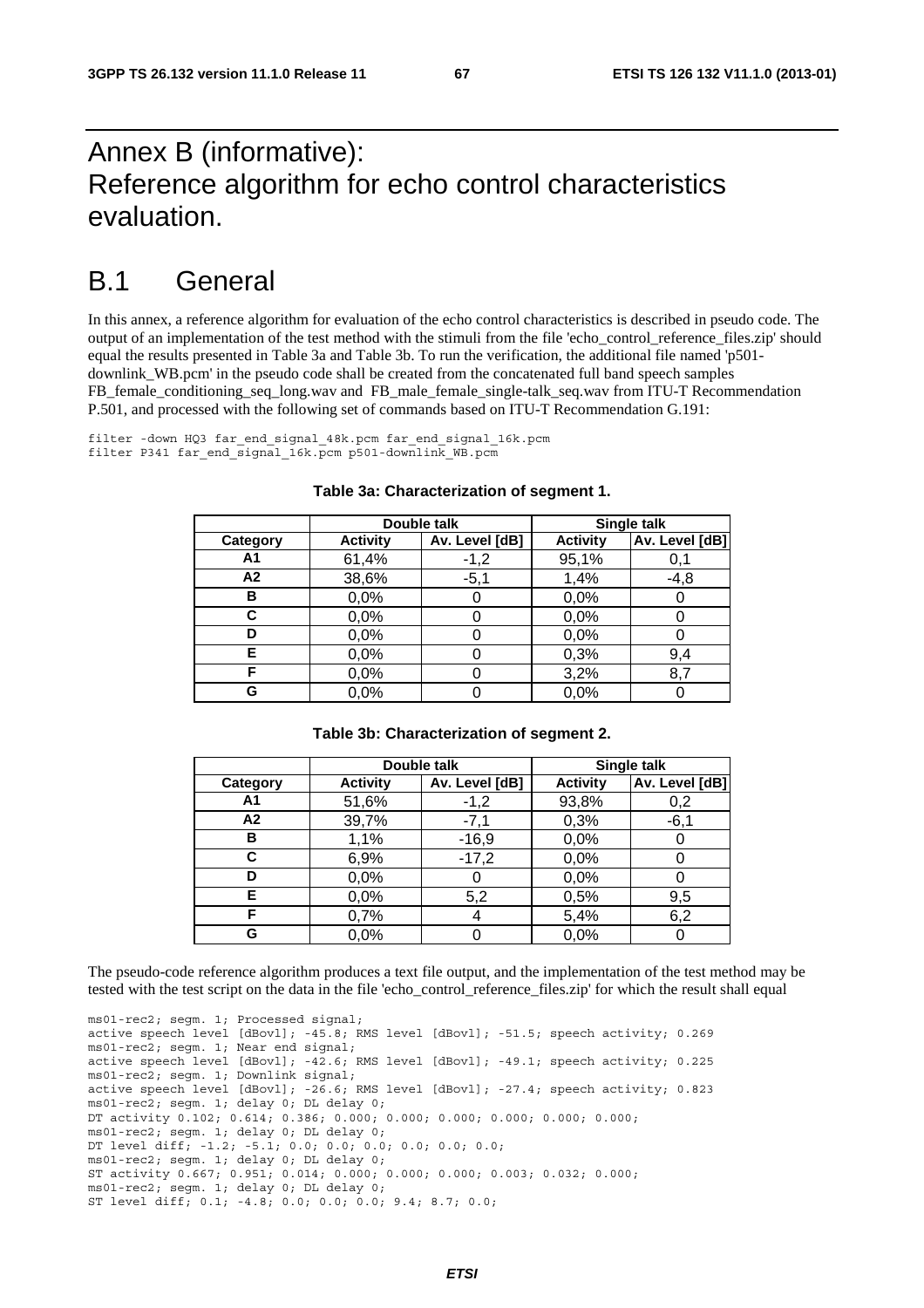ms01-rec2; segm. 2; Processed signal; active speech level [dBovl]; -42.0; RMS level [dBovl]; -44.4; speech activity; 0.581 ms01-rec2; segm. 2; Near end signal; active speech level [dBovl]; -40.6; RMS level [dBovl]; -42.7; speech activity; 0.625 ms01-rec2; segm. 2; Downlink signal; active speech level [dBovl]; -26.5; RMS level [dBovl]; -27.2; speech activity; 0.841 ms01-rec2; segm. 2; delay -1; DL delay 0; DT activity 0.359; 0.516; 0.397; 0.011; 0.069; 0.000; 0.000; 0.007; 0.000; ms01-rec2; segm. 2; delay -1; DL delay 0; DT level diff; -1.2; -7.1; -16.9; -17.2; 0.0; 5.2; 4.0; 0.0; ms01-rec2; segm. 2; delay -1; DL delay 0; ST activity 0.364; 0.938; 0.003; 0.000; 0.000; 0.000; 0.005; 0.054; 0.000; ms01-rec2; segm. 2; delay -1; DL delay 0; ST level diff; 0.2; -6.1; 0.0; 0.0; 0.0; 9.5; 6.2; 0.0;

# B.2 Test script

%

```
% Set data format 
% 
fs = 16000;conditioningTime = 23.5;
downlinkSystemDelay = 0; 
% 
% Segment the data 
% 
offsetDoubleTalk = conditioningTime; 
offsetNearEnd = conditioningTime;segmentDoubleTalkIndex(1) = \{ [0, 20] \};segmentNearEndIndex(1) = \{ [0, 20] \};segmentDoubleTalkIndex(2) = \{ [20, 35] \};segmentNearEndIndex(2) = \{ [20, 35] \};lengthDoubleTalk = max(cell2mat(segmentDoubleTalkIndex(end))); 
lengthNearEnd = max(cell2mat(segmentNearEndIndex(end))); 
firstSampleDoubleTalk = round(fs*offsetDoubleTalk) + 1; 
firstSampleNearEnd = round(fs*offsetNearEnd) + 1;lastSampleDoubleTalk = round(fs*(offsetDoubleTalk+lengthDoubleTalk)); 
lastSampleNearEnd = round(fs*(offsetNearEnd+lengthNearEnd)); 
indexDoubleTalk = [firstSampleDoubleTalk, lastSampleDoubleTalk]; 
indexNearEnd = [firstSampleNearEnd,\mathbf{S}% Read data from file 
% 
fid = fopen('ms01 WB rec2.pcm', 'r');
fseek(fid, 2*round(fs*offsetDoubleTalk), 'bof'); 
processedData = fread(fid, round(fs*lengthDoubleTalk), 'int16'); 
fclose(fid);
fid = fopen('ms01_WB_ref.pcm', 'r'); 
fseek(fid, 2*round(fs*offsetNearEnd), 'bof'); 
nearendData = fread(fid, round(fs*lengthNearEnd), 'int16'); 
fclose(fid); 
fid = fopen('p501-downlink_WB.pcm', 'r'); 
fseek(fid, 2*round(fs*offsetDoubleTalk), 'bof'); 
downlinkData = fread(fid, round(fs*lengthDoubleTalk), 'int16'); 
fclose(fid); 
% 
% Evaluate 
% 
ecEvaluation(processedData, nearendData, downlinkData, ... 
             seqmentDoubleTalkIndex, seqmentNearEndIndex, ...
              'ms01-rec2', downlinkSystemDelay, ... 
              fs, 'bitExactTest.txt');
```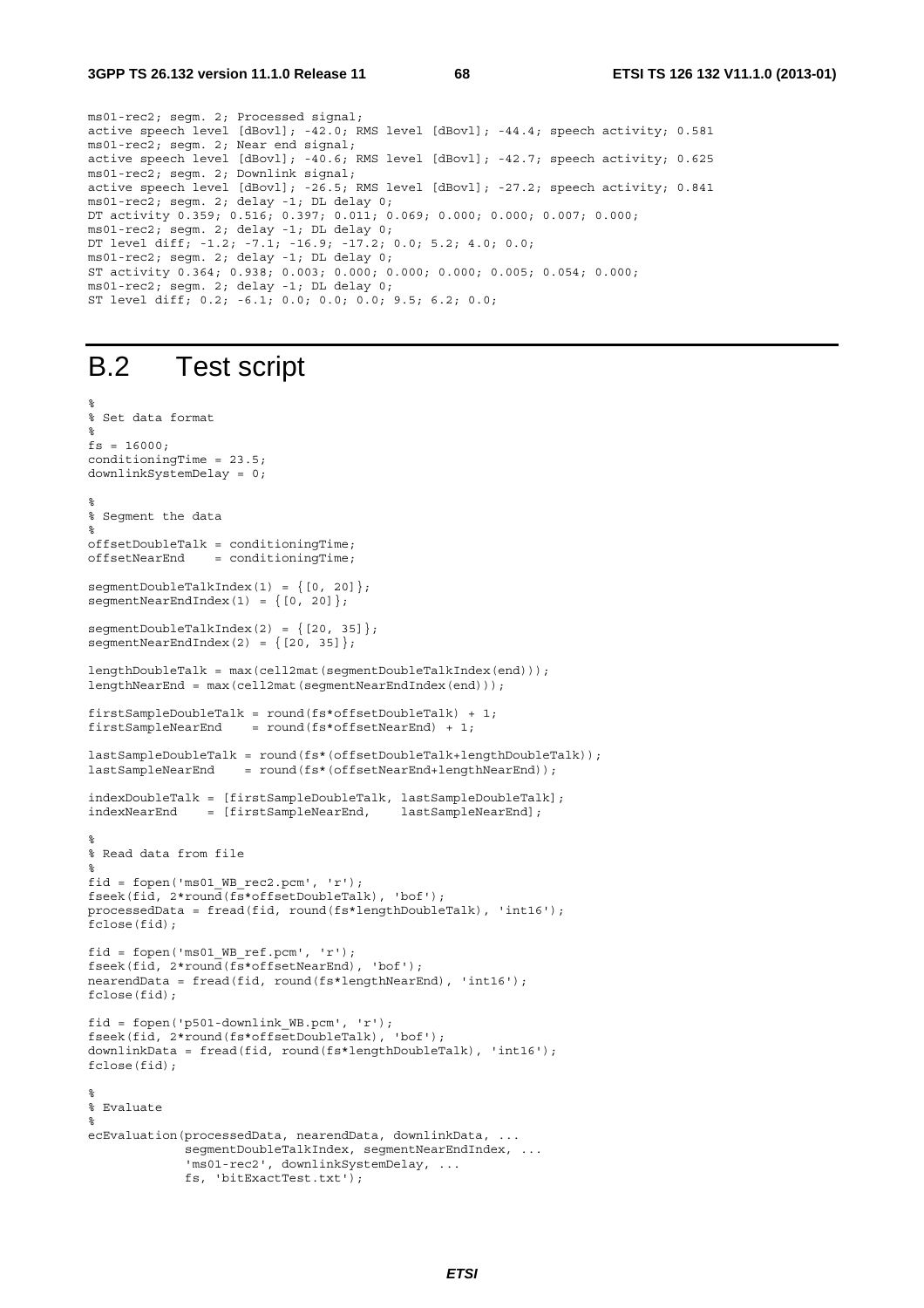# B.3 Reference algorithm

# B.3.1 Main algorithm

```
%%%%%%%%%%%%%%%%%%%%%%%%%%%%%%%%%%%%%%%%%%%%%%%%%%%%%%%%%%%%%%%%%%%%%%%%%% 
% 
% processedData: processed samples 
% originalData: near-end-only samples 
% downlinkData: down-link (loudspeaker) samples 
% processedSegmentSet: set of indices to processed data segments 
% originalSegmentSet: set of indices to original data segments 
% PROC_FILE: name shown in diagrams 
% downlinkSystemDelayInMs: delay in DL signal from data to acoustic out 
% sampleRate: sampling frequency of the data 
% resultsFile: output file 
% 
%%%%%%%%%%%%%%%%%%%%%%%%%%%%%%%%%%%%%%%%%%%%%%%%%%%%%%%%%%%%%%%%%%%%%%%%%% 
%%%%%%%%%%%%%%%%%%%%%%%%%%%%%%%%%%%%%%%%%%%%%%%%%%%%%%%%%%%%%%%%%%%%%%%%%% 
function ecEvaluation(... 
   processedData, ... 
  .<br>nearendData, ...
   downlinkData, ... 
  indexProcessed, ... 
   indexNearend, ... 
  PROC_FILE, ..
   downlinkSystemDelayInMs, ... 
  sampleRate, ...
   resultFile) 
fid = fopen(resultFile, 'a'); 
% Define the categories 
global D1 D2 D3 D4 L1 L2 L3; 
D1 = 25;D2 = 150D3 = 25;D4 = 150L1 = 4;L2 = -4;L3 = -15;global FRAME_LENGTH_MS ... 
      MAX DURATION MS ...
      MAX_DURATION_FRAMES ...
      MAX_LEVEL_DIFFERENCE ...
      MIN_LEVEL_DIFFERENCE ...
       HISTOGRAM_RESOLUTION_MS 
FRAME_LENGTH_MS = 5; 
MAX DURATION MS = 200;
\overline{MAX}DURATION\overline{F}RAMES = MAX DURATION MS/FRAME LENGTH MS;
MAX LEVEL DIFFERENCE = 40;
MIN_LEVEL_DIFFERENCE = -40; 
HISTOGRAM RESOLUTION MS = FRAME LENGTH MS;
% Main processing loop 
frameLengthInSamples = FRAME_LENGTH_MS*sampleRate/1000; % 5ms frames 
for segment = 1:length(indexProcessed) 
   % Get the data samples for the segment 
   segmentDataProcessed = cell2mat(indexProcessed(segment)); 
   segmentDataNearend = cell2mat(indexNearend(segment)); 
   index = (sampleRate*segmentDataProcessed(1)+1):sampleRate*segmentDataProcessed(2); 
 x = processedData(index);
   z = downlinkData(index); 
   index = (sampleRate*segmentDataNearend(1)+1):sampleRate*segmentDataNearend(2); 
  y = nearendData(index);
   % Estimate and compensate for delay between processed and near end
```
[x, y, z, delay] = compensateDelay(x, y, z,  $0.5*$ sampleRate);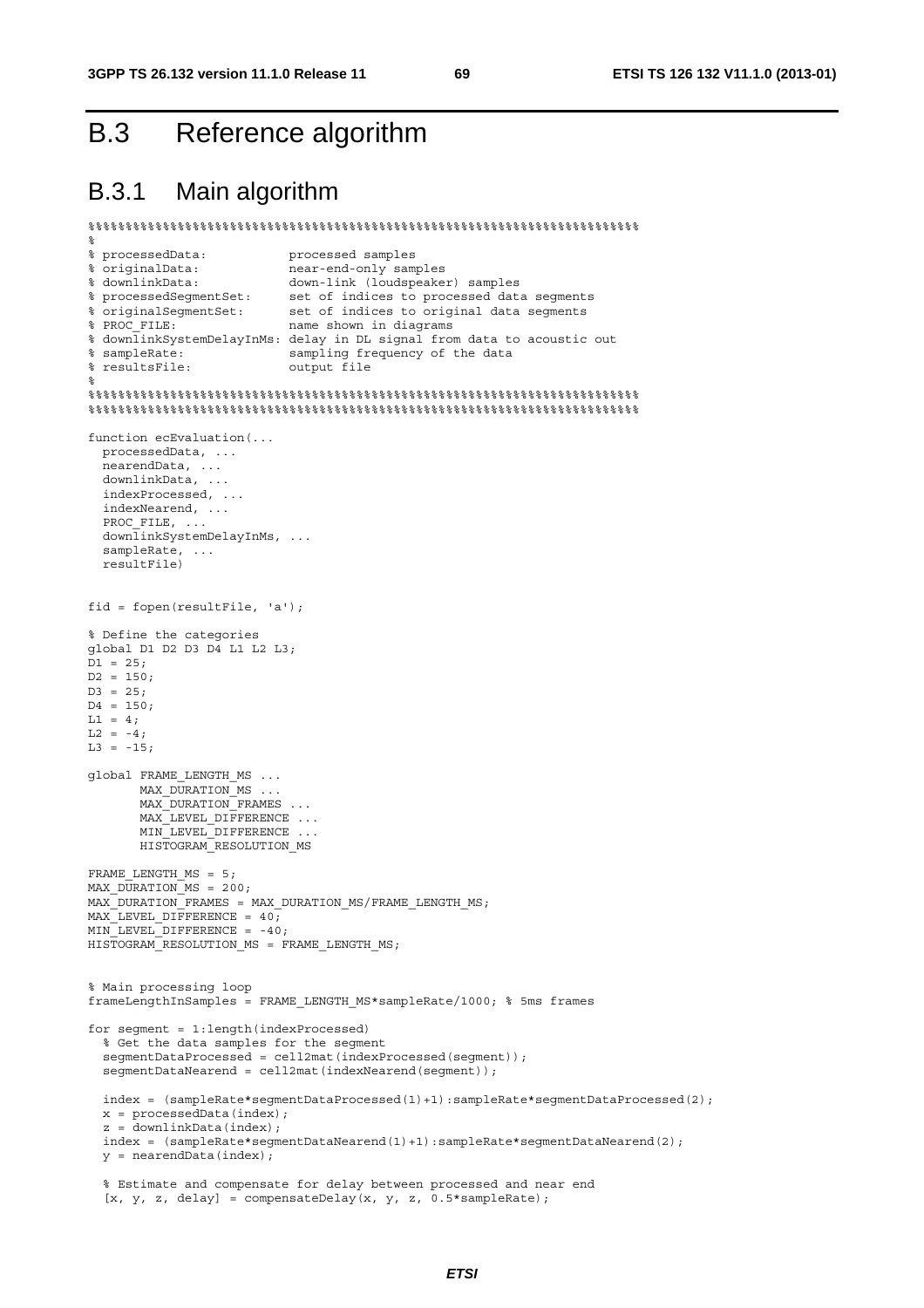#### **3GPP TS 26.132 version 11.1.0 Release 11 70 ETSI TS 126 132 V11.1.0 (2013-01)**

```
 % Compute the signal levels and classify the frames 
  [Rx, Ry, Rz, doubleTalkFrames, singleTalkFrames] = ... 
  computeSignalLevels(x, y, z, ... 
                      sampleRate, frameLengthInSamples, ... 
                      downlinkSystemDelayInMs, ... 
                      PROC FILE, segment, fid);
  % Evaluate double-talk performance 
 numberOfDoubleTalkFrames = length(doubleTalkFrames);
 [H dt, ld ax dt, dur ax dt] = \dotslevelTimeStatistics(Rx(doubleTalkFrames), Ry(doubleTalkFrames));
 [C dt, L dt] = evaluateHistogram(H dt, ld ax dt, dur ax dt, ...
                                  numberOfDoubleTalkFrames);
  activityFactorDoubleTalk = numberOfDoubleTalkFrames/length(Rx); 
  % Evaluate single-talk performance 
  numberOfSingleTalkFrames = length(singleTalkFrames); 
 [H st, ld ax st, dur ax st] = \dots levelTimeStatistics(Rx(singleTalkFrames), Ry(singleTalkFrames)); 
 [C st, L st] = evaluateHistogram(H st, ld ax st, dur ax st, ...
                                   numberOfSingleTalkFrames); 
 activityFactorSingleTable = numberOfSingleTableTrans/length(Rx); % Save to result file 
 writeResultsToFile(fid,
                    PROC_FILE, ...
                    seqment, ...
                     delay, ... 
                     round(downlinkSystemDelayInMs), ... 
                     activityFactorDoubleTalk, ... 
                     activityFactorSingleTalk, ... 
                    C_ddt, ...
Cst, \ldotsL \, dt, \ldotsLst);
```
end

fclose(fid);

# B.3.2 Delay compensation

```
%%%%%%%%%%%%%%%%%%%%%%%%%%%%%%%%%%%%%%%%%%%%%%%%%%%%%%%%%%%%%%%%%%%%%%%%%% 
%%%%%%%%%%%%%%%%%%%%%%%%%%%%%%%%%%%%%%%%%%%%%%%%%%%%%%%%%%%%%%%%%%%%%%%%%% 
% 
% Compensate for delay in processed file 
% 
%%%%%%%%%%%%%%%%%%%%%%%%%%%%%%%%%%%%%%%%%%%%%%%%%%%%%%%%%%%%%%%%%%%%%%%%%% 
%%%%%%%%%%%%%%%%%%%%%%%%%%%%%%%%%%%%%%%%%%%%%%%%%%%%%%%%%%%%%%%%%%%%%%%%%% 
function [x, y, z, delay] = ...compensateDelay(... 
 x, \ldots y, ... 
 z, \ldots maxLag) 
ii = 1: min(1000000, lenath(x));r = xcorr(x(ii), y(ii), maxLaq);[-, delay] = max(abs(r));
delay = delay-maxLag-1; 
if (delay > 0)x = x((delay+1):end);z = z((delay+1):end);y = y(1:(end-delay));elseif (delay < 0) 
 v = v((-delav+1):end);x = x(1:(end+delav)):
  z = z(1:(end+delay));end;
```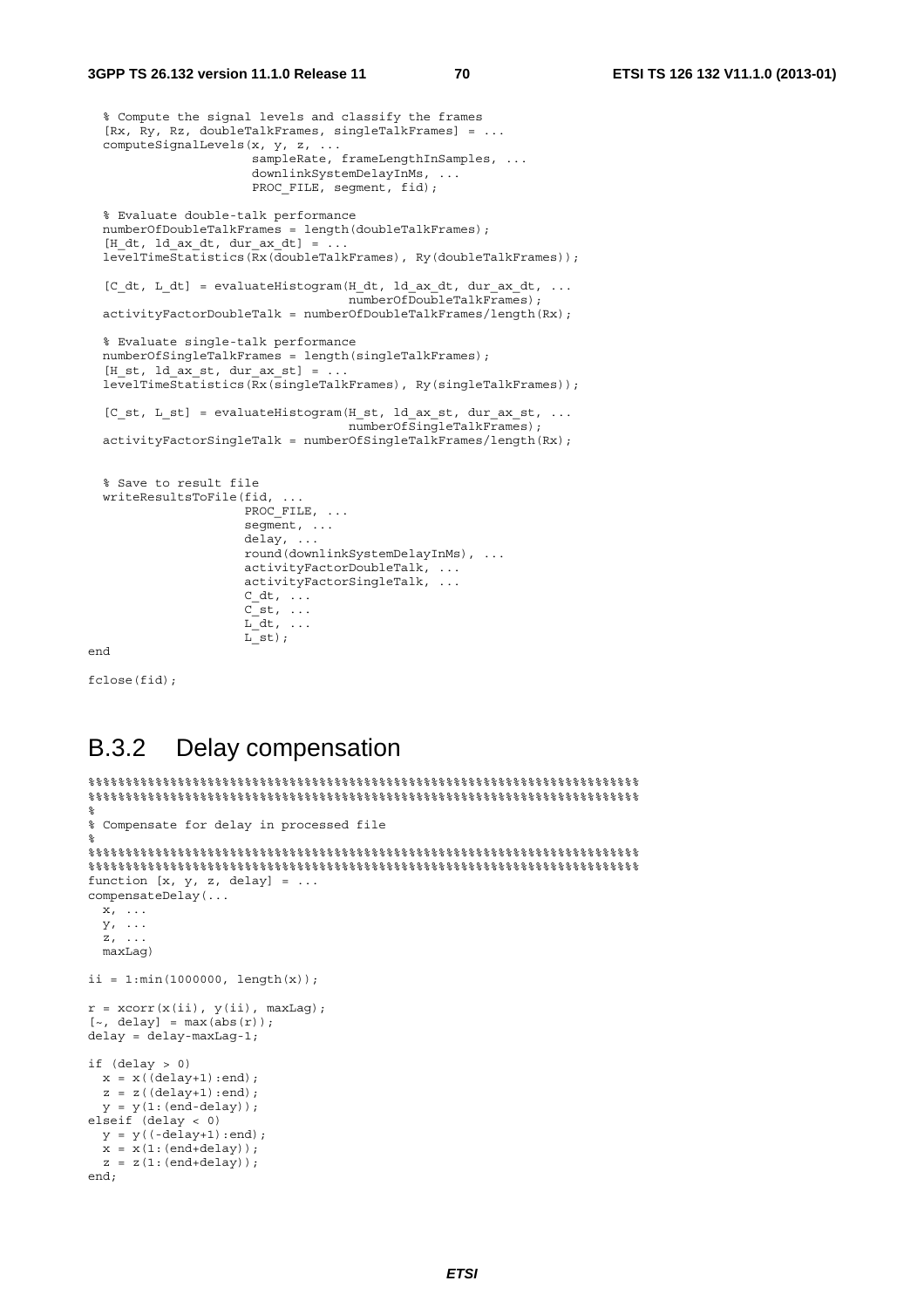# B.3.3 Signal level computation and frame classification

%%%%%%%%%%%%%%%%%%%%%%%%%%%%%%%%%%%%%%%%%%%%%%%%%%%%%%%%%%%%%%%%%%%%%%%%%%

```
%%%%%%%%%%%%%%%%%%%%%%%%%%%%%%%%%%%%%%%%%%%%%%%%%%%%%%%%%%%%%%%%%%%%%%%%%% 
% 
% Determine speech activity and signal levels 
% 
%%%%%%%%%%%%%%%%%%%%%%%%%%%%%%%%%%%%%%%%%%%%%%%%%%%%%%%%%%%%%%%%%%%%%%%%%% 
%%%%%%%%%%%%%%%%%%%%%%%%%%%%%%%%%%%%%%%%%%%%%%%%%%%%%%%%%%%%%%%%%%%%%%%%%% 
function [Rx, Ry, Rz, doubleTalkFrames, singleTalkFrames] = ... 
computeSignalLevels(x, y, z, ... 
                     sampleRate, frameLengthInSamples, ... 
                      downlinkSystemDelayInMs, ... 
                    PROC FILE, segment, fid)
LEVEL METER INIT TIME MS = 100;DOWNLINK HANGOVER FRAMES = 40;
NEAREND_HANGOVER_FRAMES = 40;
levelMeterInitTime = LEVEL METER INIT TIME MS*sampleRate/1000;
% Level according to IEC61672 
Rx = \text{IEC61672}(x, \text{sampleRate}, 12.5);Ry = IEC61672(y, sampleRate, 12.5);Rz = \text{IEC61672} (z, \text{sampleRate}, 12.5);% Correct for system delay 
nRz = lenath(Rz):minRz = min(Rz(levelMethod + T)Rz = [minRz*ones(floor(downlinkSystemDelayInMs*sampleRate/1000), 1); Rz]; 
Rz = Rz(1:nRz);% Sub-sample and avoid initialization period of level meter 
Rx = Rx(levelMeterInitTime:frameLengthInSamples:end); 
Ry = Ry(levelMeterInitTime:frameLengthInSamples:end); 
Rz = Rz(levelMeterInitTime:frameLengthInSamples:end); 
% Active speech level according to P.56 
[activeSpeechLevelProcessed, ... 
 longTermLevelProcessed, ... 
 activityFactorProcessed] = ... 
speechLevelMeter(x, sampleRate); 
[activeSpeechLevelNearend, ... 
 longTermLevelNearend, ... 
 activityFactorNearend] = ... 
speechLevelMeter(y, sampleRate); 
[activeSpeechLevelDownlink, ... 
 longTermLevelDownlink, ... 
 activityFactorDownlink] = ... 
speechLevelMeter(z, sampleRate); 
% Write active speech levels to file 
writeSpeechLevelsToFile(PROC_FILE, segment, fid, ... 
   activeSpeechLevelProcessed, ... 
   activeSpeechLevelNearend, ... 
  activeSpeechLevelDownlink, ...
   longTermLevelProcessed, ... 
   longTermLevelNearend, ... 
   longTermLevelDownlink, ... 
   activityFactorProcessed, ... 
   activityFactorNearend, ... 
   activityFactorDownlink); 
\frac{6}{6}% Only evaluate for active downlink/near-end speech including hang-over 
% 
activeRyFrames = find(Ry > activeSpeechLevelNearend-15.9); 
activeRzFrames = find(Rz > activeSpeechLevelDownlink-15.9); 
% Downlink with added hangover 
activeDownlinkSpeechFrames = zeros(size(Rz)); 
activeDownlinkSpeechFrames(activeRzFrames) = ones(size(activeRzFrames)); 
activeDownlinkSpeechFrames = conv(activeDownlinkSpeechFrames, ... 
                                     ones(DOWNLINK_HANGOVER_FRAMES, 1));
```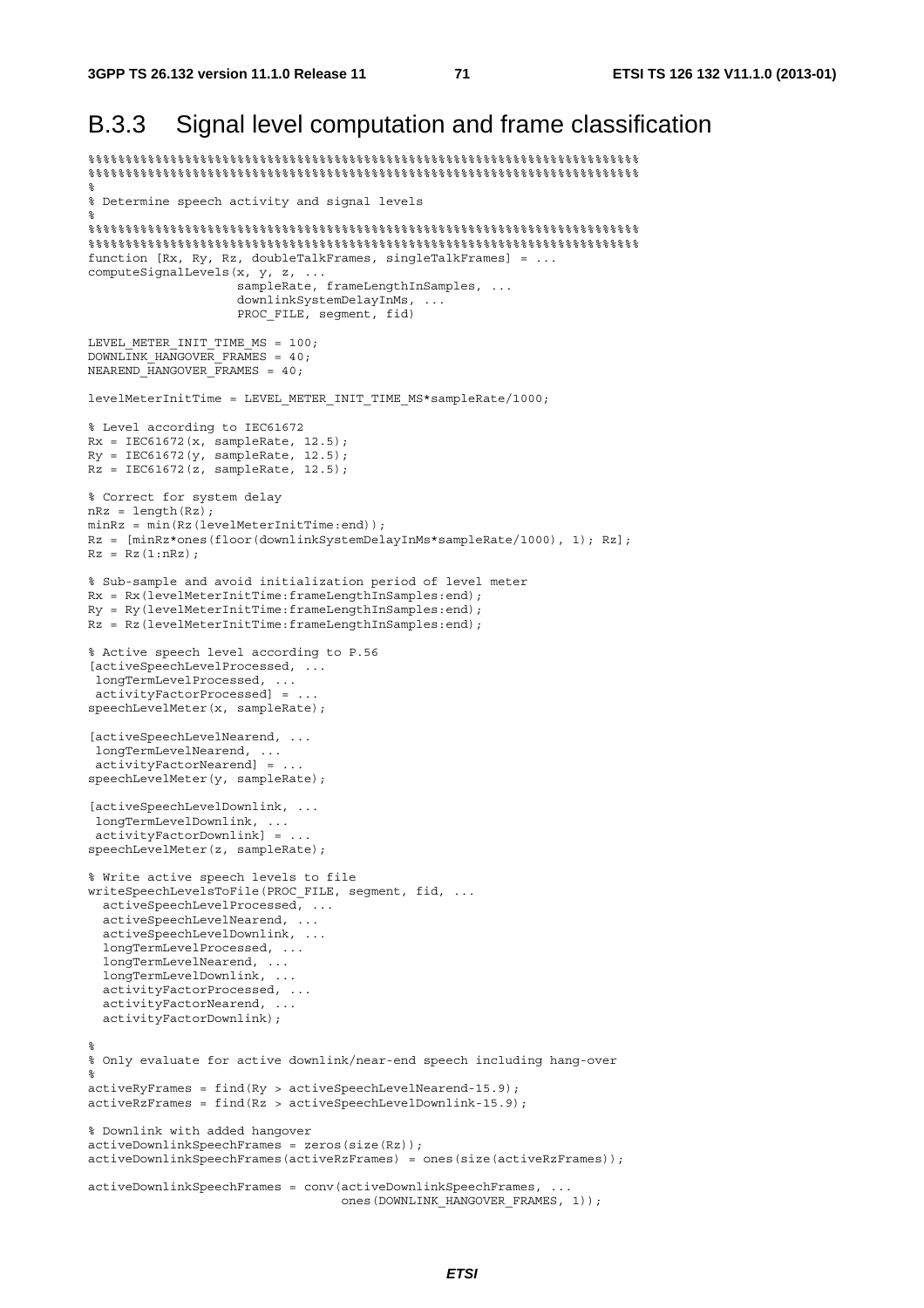### **3GPP TS 26.132 version 11.1.0 Release 11 72 ETSI TS 126 132 V11.1.0 (2013-01)**

```
activeDownlinkSpeechFrames = activeDownlinkSpeechFrames(1:length(Rz)); 
% Near-end 
activeNearEndSpeechFrames = zeros(size(Ry)); 
activeNearEndSpeechFrames(activeRyFrames) = ones(size(activeRyFrames)); 
activeNearEndSpeechHtFrames = conv(activeNearEndSpeechFrames, ... 
                                    ones(NEAREND_HANGOVER_FRAMES, 1)); 
\text{activeNearEndSpecchHtFrames} = activeNearEndSpeechHtFrames(1:length(Rz));
% Only evaluate double talk when both rx+hangover and near-end 
doubleTalkSpeechFrames = (activeDownlinkSpeechFrames & ... 
                            activeNearEndSpeechFrames); 
doubleTalkFrames = find(doubleTalkSpeechFrames > 0); 
% Single talk defined as rx and no near-end including 200 ms hangover 
singleTalkSpeechFrames = (activeDownlinkSpeechFrames & ...
                            ~activeNearEndSpeechHtFrames); 
singleTalkFrames = find(singleTalkSpeechFrames > 0); 
%%%%%%%%%%%%%%%%%%%%%%%%%%%%%%%%%%%%%%%%%%%%%%%%%%%%%%%%%%%%%%%%%%%%%%%%%% 
%%%%%%%%%%%%%%%%%%%%%%%%%%%%%%%%%%%%%%%%%%%%%%%%%%%%%%%%%%%%%%%%%%%%%%%%%% 
\mathsf{S}% Average speech and noise levels 
% 
%%%%%%%%%%%%%%%%%%%%%%%%%%%%%%%%%%%%%%%%%%%%%%%%%%%%%%%%%%%%%%%%%%%%%%%%%% 
%%%%%%%%%%%%%%%%%%%%%%%%%%%%%%%%%%%%%%%%%%%%%%%%%%%%%%%%%%%%%%%%%%%%%%%%%% 
function [... 
  activeSpeechLevel, ... 
 longTermLevel, ...
  activityFactor ... 
 1 = 1.
speechLevelMeter(x, sampleRate) 
SPEECH_LEVEL_HANGOVER_TIME_IN_MS = 200;
% Filter data 
g = exp(-1/(0.03*sampleRate));p = filter((1-g), [1, -g], abs(x));q = filter((1-q), [1, -q], abs(p));% Add 200ms hangover 
hTimeInSamples = SPEECH_LEVEL_HANGOVER_TIME_IN_MS*sampleRate/1000;
qht = q;for loop = 1:hTimeInSamples 
 qht = max(qht, [zeros(log) 1); q(1:end-loop)];
end 
% Compute cumulative histogram of signal power with hangover 
nData = length(x);cBins = 2.0.^{\wedge}(0.14)';
histogramCsum = zeros(size(cBins)); 
for loop = 1:length(cBins)histogramCsum(loop) = length(find(ght>cBins(loop)));
end 
% Get the levels 
sumSquare = sum(x.^{2});
refdB = 20 * log10(32768);longTermLevel = 10*log10(sumSquare/nData) - refdB; 
A = 10*log10(sumSquare./histogramCsum) - refdB; 
C = 20*log10(cBins) - refdB;Diff = A-C;if ((A(1) == 0) || ((A(1) - C(1)) <= 15.9))activeSpeechLevel = -100;else 
  index = find(Diff <= 15.9, 1, 'first');if (Diff(intdex) == 15.9) activeSpeechLevel = A(index); 
   else 
    C level = C(index) +
             (15.9 - Diff(intex)) *...
              (C(index)-C(index-1))/(Diff(index)-Diff(index-1)); 
    activeSpeed \leq R \cdot (index) + ...
```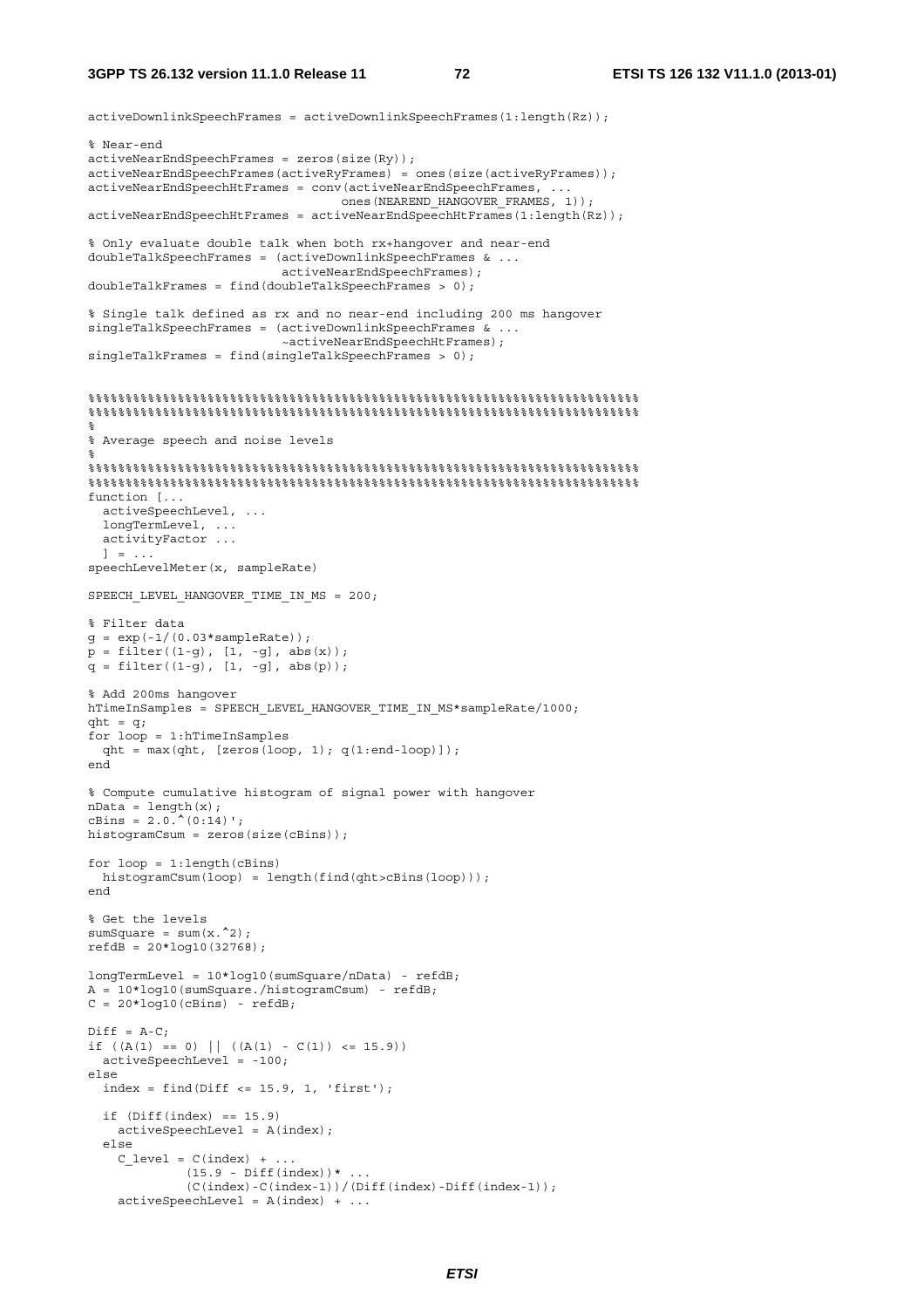```
(C \text{ level } - C(\text{index}))* ...
                          (\overline{A(index)} - A(index-1))/(\overline{C(index)} - C(index-1)); end 
end 
activityFactor = 10.0^((longTermLevel-activeSpeechLevel)/10); 
%%%%%%%%%%%%%%%%%%%%%%%%%%%%%%%%%%%%%%%%%%%%%%%%%%%%%%%%%%%%%%%%%%%%%%%%%% 
%%%%%%%%%%%%%%%%%%%%%%%%%%%%%%%%%%%%%%%%%%%%%%%%%%%%%%%%%%%%%%%%%%%%%%%%%% 
% 
% Speech level meter according to IEC61672 
% 
%%%%%%%%%%%%%%%%%%%%%%%%%%%%%%%%%%%%%%%%%%%%%%%%%%%%%%%%%%%%%%%%%%%%%%%%%% 
%%%%%%%%%%%%%%%%%%%%%%%%%%%%%%%%%%%%%%%%%%%%%%%%%%%%%%%%%%%%%%%%%%%%%%%%%% 
function Rx = IEC61672(x, sampleRate, tc) 
% 
% 
% This functions computes the power of a sampled signal 
% using a discrete filter with time constant equivalent to a first order 
% continous time exponential averaging circuit, 
% 
% and 1/tc\frac{1}{8} Rx = ---------- x^2\frac{1}{6} s + 1/tc
% 
% according to IEC 61672 (1993, section 7.2). 
% 
T = 1/sampleRate; 
tc = tc/1000;% 
% Design H by sampling of Hc 
% 
la = exp(-T/tc);B = 1-la;
A = [1, -la];Rx = filter(B, A, x.^{2});% 
% Transform Rx to dBov (square wave), 
\circ% 0 dBov <=> power of maximum square wave signal, 32768 
% 
\frac{10^{6}0}{2} = \frac{32768^{6}2}{X} = \frac{10^{6}0}{2}% 
% Avoid log(0) by using log(max(eps, Rx)) 
% 
Rx = 10*log10(max(eps, Rx)/32768/32768);
```
### B.3.4 Level vs time computation

```
%%%%%%%%%%%%%%%%%%%%%%%%%%%%%%%%%%%%%%%%%%%%%%%%%%%%%%%%%%%%%%%%%%%%%%%%%% 
%%%%%%%%%%%%%%%%%%%%%%%%%%%%%%%%%%%%%%%%%%%%%%%%%%%%%%%%%%%%%%%%%%%%%%%%%% 
% 
% Computation of level and time statistics 
% 
%%%%%%%%%%%%%%%%%%%%%%%%%%%%%%%%%%%%%%%%%%%%%%%%%%%%%%%%%%%%%%%%%%%%%%%%%% 
\frac{1}{3}function [... 
  levelVsDurationHistogram, ... 
 levelDifferenceAxis, ...
  durationAxis] = ... 
levelTimeStatistics(processedLevel, nearEndLevel) 
global MAX_DURATION_FRAMES MAX_LEVEL_DIFFERENCE MIN_LEVEL_DIFFERENCE 
FIRST OCCURENCE = 1;
% 
% Compute level difference 
\mathbf{S}
```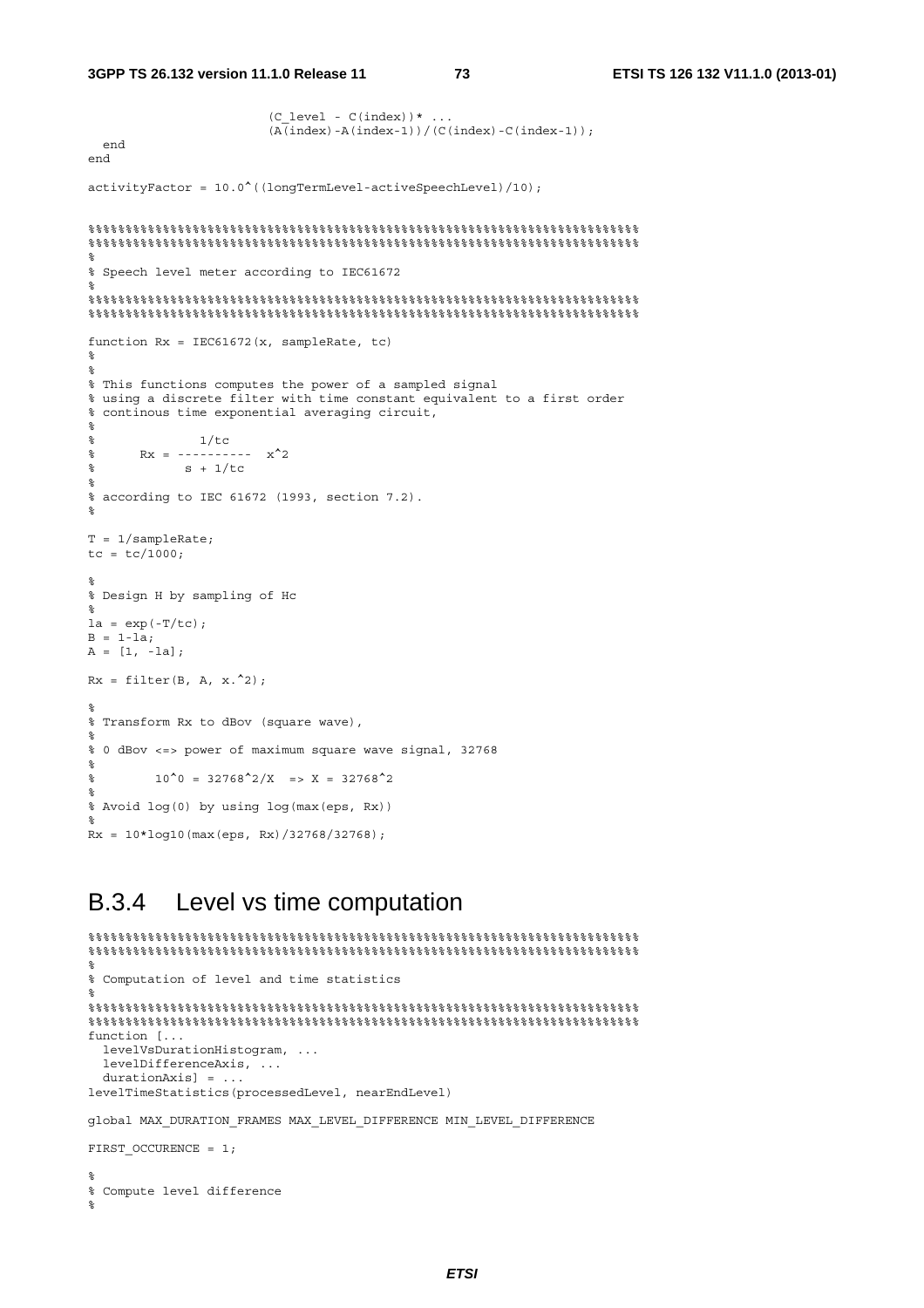### **3GPP TS 26.132 version 11.1.0 Release 11 74 ETSI TS 126 132 V11.1.0 (2013-01)**

```
levelDifference = processedLevel - nearEndLevel; 
% 
% Only evaluate in integers (rounded towards 0) of dB and limit to max/min difference 
% 
levelDifference = fix(levelDifference); 
levelDifference = min(levelDifference, MAX_LEVEL_DIFFERENCE); 
levelDifference = max(levelDifference, MIN_LEVEL_DIFFERENCE); 
\mathbf{S}% Produce axis 
% 
levelDifferenceAxis = MIN_LEVEL_DIFFERENCE:MAX_LEVEL_DIFFERENCE; 
durationAxis = 1: (MAX DURATION FRAMES+1);
\approx% Set initial values for computations and loop through all frames 
% 
numberOfEvaluatedFrames = length(levelDifference);
levelIncludedInEvaluation = (MAX_LEVEL_DIFFERENCE+1)*... 
                              ones(numberOfEvaluatedFrames, 1); 
levelAndRunLength = zeros(numberOfEvaluatedFrames, 4); 
levelVsDurationHistogram = zeros(MAX_LEVEL_DIFFERENCE+ ... 
                                   \overline{N} (-MIN LEVEL DIFFERENCE) +1, ...
                                  MAX_DURATION_FRAMES+1);
previousLevelDifference = 0; 
for frame = 1:numberOfFinaluatedFrames-1;
   currentLevelDifference = levelDifference(frame); 
\frac{1}{6} % Evaluate all levels from the previous level up to the current level 
\mathcal{S} if currentLevelDifference <= 0 
   firstEvaluatedLevelDifference = max(min(0, previousLevelDifference), ... currentLevelDifference); 
   step = -1;
   else 
    firstEvaluatedLevelDifference = min(max(0, previousLevelDifference), ... 
                                           currentLevelDifference); 
   step = 1;
   end 
\mathcal{S} % Loop the levels to be evaluated 
  \mathbf{S} for evaluatedLevelDifference = ... 
           firstEvaluatedLevelDifference:step:currentLevelDifference 
     % 
     % Check that the current frame is not already included 
     % in evaluation for earlier frames 
\frac{1}{6} if (evaluatedLevelDifference ~= levelIncludedInEvaluation(frame)) 
       if (evaluatedLevelDifference > 0) 
         duration = find(levelDifference(frame+1:end) < ... 
                         evaluatedLevelDifference, FIRST OCCURENCE);
       else 
         duration = find(levelDifference(frame+1:end) > ... 
                          evaluatedLevelDifference, FIRST_OCCURENCE); 
       end 
       if (isempty(duration)) 
        duration = numberOfEvaluatedFrames-frame+1; 
       end 
% % Set the frames during duration of the level difference 
       % as being evaluated 
% if (duration > 1) 
         levelIncludedInEvaluation(frame:(frame+duration-1)) = ... 
             evaluatedLevelDifference*ones(duration, 1); 
       end; 
% % Add the number of frames in the duration that have
```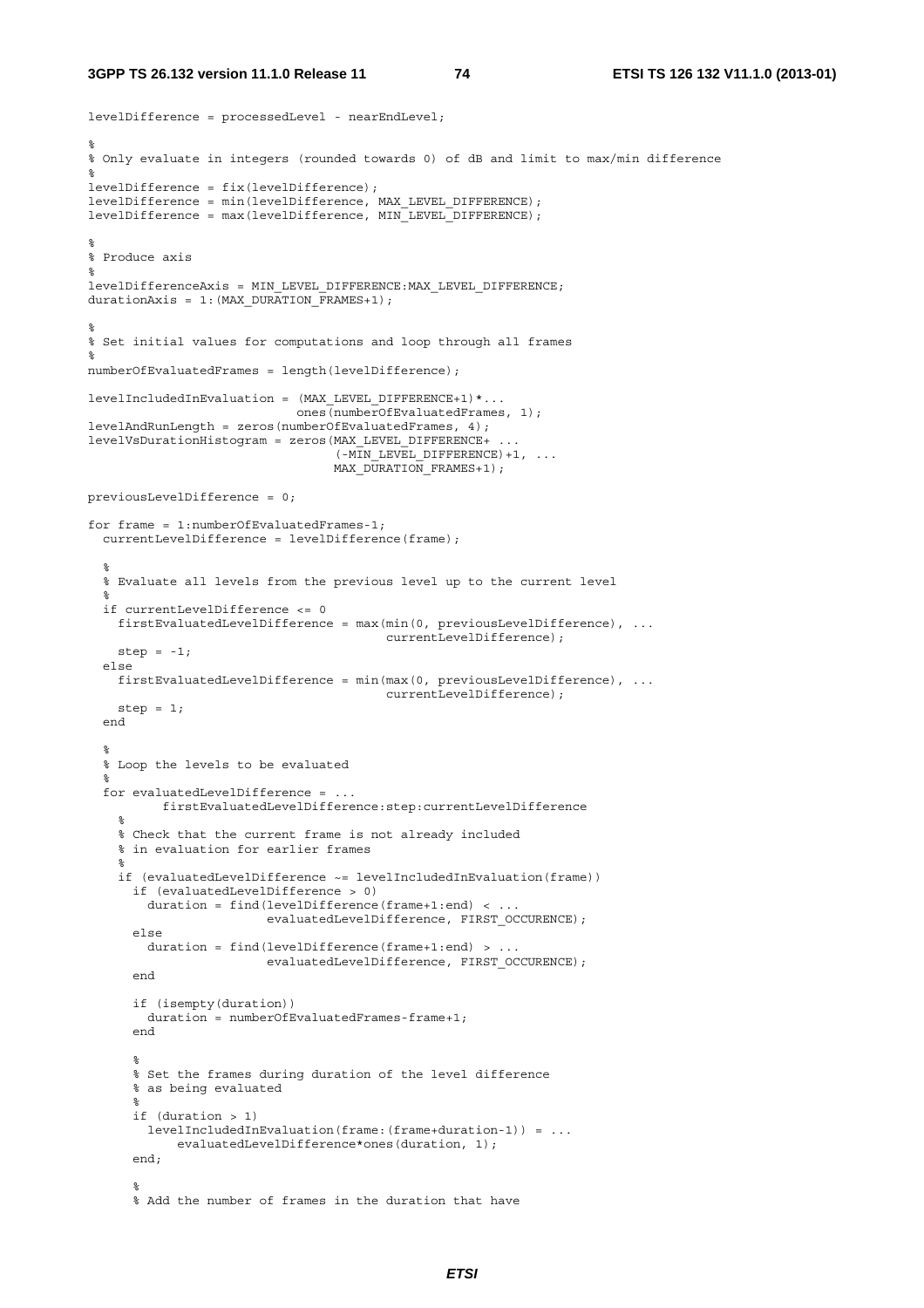```
 % absolute level diff greater or equal to evalutedLevel 
     \frac{1}{2}durationIndex = min(duration, MAX DURATION FRAMES);
    \overline{\text{levelIndex}} = \text{evaluatedLevelDifference} + (-\text{MIN} \text{ LEVEL} \text{ DIFFERENCE}) + 1; levelVsDurationHistogram(levelIndex, durationIndex) = ... 
       levelVsDurationHistogram(levelIndex, durationIndex) + duration; 
   end 
 end
```
 previousLevelDifference = currentLevelDifference; end

## B.3.5 Categorization

```
%%%%%%%%%%%%%%%%%%%%%%%%%%%%%%%%%%%%%%%%%%%%%%%%%%%%%%%%%%%%%%%%%%%%%%%%%% 
%%%%%%%%%%%%%%%%%%%%%%%%%%%%%%%%%%%%%%%%%%%%%%%%%%%%%%%%%%%%%%%%%%%%%%%%%% 
% 
% Evaluate the histogram data 
% 
%%%%%%%%%%%%%%%%%%%%%%%%%%%%%%%%%%%%%%%%%%%%%%%%%%%%%%%%%%%%%%%%%%%%%%%%%% 
%%%%%%%%%%%%%%%%%%%%%%%%%%%%%%%%%%%%%%%%%%%%%%%%%%%%%%%%%%%%%%%%%%%%%%%%%% 
function [categories, averageLevelsInCategories] = ... 
evaluateHistogram(... 
  histogramData, ... 
   levelDiff_ax, ... 
  duration ax, \ldots numberOfFrames) 
global D1 D2 D3 D4 L1 L2 L3 HISTOGRAM RESOLUTION MS;
D1_scaled = D1/HISTOGRAM_RESOLUTION_MS;
D2_scaled = D2/HISTOGRAM_RESOLUTION_MS;
D3_scaled = D3/HISTOGRAM_RESOLUTION_MS;
D4<sup>Scaled</sup> = D4/HISTOGRAM_RESOLUTION_MS;
levelIndex LI = find(levelDiffax == L1);levelIndexL2 = levelDiffax == L2;levelIndex_L3 = find(levelDiff_ax == L3);duration A2 = duration ax;duration B = duration ax \leq D1 scaled;
duration C = (D1 \text{ scaled-duration ax}) \& (duration ax \leq D2 \text{ scaled});
duration \overline{D} = duration ax>D2 scaled;
durationE = durationax < = D3 scaled;
duration F = (D3 \text{ scaled-duration ax}) \& (duration ax \leq D4 \text{ scaled});
duration G = duration ax>D4 scaled;
framesInCategoryB = sum(histogramData(levelIndex_L3, duration_B)); 
framesInCategoryC = sum(histogramData(levelIndex_L3, duration_C)); 
framesInCategoryD = sum(histogramData(levelIndex_L3, duration_D)); 
framesInCategoryE = sum(histogramData(levelIndex_L1, duration_E)); 
framesInCategoryF = sum(histogramData(levelIndex L1, duration F));framesInCategoryG = sum(histogramData(levelIndex_L1, duration_G)); 
framesInCategoryA2 = sum(histogramData(levelIndex_L2, duration_A2)); 
framesInCategoryA2 = framesInCategoryA2 - ... 
                       framesInCategoryB - ... 
                       framesInCategoryC - ... 
                       framesInCategoryD; 
framesInCategoryA1 = numberOfFrames - ... 
                       framesInCategoryA2 - ... 
                       framesInCategoryB - ... 
                       framesInCategoryC - ... 
                       framesInCategoryD - ... 
                       framesInCategoryE - ... 
                       framesInCategoryF - ... 
                       framesInCategoryG; 
categories = [framesInCategoryA1; 
               framesInCategoryA2; 
               framesInCategoryB; 
                framesInCategoryC; 
                framesInCategoryD; 
                framesInCategoryE;
```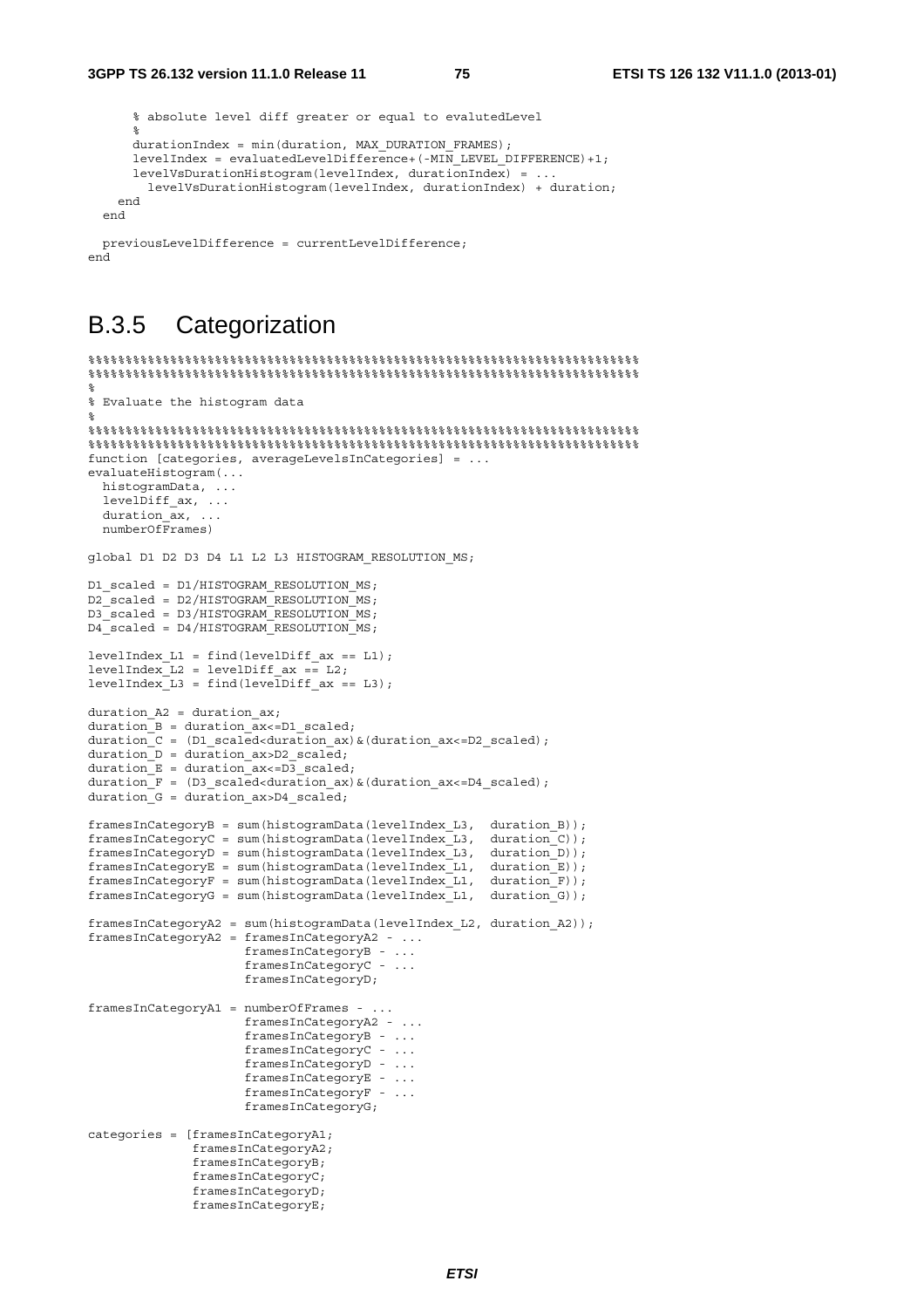framesInCategoryF;

 framesInCategoryG]/numberOfFrames; averageLevelsInCategories = zeros(8, 1); % Category A1 index = levelDiff  $ax < L1$ ;  $index = levelDiffax(index) > L2;$ weight = levelDiff  $ax(index)$ ; duration = duration  $ax;$ levelTimesDuration = (weight\*histogramData(index, duration)).\*duration; nData = sum(histogramData(index, duration)\*duration'); if  $(nData > 0)$  averageLevelsInCategories(1) = sum(levelTimesDuration)/nData; end % Category A2 index = levelDiff  $ax \leq L2$ ;  $index = levelDiff<sup>-</sup>ax(index) > L3;$ weight = levelDiff\_ax(index); duration = duration  $ax;$ levelTimesDuration =  $(weight* histogramData(int, duration), *duration)$ nData = sum(histogramData(index, duration)\*duration'); if  $(nData > 0)$  averageLevelsInCategories(2) = sum(levelTimesDuration)/nData; end % Category B, C, D  $index = find(levelDiffax \le L3);$ weight = levelDiff  $ax(\bar{index})$ ; duration = duration\_ax(duration\_B); levelTimesDuration =  $(weight*histogramData(intdex, durationB))$ .\*duration; nData = sum(histogramData(index, duration B)\*duration'); if  $(nData > 0)$  averageLevelsInCategories(3) = sum(levelTimesDuration)/nData; end duration = duration  $ax(duration)$ ; levelTimesDuration =  $(weight*histogramData/index, duration C)$ ).\*duration; nData = sum(histogramData(index, duration\_C)\*duration'); if  $(nData > 0)$  averageLevelsInCategories(4) = sum(levelTimesDuration)/nData; end duration = duration  $ax(duration D)$ ; levelTimesDuration =  $(weight*histogramData(intdex, duration D))$ .\*duration; nData = sum(histogramData(index, duration D)\*duration'); if  $(nData > 0)$  averageLevelsInCategories(5) = sum(levelTimesDuration)/nData; end % Category E, F, G  $index = find(levelDiff ax >= L1);$ weight = levelDiff  $ax(index)$ ; duration = duration\_ax(duration\_E); levelTimesDuration =  $(weight*histogramData(intdex, duration E))$ .\*duration; nData = sum(histogramData(index, duration\_E)\*duration'); if (nData > 0) averageLevelsInCategories(6) = sum(levelTimesDuration)/nData; end duration = duration  $ax$ (duration  $F$ ); levelTimesDuration =  $(weight*histogramData(intdex, duration,F))$ .\*duration; nData = sum(histogramData(index, duration\_F)\*duration'); if (nData > 0) averageLevelsInCategories(7) = sum(levelTimesDuration)/nData; end duration = duration\_ax(duration\_G); levelTimesDuration = (weight\*histogramData(index, duration\_G)).\*duration; nData = sum(histogramData(index, duration G)\*duration'); if  $(nData > 0)$ averageLevelsInCategories(8) = sum(levelTimesDuration)/nData;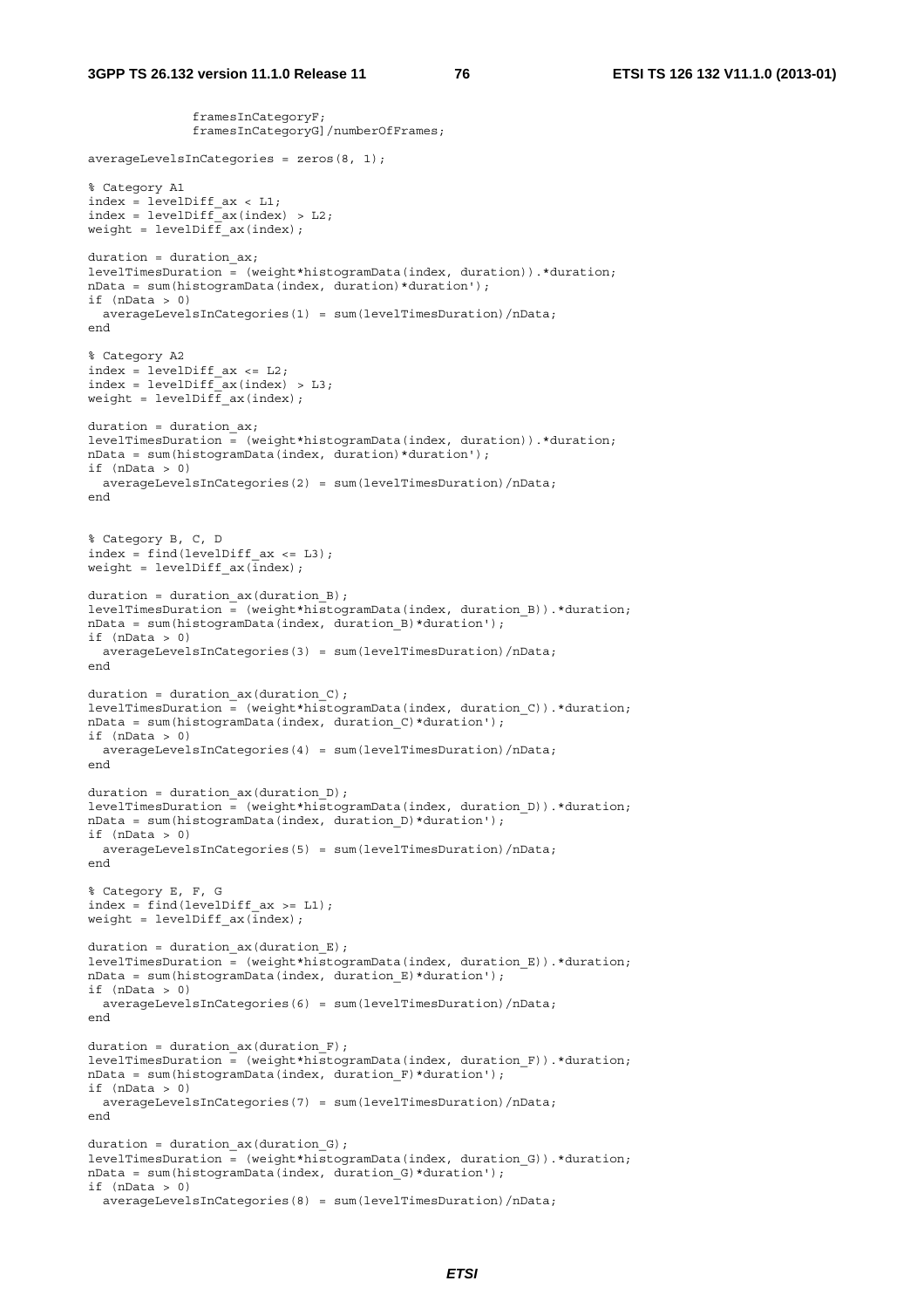end

## B.3.6 Auxiliary functions for reporting data

```
%%%%%%%%%%%%%%%%%%%%%%%%%%%%%%%%%%%%%%%%%%%%%%%%%%%%%%%%%%%%%%%%%%%%%%%%%% 
%%%%%%%%%%%%%%%%%%%%%%%%%%%%%%%%%%%%%%%%%%%%%%%%%%%%%%%%%%%%%%%%%%%%%%%%%% 
% 
% Write the classification to file 
% 
%%%%%%%%%%%%%%%%%%%%%%%%%%%%%%%%%%%%%%%%%%%%%%%%%%%%%%%%%%%%%%%%%%%%%%%%%% 
%%%%%%%%%%%%%%%%%%%%%%%%%%%%%%%%%%%%%%%%%%%%%%%%%%%%%%%%%%%%%%%%%%%%%%%%%% 
function writeResultsToFile(fid, ... 
                     PROC_FILE, ...
                      seqment, ...
                       delay, ... 
                       downlinkSystemDelay, ... 
                       activityFactorDoubleTalk, ... 
                       activityFactorSingleTalk, ... 
                      C_ddt, ...
                      C<sub>st</sub>, \ldotsL \, dt, \ldotsL st)str = sprintf('%s; segm. %d; delay %d; DL delay %d; DT activity %1.3f; %1.3f; %1.3f; %1.3f; %1.3f; 
\$1.3f; \$1.3f; \$1.3f; \$1.3f; , ...
 PROC_FILE, segment, delay, downlinkSystemDelay, activityFactorDoubleTalk, ... 
C dt(1), C dt(2), C dt(3), C dt(4), ...
       C dt(5), C dt(6), C dt(7), C dt(8));
disp(str);if (fid > -1)fprintf(fid, [str, '\n']);
end; 
str = sprintf('%s; segm. %d; delay %d; DL delay %d; DT level diff; %1.1f; %1.1f; %1.1f; %1.1f; 
\$1.1f; \$1.1f; \$1.1f; \$1.1f; , ...
        PROC FILE, segment, delay, downlinkSystemDelay, ...
        L dt<sup>(1</sup>), L dt(2), L dt(3), L dt(4), L dt(5), L dt(6), L dt(7), L dt(8));
disp(str); 
if (fid > -1)fprintf(fid, [str, '\n']);
end; 
str = sprintf('%s; segm. %d; delay %d; DL delay %d; ST activity %1.3f; %1.3f; %1.3f; %1.3f; %1.3f; 
%1.3f; %1.3f; %1.3f; %1.3f;', ... 
         PROC_FILE, segment, delay, downlinkSystemDelay, activityFactorSingleTalk, ... 
        C_st(1), C_st(2), C_st(3), C_st(4), ...
        \bar{C} st(5), \bar{C} st(6), \bar{C} st(7), \bar{C} st(8));
disp(str);if (fid > -1) 
 fprintf(fid, [str, '\n']);
end; 
str = sprintf('%s; segm. %d; delay %d; DL delay %d; ST level diff; %1.1f; %1.1f; %1.1f; %1.1f; 
%1.1f; %1.1f; %1.1f; %1.1f;', ... 
        PROC_FILE, segment, delay, downlinkSystemDelay, .
        L_ st(1), L_ st(2), L_ st(3), L_ st(4), L_ st(5), L_ st(6), L_ st(7), L_ st(8));
disp(str);\frac{1}{1} (fid > -1)
  fprintf(fid, [str, '\n']); 
end; 
%%%%%%%%%%%%%%%%%%%%%%%%%%%%%%%%%%%%%%%%%%%%%%%%%%%%%%%%%%%%%%%%%%%%%%%%%% 
%%%%%%%%%%%%%%%%%%%%%%%%%%%%%%%%%%%%%%%%%%%%%%%%%%%%%%%%%%%%%%%%%%%%%%%%%% 
% 
% Write the signal levels to file 
% 
%%%%%%%%%%%%%%%%%%%%%%%%%%%%%%%%%%%%%%%%%%%%%%%%%%%%%%%%%%%%%%%%%%%%%%%%%% 
%%%%%%%%%%%%%%%%%%%%%%%%%%%%%%%%%%%%%%%%%%%%%%%%%%%%%%%%%%%%%%%%%%%%%%%%%% 
function writeSpeechLevelsToFile(PROC_FILE, seqment, fid, ...
   activeSpeechLevelProcessed, ... 
   activeSpeechLevelNearend, ... 
   activeSpeechLevelDownlink, ... 
   longTermLevelProcessed, ...
```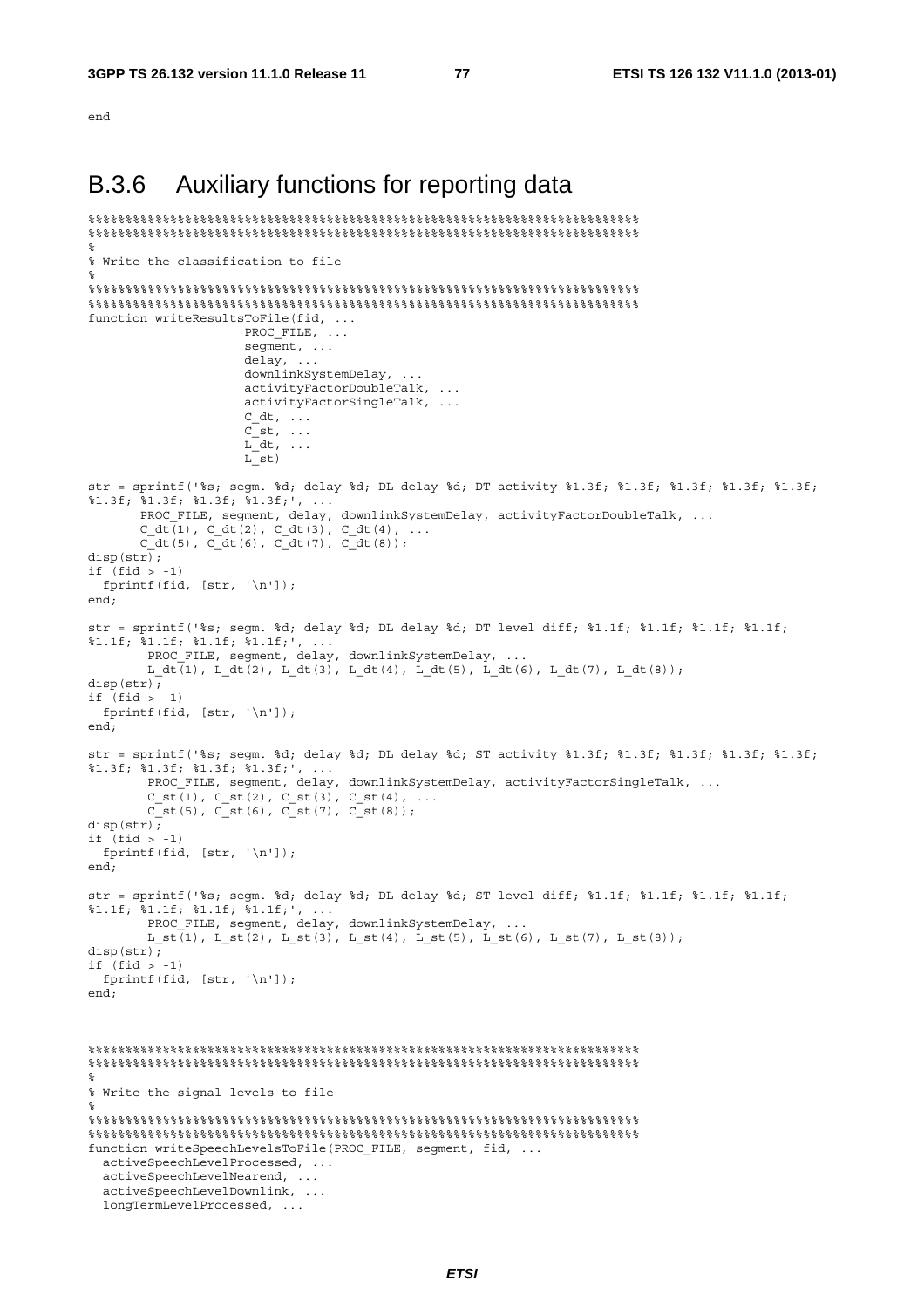```
 longTermLevelNearend, ... 
   longTermLevelDownlink, ... 
   activityFactorProcessed, ... 
   activityFactorNearend, ... 
   activityFactorDownlink) 
str = sprintf('%s; segm. %d; Processed signal; active speech level [dBovl]; %3.1f; RMS level 
[dBovl]; %3.1f; speech activity; %1.3f', ...
   PROC_FILE, segment, activeSpeechLevelProcessed, ...
    longTermLevelProcessed, activityFactorProcessed); 
disp(str); 
if (fid > -1)fprintf(fid, [str, '\n']);
end; 
str = sprintf('%s; segm. %d; Near end signal; active speech level [dBovl]; %3.1f; RMS level [dBovl]; 
%3.1f; speech activity; %1.3f', ... 
   PROC_FILE, segment, activeSpeechLevelNearend, ...
   longTermLevelNearend, activityFactorNearend);
disp(str); 
if (fid > -1) fprintf(fid, [str, '\n']); 
end; 
str = sprintf('%s; segm. %d; Downlink signal; active speech level [dBovl]; %3.1f; RMS level [dBovl]; 
83.1f; speech activity; 81.3f', ...
  PROC_FILE, segment, activeSpeechLevelDownlink, ...
    longTermLevelDownlink, activityFactorDownlink); 
disp(str); 
if (fid > -1) 
 fprintf(fid, [str, '\n']); 
end;
```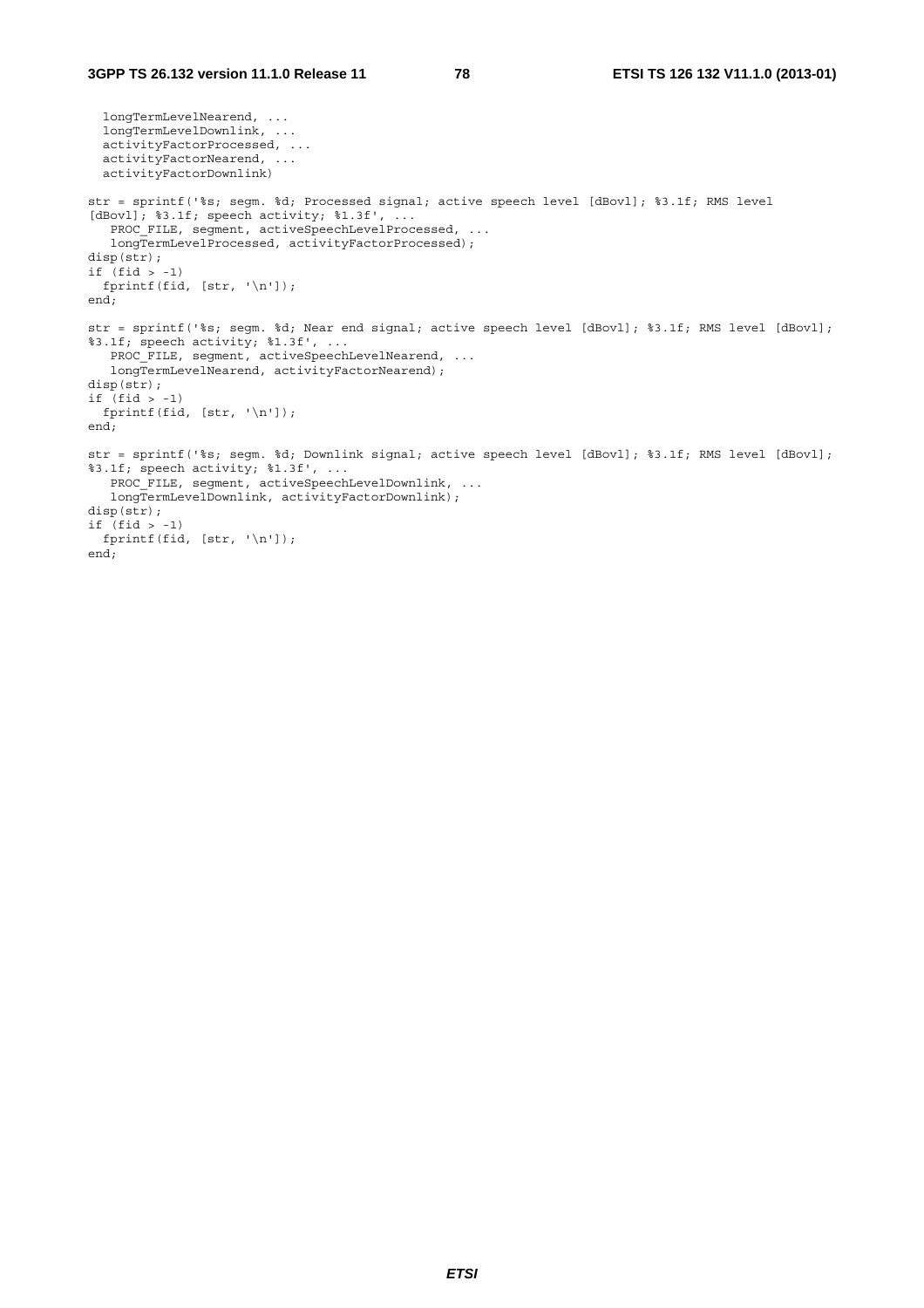# Annex C (informative): Change history

| <b>TSG</b><br>SA# | <b>TSG doc</b> | <b>Spec</b> | <b>CR</b> | <b>Rev</b> Cat |                         | <b>Vers</b> | <b>New</b><br><b>Vers</b> | <b>Subject</b>                                                                                                                                    |
|-------------------|----------------|-------------|-----------|----------------|-------------------------|-------------|---------------------------|---------------------------------------------------------------------------------------------------------------------------------------------------|
| 08                |                |             |           |                |                         |             | 3.0.0                     | Approved                                                                                                                                          |
| 09                | SP-000397      | 26.132      | 001       |                | F                       | 3.0.0       | 3.1.0                     | Handheld hands-free Test Setup                                                                                                                    |
| 11                | SP-010107      | 26.132      | 002       | $\mathbf{1}$   | $\overline{F}$          | 3.1.0       | 3.2.0                     | Harmonisation of test methods for acoustics between<br>3GPP and GSM                                                                               |
| 11                |                | 26.132      |           |                |                         | 3.2.0       | 4.0.0                     | Release 4                                                                                                                                         |
| 11                | SP-010107      | 26.132      | 003       | 1              | B                       | 4.0.0       | 5.0.0                     | Compatibility with testing wideband telephony<br>transmission performance                                                                         |
| 13                | SP-010454      | 26.132      | 004       |                | B                       | 5.0.0       | 5.1.0                     | Extended scope of test signals for Ambient Noise<br>Rejection                                                                                     |
| 13                | SP-010454      | 26.132      | 006       |                | $\mathsf F$             | 5.0.0       | 5.1.0                     | Restricted scope of ITU-T P.501 test signals for 3G<br>acoustic tests                                                                             |
| 13                | SP-010454      | 26.132      | 008       |                | Α                       | 5.0.0       | 5.1.0                     | Bandwidth of test signals for acoustic testing                                                                                                    |
| 15                | SP-020080      | 26.132      | 011       | 1              | $\overline{A}$          | 5.1.0       | 5.2.0                     | Correction of references and editorial changes (wrong<br>decimal separators)                                                                      |
| 16                | SP-020435      | 26.132      | 016       |                | F                       | 5.2.0       | 5.3.0                     | Correction on ANR test for hands-free Ues                                                                                                         |
| 21                | SP-030445      | 26.132      | 026       |                | F                       | 5.3.0       | 5.4.0                     | Loudness rating measurements at lower bit rates                                                                                                   |
|                   |                |             |           |                |                         |             |                           |                                                                                                                                                   |
| 25                | SP-040649      | 26.132      | 028       |                | $\mathsf C$             | 5.4.0       | 6.0.0                     | Change of sending distortion test case                                                                                                            |
| 35                | SP-070026      | 26.132      | 0030      |                | $\overline{\mathsf{F}}$ | 6.0.0       | 6.1.0                     | Reference Update for ITU-T Recommendation P.57<br>'Artificial Ears'                                                                               |
| 35                | SP-070026      | 26.132      | 0031      | 1              | $\mathsf F$             | 6.0.0       | 6.1.0                     | Update of reference [16] to P.79-2001 Annex G                                                                                                     |
| 35                | SP-070026      | 26.132      | 0032      | 1              | $\overline{\mathsf{F}}$ | 6.0.0       | 6.1.0                     | Distinction between narrow-band and wideband<br>telephony in the frequency ranges and loudness<br>rating and STMR weights, and in ANR calculation |
| 36                |                | 26.132      |           |                |                         | 6.1.0       | 7.0.0                     | Version for Release 7                                                                                                                             |
| 38                | SP-070759      | 26.132      | 0034      | $\overline{2}$ | $\mathsf F$             | 7.0.0       | 7.1.0                     | Changing the sidetone test to allow type 3.3 or 3.4<br>artificial ears                                                                            |
| 42                | SP-080674      | 26.132      | 0035      | 1              | F                       | 7.1.0       | 7.2.0                     | Correction to allow wideband testing for GSM<br>terminals                                                                                         |
| 42                | SP-080685      | 26.132      | 0037      | 3              | $\mathbf C$             | 7.2.0       | 8.0.0                     | Updated test methods for wideband terminal<br>acoustics                                                                                           |
| 43                | SP-090015      | 26.132      | 0038      |                | F                       | 8.0.0       | 8.1.0                     | Clarification on Distortion with psophometric filter                                                                                              |
| 43                | SP-090018      | 26.132      | 0036      | 2              | $\mathsf C$             | 8.1.0       | 9.0.0                     | Speech and video telephony terminal acoustic test                                                                                                 |
| 45                | SP-090568      | 26.132      | 0040      | $\overline{c}$ | A                       | 9.0.0       | 9.1.0                     | Correction of STMR calculation                                                                                                                    |
| 45                | SP-090573      | 26.132      | 0041      | 1              | F                       | 9.0.0       | 9.1.0                     | Handling Acoustic Testing with Noise Suppression<br>Algorithms Employed                                                                           |
| 47                | SP-100021      | 26.132      | 0042      | 1              | F                       | 9.1.0       | 9.2.0                     | Correction of distortion measurements                                                                                                             |
| 51                | SP-110042      | 26.132      | 0043      | 5              | B                       | 9.2.0       | 10.0.0                    | Alignment of 3GPP Audio Test Case Specification                                                                                                   |
| 52                | SP-110304      | 26.132      | 0045      | $\overline{3}$ | $\overline{C}$          | 10.0.0      | 10.1.0                    | Remaining modifications to EAAT WI                                                                                                                |
| 53                | SP-110549      | 26.132      | 0047      | $\mathbf{1}$   | $\mathsf F$             | 10.1.0      | 10.2.0                    | Correction to Acoustic Echo Control                                                                                                               |
| 54                | SP-110793      | 26.132      | 0048      | 1              | F                       | 10.2.0      | 10.3.0                    | Correction to Ambient Noise Rejection Test<br>Procedure                                                                                           |
| 54                | SP-110793      | 26.132      | 0049      |                | F                       | 10.2.0      | 10.3.0                    | Clarification of Stability loss test signal                                                                                                       |
| 55                | SP-120022      | 26.132      | 0050      | 1              | F                       | 10.3.0      | 10.4.0                    | Correction of receiving distortion                                                                                                                |
| 57                | SP-120501      | 26.132      | 0053      | 2              | F                       | 10.4.0      | 10.5.0                    | Addition of 1/12 octave diffuse field table values with<br>frequencies according to IEC 1260 (for information)                                    |
| 57                | SP-120503      | 26.132      | 0052      | 3              | В                       | 10.5.0      | 11.0.0                    | Addition of UE delay test method                                                                                                                  |
| 57                | SP-120503      | 26.132      | 0054      | 1              | B                       | 10.5.0      | 11.0.0                    | <b>Extension of Acoustic Tests</b>                                                                                                                |
| 58                | SP-120760      | 26.132      | 0055      | 1              | F                       | 11.0.0      | 11.1.0                    | Correction of references and levels                                                                                                               |